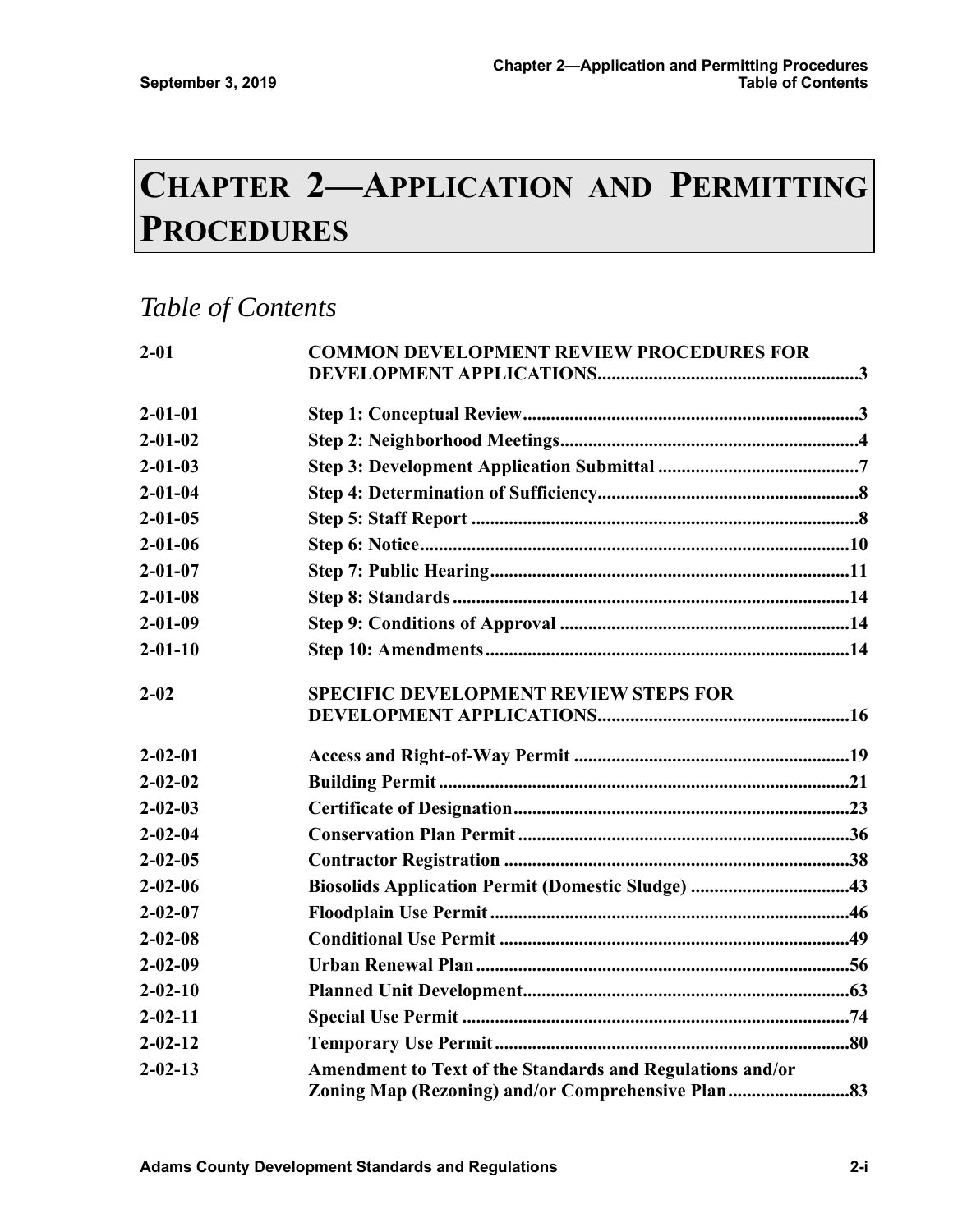| $2 - 02 - 14$ |                                                                                                                            |  |
|---------------|----------------------------------------------------------------------------------------------------------------------------|--|
| $2 - 02 - 15$ |                                                                                                                            |  |
| $2 - 02 - 16$ | <b>Plat Correction; Replat of Lot, Easement or Building</b><br><b>Envelope; Vacation of Recorded Plat, Right-of-Way or</b> |  |
|               |                                                                                                                            |  |
| $2 - 02 - 17$ |                                                                                                                            |  |
| $2 - 02 - 18$ |                                                                                                                            |  |
| $2 - 02 - 19$ |                                                                                                                            |  |
| $2 - 02 - 20$ |                                                                                                                            |  |
| $2 - 02 - 21$ |                                                                                                                            |  |
| $2 - 02 - 22$ |                                                                                                                            |  |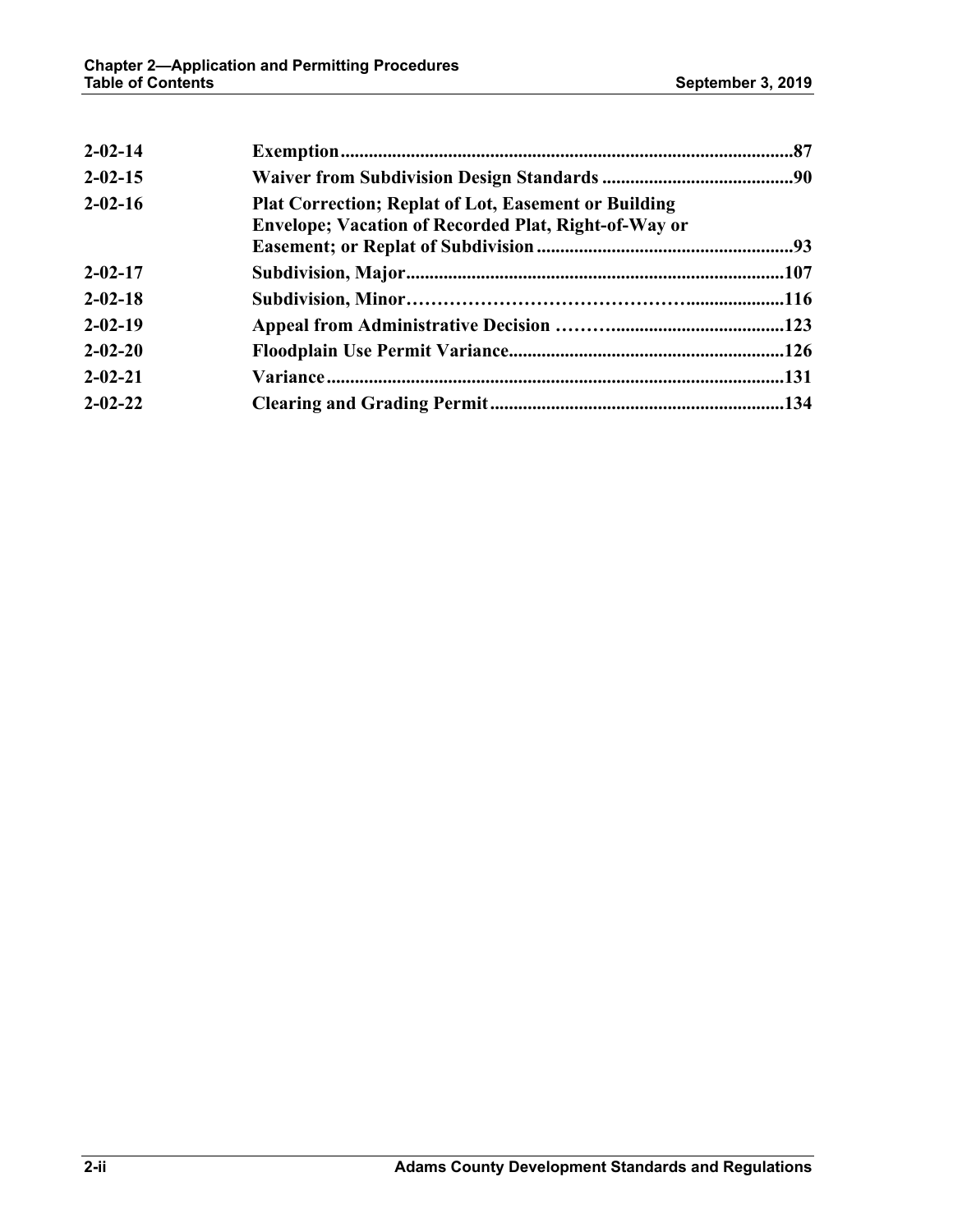**Chapter 2—APPLICATION AND PERMITTING PROCEDURES**

## **2-01 COMMON DEVELOPMENT REVIEW PROCEDURES FOR DEVELOPMENT APPLICATIONS**

This section outlines the general development review steps, which apply to all development applications or permits.

## **2-01-01 STEP 1: CONCEPTUAL REVIEW**

#### **2-01-01-01 PURPOSE**

Conceptual review is an opportunity for an applicant to discuss requirements, standards, and procedures, which apply to a development proposal. Major problems can be identified and solved during conceptual review before a formal application is submitted. Representatives of the Community and Economic Development Department and other County Departments regularly attend conceptual review meetings.

#### **2-01-01-02 APPLICABILITY**

A conceptual review meeting is voluntary for all development applications. Conceptual review may be requested by an applicant as a means of identifying potential problems prior to making formal application. A request for conceptual review shall be made at least one (1) week in advance of the requested conceptual review meeting.

## **2-01-01-03 CONCEPT PLAN SUBMITTAL**

The applicant requesting a conceptual review meeting shall submit a sketch of the proposed development, conceptual review meeting checklist, and any conceptual review fees at least one (1) week in advance of the requested conceptual review meeting. The sketch should indicate the location of the proposed project, major streets, and other significant features in the vicinity. The applicant should also submit any conceptual designs to be discussed.

The degree of assistance provided by staff at the conceptual review meeting will depend upon the level of detail the applicant provides in the conceptual review meeting submittal. The applicant is encouraged to provide as much detail as possible when preparing the conceptual review meeting submittal.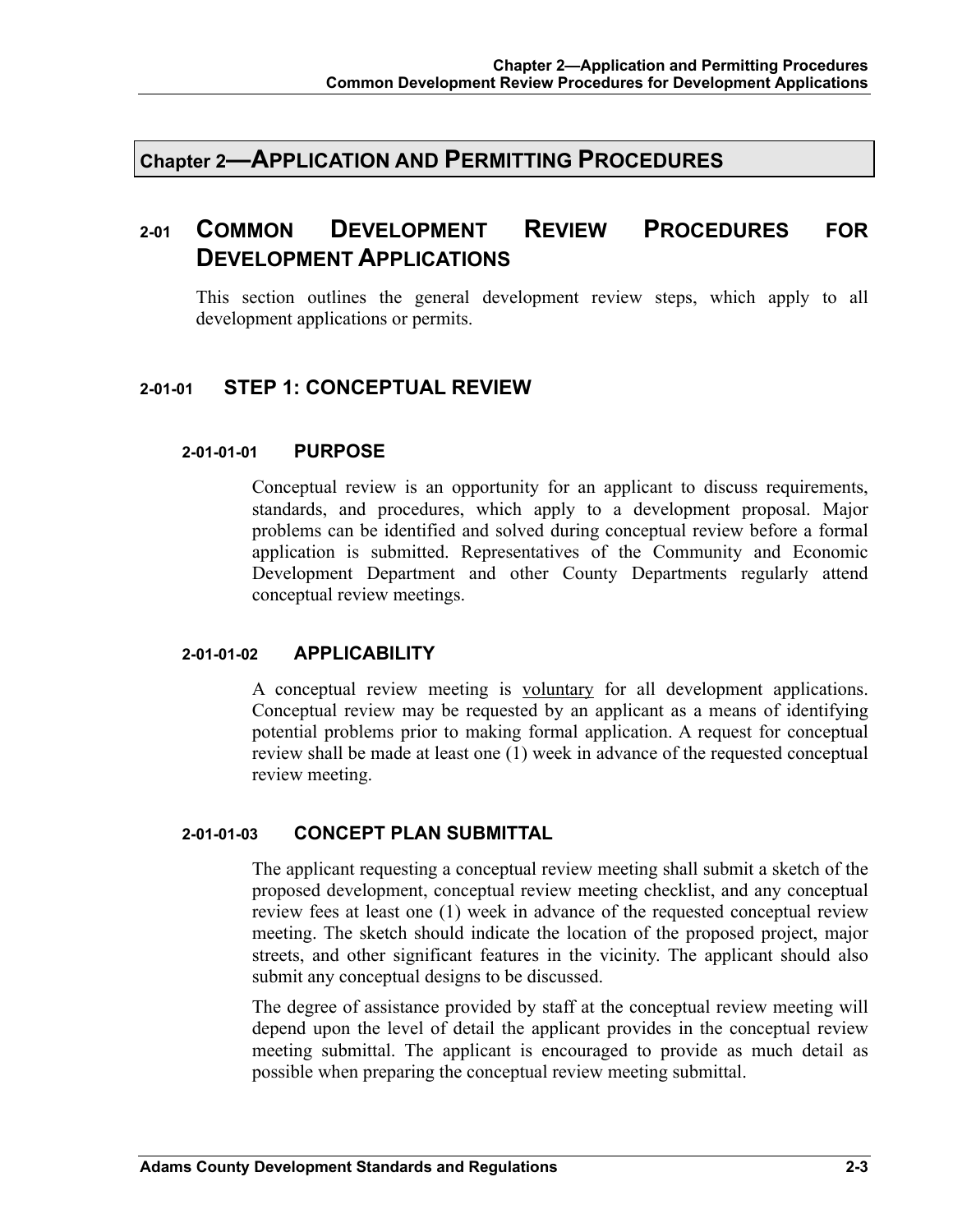## **2-01-01-04 STAFF REVIEW AND RECOMMENDATION**

Following the conceptual plan meeting with the applicant, the Director of Community and Economic Development (hereinafter in this Chapter "the Director" unless its context specifies one or the other) shall furnish the applicant with written comments regarding the plan, including appropriate recommendations to inform and assist the applicant. The written comments shall be mailed to the applicant within seven (7) days of the conceptual review meeting.

## **2-01-02 STEP 2: NEIGHBORHOOD MEETINGS**

## **2-01-02-01 PURPOSE**

The purpose of neighborhood meetings is to present the development concept to citizens and for the citizens to identify, list, and discuss issues related to the development proposal. Neighborhood meetings are held early in the process so affected property owners have an opportunity to provide input before excessive time and effort have been expended by the applicant.

Applicants are advised to get a determination of whether or not a neighborhood meeting is required prior to submitting an application that requires Planning Commission review. If an application is submitted and the Director determines that a neighborhood meeting is required, all review shall be held in abeyance until the applicant submits the required neighborhood meeting summary and affidavits.

## **2-01-02-02 APPLICABILITY**

Neighborhood meetings may be required by the Director on a development proposal subject to Planning Commission review when the Director determines the development proposal could have significant neighborhood impacts.

If the Director determines that a neighborhood meeting is required, the applicant shall be responsible for scheduling, noticing, and coordinating the meeting. The applicant shall be responsible for all costs associated with holding the meeting.

## **2-01-02-03 NEIGHBORHOOD MEETING REQUIREMENTS\***

Amended by the BoCC on January 28, 2013

## **2-01-02-03-01** *LOCATION*

In order to provide surrounding property owners the best opportunity to attend, the neighborhood meeting should be held on the subject property whenever possible. If this is not possible, the meeting should be held on the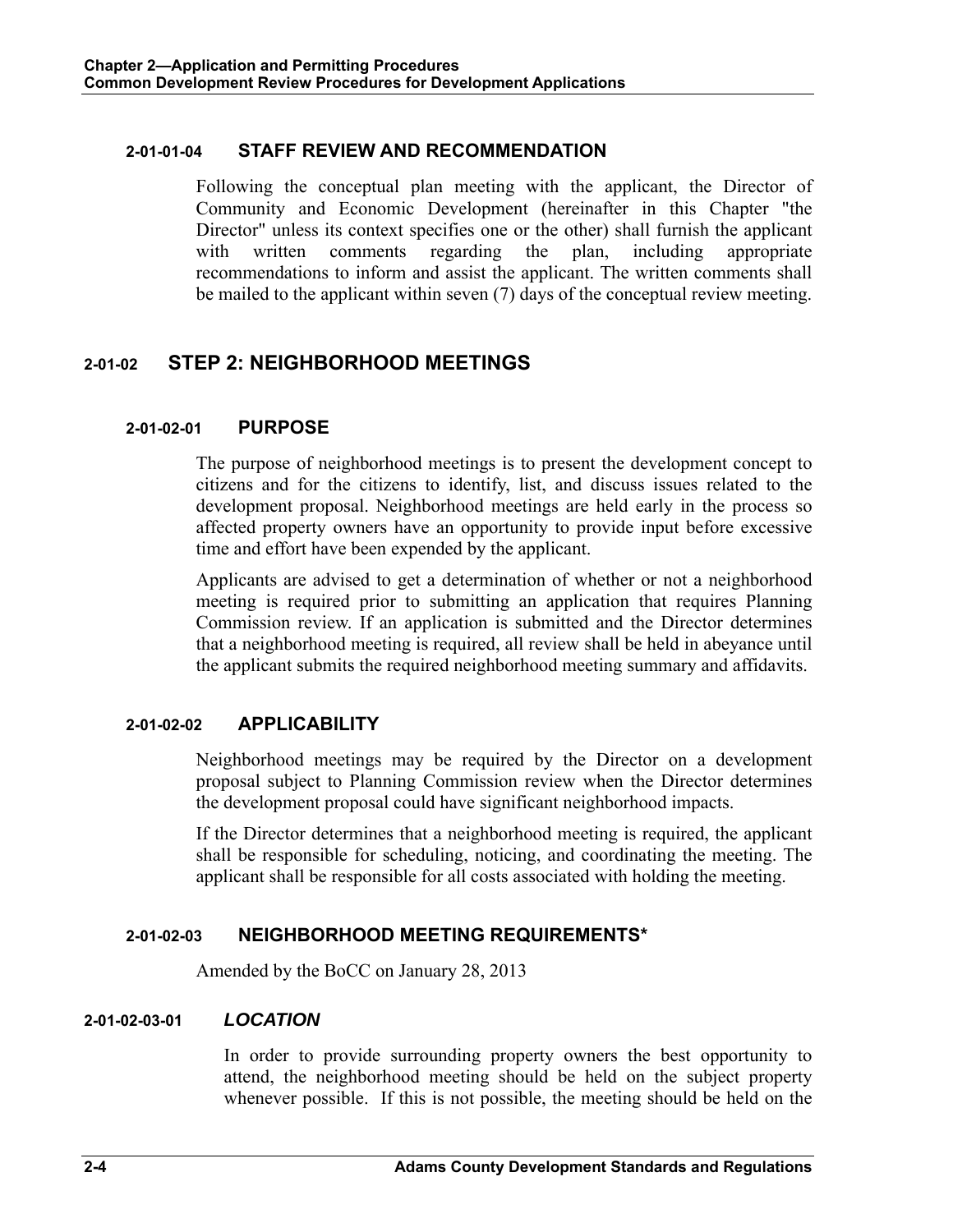closest practical location to the subject site. The location of the required neighborhood meeting shall follow the guidelines listed below:

- 1) Urban Adams County
	- a. If it is not possible to hold the neighborhood meeting on the subject property, the neighborhood meeting may be held at an alternate location that is a maximum of three (3) miles from the subject property
	- b. Exceptions to this policy may be granted in writing to increase the distance of the alternate location to approximately five (5) miles if applicants submit a request in writing with the proposed location and demonstrate that no practical locations within three (3) miles or less exist.
- 2) Semi-Urban Adams County
	- a. If it is not possible to hold the neighborhood meeting on the subject property, the neighborhood meeting may be held at an alternate location that is a maximum of five (5) miles from the subject property
	- b. Exceptions to this policy may be granted in writing to increase the distance of the alternate location to approximately fifteen (15) miles if applicants submit a request in writing with the proposed location and demonstrate that no practical locations within five (5) miles or less exist.
- 3) Rural Adams County
	- a. If it is not possible to hold the neighborhood meeting on the subject property, the neighborhood meeting may be held at an alternate location that is a maximum of fifteen (15) miles from the subject property
	- b. Exceptions to this policy may be granted in writing to increase the distance of the alternate location if applicants submit a request in writing with the proposed location and demonstrate that no practical locations within fifteen (15) miles or less exist.

These geographic areas are defined below:

- 1) Urban Adams County: all properties west of Imboden Road
- 2) Semi-Urban Adams County: all properties east of Imboden Road and west of Yellow Jacket Road
- 3) Rural Adams County: all properties east of Yellow Jacket Road to the eastern boundary of Adams County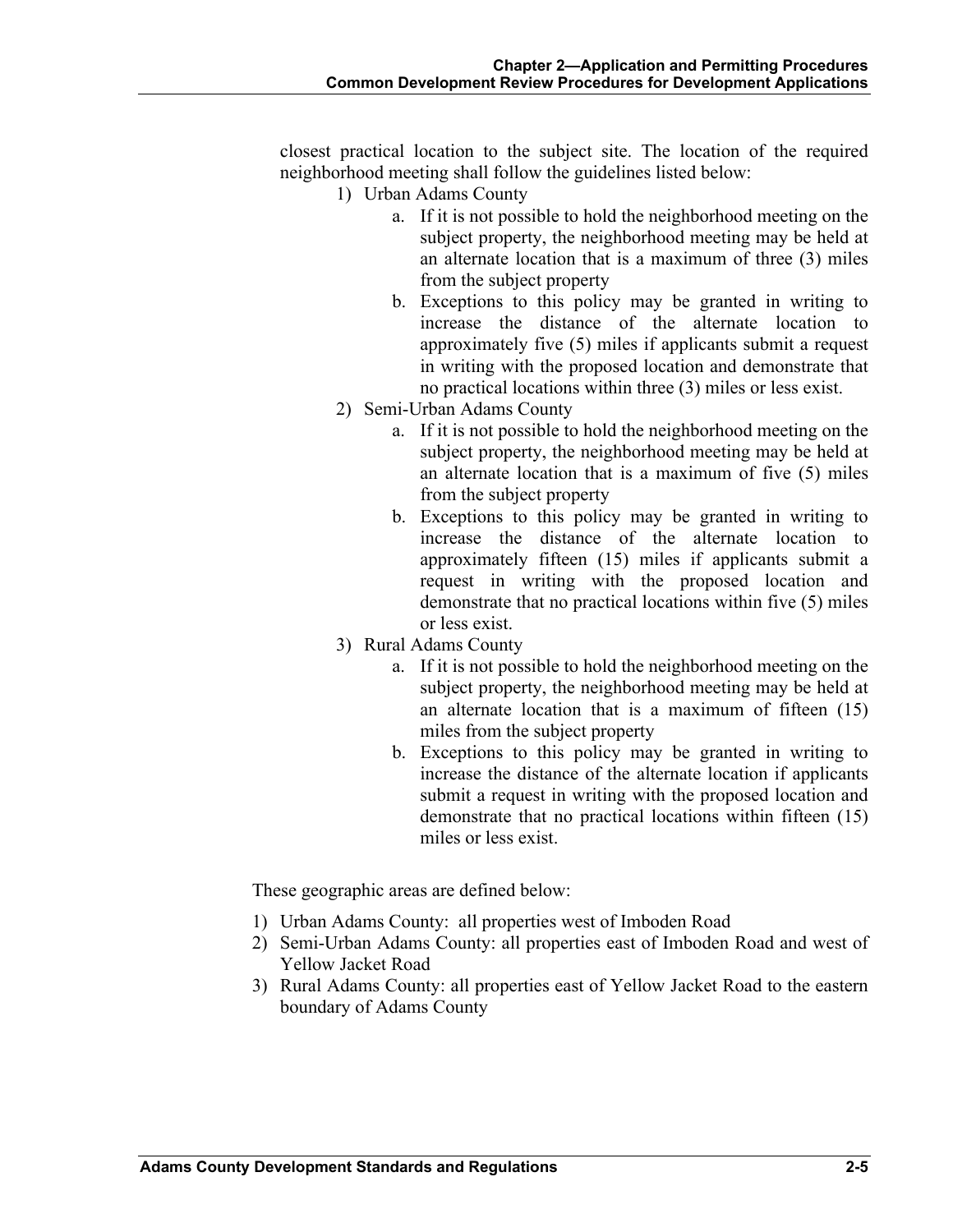#### **2-01-02-03-02** *TIME OF NEIGHBORHOOD MEETING*

The neighborhood meeting shall be held at a time that is convenient for most people, typically on a weekday evening between the hours of 5:00 p.m. and 8:00 p.m. or weekends at a reasonable time. The meeting shall not be scheduled on a legal holiday.

#### **2-01-02-04 NOTICE OF NEIGHBORHOOD MEETING**

#### **2-01-02-04-01** *WRITTEN NOTICE*

Written notice of the neighborhood meeting shall be given by the applicant to the owners of record of all real property within five hundred (500') feet (exclusive of public rights-of-way, public facilities, parks, or public open space) of the property lines of the parcel of land for which the development is planned. Designated representatives of neighborhood groups and homeowner's associations within the area of notification shall also receive written notice from the applicant.

The written notices shall be mailed at least ten (10) days prior to the meeting date. The notice shall state the date, time, place, and purpose of the neighborhood meeting and shall include a map of the property.

## **2-01-02-05 ATTENDANCE AT NEIGHBORHOOD MEETING**

The applicant or applicant's representative shall attend the neighborhood meeting. The Community and Economic Development Department may also send a representative.

## **2-01-02-06 FORMAT OF NEIGHBORHOOD MEETING**

The neighborhood meeting shall be held in an open house format. Maps of the development site, site plans and architectural elevation drawings should be available for review by the public. The applicant or applicant's representative shall be available to answer questions. The applicant shall provide comment sheets for participants to provide feedback concerning the proposed development. The applicant shall offer participants the opportunity to provide their name and mailing addresses for the purpose of receiving notice of public hearings concerning any application that is subsequently submitted.

## **2-01-02-07 SUMMARY OF NEIGHBORHOOD MEETING**

A written summary of the neighborhood meeting shall be prepared by the applicant. The written summary shall be included with the development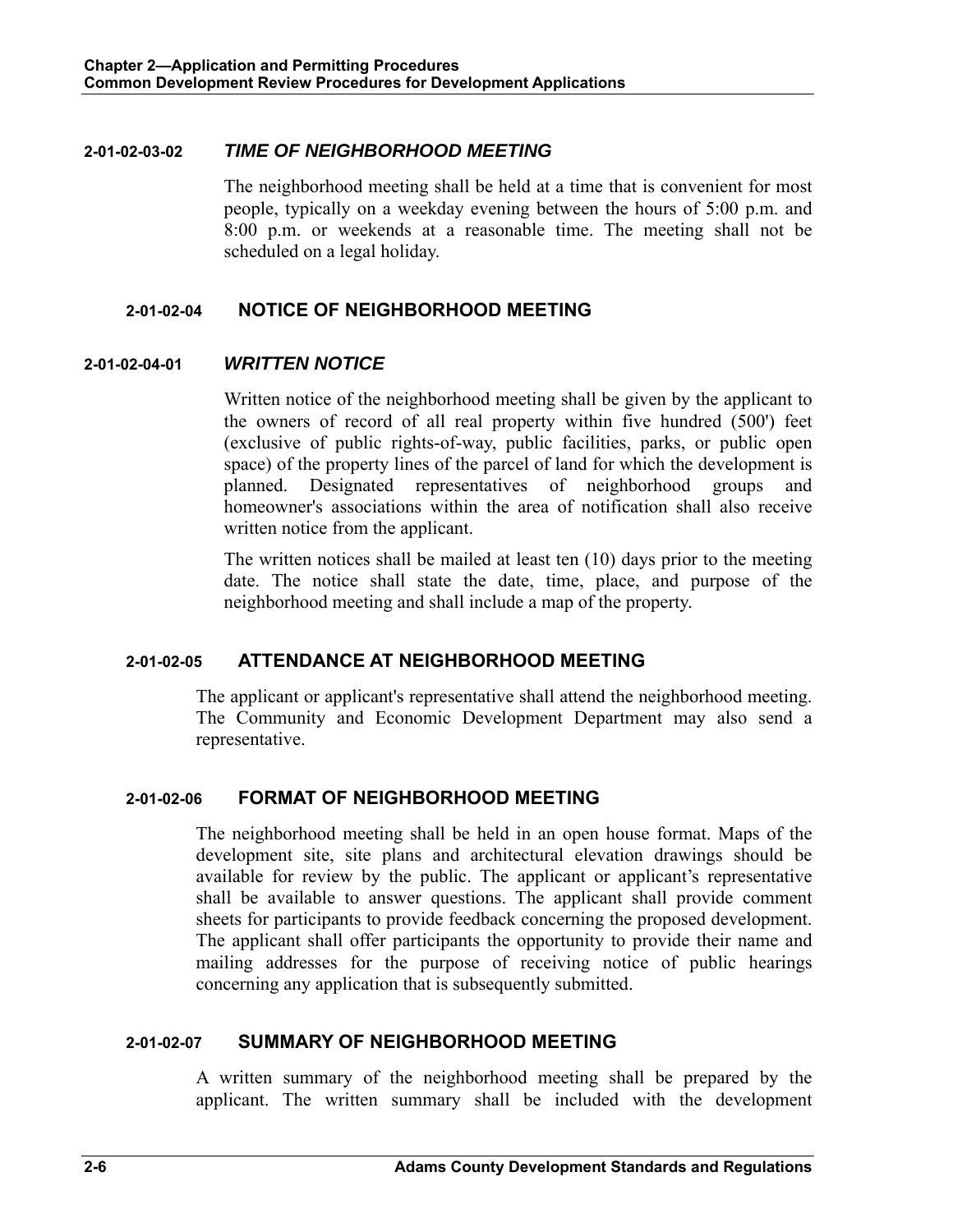application submittal and shall explain how any issues identified at the neighborhood meeting have been addressed. In addition, any names and addresses for participants who would like to receive notice of public hearings concerning any application, which is subsequently submitted shall be submitted with the meeting summary.

## **2-01-03 STEP 3: DEVELOPMENT APPLICATION SUBMITTAL**

## **2-01-03-01 DEVELOPMENT APPLICATIONS**

All development applications shall be submitted in a form established by the Director. Development applications, when submitted, shall be made available to the public.

#### **2-01-03-02 CONSOLIDATED DEVELOPMENT APPLICATIONS AND REVIEW**

When multiple development application types must be submitted for the same overall development proposal, the applications may be consolidated for submittal and review, at the discretion of the Director. A consolidated application shall only be reviewed, considered, and decided by the highest level board or commission that would have made a decision concerning an individual application had it been submitted, processed and considered as a series of separate development applications. Decision-makers, from highest level to lowest level, are the Board of County Commissioners, Board of Adjustment, and the Director, respectively. If the highest level of decision-maker is determined to be the Board of County Commissioners, the Planning Commission may be required to consider the application at a public hearing and provide a recommendation to the Board of County Commissioners.

## **2-01-03-03 DEVELOPMENT APPLICATION CONTENTS**

The development application submittal requirements shall be established by the Director. The submittal requirements shall, at a minimum, include a list of all information, data, explanations, analysis, testing, reports, tables, graphics, maps, documents, forms, or other items reasonably necessary, desirable, or convenient to: (1) determine whether or not the applicant, developer and/or owner have the requisite power, authority, clear title, good standing, qualifications, and ability to submit and carry out the development and/or activities requested in the development application; and (2) determine whether or not the development activities and development application address and satisfy each and every applicable general development standard, district standard, or other requirement or provision of these standards and regulations.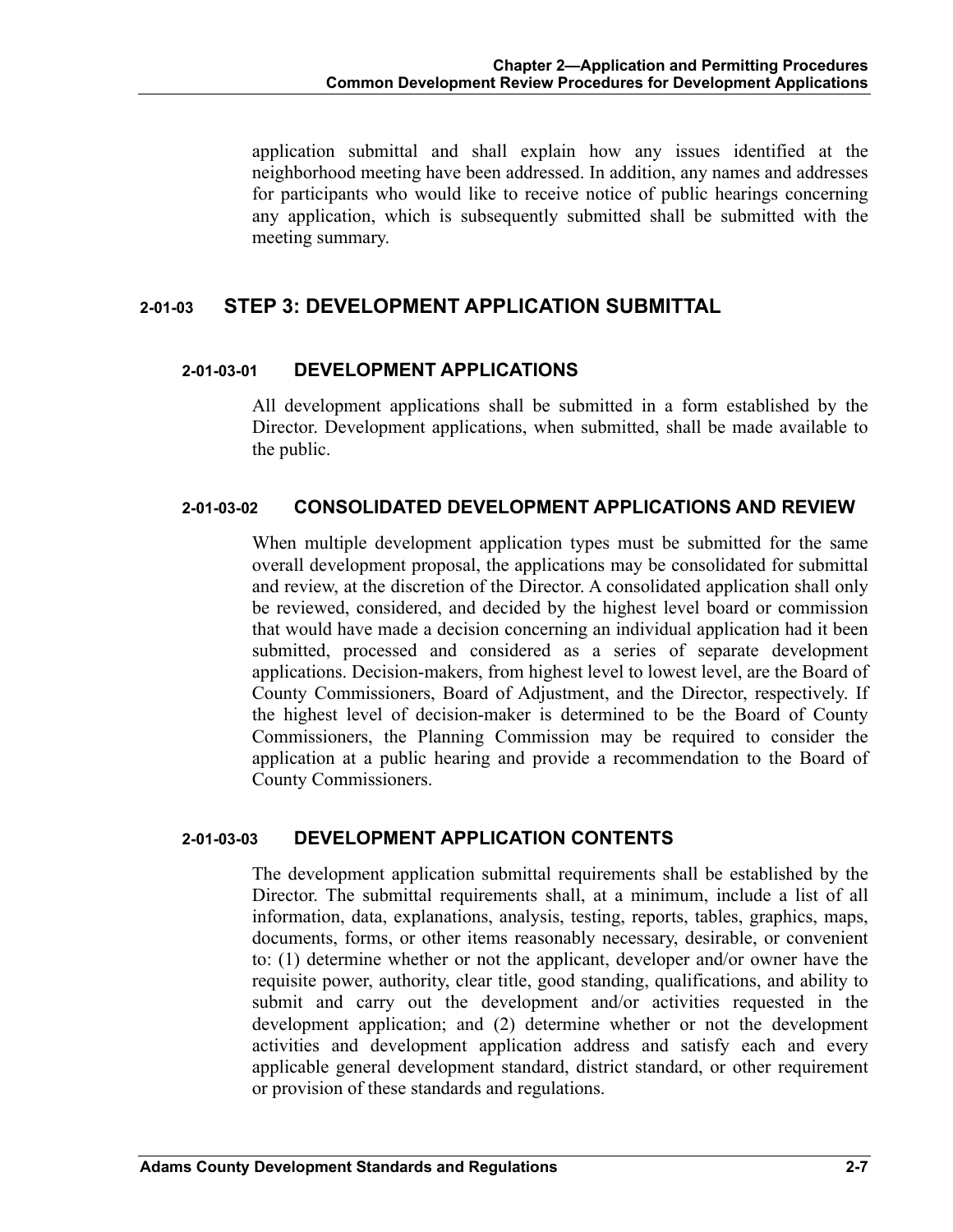#### **2-01-03-03-01** *SUBMITTAL REQUIREMENT*

Each development application shall be submitted to the Director and shall include the identified submittal requirements for said development application. The Director may waive items not applicable due to the particular conditions and circumstances of said development proposal.

#### **2-01-03-03-02** *DEVELOPMENT REVIEW FEES*

Development review fees shall be established by resolution by the Board of County Commissioners. The development review fees shall be paid at the time of submittal of any development application.

## **2-01-04 STEP 4: DETERMINATION OF SUFFICIENCY**

After receipt of the development application, the Director shall determine whether the application is complete and ready for review. The determination of sufficiency shall not be based upon the perceived merits of the development proposal. If a submittal is found to be insufficient, all review of the submittal will be held in abeyance until the Director receives the necessary material to determine that the submittal is sufficient. The development application shall not be determined to be accepted nor shall the application be reviewed until the application submittal is determined sufficient by the Director.

Upon acceptance, the Director shall send written notice to the owners of record of all real property located within a minimum of five hundred (500') feet (exclusive of public rights-of-way, public facilities, parks, or public open space) of the property lines of the parcel of land for which the development is planned. Notice shall also be provided to all owners of mineral interests concerning impending surface development based on a certified list of owners provided by the applicant. Designated representatives of neighborhood groups and homeowner's associations within the area of notification shall also receive written notice from the Director. In addition, the Director shall send notice to all individuals who attended the neighborhood meeting and requested to be notified of the progress of the application for development. The notice shall be mailed by the Director within seven (7) days of the date of acceptance of the application. The notice shall describe the nature of the application and the deadline for pre-hearing comments.

## **2-01-05 STEP 5: STAFF REPORT**

Within seven (7) days after determining the development application is sufficient, the Director shall refer the development application to the appropriate referral agencies. Referral agencies shall have twenty-one (21) days from the date of mailing to submit their comments to the Director. If a referral agency identifies concerns that require an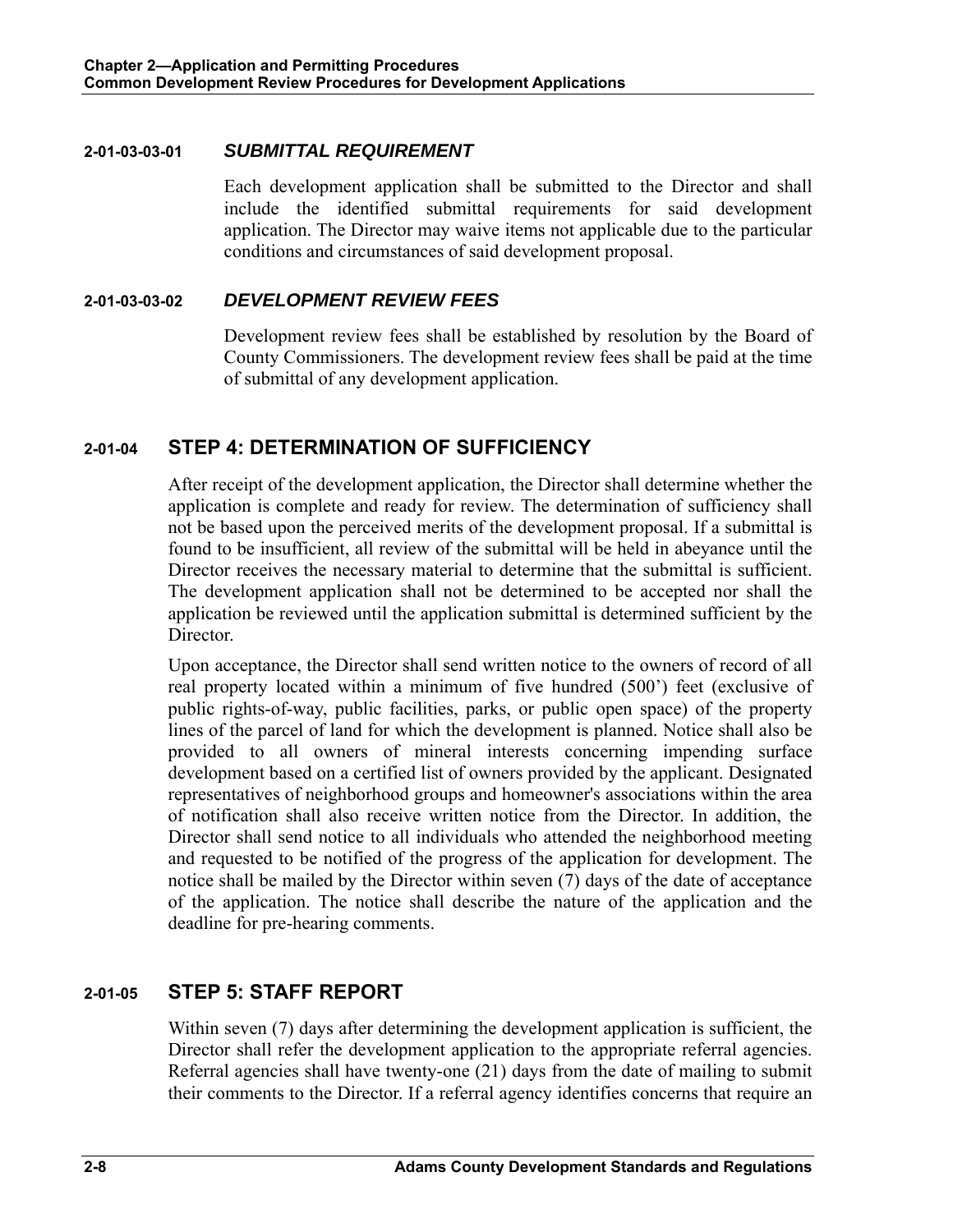investigation, the applicant, the County Commissioners, and the agency may agree to a thirty (30) day extension of this time limit. Failure of the reviewing agencies to respond within the specified time limit or within the time period of an extension shall be considered a favorable response for the purpose of the review. Following is a list of the potential reviewing agencies:

- 1. The appropriate school district;
- 2. Each county and/or municipality within three (3) miles of the boundary of the proposed development;
- 3. All utility districts, associations, or companies providing service in the immediate vicinity of the proposed development;
- 4. All local improvement and service districts in the immediate vicinity of the proposed development;
- 5. All appropriate ditch companies;
- 6. The Colorado State Forest Service;
- 7. The Director of Public Works and Colorado Department of Transportation;
- 8. The Natural Resources Conservation Service (Soil Conservation District Board) for explicit review and recommendations regarding soil suitability, floodwater problems and watershed protection;
- 9. The U. S. Army Corps of Engineers;
- 10. The Colorado Division of Wildlife;
- 11. The Adams County Department of Parks and Community Resources;
- 12. The Tri-County and State Departments of Health for a review of those aspects of a proposed development that have the potential for immediate or long-term environmental health impacts, including, but not limited to, the on-lot sewage disposal reports, for the review of the adequacy of existing or proposed sewage treatment works to handle estimated effluent, for a report on the water quality of the proposed water supply to serve the proposed development, noise, odors, and pollution prevention;
- 13. The State Board of Land Commissioners when the proposed development is adjacent to state school land;
- 14. The State Engineer for an opinion regarding material injury likely to occur to decreed water rights by virtue of the diversion water necessary to serve the proposed development and adequacy of the proposed water supply to meet the needs of the proposed development;
- 15. The Colorado Geologic Survey for an evaluation of those geologic factors, which would have a significant impact on the proposed development;
- 16. The Director of Public Works;
- 17. The Sheriff's Office; or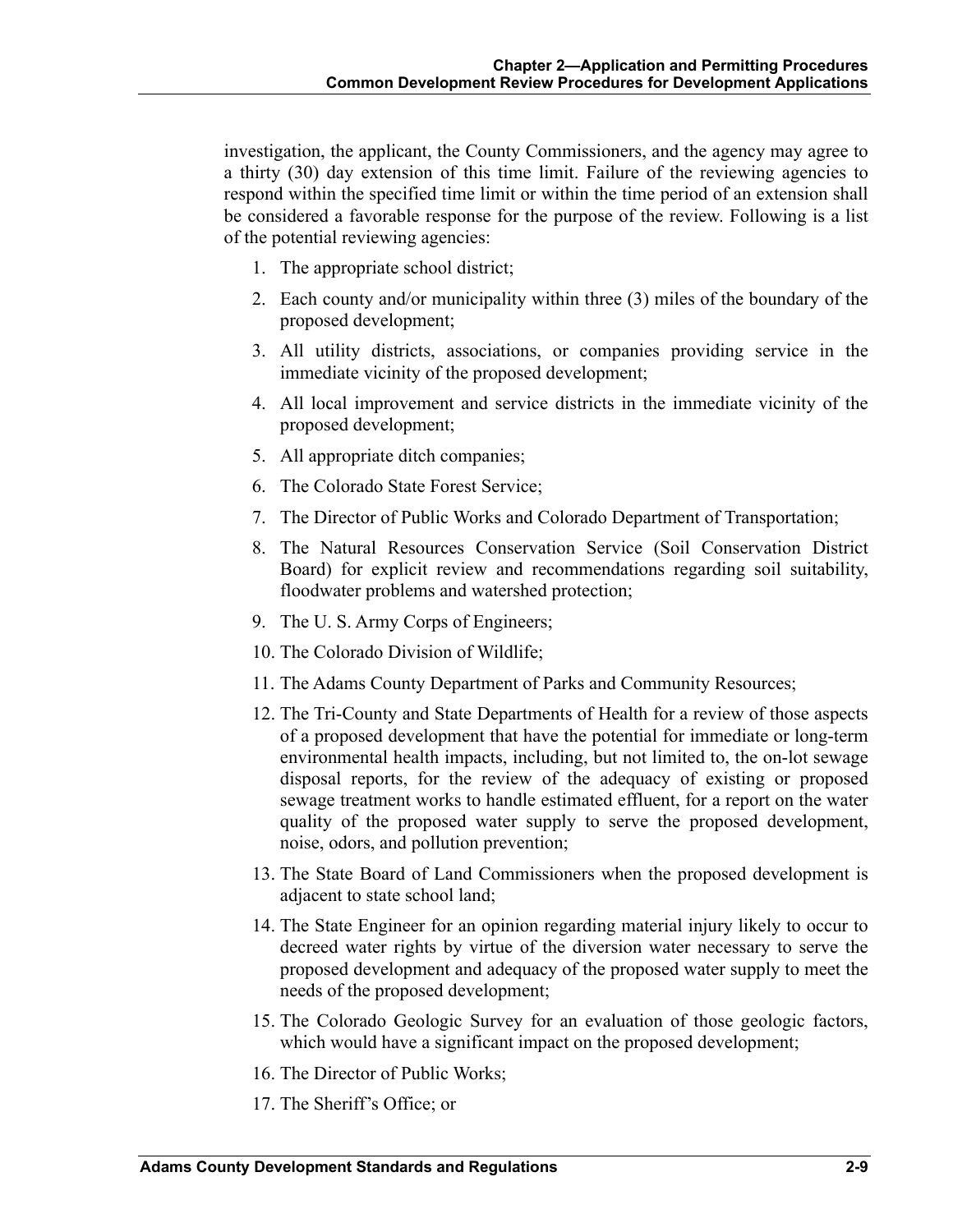18. Any public or private agency, company, or corporation, which has existing or proposed infrastructure in the immediate vicinity of the proposed development, which, in the opinion of the Director, may be affected by the proposed development.

Each referral agency shall be asked to send a copy of their comments to the applicant, but the applicant should contact the Director to ensure all comments are received.

Following receipt of the referral agency comments or at the end of the review period, the Director shall review the development application and prepare a staff report.

The staff report shall be made available for inspection and copying by the applicant and the public at least fourteen (14) days prior to the scheduled public hearing on the development application. The staff report shall indicate whether, in the opinion of the staff, the development application complies with all applicable standards of these standards and regulations. Conditions for approval may also be recommended to eliminate any areas of non-compliance or to mitigate any adverse effects of the development proposal.

## **2-01-06 STEP 6: NOTICE**

Notice of the public hearing shall be provided by the Director in accordance with the following procedures.

## **2-01-06-01 WRITTEN NOTICE**

The Director shall give written notice to the residents and owners of record of all real property located within a minimum of five hundred (500') feet (exclusive of public rights-of-way, public facilities, parks, or public open space) of the property lines of the parcel of land for which the development is planned. The Director may require the applicant to further expand the notification area. Designated representatives of neighborhood groups and homeowner's associations within the area of notification shall also receive written notice from the Director.

The written notices shall be mailed at least  $f$ <sub>ifteent</sub>en (15 $\theta$ ) days prior to the first public hearing date concerning the application. The written notice shall state the date, time, place, and purpose of the public hearing(s). Failure to mail such notice shall not affect the validity of any hearing or determination by the Planning Commission, Board of Adjustment, or Board of County Commissioners.

## **2-01-06-02 POSTED NOTICE**

The real property proposed to be developed shall be posted with a sign, giving notice to the public of the proposed development. The signs shall be posted by the County on the subject property in a manner and at a location to afford the best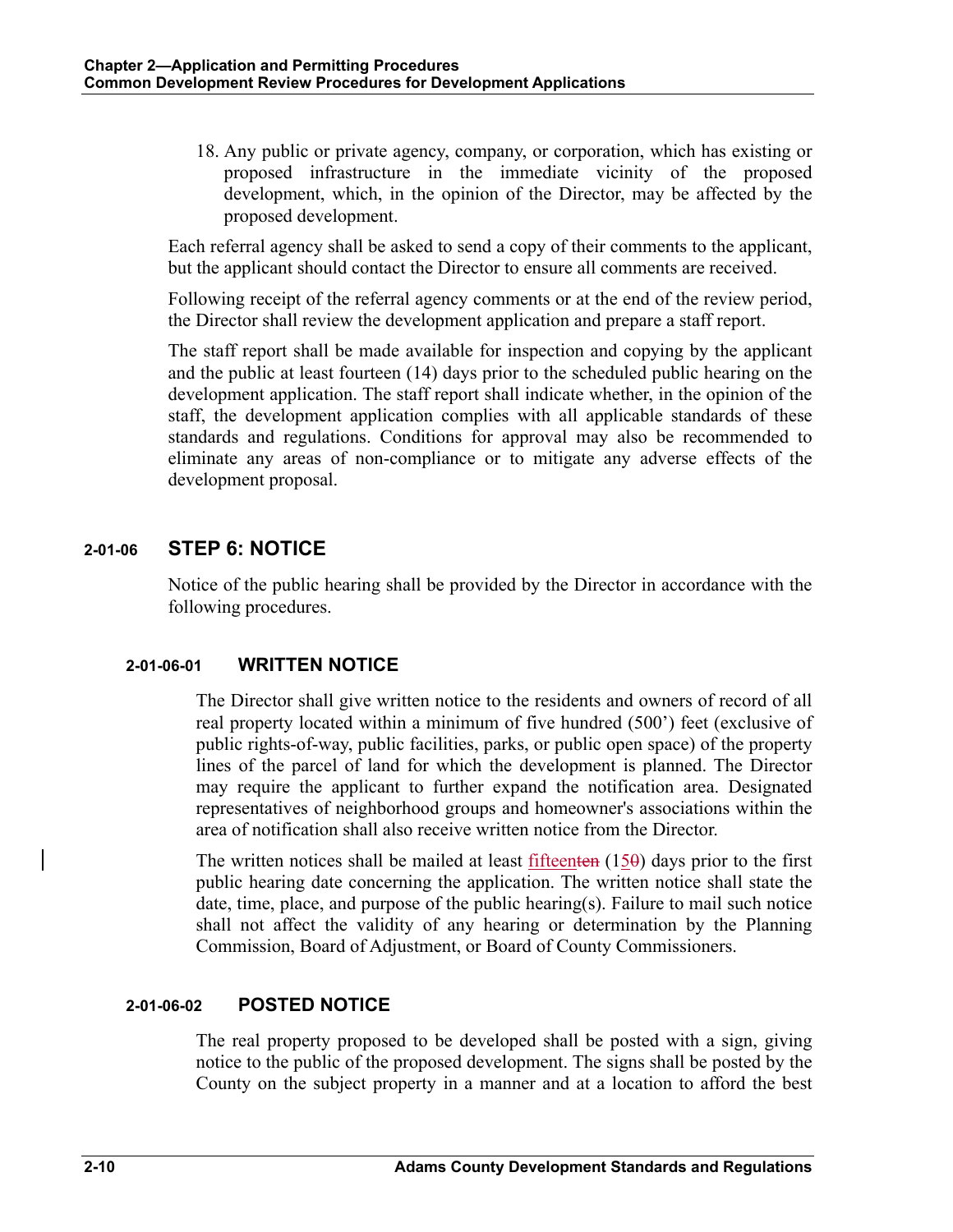notice to the public. The property shall be posted at least ten (10) days prior to the first public hearing date.

The sign shall be a minimum of two (2) square feet and shall state the date, time, place, and purpose of the public hearing(s) and phone number and address of the case manager. Failure of the sign to remain posted prior to the hearing date shall not affect the validity of any hearing or determination by the Planning Commission, Board of Adjustment, or Board of County Commissioners.

## **2-01-06-03 PUBLISHED NOTICE**

The Director shall publish notice of the public hearing. Notice of the time, date, and place of the public hearing(s) on the development application shall be published in the official County newspaper at least thirty (30) days prior to any hearing before the Board of County Commissioners. Failure of the Director to publish the required notice shall necessitate the delay of the hearing.

## **2-01-07 STEP 7: PUBLIC HEARING**

## **2-01-07-01 CONDUCT OF PUBLIC HEARING**

## **2-01-07-01-01** *RIGHTS OF ALL PERSONS*

Any person may appear at a public hearing and submit evidence, either individually or as a representative of a person or an organization. Each person who appears at a public hearing shall state their name, address and, if appearing on behalf of a person or organization, the name and mailing address of the person or organization being represented.

#### **2-01-07-01-02** *EXCLUSION OF TESTIMONY*

The Planning Commission, Board of Adjustment, or Board of County Commissioners may exclude testimony or evidence it finds to be irrelevant, immaterial or unduly repetitious.

## **2-01-07-01-03** *CONTINUANCE OF PUBLIC HEARING*

The Planning Commission, Board of Adjustment, or Board of County Commissioners may, by motion or at the request of any person, continue any public hearing to a fixed date, time, and place. All continuances shall be granted at the discretion of the Planning Commission, Board of Adjustment, or Board of County Commissioners. The date and time of the continuance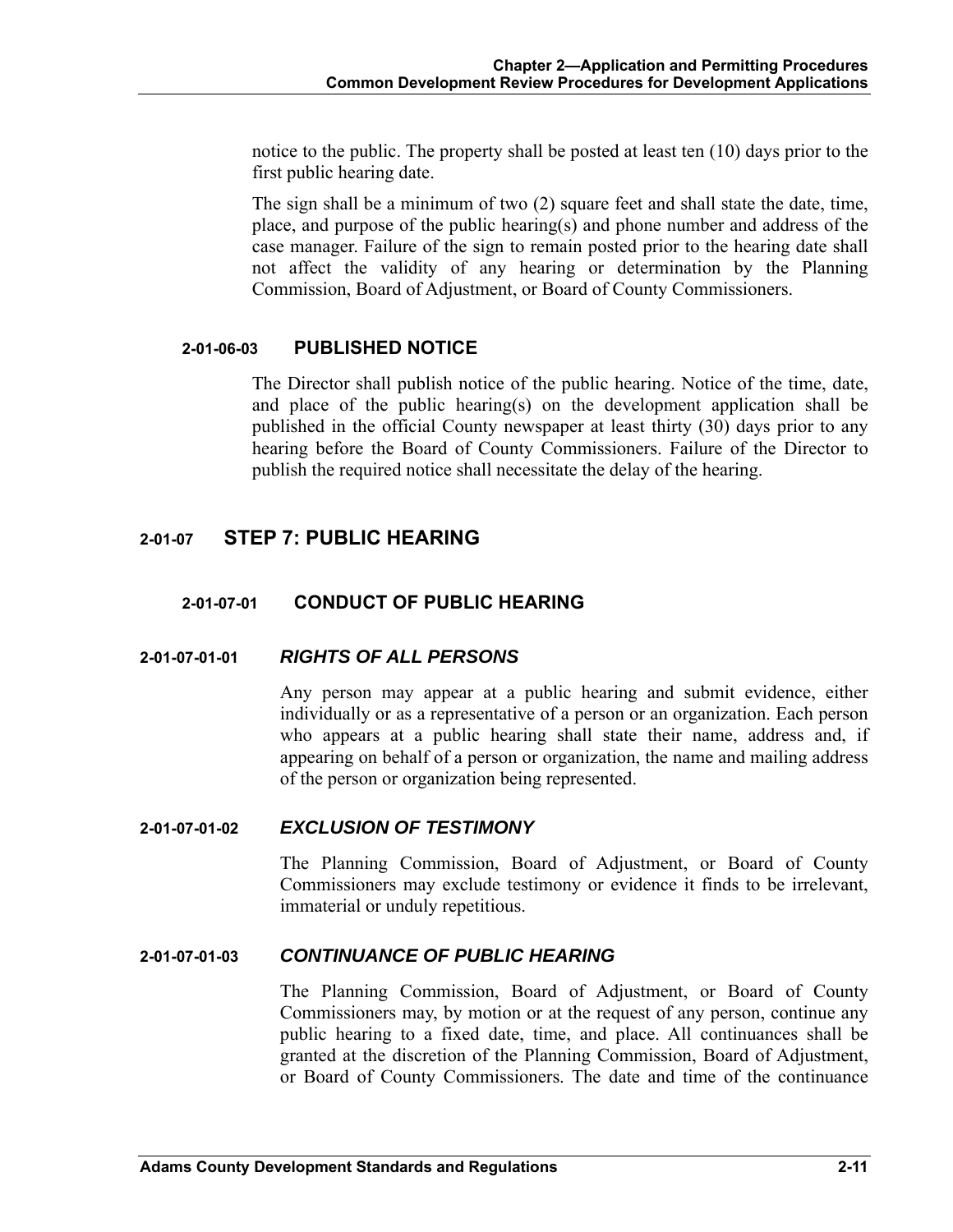shall be announced at the hearing. The applicant may be required to agree to any continuance in writing.

The applicant's agreement to a continuance shall eliminate any statutory or regulatory requirement for the Planning Commission, Board of Adjustment, or Board of County Commissioners to act on an application within any specific time period. If the applicant requests a continuance, the applicant may be required to pay a continuance fee.

## **2-01-07-01-04** *ORDER OF PROCEEDINGS AT PUBLIC HEARING*

The order of the proceedings at the public hearing shall be as follows:

- 1. Staff Report Presented: The staff shall present a narrative and/or graphic description of the development application. The staff shall present a report that includes a written recommendation.
- 2. Applicant Presentation: The applicant shall present any relevant information the applicant deems appropriate. Copies of all writings or other exhibits the applicant wishes the Planning Commission, Board of Adjustment, or Board of County Commissioners to consider must be submitted to the Director no less than five (5) working days before the public hearing.
- 3. Public Testimony: Relevant public testimony shall be heard.
- 4. Applicant Response: The applicant may respond to any testimony or evidence presented by the public at the direction of the Board or Commission holding the hearing.
- 5. Staff Response: The staff may respond to any statement made or evidence presented by the applicant or the public at the direction of the Board or Commission holding the hearing.

## **2-01-07-02 DECISION AND FINDINGS**

#### **2-01-07-02-01** *DECISION*

After consideration of the development application, the staff report, and the evidence from the public hearing, the chairman shall close the public hearing and, unless the case is continued, the Board or Commission shall approve, approve with conditions, or deny the development application based on its compliance with these standards and regulations. In the case of the Planning Commission, the approval, approval with condition(s), or denial shall be considered only as a recommendation to the Board of County Commissioners.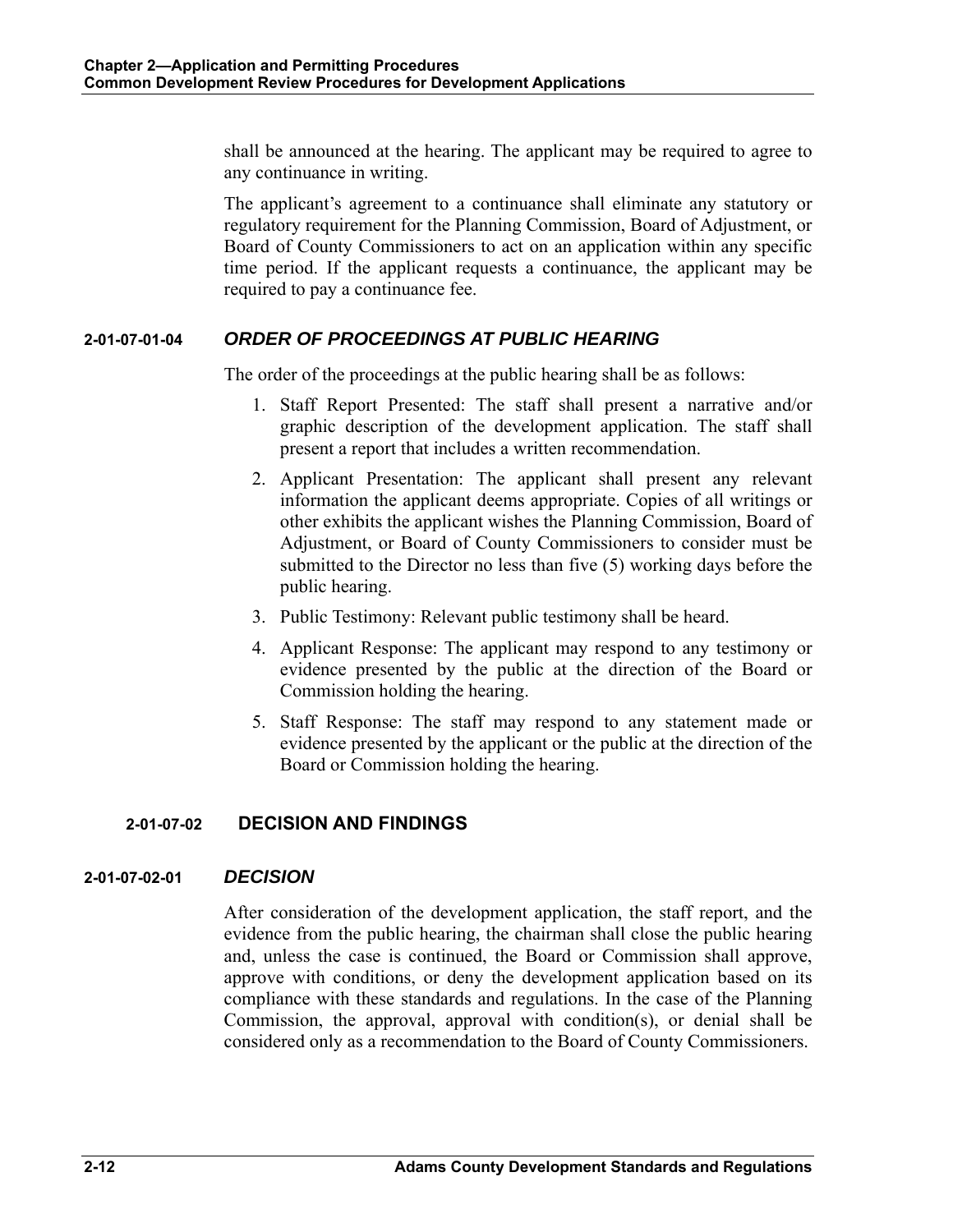#### **2-01-07-02-02** *FINDINGS*

All decisions shall include at least the following elements:

- 1. A statement of specific findings or other factors considered, whichever is appropriate, and a statement of the basis upon which the facts were determined, with specific reference to the relevant standards set forth in these standards and regulations; and
- 2. A statement of approval, approval with conditions, or denial, whichever is appropriate.

## **2-01-07-02-03** *NOTIFICATION TO APPLICANT*

Notification of the Planning Commission's, Board of Adjustment's, or Board of County Commissioners' decision shall be mailed by the Director to the applicant within seven (7) days after the decision. A copy of the decision shall also be made available to the public by the Director of Community and Economic Development within seven (7) days after the decision.

## **2-01-07-03 RECORD OF PROCEEDINGS**

The Planning Commission's, Board of Adjustment's, or Board of County Commissioners' public hearing may be recorded by any appropriate means. A copy of the public hearing record may be acquired or viewed by any person upon application to the Director and payment of a fee to defray the cost of duplication of the record. The record shall consist of the following:

- 1. All exhibits, including, without limitation, all writings, drawings, maps, charts, graphs, photographs, and other tangible items received or viewed by the Planning Commission, Board of Adjustment, or Board of County Commissioners at the proceedings;
- 2. All minutes of the proceedings; and
- 3. If available, a videotape or audiotape recording of the proceedings before the Planning Commission, Board of Adjustment, or Board of County Commissioners.

## **2-01-07-04 RECORDING OF DECISIONS AND PLATS**

Once approved, the decision of the Planning Commission, Board of Adjustment, or Board of County Commissioners shall be filed with the Office of the Adams County Clerk and Recorder. In the case of a final plat, once the final construction plans and final plat are approved, the subdivision improvements agreement is executed and any other conditions of approval have been met, the final plat shall be recorded in the Office of the Adams County Clerk and Recorder.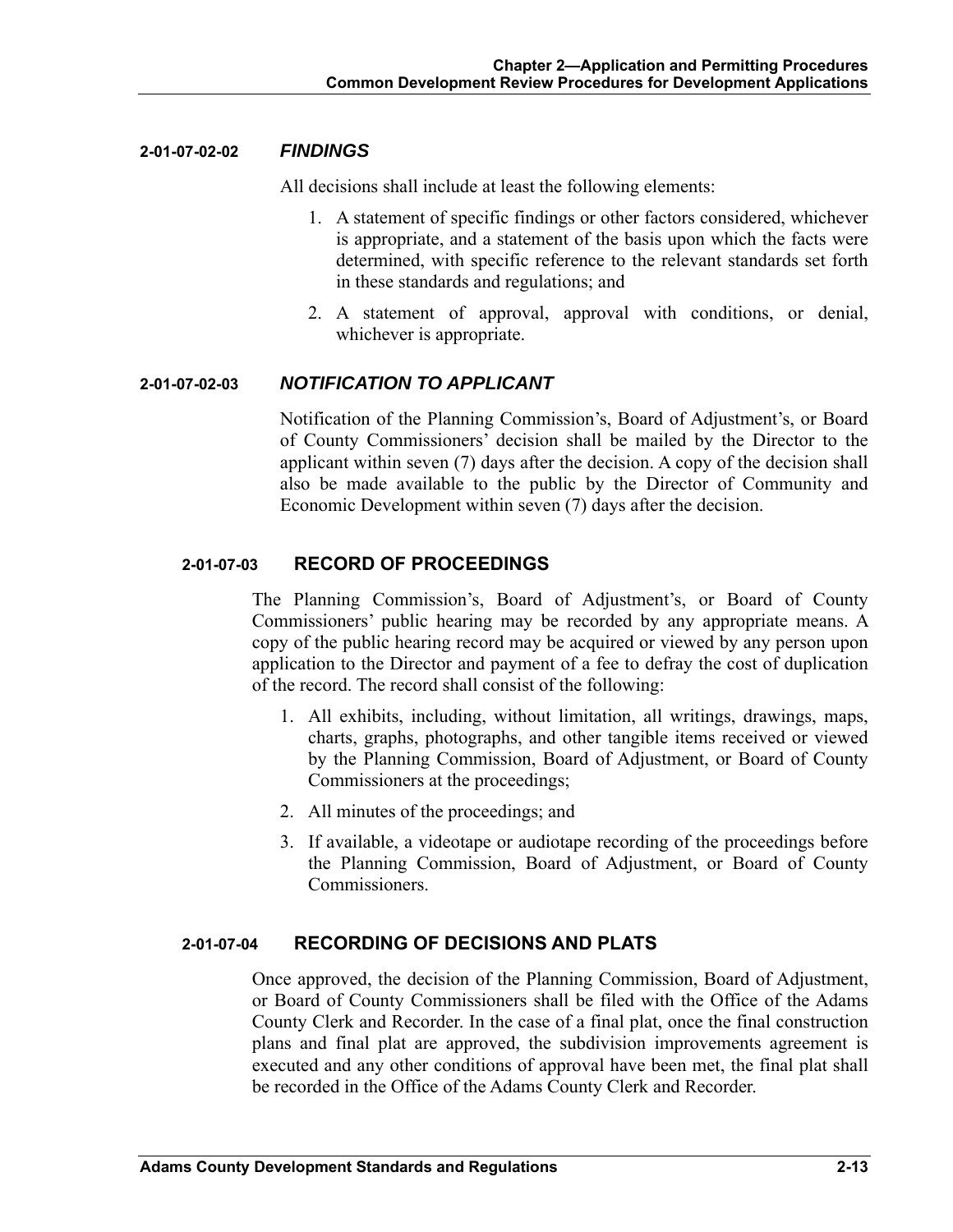## **2-01-08 STEP 8: STANDARDS**

Before approving a development application, the Planning Commission, Board of Adjustment, or Board of County Commissioners must find that the development application has met the requirements of these standards and regulations and complies with the required criteria for approval.

## **2-01-09 STEP 9: CONDITIONS OF APPROVAL**

The Planning Commission, Board of Adjustment, or Board of County Commissioners may impose such conditions on approval of the development application as are necessary to accomplish the purposes and intent of these standards and regulations. Such conditions must have a reasonable nexus to potential impacts of the proposed development and should be roughly proportional, both in nature and extent, to the impacts of the proposed development or shall be mutually agreed upon by Adams County and the applicant. (See Section 1-08 for further limitations on conditions.)

## **2-01-10 STEP 10: AMENDMENTS**

## **2-01-10-01 MINOR AMENDMENTS**

Minor amendments to any approved development plan may be approved, approved with conditions, or denied administratively by the Director and may be authorized without additional public hearings. Such minor amendments may be authorized by the Director as long as the development application, as amended, continues to comply with these standards and regulations, at least to the extent of its original compliance.

Minor amendments shall consist only of any or all of the following:

- 1. The amendment results in an increase or decrease by five-percent (5%) or less in the approved number of dwelling units;
- 2. The amendment results in an increase or decrease in the amount of square footage of a non-residential land use or structure that does not change the character of the project;
- 3. The amendment results in a change in the housing mix or use mix ratio which complies with the requirements of the zone district and does not change the character of the project; or
- 4. The amendment does not result in a change in the character of the development.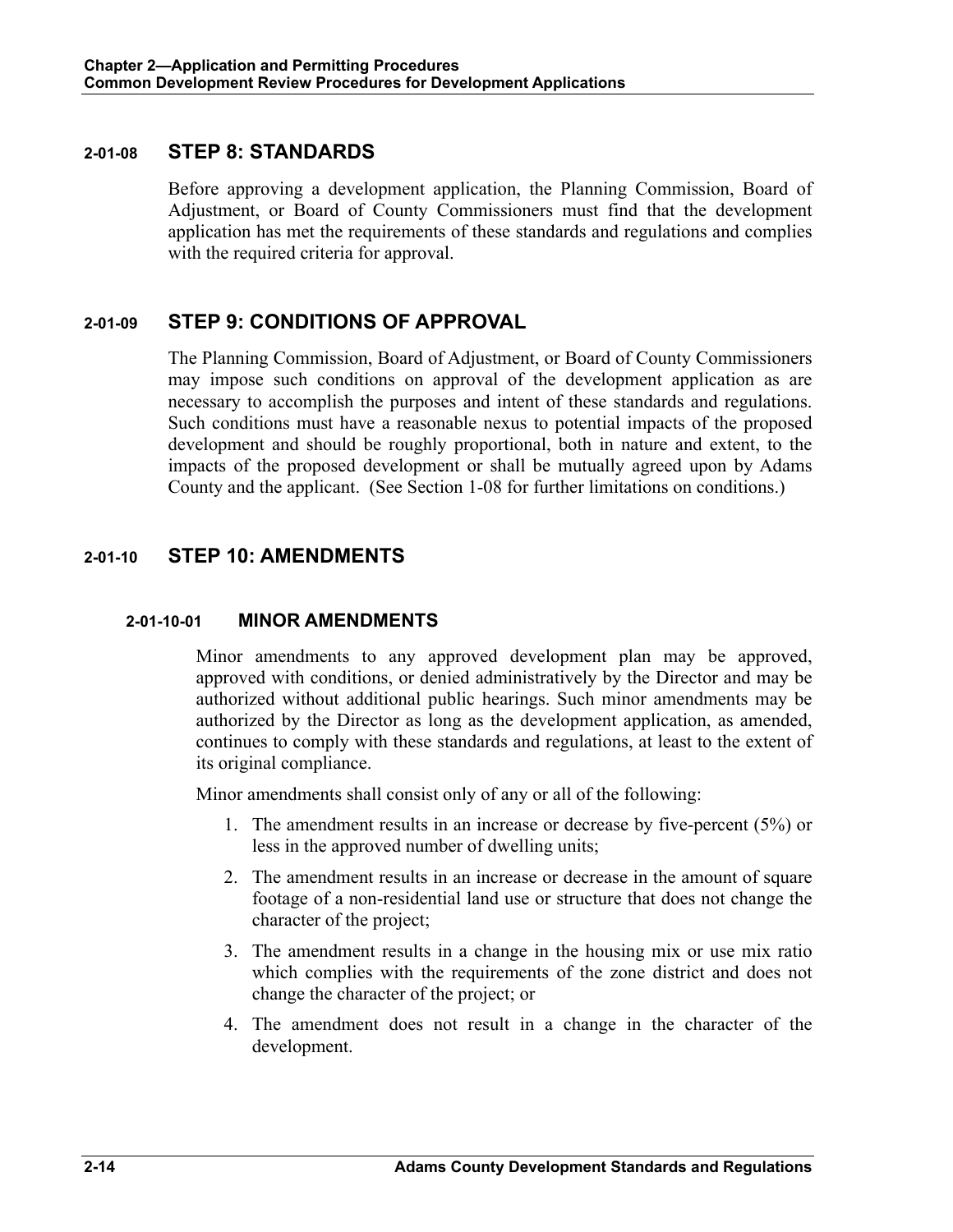The Director may refer a minor amendment to the Planning Commission. If so referred, the decision of the Planning Commission shall constitute a final decision, subject to appeal to the Board of County Commissioners.

## **2-01-10-02 MAJOR AMENDMENTS**

Amendments to any approved development plan not determined by the Director to be a minor amendment under the criteria set forth in Section 2-01-10-01 shall be deemed a major amendment.

Major amendments to development plans shall be reviewed and processed in the same manner as the original development plan for which the amendment is sought. Any approved major amendments shall be recorded in accordance with the procedures for recording the original development plan approval.

Any partial or total abandonment of an approved development plan shall be considered a major amendment.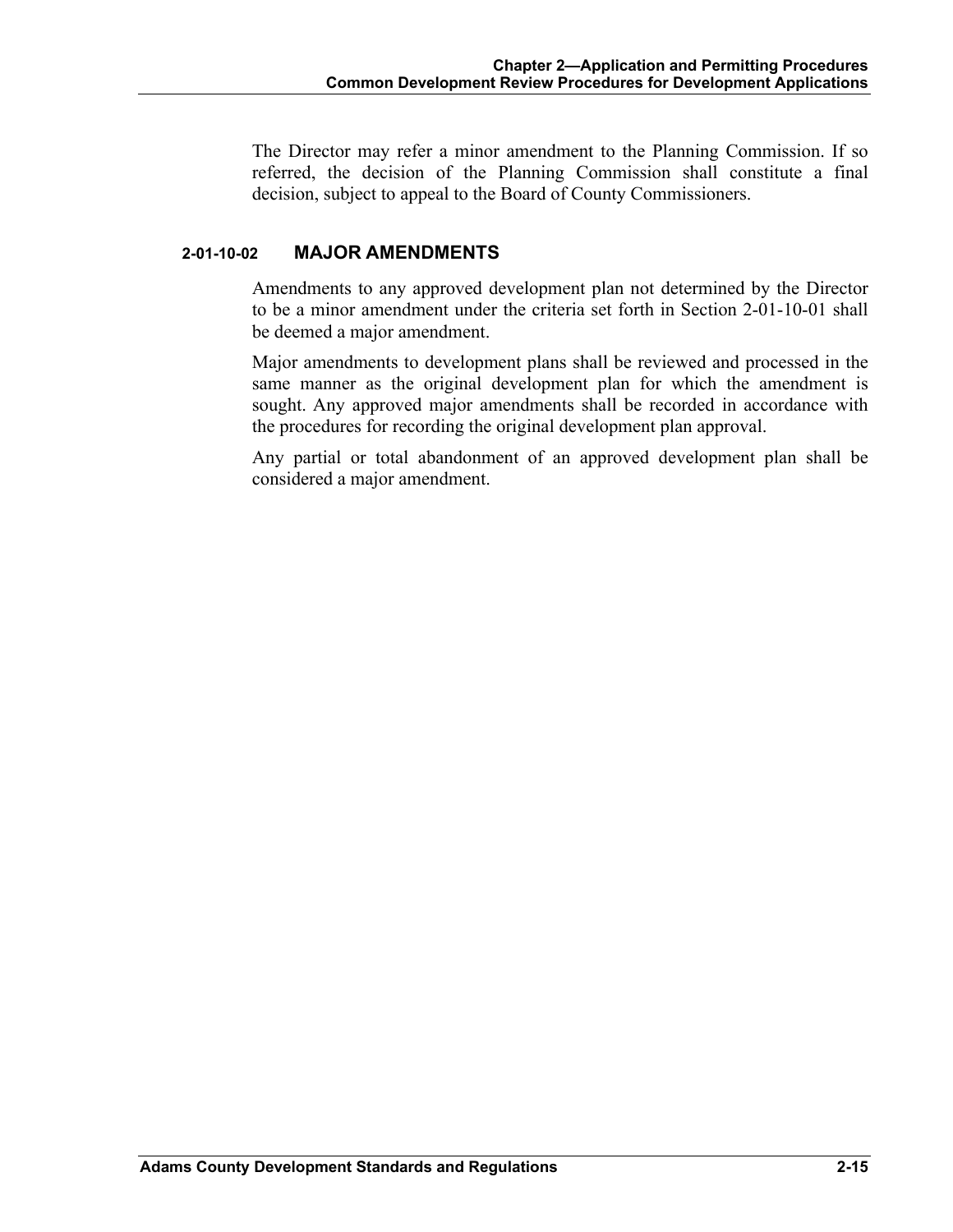## **2-02 SPECIFIC DEVELOPMENT REVIEW STEPS FOR DEVELOPMENT APPLICATIONS**

This section outlines the specific development review steps, which apply to each distinct development application or permit type.

The follow development application types are included:

## **1. General Construction and Development Permits and Registrations**

## *a. Access and Right-of-Way Permit*

Generally, an access or right-of-way permit is required to construct a driveway which accesses a County road; place a culvert within a public right-of-way; place utilities within a public right-of-way; place landscaping within a public right-of-way; cut a County road; bore under a County road; or perform any work, excavation, filling, grading, or construction within a public right-of-way.

## *b. Building Permit*

Generally, a building permit is required to construct a building or structure; place a building or structure; remodel a building or structure; construct an addition to a building or structure; modify a building or structure; construct, place, or modify a sign; excavate or fill land; construct oil and gas wells and appurtenant facilities; construct subdivision improvements including roads; construct a landfill; or modify the use of land or a structure.

## *c. Conservation Plan Permit*

Generally, a conservation plan permit is required to till any fragile soils.

## *d. Contractor Registration*

Generally, any contractor performing a business involving the construction, alteration, remodeling, repairing, or equipping of buildings or other structures shall be registered as a contractor.

## *e. Biosolids Application Permit*

Generally, a domestic sewage sludge application permit is required for the discharge or disposal of restricted biosolids on agricultural lands.

## *f. Floodplain Use Permit*

Generally, a floodplain use permit is required to locate or construct any structure or facility within a floodplain control overlay zone district; place any fill within a floodplain control overlay zone district; store or process any materials or equipment within a floodplain control overlay zone district; or change a channel of a watercourse within a floodplain control overlay zone district.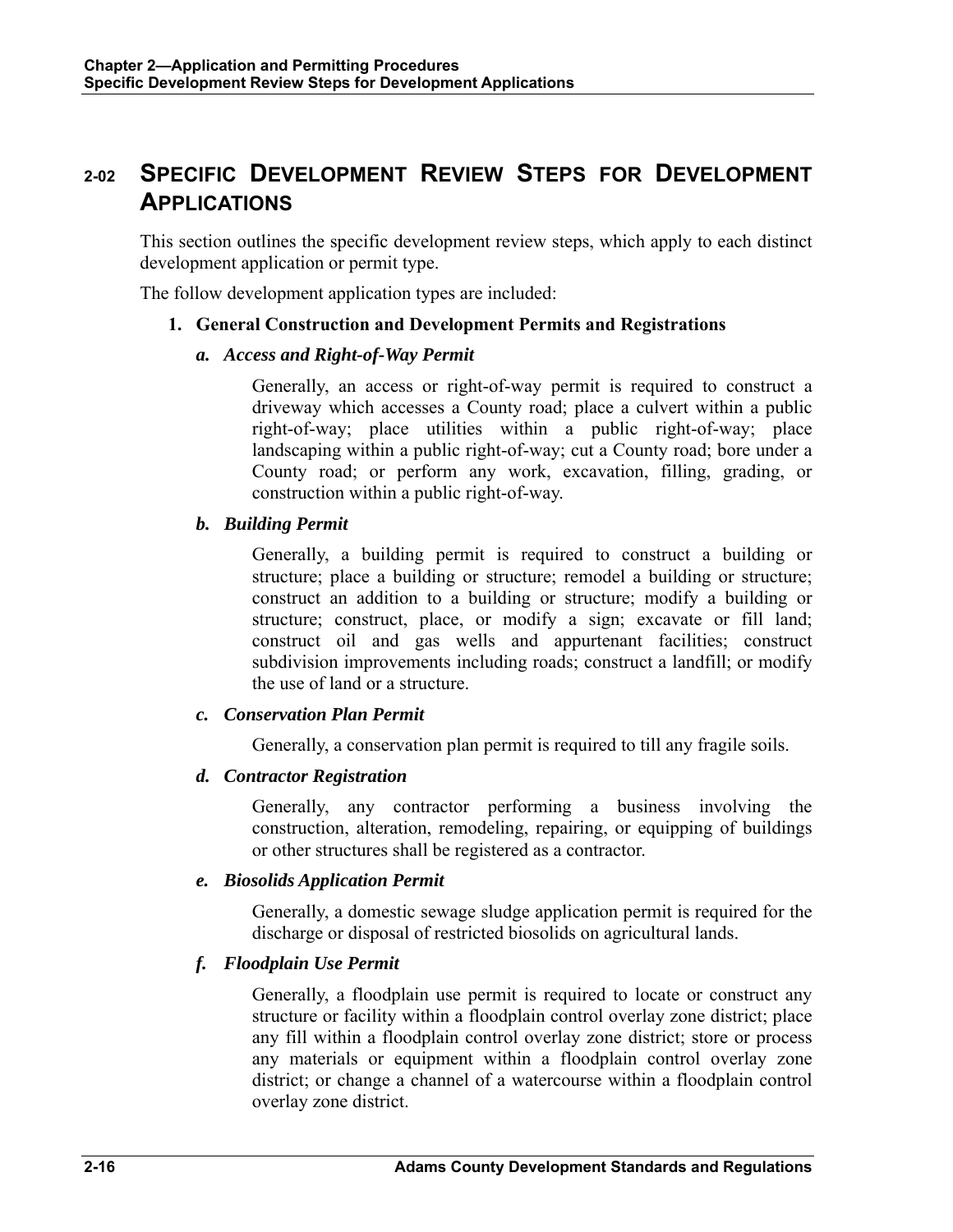## *g. Stormwater Quality Permit* **\*.**

Generally, a stormwater quality permit is required for construction sites that disturb one acre or greater, or are part of a larger common plan of development disturbing on acre or greater. There are no exemptions for this permit.

## **2. Zoning and Land Use Approvals**

## *a. Conditional Use Permit*

A conditional use permit is required for any use identified as a conditional use within a zone district or overlay zone district.

## *b. Planned Unit Development*

An approval of any proposed planned unit development is required to amend the zone district map and the requirements controlling the development of a parcel of land. A planned unit development creates a new overlay zone district for the parcel of land upon approval.

## *c. Special Use Permit (Temporary Use Permit)*

A special use permit is required for any temporary use of land where the use is not a permitted principal use within the zone district or overlay zone district where the use will be located. Some special use permits may be issued administratively.

## *d. Oil and Gas Facility Permit*

An Oil and Gas Facility permit is required for any oil and gas facility in Adams County.

## *e. Text, Zoning Map Amendment (Rezoning), or Comprehensive Plan Amendment*

An approval of any proposed change to the zone district map or text of these standards and regulations is required to change, modify, or amend any standard, regulation, dimensional requirement, or use restriction controlling any parcel of land.

## *f. Certificate of Designation*

Generally, a certificate of designation is required to locate a facility which collects, stores, treats, utilizes, processes, and/or disposes of solid wastes; locate infectious waste treatment facilities; locate transfer stations; locate hazardous waste disposal sites; locate waste impoundment operations; locate commercial composting operations; locate construction and demolition landfills; or locate other sites or facilities not specifically mentioned herein as may be required by C.R.S. §§30-20-101, *et seq.*, C.R.S §§25-15-101, *et seq.*, and C.R.S. §§25-15-201, *et seq.* 

## *g. Urban Renewal Plan*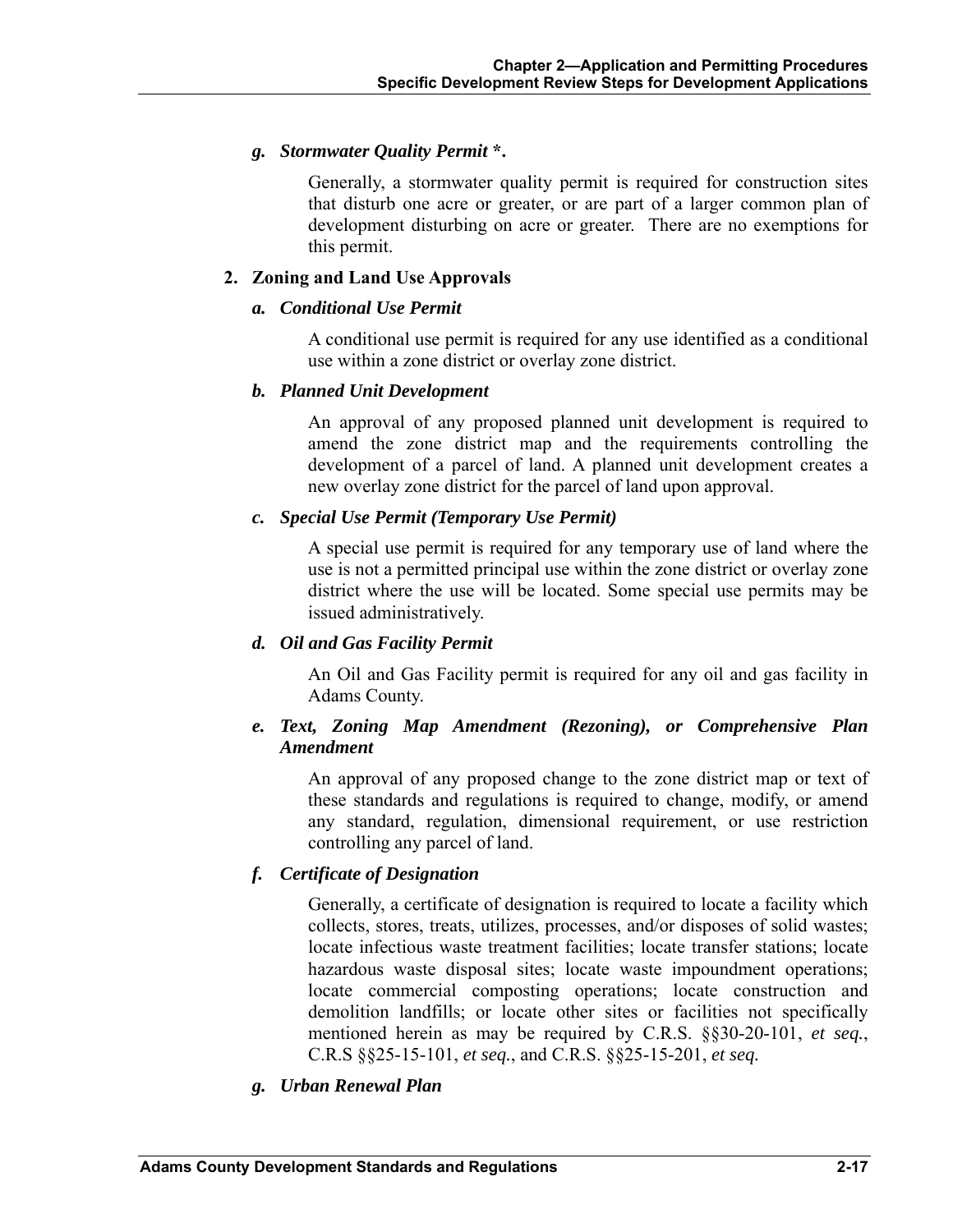## **3. Subdivisions, Divisions of Land, and Platting Approvals**

#### *a. Condominium Map Review*

Approval is required to develop condominiums. Condominium maps may be approved by the Director of Planning and Development.

#### *b. Exemption*

An exemption approval is required to obtain a release from the requirements of platting by resolution of the Board of County Commissioners in accordance with the terms set forth in these standards and regulations.

## *c. Plat Correction; Replat of Lot, Easement or Building Envelope; Vacation of Recorded Plat, Right-of-Way or Easement; or Replat of Subdivision*

Approval is required to correct a plat; replat a lot, easement, or building envelope; vacate a recorded plat, right-of-way, or easement; or replat a subdivision.

## *d. Rural Site Plan Review*

Approval is required for divisions of land seeking to benefit from the bonus lots associated with dividing land in accordance with the rural site plan development standards.

## *e. Subdivisions, Major*

Approval is required to develop a major subdivision. Generally, a major subdivision divides parcels of twenty (20) acres or more or divides parcels into five (5) or more lots.

## *f. Subdivisions, Minor*

Approval is required to develop a minor subdivision. Generally, a minor subdivision divides parcels of less than twenty (20) acres into four (4) or fewer lots.

## **4. Variations and Appeals**

*a. Appeal* 

A person aggrieved by a decision of an administrative official may appeal the decision to the Board of Adjustment.

## *b. Floodplain Use Permit Variance*

Approval of a variance from the floodplain use permit standards is required to effect any change to these standards and regulations with respect to their application to an individual parcel of land.

## *c. Variance, Major*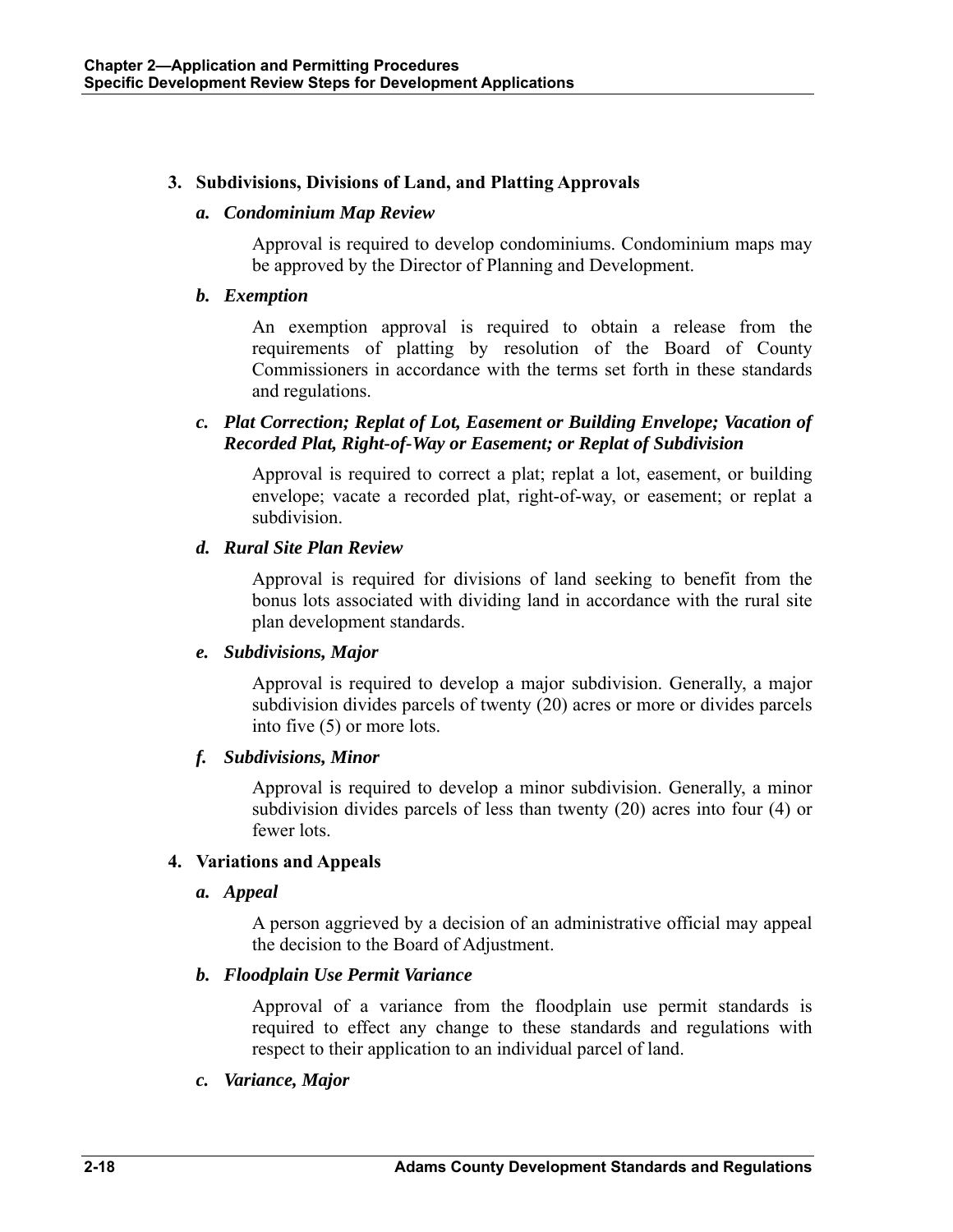Approval of a variance from these standards and regulations is required to effect any change to these standards and regulations with respect to their application to an individual parcel of land. A variance may only be approved from the dimensional requirements, performance standards, and other special physical requirements contained in these standards and regulations.

## **2-02-01 ACCESS AND RIGHT-OF-WAY PERMIT**

## **2-02-01-01 PURPOSE**

The purpose of this section is to provide processing requirements for access or right-of-way permits in order to review, consider, approve, approve with modifications, or deny a request for permission to access a County road, install utilities within a public right-of-way, landscape within a public right-of-way, install a mailbox within a public right-of-way, or otherwise work or construct within a County right-of-way.

## **2-02-01-02 APPLICABILITY**

All access or right-of-way permits must be processed in accordance with this section. An access or right-of-way permit is the only authorization under which access to a County road may be installed or constructed or work within a public right-of-way may be performed including, but not limited to, construction, landscaping, utility placement, alteration, or repair of any existing facilities or utilities within a public right-of-way or County road.

## **2-02-01-03 WHO CAN INITIATE AN ACCESS PERMIT**

An access or right-of-way permit may be requested by, without limitation, the  $a<sub>o</sub>$  owner(s) of the property to which access is to be extended, the owner of the utility or mailbox, or any person(s) performing work within the public right-of-way or County road.

The applicant has the burden of proof to demonstrate the access or right-of-way permit fully complies with these standards and regulations and meets the criteria for approval.

## **2-02-01-04 ACCESS PERMIT REVIEW PROCEDURES**

An access or right-of-way permit may be approved by the Director of Community and Economic Development.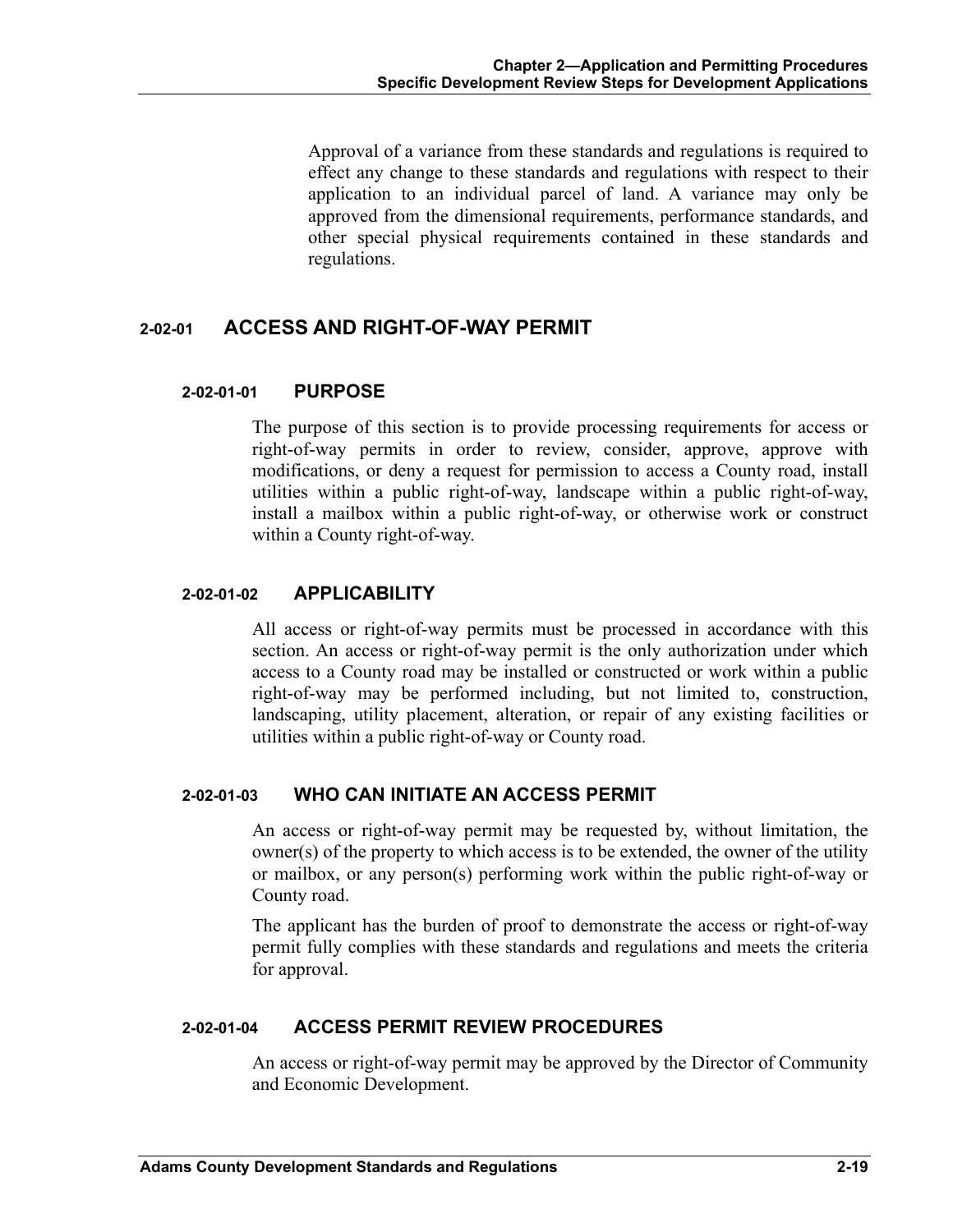The processing of an access or right-of-way permit shall be according to, in compliance with, and subject to the provisions contained in Steps 1 through 10 of the Common Development Review Procedures as follows:

- 1. Conceptual Review: Optional.
- 2. Neighborhood Meeting: Not applicable.
- 3. Development Application Submittal: Applicable. All items or documents required for an access or right-of-way permit as described in the application submittal requirements shall be submitted to the Director of Community and Economic Development.
- 4. Determination of Sufficiency: Applicable. No notification of adjacent property owners is required. No application shall be processed if any taxes due are not paid.
- 5. Staff Report: Not applicable.
- 6. Notice: Not applicable
- 7. Public Hearing: Not applicable. In substitution, an application for access or right-of-way permit shall be reviewed and approved, approved with modifications, or denied by the Director of Community and Economic Development based on its compliance with these standards and regulations.
- 8. Standards: Not applicable. In substitution, an application for access or right-of-way permit shall be reviewed for compliance with these standards and regulations.
- 9. Conditions of Approval: Applicable. The Director of Community and Economic Development may impose any conditions determined to be necessary to assure the safety of the general public, protect the County's infrastructure, adequately accommodate the type and volume of traffic during the work, and deal with anticipated traffic volumes and road improvements.
- 10. Amendments: Not applicable. In substitution, an amendment to an access or right-of-way permit may be authorized by the Director of Community and Economic Development provided the access or right-of-way permit remains in compliance with all applicable standards and regulations.

## **2-02-01-05 CRITERIA FOR APPROVAL**

The Director of Community and Economic Development in issuing an access or right-of-way permit shall find:

1. The access or right-of-way permit is consistent and complies with the requirements of these standards and regulations for the type of work to be performed.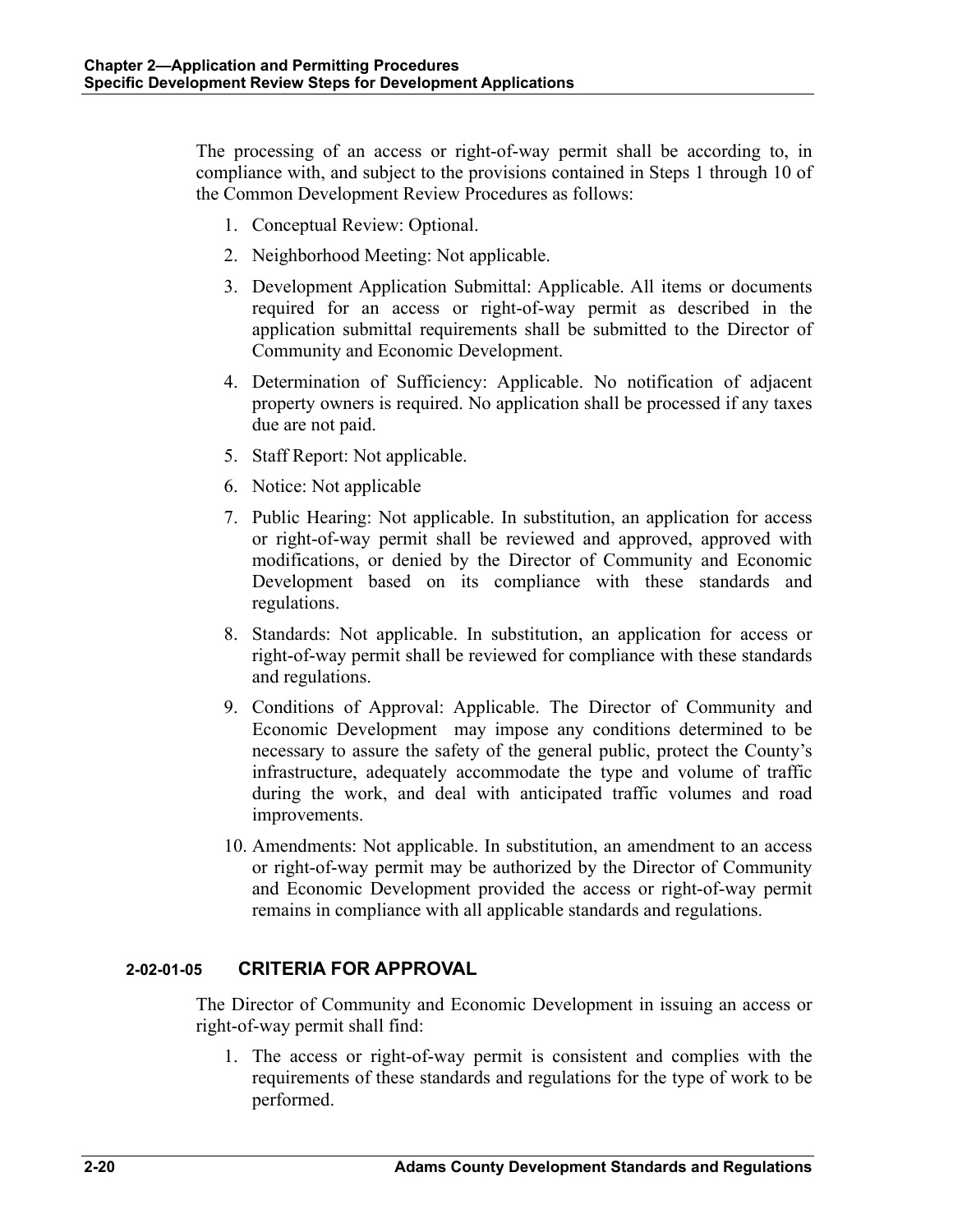- 2. The access or work to be performed will be of such a standard and condition to safely and adequately accommodate the type and volume of traffic currently using the access, including emergency and fire equipment and vehicles, plus any increase in traffic that may be added by the use accessing the road.
- 3. Adequate controls have been established to ensure compliance and safety during the course of work.
- 4. Adequate financial guarantees have been provided to ensure that any problems arising from the work to be performed can be reasonably remedied by the County, if necessary.

## **2-02-01-06 LAPSE OF APPROVAL**

The access or right-of-way permit shall be valid for a period of six (6) months from the time such access or right-of-way permit is issued unless fully and properly acted upon and completed.

## **2-02-01-07 EXTENSION OF APPROVAL**

One six (6) month extension may be granted by the Director of Community and Economic Development. In order to be eligible for an extension, the applicant shall file a request for extension with the Director of Community and Economic Development at least thirty (30) days prior to the date the access or right-of-way permit would lapse, unless waived by the Director of Community and Economic Development.

## **2-02-02 ADMINISTRATIVE REVIEW**

#### **2-02-02-01 PURPOSE**

The purpose of this section is to provide processing requirements for administrative review permits for development applications.

## **2-02-02-02 APPLICABILITY**

All uses that require administrative review must be processed in accordance with this section. The Director of Community and Economic Development is the permit issuing authority for administrative review permits. The designation of a use as a use requiring administrative review does not constitute an authorization or assurance that such use will be approved.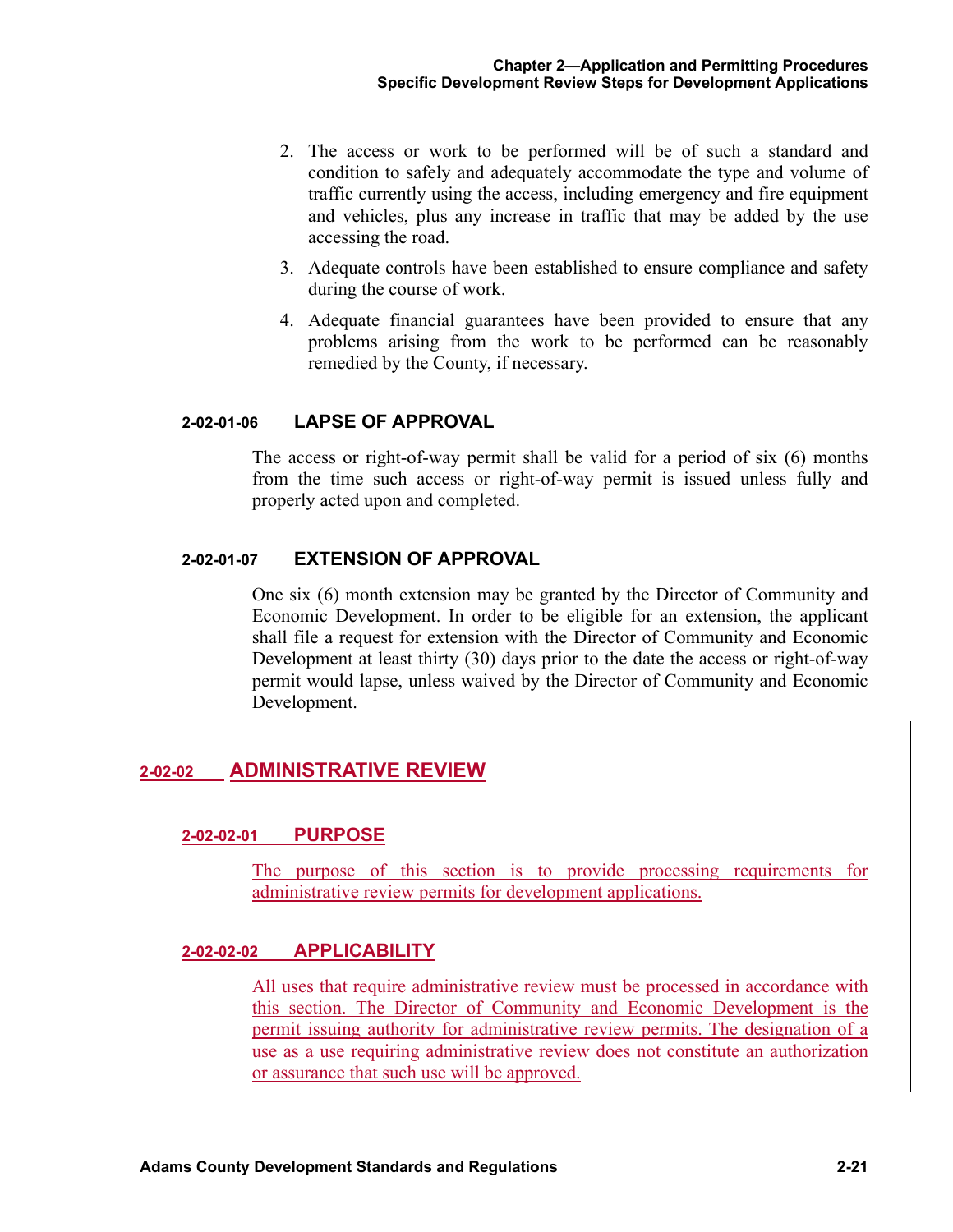## **2-02-02-03 WHO CAN INITIATE AN ADMINISTRATIVE REVIEW REQUEST**

An administrative review permit may be requested by, without limitation, any owner of, or person having interest in the property on which the use requiring administrative review is proposed to be located. The applicant has the burden of proof to demonstrate the use fully complies with these standards and regulations and meets the criteria for approval.

## **2-02-02-04 ADMINISTRATIVE REVIEW PROCEDURES**

An administrative review permit may be approved by the Director of Community and Economic Development (see Steps 1 through 10 below). The Director of Community and Economic Development shall approve, approve with conditions, or deny an administrative review permit based on compliance with the criteria for approval.

- The processing of an administrative review permit shall be according to, in compliance with, and subject to the provisions contained in Steps 1 through 10 of the Common Development Review Procedures as follows:
- 1. Conceptual Review: Optional.
- 2. Neighborhood Meeting: Optional, unless the Director of Community and Economic Development determines the development proposal could have significant neighborhood impacts.
- 3. Development Application Submittal: All items or documents required for the administrative review permit as described in the development application submittal requirements shall be submitted to the Director of Community and Economic Development.
- 4. Determination of Sufficiency: Applicable. The Director of Community and Economic Development shall inform the applicant of the sufficiency of the application within 30 days of submittal. No application shall be processed if taxes due are not paid.
- 5. Staff Report: Not applicable.
- 6. Notice: Not applicable.
- 7. Public Hearing: Not applicable.
- 8. Standards: Applicable.
- 9. Conditions of Approval: Applicable. The Director of Community and Economic Development in approving an administrative review permit may attach conditions necessary to implement the Adams County Comprehensive Plan and to ensure compatibility with adjacent uses. In addition to other conditions, the Director of Community and Economic Development may specify a term of the use.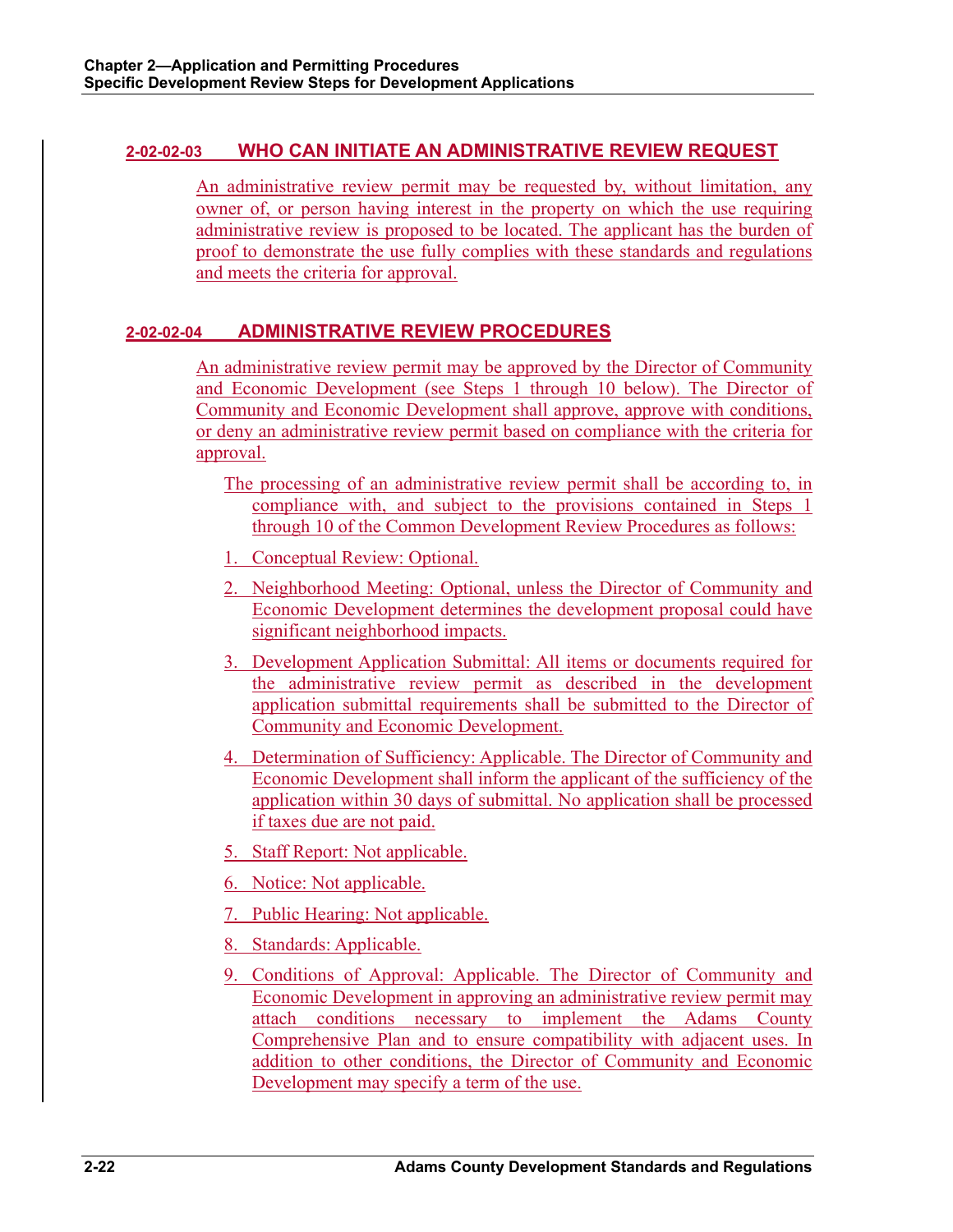10. Amendments: Applicable.

## **2-02-02-05 CRITERIA FOR APPROVAL**

The Director of Community and Economic Development in issuing an administrative review permit shall find:

- 1. The use is consistent with the purposes of these standards and regulations.
- 2. The use will comply with the requirements of these standards and regulations including, but not limited to, all applicable performance standards.
- 3. The use is compatible with the surrounding area, harmonious with the character of the neighborhood, not detrimental to the immediate area, not detrimental to the future development of the area, and not detrimental to the health, safety, or welfare of the inhabitants of the area and the County.
- 4. The use has addressed all off-site impacts.
- 5. The site is suitable for the use including adequate usable space, adequate access, and absence of environmental constraints.
- 6. The site plan for the proposed use will provide adequate fencing, screening, and landscaping.

## **2-02-022-02-03 BUILDING PERMIT**

## **2-02-02-012-02-03-01 PURPOSE**

The purpose of this section is to provide processing requirements for building permits in order to review, consider, approve, approve with modifications, or deny a request for permission to erect, move, place, or alter a structure, sign, oil wells, temporary structure, or to excavate or fill land.

## **2-02-02-022-02-03-02 APPLICABILITY**

All building permits must be processed in accordance with this section. A building permit is the only authorization under which a structure may be constructed, moved, placed, or altered; a sign may be placed, altered, moved, constructed, or replaced; an oil well and appurtenant facilities may be placed, drilled, altered, moved, or constructed; land may be filled or excavated; temporary buildings may be placed; or utilities may be installed. All structures shall comply with the requirements of these standards and regulations even if the building permit requirement is waived by the Chief Building Official.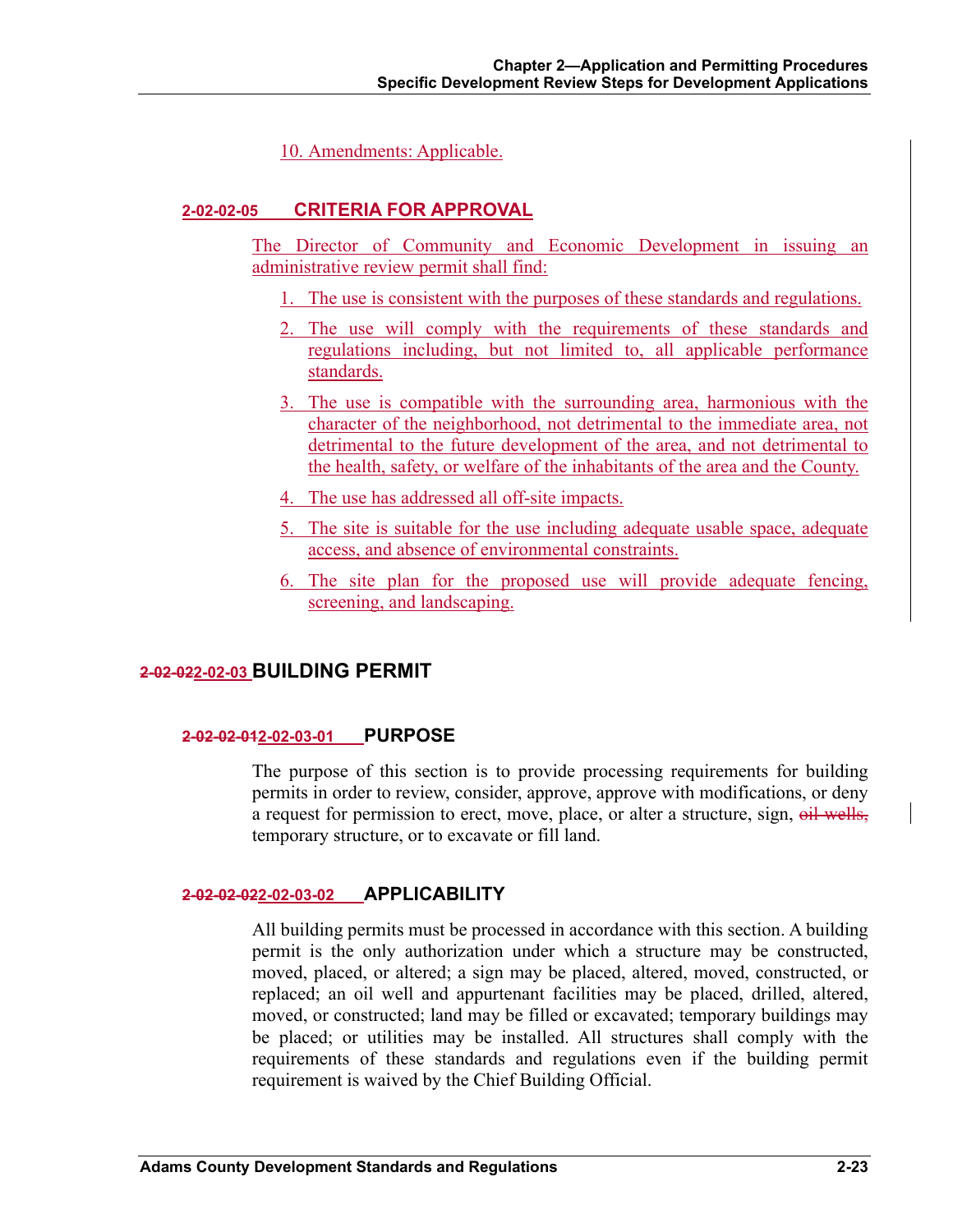## **2-02-02-032-02-03-03 WHO CAN INITIATE A BUILDING PERMIT**

A building permit application may be requested by, without limitation, the owner(s) of the property on which the structure, sign, landfill, temporary building, or utility is to be erected, moved, placed, altered, excavated, or filled. Upon issuance of building permit, when required, contractor information shall be provided to the County.

The applicant has the burden of proof to demonstrate the building permit fully complies with these standards and regulations and meets the criteria for approval.

## **2-02-02-042-02-03-04 BUILDING PERMIT REVIEW PROCEDURES**

A building permit may be approved by the Chief Building Official.

The processing of a building permit shall be according to, in compliance with, and subject to the provisions contained in Steps 1 through 10 of the Common Development Review Procedures as follows:

- 1. Conceptual Review: Optional.
- 2. Neighborhood Meeting: Not applicable.
- 3. Development Application Submittal: Applicable. All items or documents required for a building permit as described in the application submittal requirements shall be submitted to the Director of Community and Economic Development.
- 4. Determination of Sufficiency: Applicable. No notification of adjacent property owners is required. No application shall be processed if any taxes due are not paid.
- 5. Staff Report: Not applicable.
- 6. Notice: Not applicable.
- 7. Public Hearing: Not applicable. In substitution, an application for a building permit shall be reviewed and approved, approved with modifications, or denied by the Chief Building Official based on its compliance with any development plan, these standards and regulations, and the building code adopted by the County by reference or otherwise, as amended.
- 8. Standards: Not applicable. In substitution, an application for a building permit shall be reviewed for compliance with any development plan, these standards and regulations, and all building code regulations adopted by the County.
- 9. Conditions of Approval: Applicable.
- 10. Amendments: Not applicable. In substitution, an amendment to a building permit may be authorized by the Chief Building Official provided the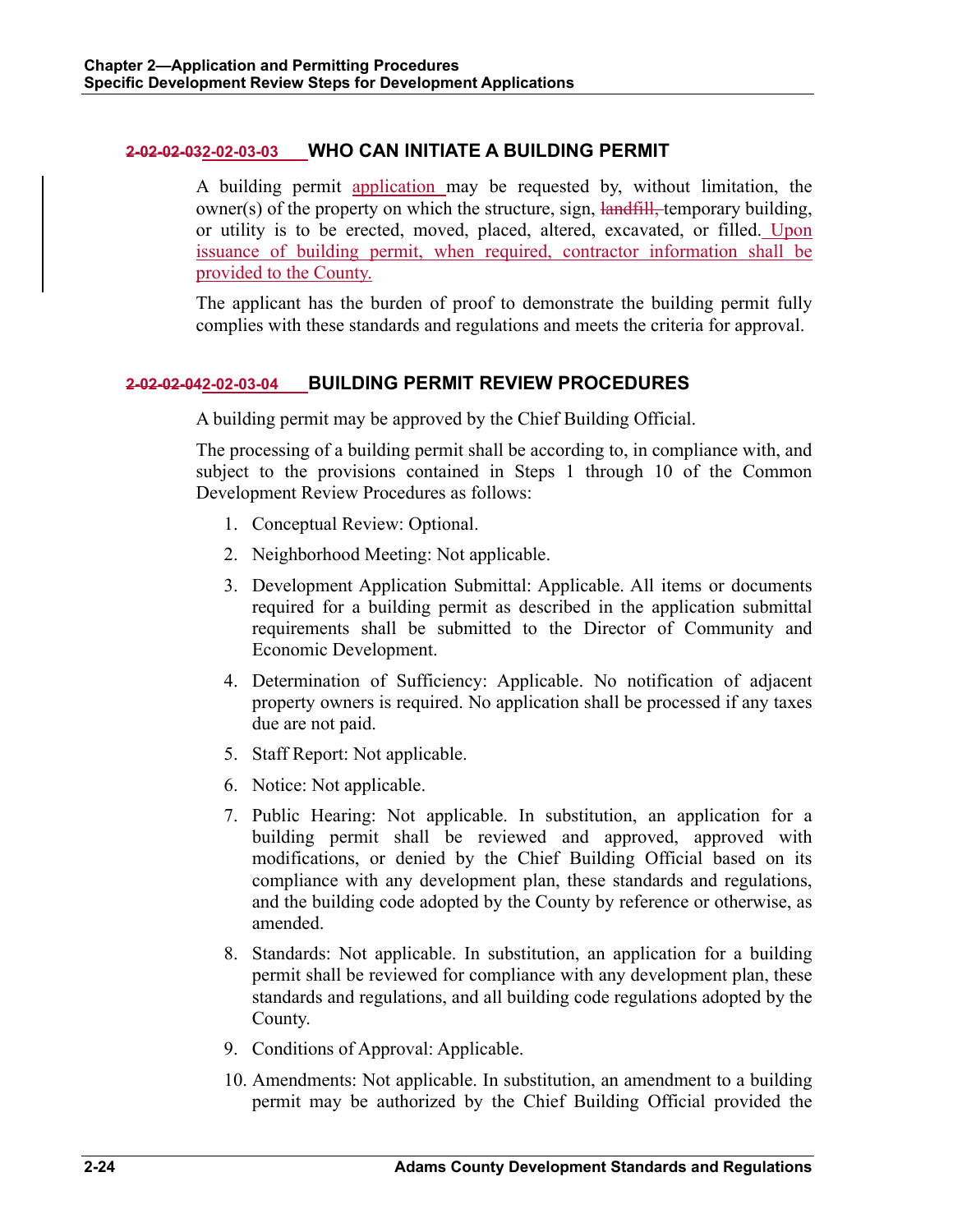building permit remains in compliance with all applicable standards and regulations.

## **2-02-02-052-02-03-05 CRITERIA FOR APPROVAL**

The Director of Community and Economic Development in issuing a building permit shall find:

- 1. The building permit is consistent with and complies with the requirements of these standards and regulations and any applicable development plans or conditional use permits.
- 2. Legal access exists to the property for which the building permit has been requested.
- 3. The building permit complies with all requirements of the building code in effect at the time of issuance of the permit.

## **2-02-02-062-02-03-06 LAPSE OF APPROVAL**

The building permit application shall be valid for a period of six (6) months from the time such building permit is issued-applied for unless fully and properly acted upon and completedissued by the Community & Economic Development Department.

The building permit shall be valid for a period of six (6) months from the time such building permit is issued unless fully and properly acted upon and completed.

## **2-02-02-072-02-03-07 EXTENSION OF APPROVAL**

One  $\frac{\sin(6)}{6}$  month extension may be granted by the Chief Building Official not to exceed one hundred eighty (180) days. In order to be eligible for an extension, the applicant shall file a written request for extension with the Chief Building Official at leasta minimum of thirty (30) days prior to the date the application or building permit would **lapse** expire, unless waived by the Chief Building Official.

## **2-02-032-02-04 CERTIFICATE OF DESIGNATION**

## **2-02-03-012-02-04-01 PURPOSE**

The purpose of this section is to detail the steps for obtaining a certificate of designation. Certificates of designation are required for those solid waste and hazardous waste disposal sites and/or processing facilities, which are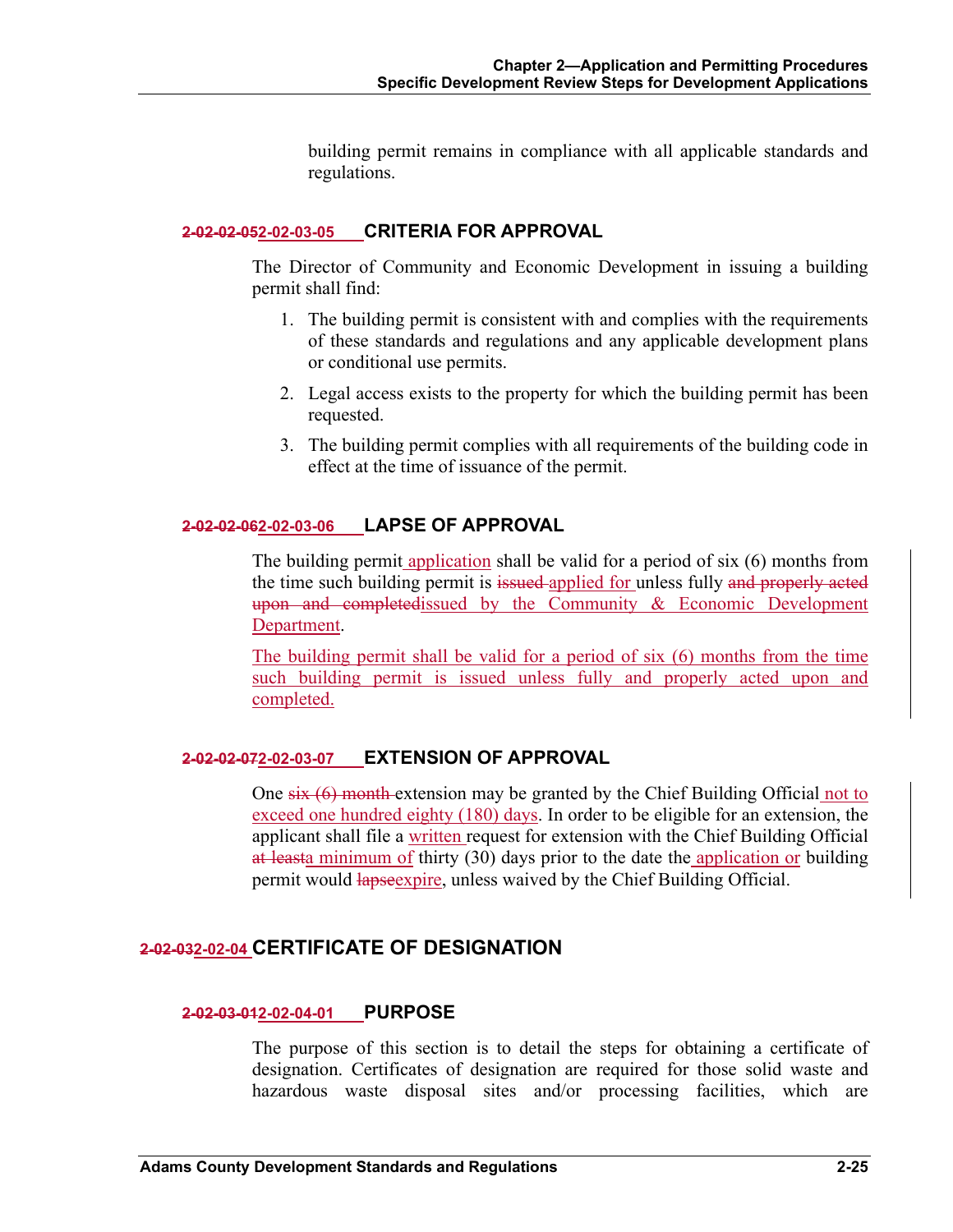presumptively incompatible with other land uses, authorized or permitted in a zone district and may have long-term ramifications to the use of surrounding lands. In addition to meeting applicable performance standards, certificates of designation may require the imposition of conditions in order to ensure the number of solid waste and hazardous waste disposal sites and/or processing facilities and their location, design, configuration, and operation are appropriate at a particular location.

## **2-02-03-022-02-04-02 APPLICABILITY**

All uses that require a certificate of designation must be processed in accordance with this section. A certificate of designation shall be required for all solid waste and hazardous waste disposal sites and/or processing facilities that may include, but not be limited to:

- 1. Sites and facilities where the collection, storage, treatment, utilization, processing, and/or final disposal of solid waste occurs except as specifically exempted;
- 2. Infectious waste treatment facilities;
- 3. Hazardous waste disposal sites;
- 4. Waste impoundment operations;
- 5. Commercial composting operations when meeting the Colorado Department of Public Health and Environment Regulations 6CCR 1007-2, Section 14;
- 6. Inert fills when meeting the criteria for a certificate of designation;
- 7. Construction and demolition landfills;
- 8. Scrap tire recycling facilities with an inventory of over ten thousand (10,000) processed and unprocessed scrap tires; or
- 9. Other sites or facilities not specifically mentioned herein as may be required by C.R.S. §§30-20-101, *et seq.*, C.R.S. §§25-15-101, *et seq.*, and C.R.S. §§25-15-201, *et seq.*

Only the Board of County Commissioners may, after recommendation of the Planning Commission, adopt a resolution approving a certificate of designation to locate in accordance with these standards and regulations. Only those uses that are authorized as permitted principal uses or conditional uses in a zone district may be approved. The designation of a use as a permitted principal use or conditional use does not constitute an authorization or an assurance that such a use will be approved.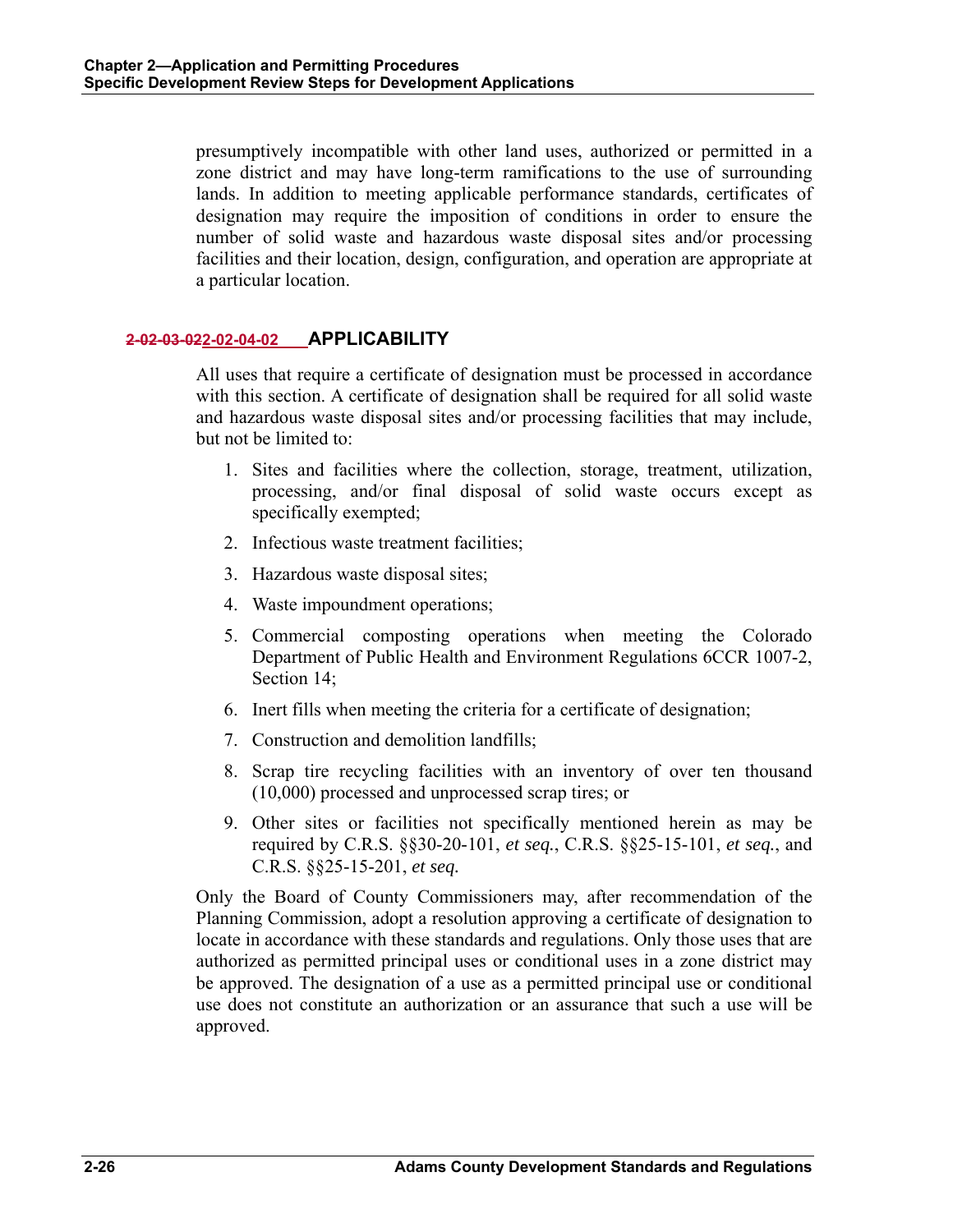## **2-02-03-032-02-04-03 WHO CAN INITIATE A CERTIFICATE OF DESIGNATION REQUEST**

A certificate of designation may be requested by, without limitation, any owner or person having an interest in the property on which the facility requiring the certificate of designation is proposed to be located. The applicant has the burden of proof to demonstrate the use fully complies with these standards and regulations and meets the criteria for approval.

## **2-02-03-042-02-04-04 CERTIFICATE OF DESIGNATION REVIEW PROCEDURES**

A certificate of designation may be approved by the Board of County Commissioners by resolution. Any proposed certificate of designation shall be processed through two (2) public hearings before the Planning Commission, which shall provide a recommendation to the Board of County Commissioners (See Steps 1 through 10 below). Upon completion of each hearing by the Planning Commission, the application for a certificate of designation and the recommendation of the Planning Commission shall be forwarded to the Board of County Commissioners. The Board of County Commissioners shall, after receiving a recommendation from the Planning Commission, hold a public hearing. The Board of County Commissioners shall then approve, approve with conditions, or deny the certificate of designation based on its consideration of the staff report, the Planning Commission's recommendation and findings, the evidence from the public hearings, and the certificate of designation's compliance with the criteria for approval.

## **2-02-03-052-02-04-05 CERTIFICATE OF DESIGNATION REVIEW STEPS**

The processing of a proposed certificate of designation shall be according to, in compliance with, and subject to the provisions contained in Steps 1 through 10 of the Common Development Review Procedures as follows:

- 1. Conceptual Review: Applicable.
- 2. Neighborhood Meeting: Optional, unless the Director of Community and Economic Development determines the development proposal could have significant neighborhood impacts. A neighborhood meeting may be required prior to accepting an application for a certificate of designation at either or both stages of the review process including the initial application and upon submittal of the operations plan and technical report following review and approval, denial, or approval with conditions of the initial application.
- 3. Development Application Submittal: In the case of a certificate of designation, there shall be two (2) submittals. The first submittal shall be to determine preliminary findings of fact regarding use compatibility and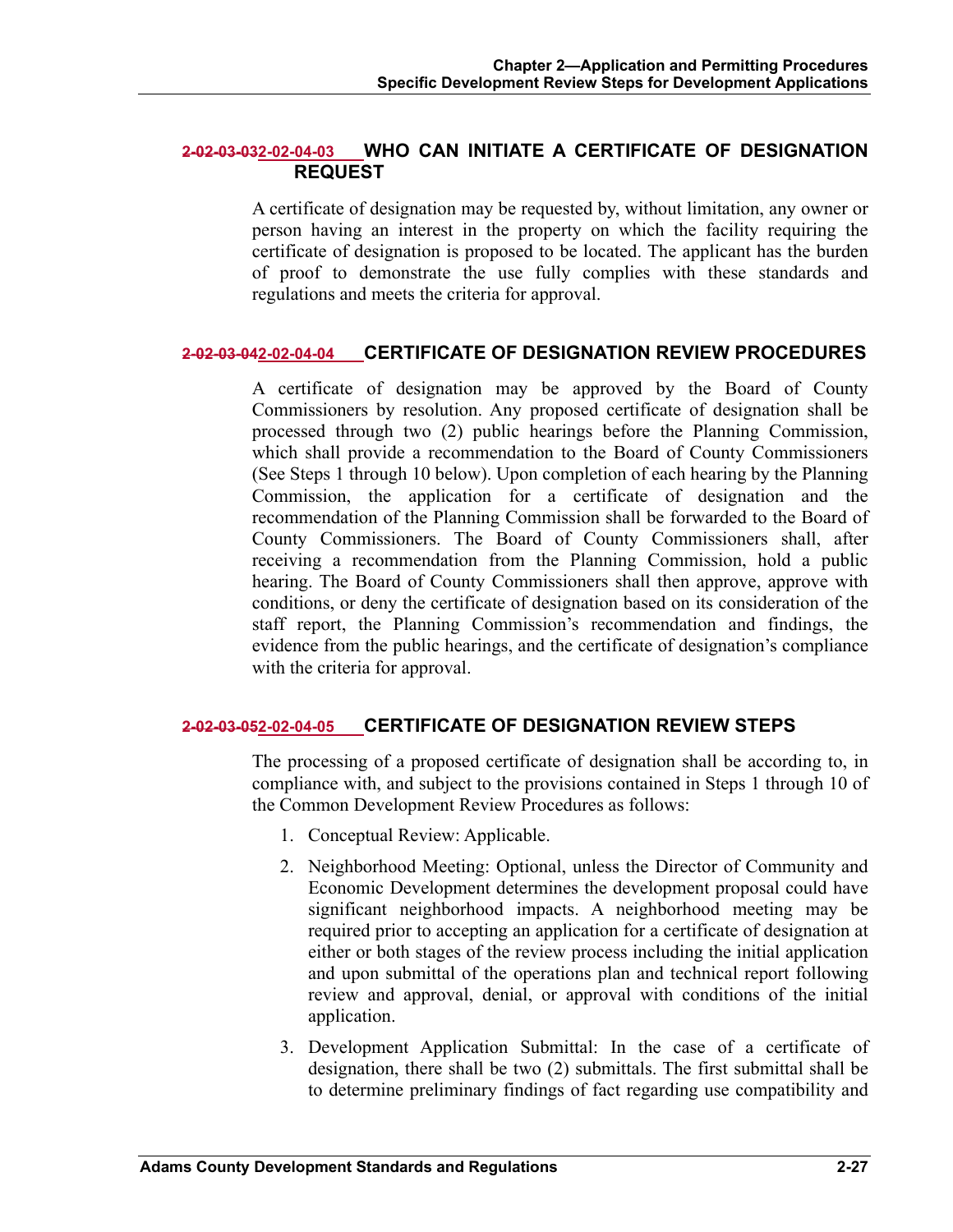siting impact issues. Following the determination of findings of fact regarding land use compatibility and siting impact issues, a second set of submittals shall be made to allow the review of the operations plan and technical report and approval or disapproval of the certificate of designation.

- a. All items or documents required for a certificate of designation as described in the development application submittal requirements shall be submitted to the Director of Community and Economic Development at least fifty (50) days prior to the first unfilled Planning Commission public hearing agenda for the first submittal.
- b. All items or documents required for a certificate of designation as described in the development application submittal requirements shall be submitted to the Director of Community and Economic Development at least two hundred thirty (230) days prior to the first unfilled Planning Commission public hearing agenda for the second submittal.
- 4. Determination of Sufficiency: Applicable. No application shall be processed if any taxes due are not paid. Upon receipt of a written recommendation for approval from the Colorado Department of Health, public hearings on the operations plan and technical report shall be set before the Planning Commission and Board of County Commissioners. No hearings shall be set if the Colorado Department of Public Health and Environment recommends disapproval pursuant to C. R. S. 30-20-104, Section 3.
- 5. Staff Report: Applicable.
- 6. Notice: Applicable, except notice shall be sent to all property owners within fifteen hundred (1,500') feet in urban areas and one (1) mile in agricultural areas at a minimum, or greater, as determined by the Director of Community and Economic Development.
- 7. Public Hearing: Applicable. Two (2) sets of public hearings shall be held before both the Planning Commission and Board of County Commissioners. A hearing shall be held to review the certificate of designation's compatibility with land use and to make preliminary findings. A hearing shall also be held to review the operations plan and technical report.

The Director of Community and Economic Development may waive the public hearings to determine preliminary findings of fact regarding land use compatibility and siting impact issues of a proposal upon request of the applicant or with the applicant's concurrence, if the following determination is made: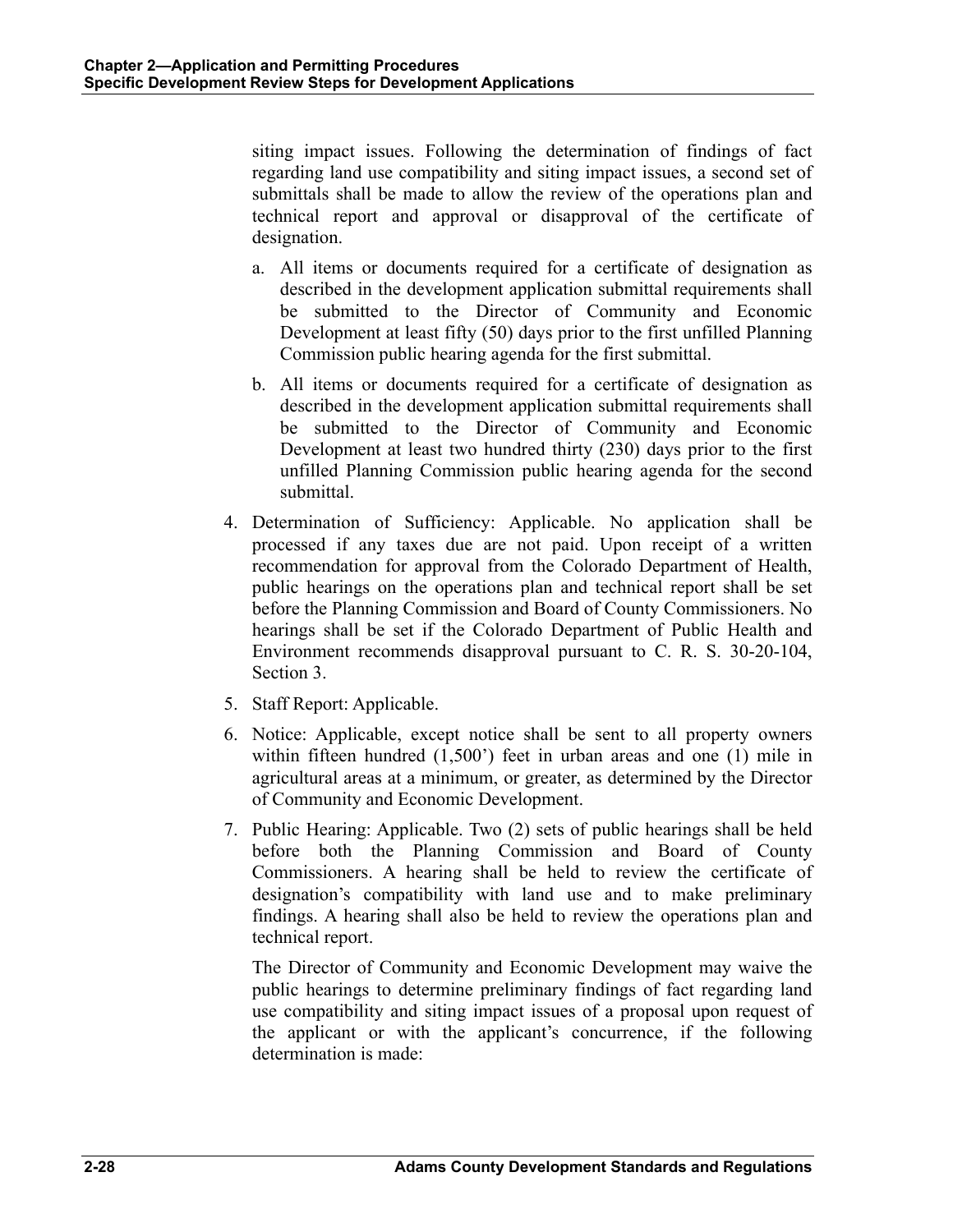- a. That due to the nature of the proposed operation, issues related to land use compatibility and siting impact cannot be separated from the information required in the operations plan and technical report; or
- b. That due to the nature of the proposed operation, the operation plan and technical report is minor in nature and no public purpose would be served by separating the two (2) components of the request.
- 8. Standards: Applicable. At the first hearing concerning a certificate of designation, the Planning Commission shall conduct a preliminary fact finding and consider all relevant evidence regarding land use compatibility and site impacts concerning the application. This hearing shall include, but not be limited to, information of the impact on the surrounding land uses, access and traffic impact, conformance with requirements of these standards and regulations, and conformance with policies of the Adams County Comprehensive Plan. At such hearing, the Planning Commission shall forward a recommendation in the form of recommended findings of fact to the Board of County Commissioners as to whether or not the proposed land use is in accordance with the criteria. The Board of County Commissioners shall then conduct a preliminary fact finding public hearing and consider all relevant evidence regarding land use compatibility and site impacts concerning the application. If the Board of County Commissioners finds the proposed land use is not in accordance with the criteria, it shall make a finding of fact, and such findings may be the basis of a denial at future hearings should the applicant wish to proceed with the remainder of the permitting process.

 After receiving the operations plan and technical report submittal and completing Steps 1 through 7, the Planning Commission shall forward a recommendation of disapproval, approval, or approval subject to conditions, to the Board of County Commissioners of the certificate of designation. The Board of County Commissioners shall then conduct a public hearing. The Board of County Commissioners may approve the request, in whole or in part, with or without modifications and requirements, or deny the request. Approval, if given, shall not be in conflict with the Colorado Department of Health's recommendation, but the Board of County Commissioners may impose any additional requirements or conditions it deems necessary to meet the purpose and intent of these standards and regulations.

9. Conditions of Approval: Applicable. The Board of County Commissioners in approving a certificate of designation may attach any conditions necessary to implement the Adams County Comprehensive Plan and ensure compatibility with adjacent uses or protect the environment. The Board of County Commissioners in approving a certificate of designation may impose any additional requirements or conditions it deems necessary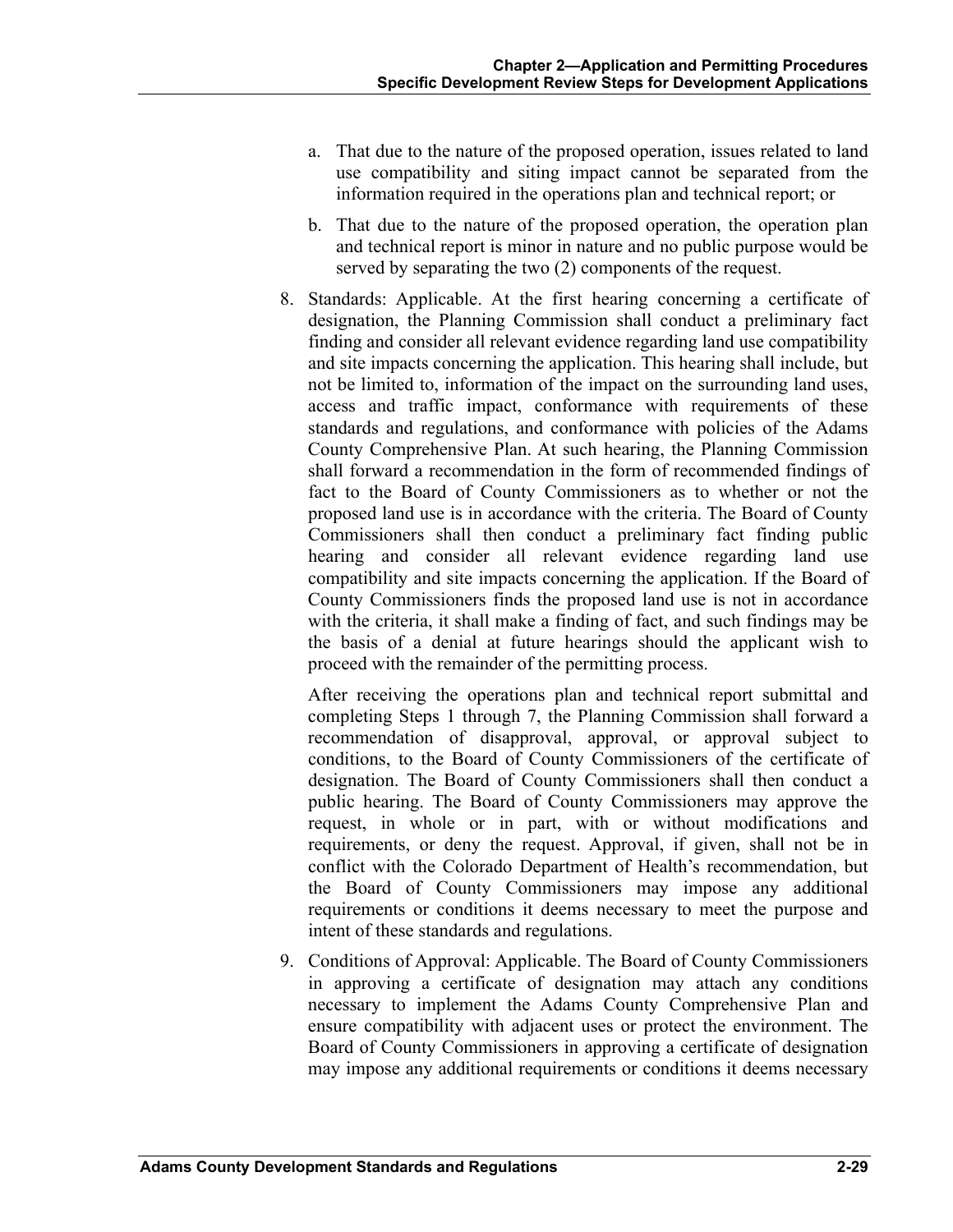to meet the purpose and intent of these regulations, which may include, but are not limited to, the following:

- a. A requirement to ensure the facility development proceeds in accordance with a specific site plan and/or development schedule;
- b. A requirement of public dedication of rights-of-way for roads, alleys, public ways, drainage and public facilities, and the installation of offsite improvements as are reasonably required by or related to the effect of the facility; or
- c. A requirement to ensure design and mitigation measures be put in place including, but not limited to, limits on the hours of operation and traffic generating uses; improvements to on-site and off-site vehicular circulation; alternative access or site and open space provisions to address site capacity and resource protection issues; controls on noise, light, odors, and other pollutants; construction of fencing and planting of landscaping; restrictions on signage and outdoor lighting; restrictions concerning the building bulk, height, setback, location, and external appearance; stipulations concerning adequate storm drainage or utilities; and limits on the duration of the certificate of designation.
- 10. Amendments: Applicable. In addition, the following shall be considered in determining if the change is a minor or major amendment:
	- a. Amendments and Changes to Solid Waste Disposal Sites and/or Processing Facilities.
		- (1) State Review of Type of Change:

(a) A determination as to the type of the change under State regulations shall be made. The proposed change shall be referred to the Colorado Department of Health for a finding of fact as to whether or not the proposed change constitutes a significant change with regard to State regulations.

(b) The State will be afforded a twenty (20) working day period in which to respond. Upon receipt of a determination from the State as to the type of the change, the applicant will be advised of the determination and whether additional information is needed to complete the technical review of the change.

(c) If the State does not respond with a determination as to whether the change is significant or not within twenty (20) working days, the County may proceed based upon its own determination.

(2) County Review of Type of Change: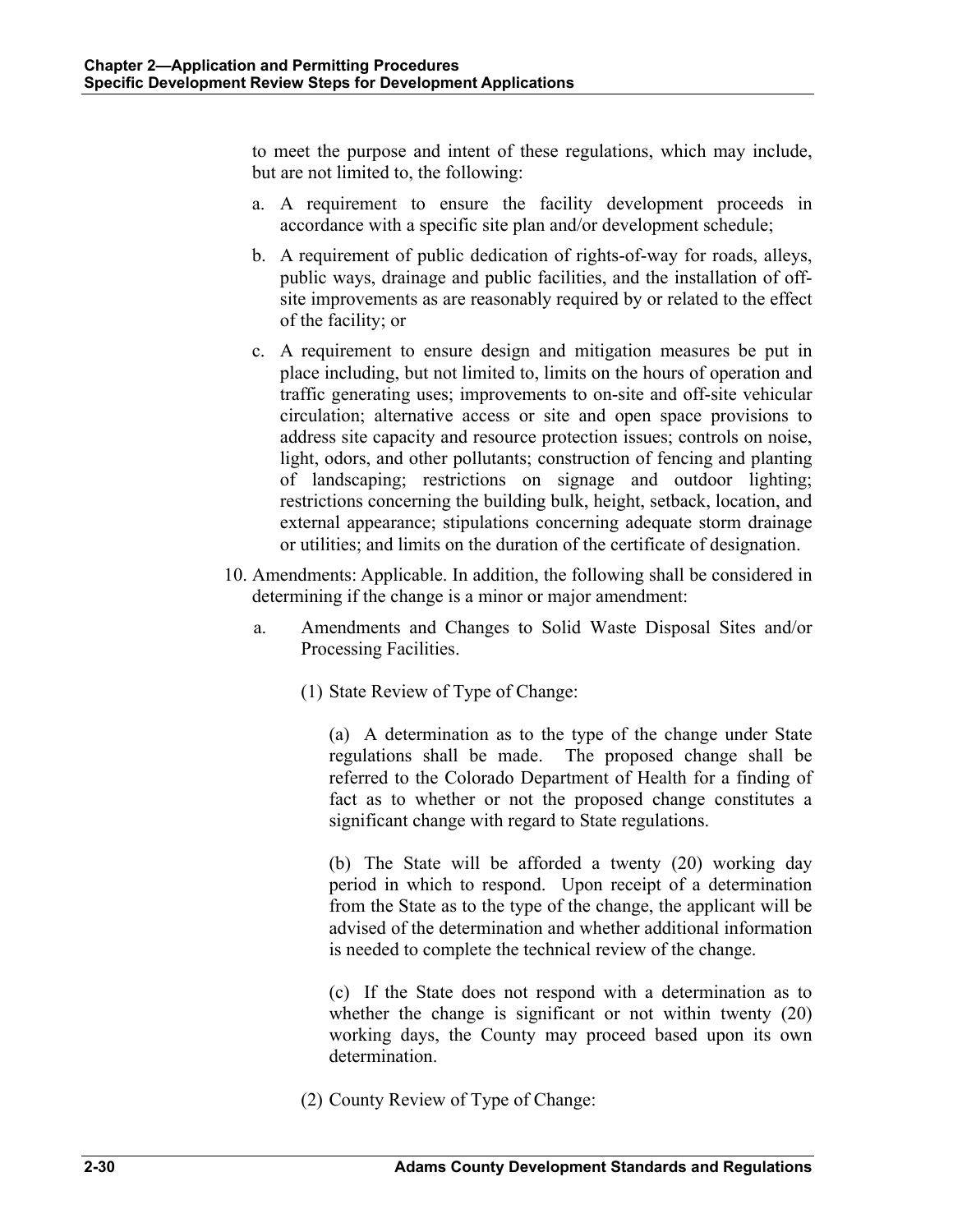A determination shall be made as to the nature of the change with regard to County requirements as listed in the certificate of designation and with regard to potential impact on neighboring properties, the general public, or those intended to occupy or use the non-hazardous disposal site and/or processing facility. This determination shall be made by the Director of Community and Economic Development. The change shall fall into one (1) of the following categories:

(a) Minor:

 A minor change from the permit (including approved plans) is one, which will have no discernible impact or will have limited impact on neighboring properties, the general public, or those intended to occupy or use the site and facility. No change which has been determined by the State to be a "significant change" under State regulations shall fall into this category. Minor changes are routine in nature. They may include, but are not limited to, corrections of typographical errors in the approved permit; equipment replacement or upgrading with functionally equivalent components; increased frequency in monitoring or maintenance activities; closure of the facility at an earlier than permitted date; changes in information listed in facility contacts or coordinators listed in the plan; replacement of a monitoring facility which has been damaged or rendered inoperable without change in location, design, or depth; changes in the site plan which provide for more efficient operations on site but have no impact on operation methods or the surrounding area. A change to allow additional elements in the wastestream may be determined to be minor provided the waste is not specifically prohibited by the permit, is a common variation in the type and quantity of the waste managed under the facility permit, and does not require a change in methods of operation, additional monitoring to assure public health requirements are met, nor result in a change in reclamation of the site. These items are listed as illustrations and are not intended to be all-inclusive.

Another type of minor change is a change necessary to comply with new regulations, where these changes can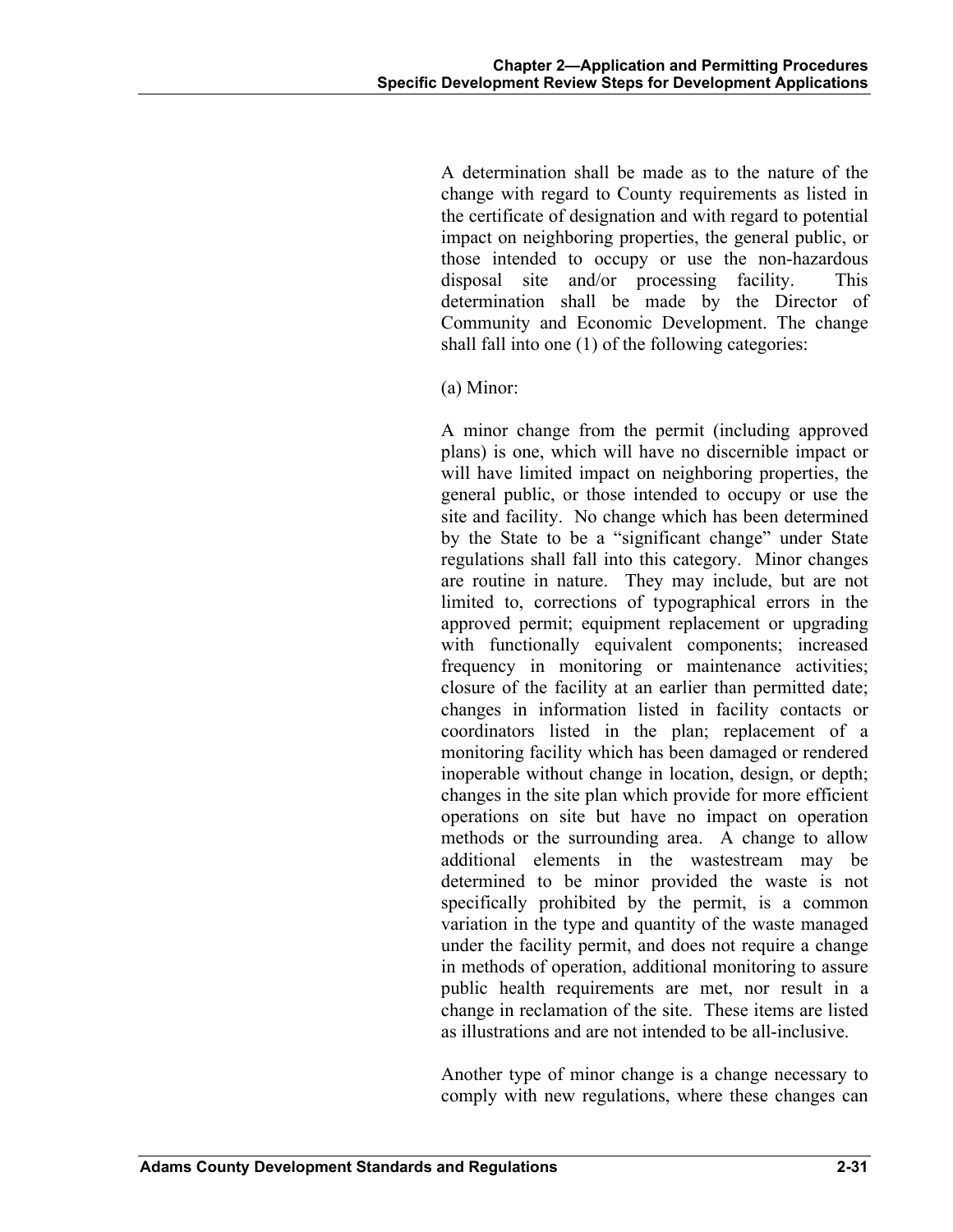be implemented without substantially changing design specifications or management practices in the permit.

(b) Major:

A major change from the permit (including approved plans) is one which has been determined to potentially have a significant impact on neighboring properties, the general public, or those intended to occupy or use the waste disposal site and facility. Changes which have been determined to be a "significant change" under State regulations shall fall into this category. They would include, but are not limited to, change in ownership of the facility, extension of the certificate's duration, changes in the site plan which reduce or change the character of approved buffering, reduction in quantity or quality of monitoring (unless such change is mandated by regulatory requirements), or change in a specific condition, standard, or requirement of the Board of County Commissioners' approval which would change the character of the facility or substantially increase the intensity of use. A change which allows additional elements in the wastestream which are prohibited by the permit, requires a change in the operations plan or the approved reclamation plan, or allows a waste which is not a common variation in the type and quantity of the waste managed under the facility permit, is a major change. These items are listed as illustrations and are not intended to be all-inclusive.

(3) State Review of the Substance of the Request:

If the State recommends:

- (a) Approval of a significant change: See Section 4 (below).
- (b) Disapproval of a significant change:

 If the Colorado Department of Health recommends disapproval of the requested significant change, no public hearings shall be set. The request shall be denied.

(c) Approval of a non-significant change: See Section 4 (below).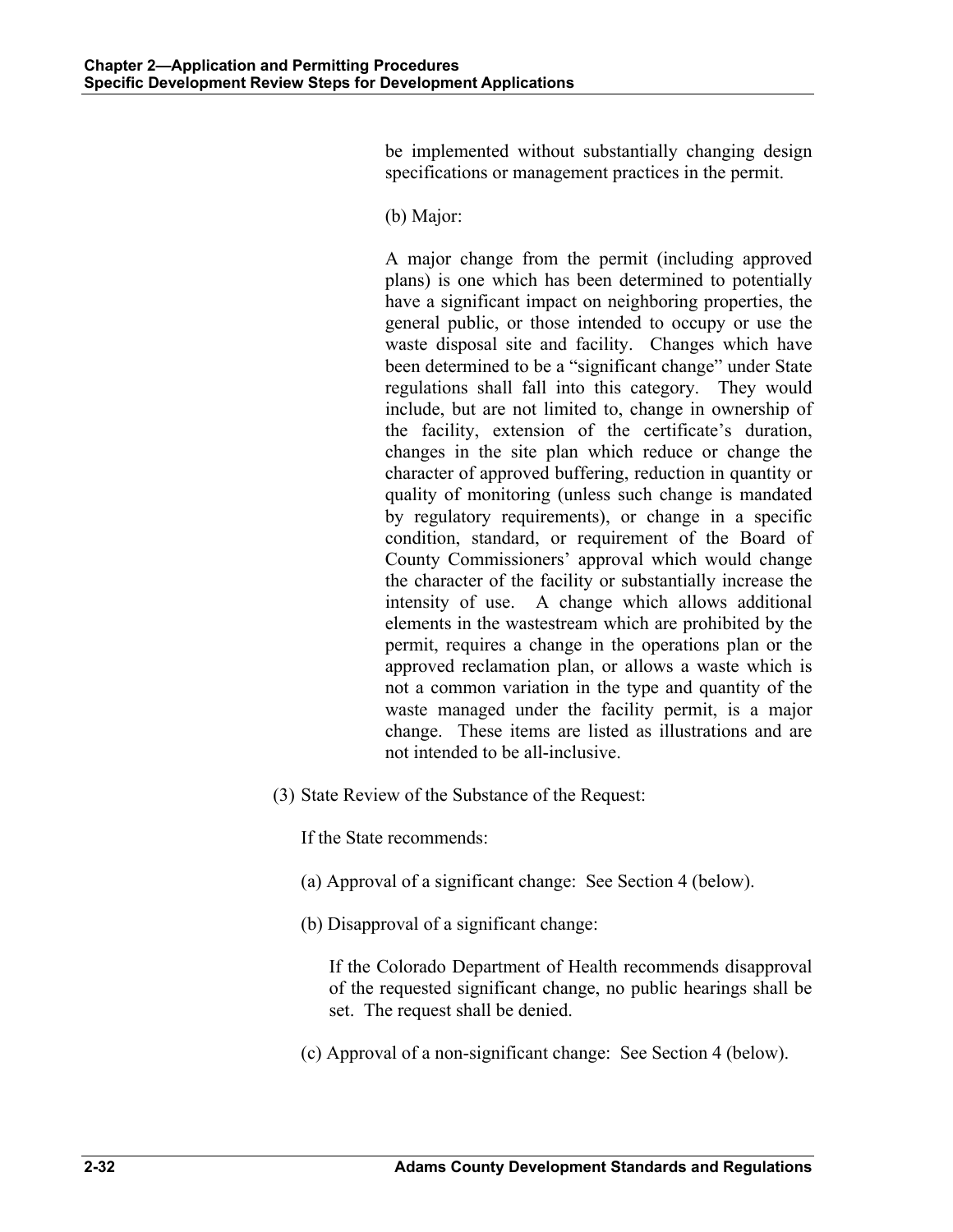- (d) Disapproval of a non-significant change: If the Colorado Department of Health recommends disapproval of the requested non-substantial change, the request shall be denied.
- (e) No comment within the review period on a non-significant change: If the State does not respond with a recommendation on the requested change as to whether the change is approved or not within sixty (60) calendar days, the County may proceed based upon its own determination. The applicant shall be advised that it is the operator's responsibility to ensure the minimum standards of the Solid Waste Disposal Sites and Facilities Act, C.R.S. §§30-20-101, *et seq.* have been met.
- (4) County Review of the Substance of the Request:
	- (a) If the Colorado Department of Health recommends approval of a non-significant change, and the change is a minor change as determined by the Director of Community and Economic Development, then the Director may approve the request with conditions determined necessary to assure the intent of these Regulations is met. If the Director of Community and Economic Development denies the request, the applicant may apply for a change in accordance with the procedure for a major change.
	- (b) If the Colorado Department of Health recommends approval of a significant or non-significant change, and the change is a major change as determined by the Director of Community and Economic Development, the review procedure as established in the Review Step 7 to Review the Operations Plan and Technical Report shall be followed. The request shall be evaluated in accordance with the Criteria for Approval.
- b. Information Requirements for an Amendment (major change) to a Solid Waste Disposal Site and Facility:
	- (1) Application form and a review fee in accordance with a schedule established by the Board of County Commissioners as provided for in C.R.S. §30-20-103, as amended.
	- (2) Plans and written narrative which clearly describe the changes requested and their effect on the operation of the facility and the surrounding area.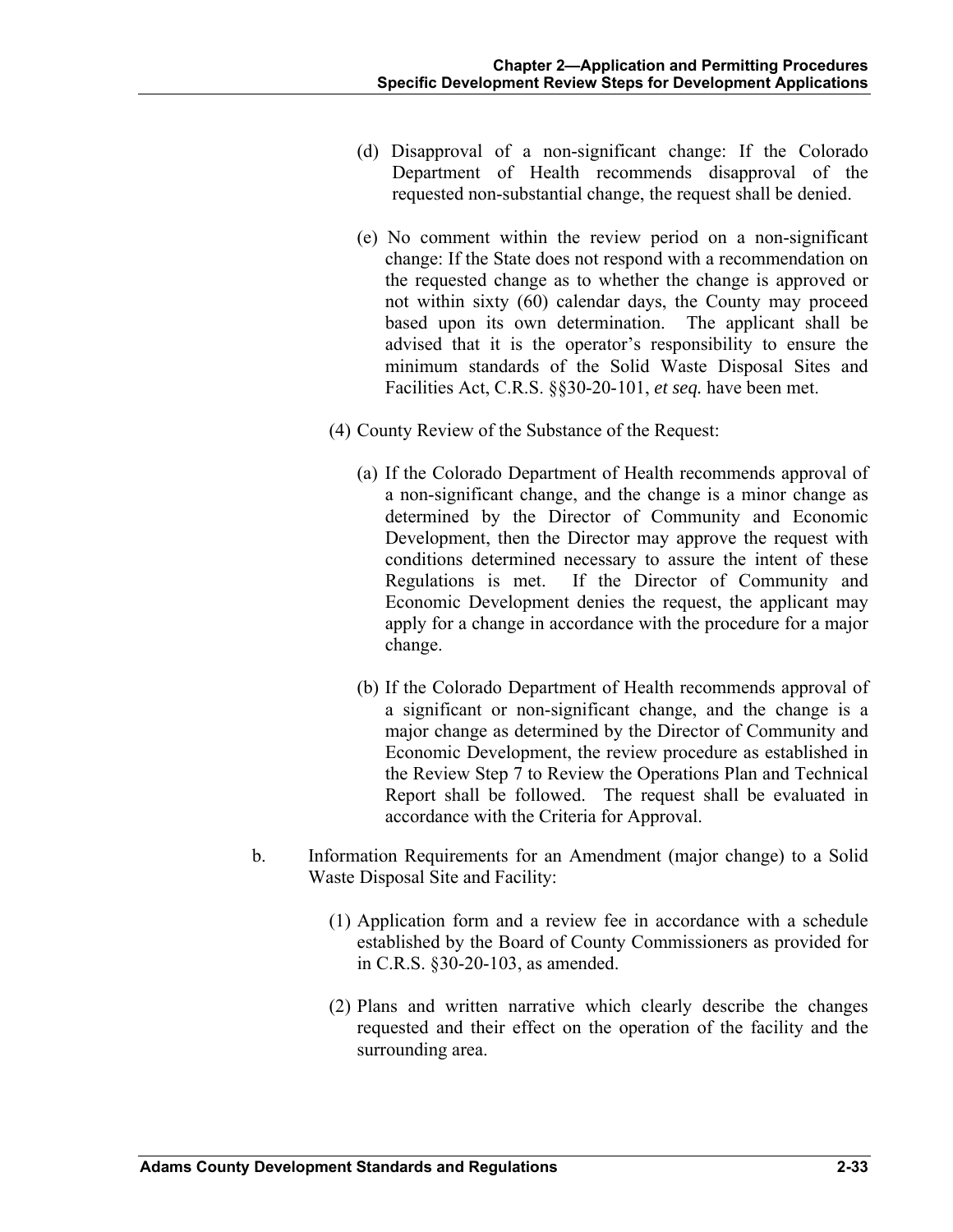- (3) Provision of any other relevant information required by the Director of Community and Economic Development in order to assure there is adequate information to review the amendment.
- c. Amendments or Substantial Changes and Modification to Hazardous Disposal Sites:
	- (1) For hazardous waste disposal sites, an amendment to the certificate of designation is required for all changes except for changes in:
		- (a) On-site operations.
		- (b) On-site monitoring requirements.
		- (c) Changes as described above in (a) and (b) are subject to regulation by the Colorado Department of Health pursuant to C.R.S. §§25-15-301, *et seq.*, and are not subject to County review unless it is a substantial change. Substantial changes require County approval pursuant to C.R.S. §25-15-206.
	- (2) Procedures for Review of Amendments to a Certificate of Designation for Hazardous Waste Disposal Sites:
		- (a) The proposed amendment or substantial change shall be referred to the Colorado Department of Health for a finding of fact as to whether or not the proposed amendment constitutes a substantial change, as defined in the rules and regulations promulgated by the Colorado Department of Health. The State will be afforded a twenty (20) working day period in which to respond. Upon receipt of a determination from the State as to the type of the change, the applicant will be advised of the determination and whether additional information is needed to complete the technical review of the change. If the State does not respond with a determination as to whether the change is substantial or not within twenty (20) working days, the County may proceed based upon its own determination.
		- (b) After receipt of the Colorado Department of Health's finding of fact or upon determination of staff that the required State review period has expired, a public hearing shall be set. Staff shall appear before the Board of County Commissioners during a public hearing and present relevant testimony concerning whether or not any proposed changes constitute a substantial change.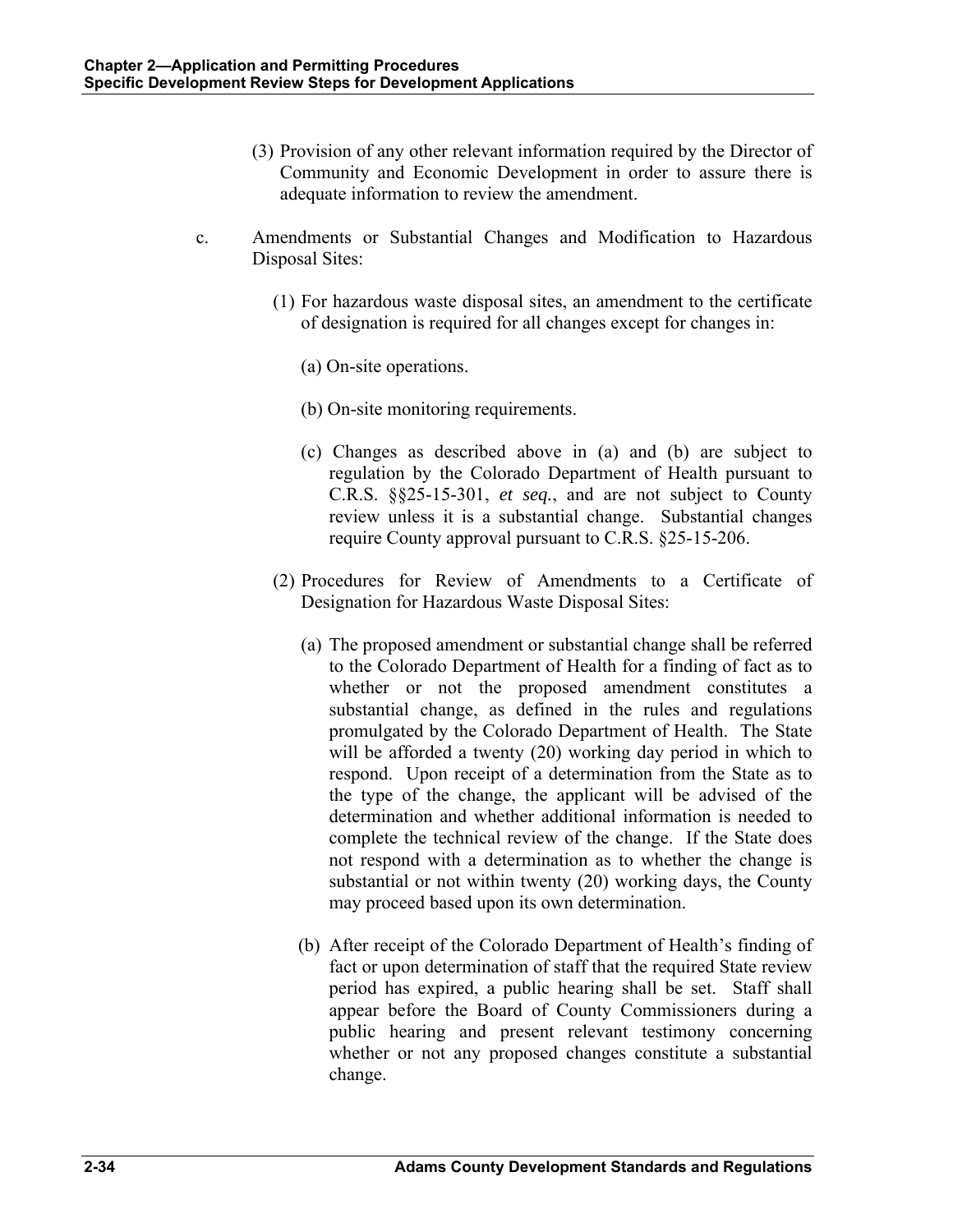The Board of County Commissioners shall make a finding of fact based upon staff's testimony and recommendations of the Department of Health.

If the Board of County Commissioners finds that the proposed amendment constitutes a substantial change, public hearings shall be set in accordance with the procedures defined in Step 7 and the findings required by the Criteria for Approval.

If the Board of County Commissioners finds that the proposed amendment does not constitute a substantial change, no public hearings shall be set. A decision on changes determined to not be substantial is made by the Colorado Department of Health in accordance with State regulatory requirements and applicable State statutes.

- (c) If the recommendation of the Colorado Department of Health is denial, no public hearing shall be set and the request shall no longer be considered.
- d. Information Requirements for an Amendment or Substantial Change to a Hazardous Waste Disposal Site:
	- (1) Application form and a fee of ten thousand dollars (\$10,000);
	- (2) Plans and written narrative which clearly describe the changes requested and their effect on the operation of the facility and the surrounding area; and
	- (3) Provision of any other relevant information required by the Director of Community and Economic Development in order to assure there is adequate information to review the amendment.

## **2-02-03-062-02-04-06 CRITERIA FOR APPROVAL**

The Planning Commission, in making their recommendation, and the Board of County Commissioners, in approving a certificate of designation for a solid waste disposal facility, shall find:

- 1. The proposed use is an acceptable use in the applicable zone district.
- 2. The certificate of designation is consistent with the purposes of these standards and regulations and meets the intent of the Adams County Comprehensive Plan.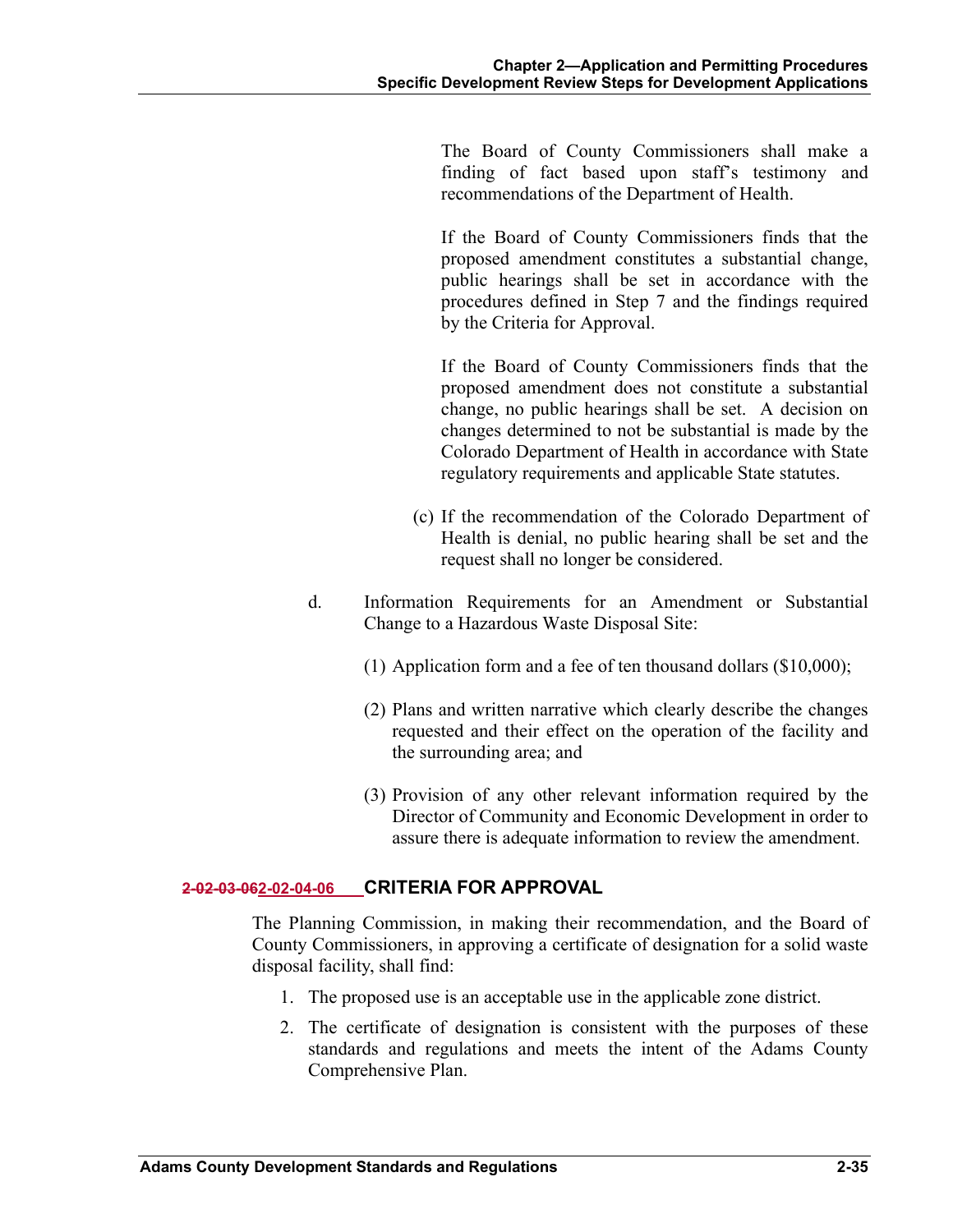- 3. The certificate of designation will comply with the requirements of these standards and regulations including, but not limited to, all applicable performance standards.
- 4. The certificate of designation is compatible with the surrounding area, harmonious with the character of the neighborhood, not detrimental to the immediate area, not detrimental to the future development of the area, and not detrimental to the health, safety, or welfare of the inhabitants of the area and the County. In making this determination, the Planning Commission and the Board of County Commissioners shall find, at a minimum, that the certificate of designation will not result in excessive traffic generation, noise, vibration, dust, glare, heat, smoke, fumes, gas, odors, or inappropriate hours of operation.
- 5. The certificate of designation has addressed all off-site impacts.
- 6. The site is suitable for the certificate of designation, including adequate usable space, adequate access, and absence of environmental constraints.
- 7. There is a need for the facility in the County.
- 8. The applicant has documented his ability to comply with the health standards and operating procedures as provided by the Colorado Department of Health, the Tri-County Health Department, and other relevant agencies.
- 9. The site is accessible to Adams County residents and other potential users.
- 10. The proposed facility will comply with all applicable laws and regulations relating to air pollution, water pollution, and noise. When standards do not exist for regulating emissions from a particular type of facility, the County will consider whether the facility may impact health and welfare of the community based upon specific facility design and operating procedures.
- 11. The site conforms to siting standards for the type of facility being proposed.

The Planning Commission, in making their recommendation, and the Board of County Commissioners, in approving a certificate of designation for a hazardous material facility, shall find:

- 1. The proposed use is an acceptable use in the applicable zone district;
- 2. The certificate of designation is consistent with the purposes of these standards and regulations and meets the intent of the Adams County Comprehensive Plan;
- 3. The certificate of designation will comply with the requirements of these standards and regulations including, but not limited to, all applicable performance standards;
- 4. The certificate of designation is compatible with the surrounding area, harmonious with the character of the neighborhood, not detrimental to the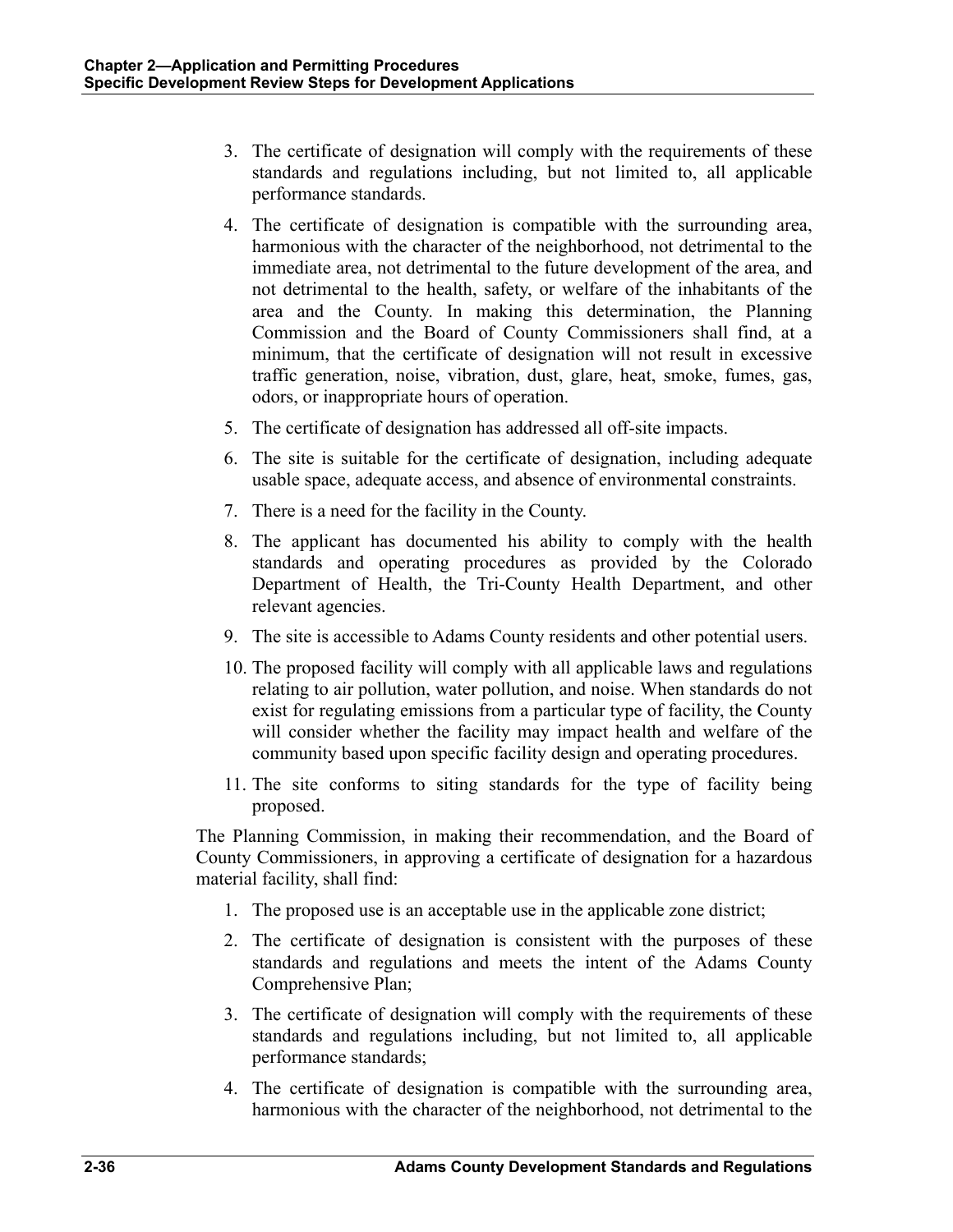immediate area, not detrimental to the future development of the area, and not detrimental to the health, safety, or welfare of the inhabitants of the area and the County. In making this determination, the Planning Commission and the Board of County Commissioners shall find, at a minimum, that the certificate of designation will not result in excessive traffic generation, noise, vibration, dust, glare, heat, smoke, fumes, gas, odors, or inappropriate hours of operation;

- 5. The certificate of designation has addressed all off-site impacts;
- 6. The site is suitable for the certificate of designation, including adequate usable space, adequate access, and absence of environmental constraints;
- 7. There is a need for the facility in the County;
- 8. The applicant has documented his ability to comply with the health standards and operating procedures as provided by the Colorado Department of Health, the Tri-County Health Department, and other relevant agencies;
- 9. The site is accessible to Adams County residents and other potential users;
- 10. The proposed facility will comply with all applicable laws and regulations relating to air pollution, water pollution, and noise. When standards do not exist for regulating emissions from a particular type of facility, the County will consider whether the facility may impact health and welfare of the community based upon specific facility design and operating procedures;
- 11. The site conforms to siting standards for the type of facility being proposed; and
- 12. The certificate of designation complies with the requirements of C.R.S.  $§25-15-203.$

# **2-02-03-072-02-04-07 ACTION BY THE DIRECTOR OF COMMUNITY AND ECONOMIC DEVELOPMENT FOLLOWING APPROVAL**

Upon final approval and fulfillment of all requirements of the Board of County Commissioners, the Board of County Commissioners shall issue a certificate of designation in conformance with the decision of the Board of County Commissioners and shall notify the Colorado Department of Health of the approval within five (5) days. The certificate of designation shall describe in detail the use allowed by the certificate, include all specific conditions applied by the Board of County Commissioners, and be accompanied by an official site plan and building elevations modified by the applicant to reflect the conditions of the certificate.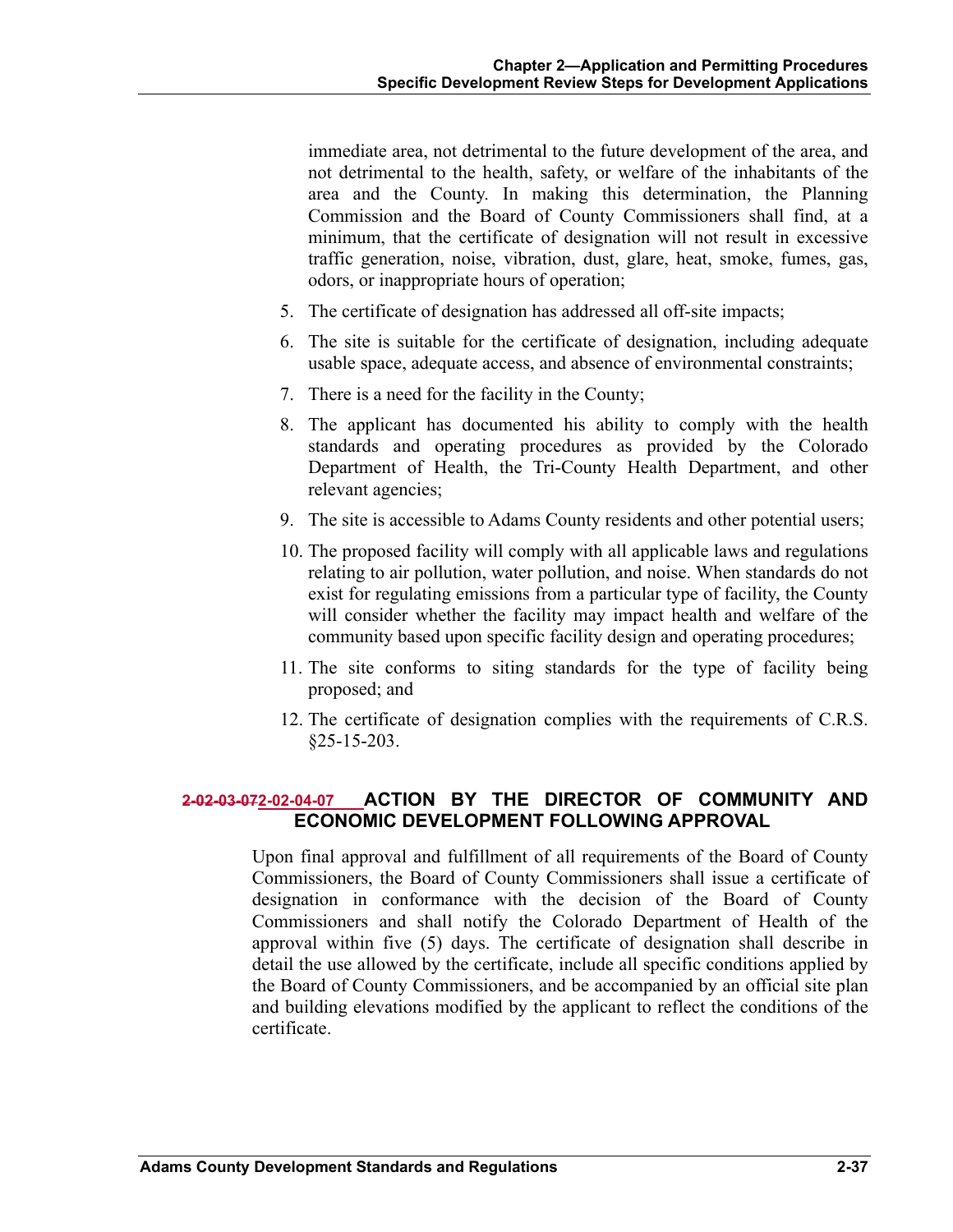### **2-02-03-082-02-04-08 EFFECT OF APPROVAL**

Issuance of a certificate of designation shall be deemed to authorize only the particular use and development plan for which it is issued. The applicant shall be subject to all other permits required by these standards and regulations to develop the land.

All conditions contained in the certificate of designation shall be binding upon the applicant, and any successors and assigns. The certificate of designation and its conditions shall limit and control the issuance and validity of certificates of occupancy, and shall restrict and limit the construction, location, use, and maintenance of all land and structures within the development. The Board of County Commissioners shall be required to sign the certificate of designation and have it recorded in the Office of the Adams County Clerk and Recorder.

# **2-02-042-02-05 CONSERVATION PLAN PERMIT**

#### **2-02-04-012-02-05-01 PURPOSE**

The purpose of this section is to provide processing requirements for conservation plan permits in order to review, consider, approve, approve with modifications, or deny a request for permission to till fragile soils.

### **2-02-04-022-02-05-02 APPLICABILITY**

All conservation plan permits must be processed in accordance with this section. A conservation plan permit is the only authorization under which fragile soils may be tilled.

### **2-02-04-032-02-05-03 WHO CAN INITIATE A CONSERVATION PLAN PERMIT**

A conservation plan permit may be requested by, without limitation, the owner(s) of the property which is proposed to be tilled.

The applicant has the burden of proof to demonstrate the conservation plan permit fully complies with these standards and regulations, and meets the criteria for approval.

### **2-02-04-042-02-05-04 CONSERVATION PLAN PERMIT REVIEW PROCEDURES**

A conservation plan permit may be approved by the Director of Community and Economic Development.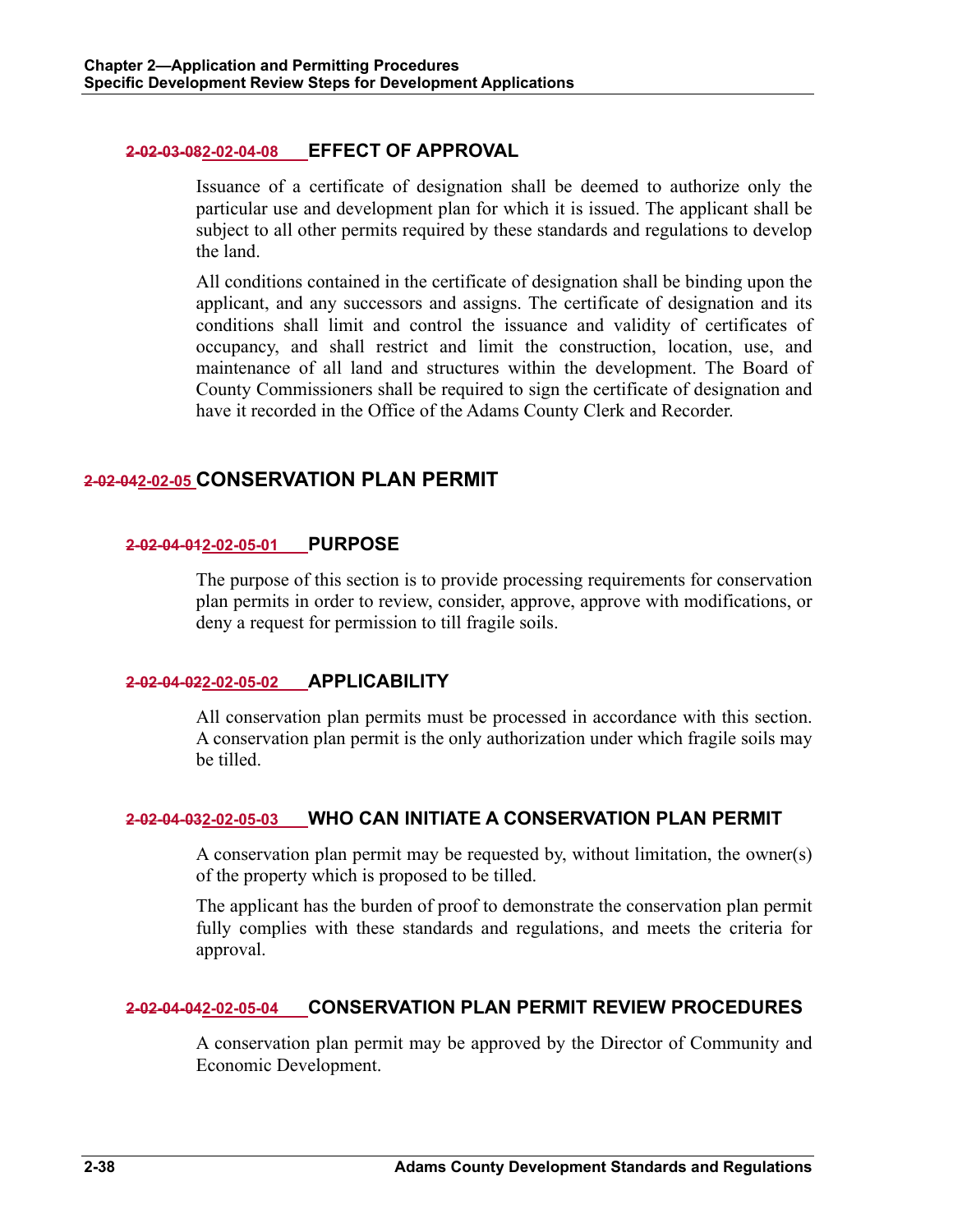The processing of a conservation plan permit shall be according to, in compliance with, and subject to the provisions contained in Steps 1 through 10 of the Common Development Review Procedures as follows:

- 1. Conceptual Review: Optional.
- 2. Neighborhood Meeting: Not applicable.
- 3. Development Application Submittal: Applicable. All items or documents required for a conservation plan permit as described in the application submittal requirements shall be submitted to the Director of Community and Economic Development. The submittal shall include a recommendation from the appropriate Soil Conservation District Board obtained by the applicant after a hearing held by the appropriate Conservation District Board and after each owner abutting the property to be tilled was sent notice of the hearing at least ten (10) days prior to the scheduled hearing before the District Board.
- 4. Determination of Sufficiency: Applicable. No application shall be processed if any taxes due are not paid.
- 5. Staff Report: Applicable.
- 6. Notice: Applicable.
- 7. Public Hearing: Not applicable.
- 8. Standards: Not applicable.
- 9. Conditions of Approval: Applicable.
- 10. Amendments: Applicable.

# **2-02-04-052-02-05-05 ACTION BY THE DIRECTOR OF COMMUNITY AND ECONOMIC DEVELOPMENT**

The Director of Community and Economic Development shall either issue or deny the issuance of a conservation plan permit within seven (7) days of receipt of the recommendation. The applicant, adjacent property owners, and Soil Conservation District shall be notified by mail of the Director of Community and Economic Development's decision within seven (7) days of the decision. The conservation plan permit shall describe in detail the proposed tillage plan allowed by the permit, and include all specific conditions applied by the Director of Community and Economic Development.

### **2-02-04-062-02-05-06 CRITERIA FOR APPROVAL**

The Director of Community and Economic Development in issuing a conservation plan permit shall find: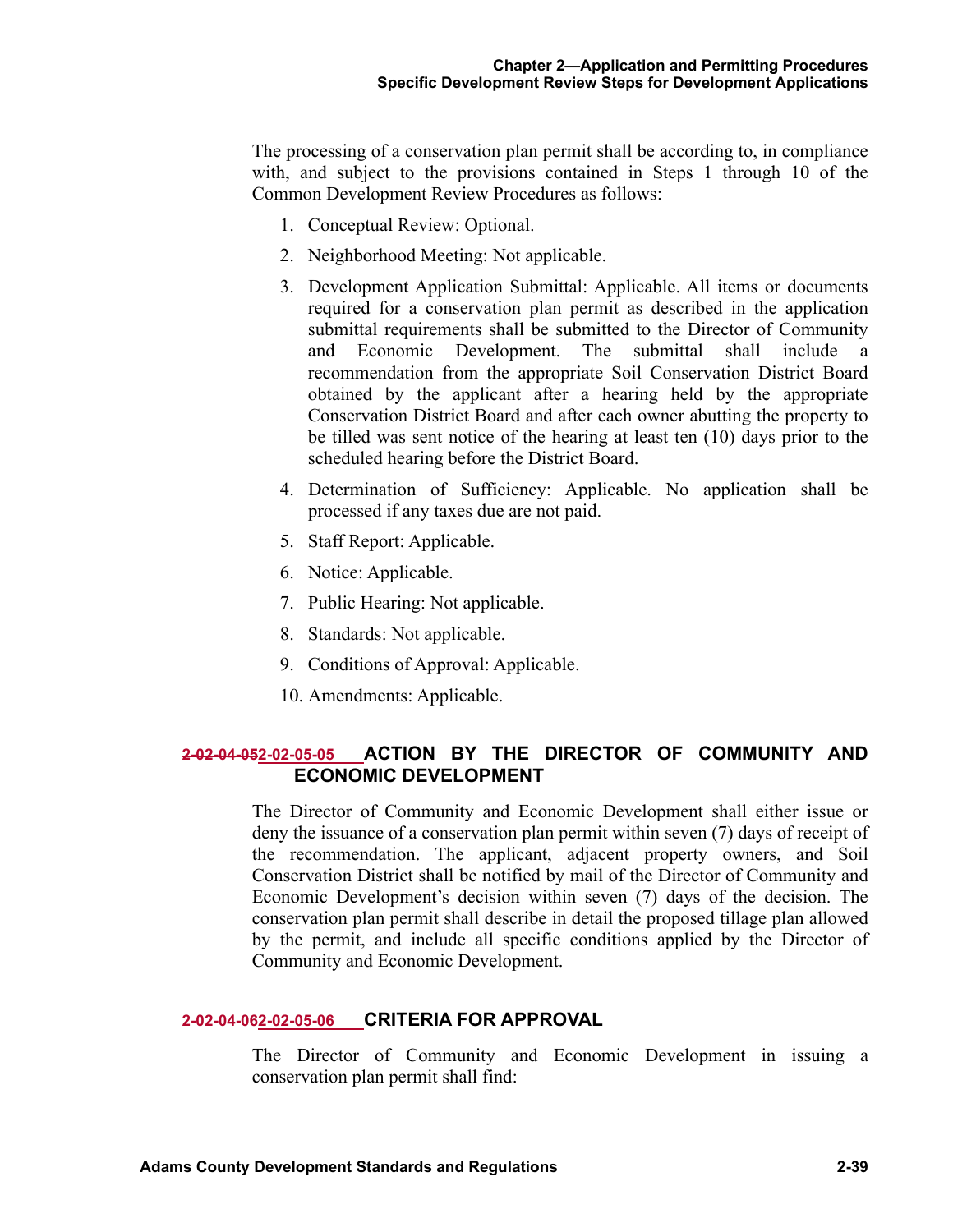- 1. The applicant has complied with the requirements of these standards and regulations.
- 2. The proposed conservation plan ensures that the tillage of the land for which the conservation plan permit is requested adequately controls wind and water erosion and minimizes any adverse impacts on surrounding property.

## **2-02-04-072-02-05-07 RECORDING AND VALIDITY OF THE PERMIT**

The conservation plan permit approved by the Director of Community and Economic Development shall be recorded by the applicant with the Office of the Adams County Clerk and Recorder. Upon recording, the permit will be deemed valid and the applicant may begin to implement the conservation plan.

## **2-02-04-082-02-05-08 LAPSE OF APPROVAL**

The conservation plan permit shall be valid for a period of five (5) years from the time such conservation plan permit is issued by the Director of Community and Economic Development. The permit shall not be considered valid and no tillage shall be permitted until the permit has been recorded in the Office of the Adams County Clerk and Recorder.

# **2-02-04-092-02-05-09 RENEWAL AND REVISION OF APPROVAL**

Renewal applications shall be processed in the same manner as an initial application. An application for renewal shall be submitted prior to the lapse of approval of the initial permit.

# **2-02-052-02-06 CONTRACTOR REGISTRATION**

# **2-02-05-012-02-06-01 REGISTRATION REQUIRED**

Any contractor operating a business involving the construction, alteration, remodeling, repairing, or equipping of buildings or other structures, shall be registered as a contractor with Adams County. Those contractors performing work involving installation of underground utilities or construction of roads and streets and storm drainage facilities in Adams County are exempt from this registration requirement. However, other applicable standards and permits required by the County shall apply.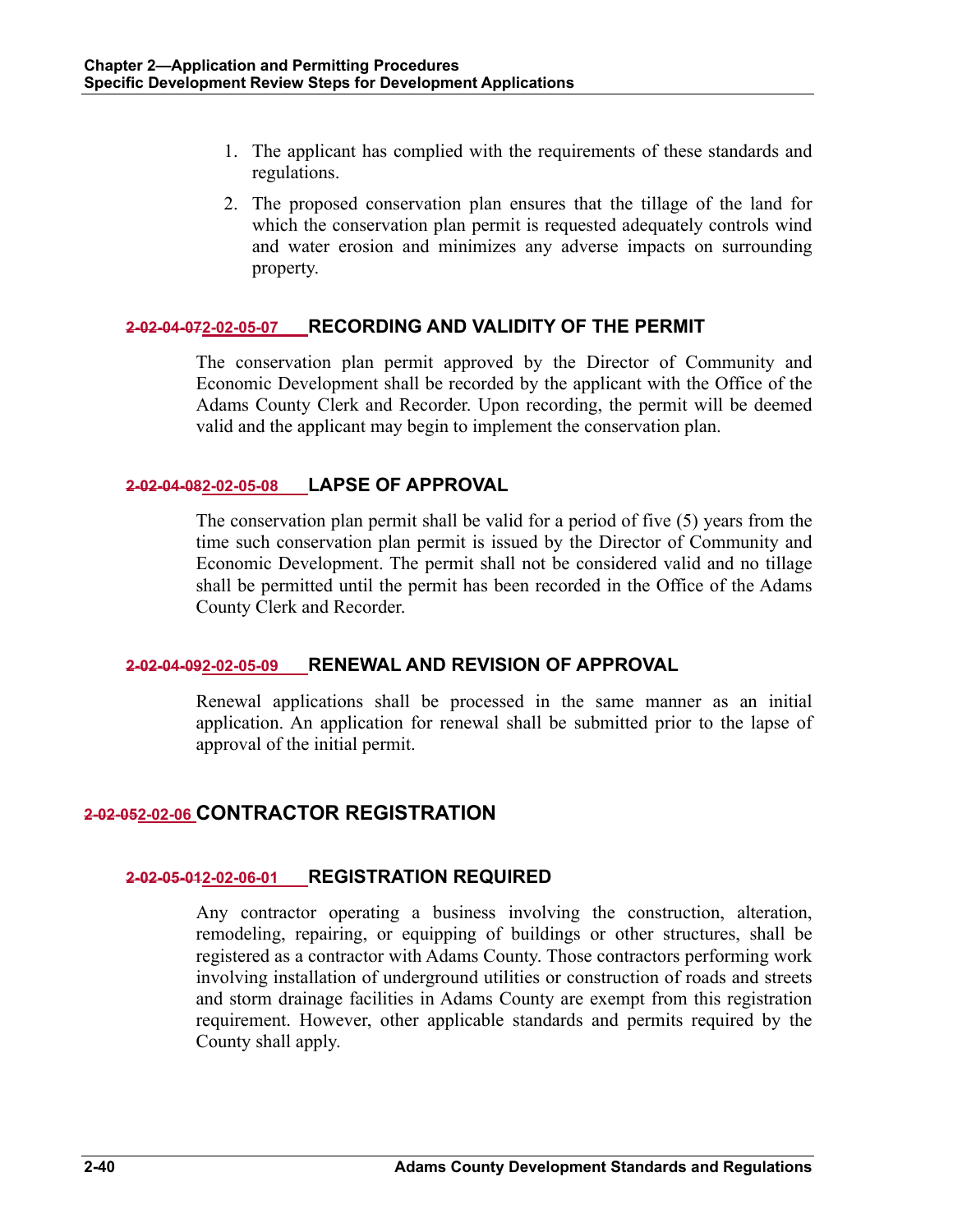## **2-02-05-022-02-06-02 REGISTRATION PROCEDURE**

# **2-02-05-02-012-02-06-02-01** *APPLICATION AND CERTIFICATE OF INSURANCE TO BE SUBMITTED*

Applications for contractor registration shall be submitted on forms provided by the Chief Building Official. Each application shall be accompanied by a certificate of insurance indicating the applicant has liability insurance coverage in an amount of at least one hundred thousand dollars (\$100,000) covering the type of registration requested.

#### **2-02-05-02-022-02-06-02-02** *EXAMINATION WAIVED*

The Chief Building Official may license or register, without examination, applicants who are duly licensed under the laws of the State of Colorado, the City and County of Denver, and other counties, or municipalities within the State of Colorado for the licensing and the regulating of the plumbing trade, mechanical trade, building trade, etc., deemed by the Chief Building Official to be equivalent to the requirements of the County building code.

### **2-02-05-02-032-02-06-02-03** *REGISTRATION OF ELECTRICAL CONTRACTORS*

Electrical contractors shall be licensed by the State of Colorado and registered with the Chief Building Official before performing any electrical work within Adams County. Registrations shall be valid for  $\theta$  one three (43) years from the date of issuance.

### **2-02-05-02-042-02-06-02-04** *REGISTRATION OF PLUMBING CONTRACTORS*

Plumbing contractors shall be licensed by the State of Colorado and registered with the Chief Building Official before performing any plumbing work within Adams County. Registration shall be valid for  $\theta$  one-three (34) years from the date of issuance.

## **2-02-05-02-052-02-06-02-05** *REGISTRATION OF ALL OTHER CONSTRUCTION CONTRACTORS*

All contractors performing work involving the construction, alteration, remodeling, repairing, or equipping of buildings or other structures in Adams County shall be licensed by the City and County of Denver, other counties, or municipalities within the State of Colorado or International Code Council. Registration shall be valid for one (1) year from the date of issuance.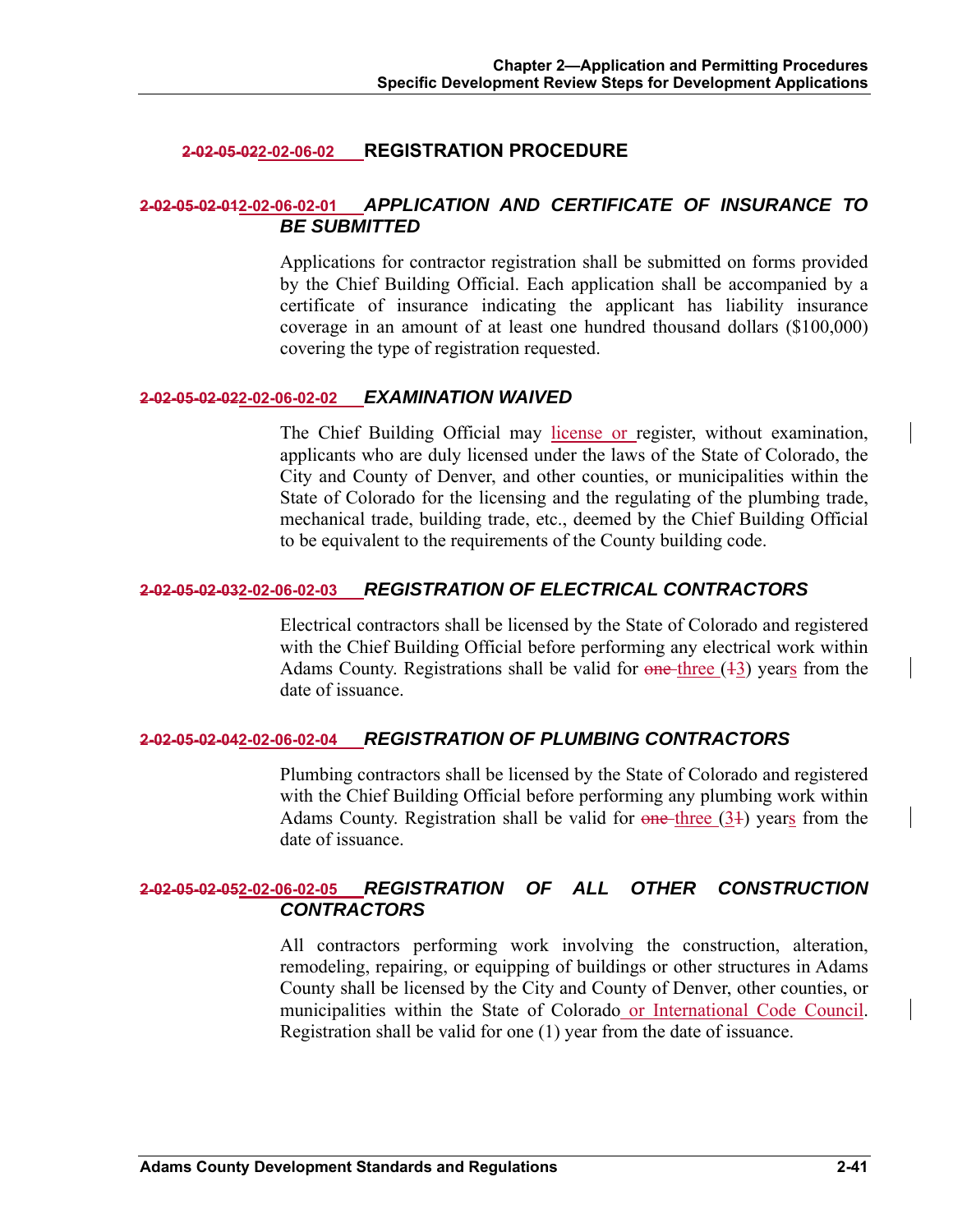## **2-02-05-032-02-06-03 CLASSIFICATION OF REGISTRATIONS**

### **2-02-05-03-012-02-06-03-01** *CLASS A REGISTRATION*

To erect, add to, alter, or repair any building or structure, in all occupancy groups.

#### **2-02-05-03-022-02-06-03-02** *CLASS B REGISTRATION*

To erect, add to, alter, or repair any building or structure not over two-three (32) stories in height, in group B, M, and R occupancies.

#### **2-02-05-03-032-02-06-03-03** *CLASS C REGISTRATION*

To erect, add to, alter, or repair any building or structure of a non-structural nature, in group R and M occupancies.

## **2-02-05-03-042-02-06-03-04** *CLASS D REGISTRATION*

Any specialty contractor including, but not limited to, plumbing, electrical, siding, fences, glass and glazing, insulation, roofing, and heating.

### **2-02-05-042-02-06-04 EXPIRATION AND RENEWAL OF REGISTRATION**

All license registrations shall expire one (1) year from the date of issuance, unless a certificate of insurance or reciprocal license proceeds the one year expiratione. Application for renewal of registration shall follow the procedures for a new registration.

### **2-02-05-052-02-06-05 RESPONSIBILITY OF LICENSE REGISTRATION**

All registered contractors shall be responsible for work requiring a permit under the provisions of the County building code without limitation to the items as herein listed:

- 1. To provide minimum safety measures and equipment to protect workers and the public as proscribed by the County building code.
- 2. To present a registration card when requested by the Chief Building Official or his authorized representative.
- 3. To obtain a permit when required.
- 4. To construct faithfully without substantial departure from or disregard of drawings and specifications when such drawings and specifications have been filed and approved by the Department of Community and Economic Development.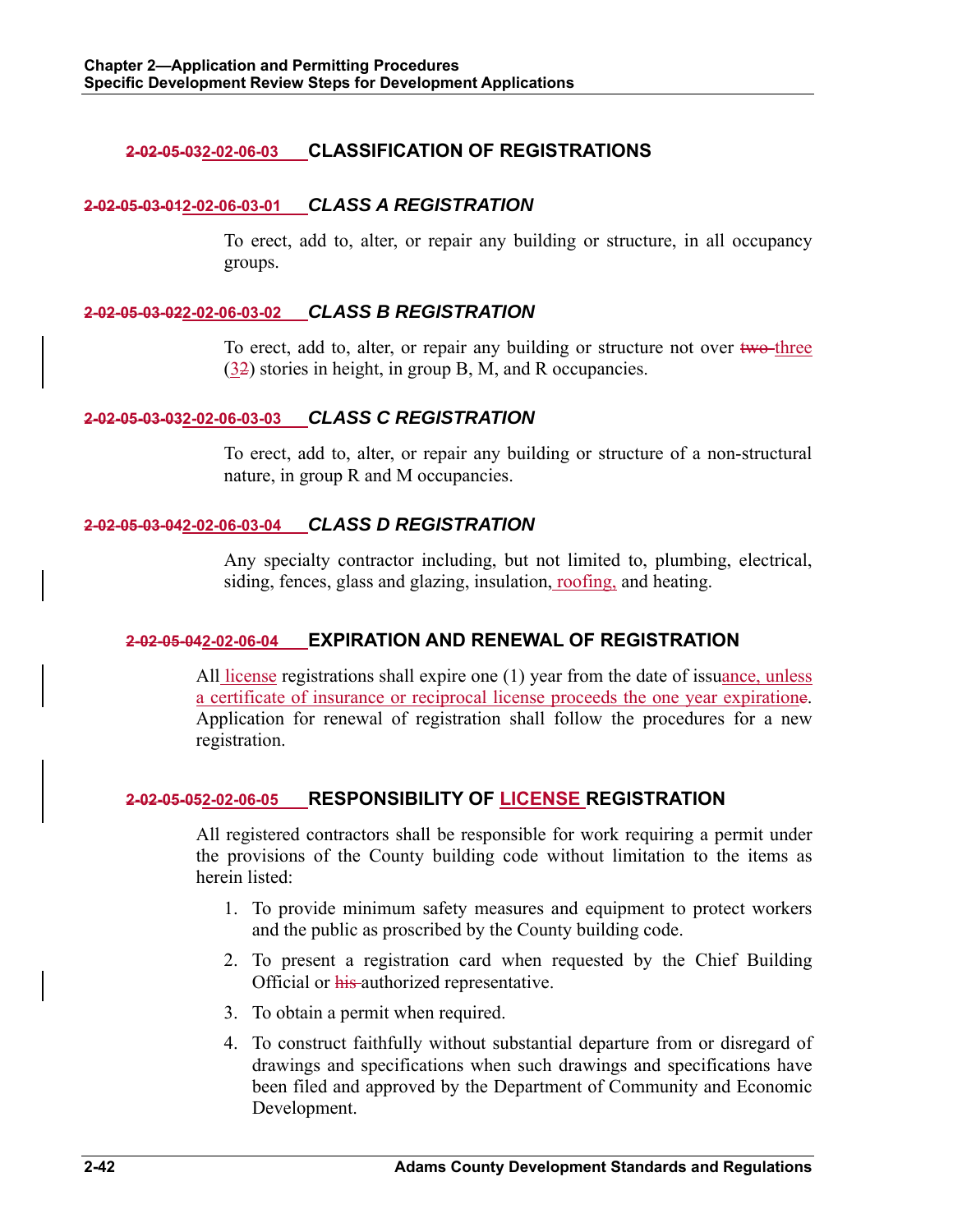- 5. To complete all work authorized on the permit issued under the authority of the County building code, unless good cause is shown.
- 6. To obtain inspection services when the same are required by the County building code.
- 7. To pay any fee assessed under the authority of the County building code.
- 8. To obey any order issued under the authority of the County building code.
- 9. To provide honest, factual and complete information on all applications for permits.

#### **2-02-05-062-02-06-06 VALIDITY OF REGISTRATION**

A change in name, business designation, or ownership of a registered contractor shall have the legal effect of operating without a valid registration. All such changes shall be reported by the registrant to the Department of Community and Economic Development within ten (10) days after such change occurs.

In the case where it is desired to change the name of a presently registered firm, partnership, or corporation where there is no change in ownership, a new license shall be issued under the new name, without charge, upon the surrender of the registration originally issued.

### **2-02-05-072-02-06-07 SUSPENSION OR REVOCATION OF REGISTRATION**

#### **2-02-05-07-012-02-06-07-01** *AUTHORITY*

The Chief Building Official may suspend or revoke a registration when the registrant commits one (1) or more of the following acts or omissions:

- 1. Failure to comply with any of the registrant's responsibilities as set forth herein.
- 2. Knowingly combining or conspiring with a person, firm or corporation by permitting one's registration to be used by such other person, firm or corporation.
- 3. By acting as agent, partner, associate or in any other capacity with person, firms or corporations to evade the provisions of the County building code.
- 4. Willfully refusing to correct the registrant's violation of any provision of the County building code, these standards and regulations, or other County requirements including provisions of development agreements or subdivision improvements agreements.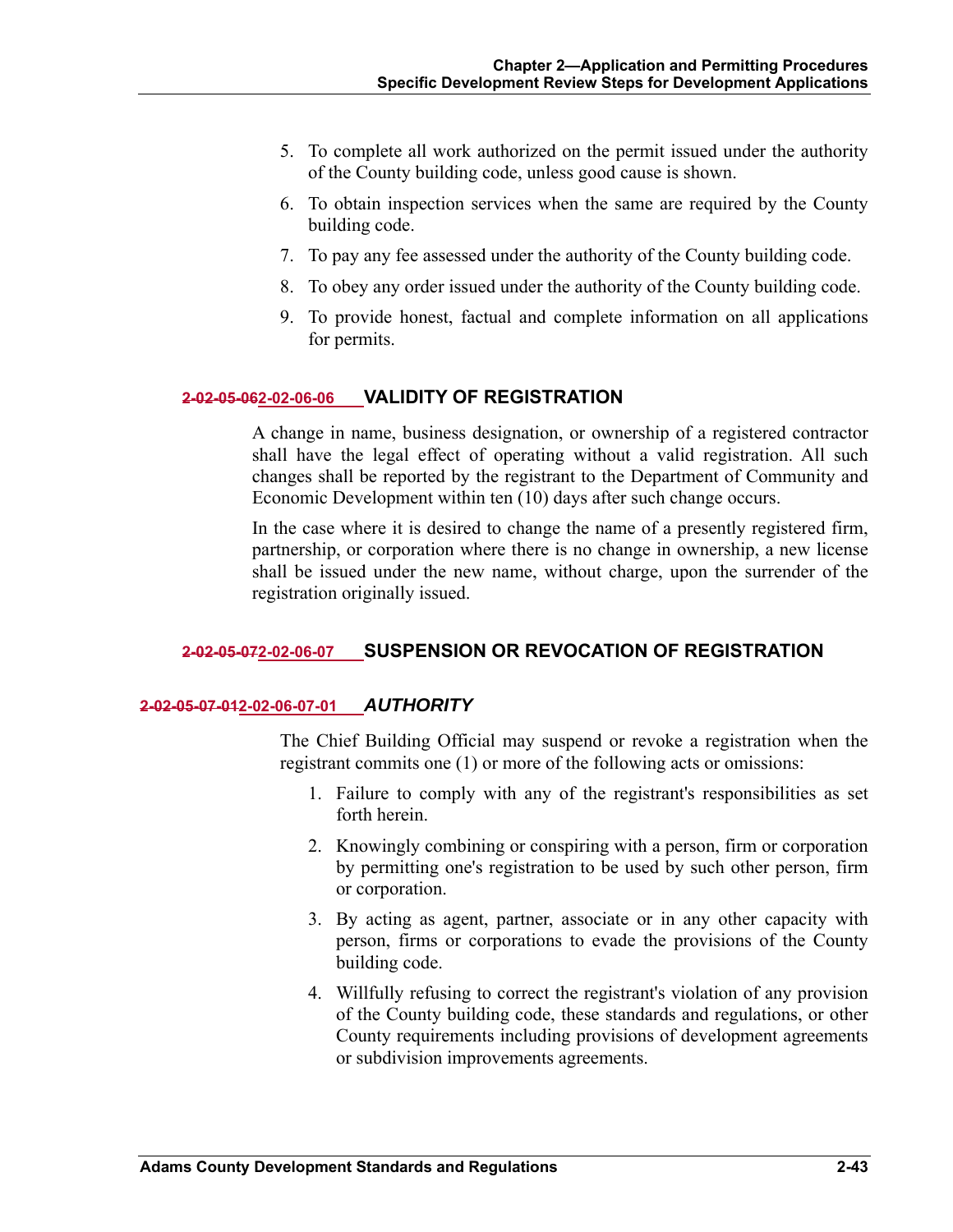## **2-02-05-07-022-02-06-07-02** *PROCEDURE*

When any act or omission as herein enumerated is committed by a contractor, and the Chief Building Official deems such registration shall be suspended, the procedure shall be as follows:

- 1. The registrant shall be notified, in writing, by Certified Mail or by personal service, at least seven (7) days prior to the effective date of the suspension or revocation.
- 2. Upon the receipt of the notice, the registrant may request a hearing. Such request shall be in writing to the Chief Building Official within seven (7) days of the receipt of the notice.
- 3. If a hearing is requested by the registrant, the Chief Building Official shall set a time, date, and place for the hearing and shall so notify the registrant.
- 4. When a hearing is conducted, the registrant and other interested parties may be in attendance. The hearing shall be conducted in accordance with the procedures and requirements outlined in the bylaws of the Building Code Board of Appeals. The hearing shall be conducted by the Board of Appeals:
	- a. At the hearing, the Building Code Board of Appeals shall consider all the evidence presented and shall determine whether the suspension or revocation of the registrant was justified.
	- b. The burden of proof at said hearing shall be upon the Chief Building Official by a preponderance of the evidence.
	- c. The Building Code Board of Appeals shall issue a written order within ten (10) business days from the hearing date. The order or a copy thereof shall be available to the registrant at the Department of Community and Economic Development. The date of such availability shall be deemed the date of the order. Failure to issue an order within ten (10) business days from the date of the hearing shall be deemed to be a final order reversing the decision of the Chief Building Official.
	- d. If the registration is revoked, the contractor shall not be granted another registration for at least twelve (12) months after the date of revocation.

### **2-02-05-07-032-02-06-07-03** *TEMPORARY SUSPENSION*

A registrant shall not be permitted to perform any construction activities in Adams County after the effective date of the suspension or revocation by the Chief Building Official until the occurrence of one of the following circumstances: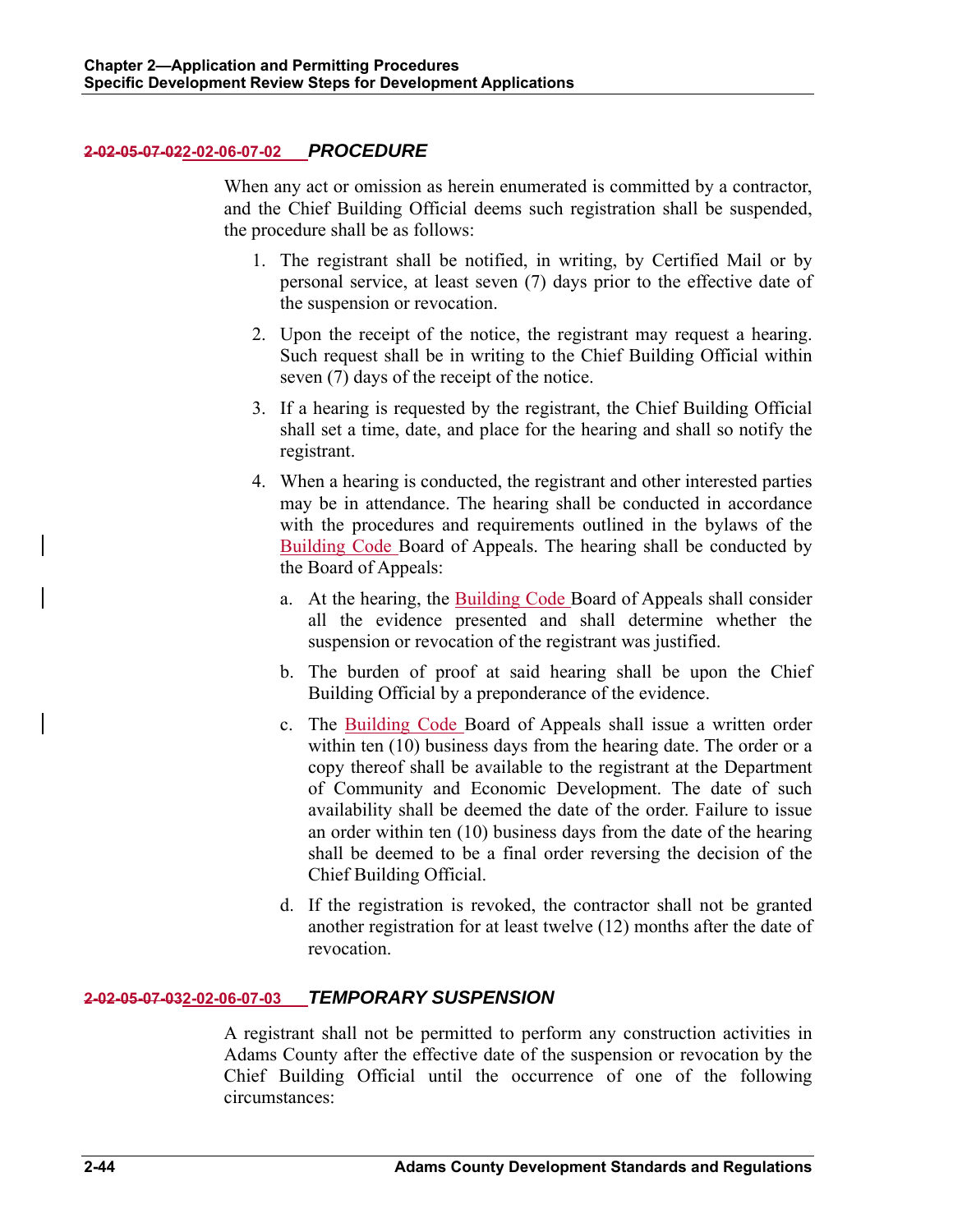- 1. The Board of Appeals rules the suspension or revocation was not justified;
- 2. The registrant posts a performance bond for the construction being performed, where applicable, or for five thousand dollars (\$5,000), whichever is the greater amount; or
- 3. The period of suspension expires.

#### **2-02-05-082-02-06-08 PENALTIES**

Any person, firm or corporation violates these regulations:

- 1. By performing in a business involving the construction, alteration, remodeling, repairing, or equipping of buildings or other structures or performing any other activity requiring the registration of contractors hereunder; and
- 2. Failing to register with the Chief Building Official of Adams County; or
- 3. Performing any of the activities requiring a registration while said registrant is suspended or revoked or without having first posted an adequate performance bond, when required under these regulations, is a misdemeanor and, upon conviction thereof, shall be punishable by a fine of not more than one hundred dollars (\$100), or by imprisonment in the County jail for not more than ten (10) days, or by both such fine and imprisonment. Each day during which such illegal erection, construction, reconstruction, alteration, maintenance, or use continues shall be deemed a separate offense. In case any building or structure is or is proposed to be erected, constructed, reconstructed, altered, remodeled, used, or maintained in violation of these license registration regulations, the Board of County Commissioners, in addition to other remedies provided by law, may institute an appropriate action for injunction, mandamus, or abatement to prevent, enjoin, abate, or remove such unlawful erection, construction, reconstruction, alteration, remodeling, maintenance, or use.

# **2-02-062-02-07 BIOSOLIDS APPLICATION PERMIT (DOMESTIC SLUDGE)**

#### **2-02-06-012-02-07-01 PURPOSE**

The purpose of this section is to provide processing requirements for biosolids application permits in order to review, consider, approve, approve with modifications, or deny a request for permission to discharge or dispose of biosolids through land application.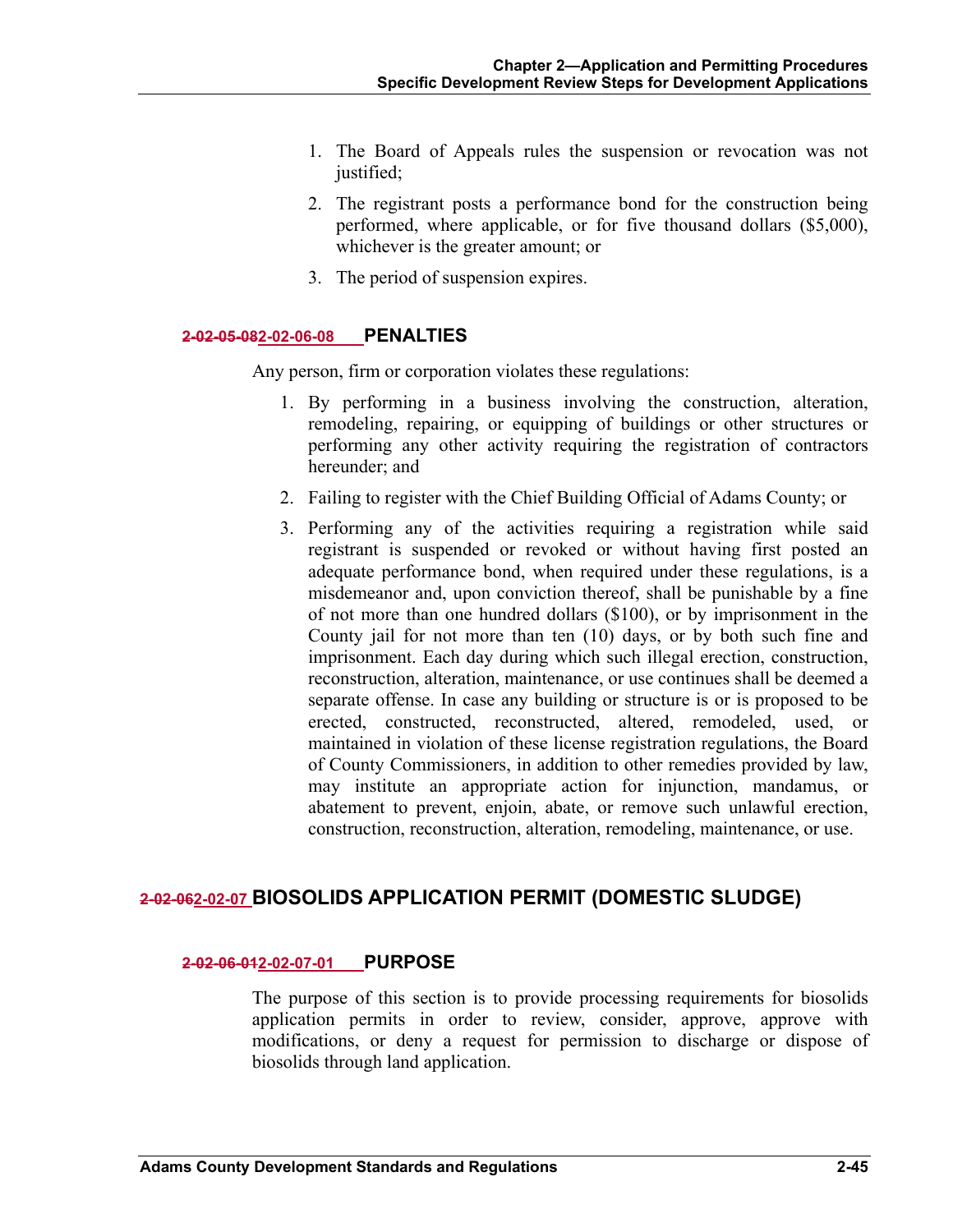### **2-02-06-022-02-07-02 APPLICABILITY**

All biosolids application permits must be processed in accordance with this section. A biosolids application permit is the only authorization under which biosolids may be discharged or applied to land for disposal. \*Land applications of sewage, sewage sludge, or septage are prohibited.\*

**\*Adopted by the BOCC on December 13, 2010** 

## **2-02-06-032-02-07-03 WHO CAN INITIATE A BIOSOLIDS APPLICATION PERMIT**

A biosolids application permit may be requested by, without limitation, the owner(s) of the property where the biosolids are proposed to be discharged or disposed.

The applicant has the burden of proof to demonstrate the biosolids application permit fully complies with these standards and regulations, and meets the criteria for approval.

# **2-02-06-042-02-07-04 BIOSOLIDS APPLICATION PERMIT REVIEW PROCEDURES**

A biosolids application permit may be approved by the Director of Community and Economic Development.

The processing of a biosolids application permit shall be according to, in compliance with, and subject to the provisions contained in Steps 1 through 10 of the Common Development Review Procedures as follows:

- 1. Conceptual Review: Optional.
- 2. Neighborhood Meeting: Applicable.
- 3. Development Application Submittal: Applicable. All items or documents required for a biosolids application permit as described in the application submittal requirements shall be submitted to the Director of Community and Economic Development. The application will be reviewed by the Soil Conservation District according to their rules and regulations regarding standards required for acceptable farming practices and in accordance with the time schedule for review.

 Upon receipt of a recommendation from the Soil Conservation District, the Director of Community and Economic Development shall either approve, deny, or conditionally approve the request based upon the Soil Conservation District's recommendation and compliance with County regulations.

4. Determination of Sufficiency: Applicable. No application shall be processed if any taxes due are not paid. The applicant shall contact all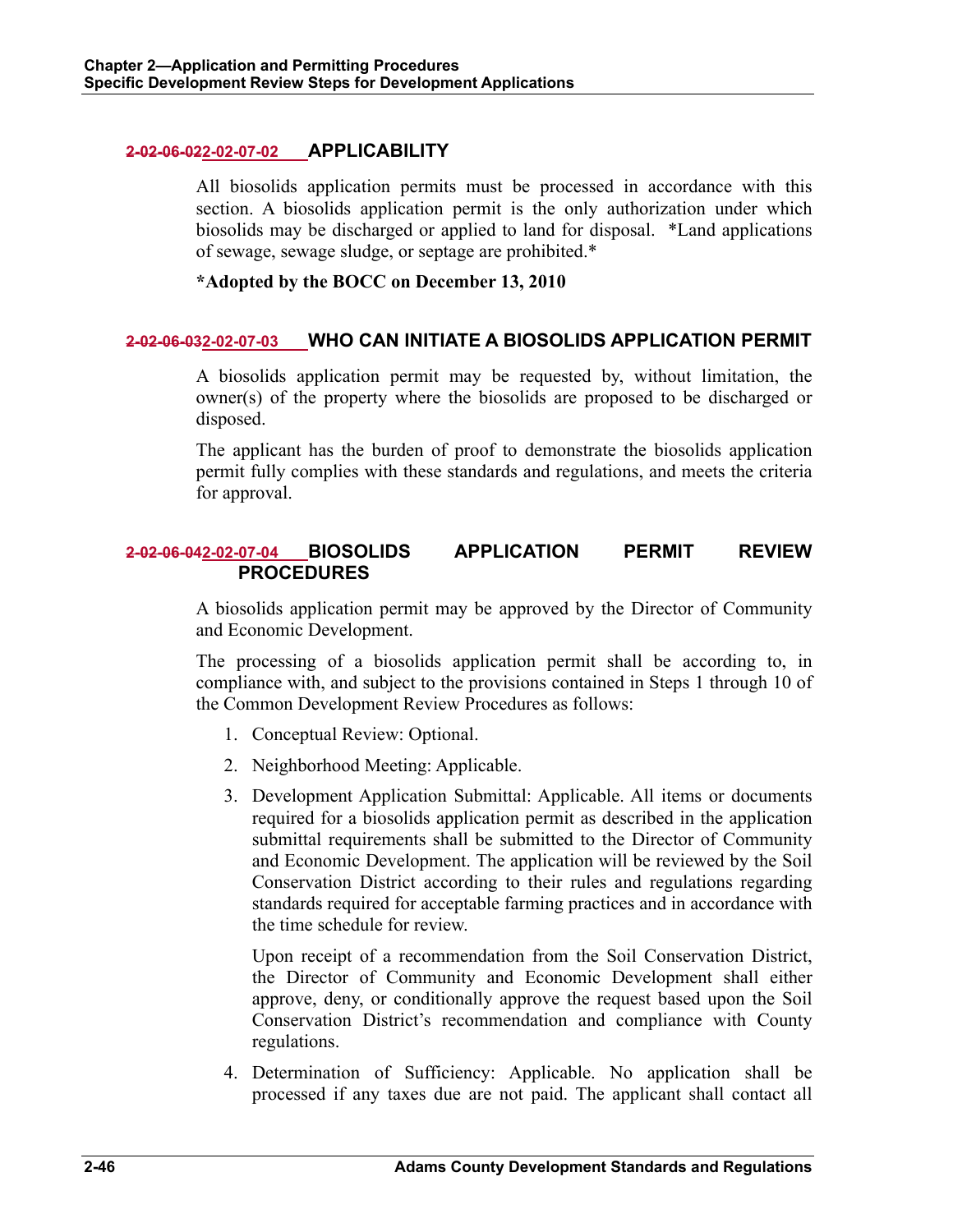property owners within one (1) mile from the boundaries of the site where sludge is to be placed as part of the information submitted to the Department of Community and Economic Development. The applicant shall survey residents to gauge their acceptance of biosolids being placed at the site.

 In its review of the application materials the Director of Community and Economic Development shall:

- a. Contact the residents who responded negatively to the survey with a letter notifying the residents of the County's intent to issue a permit for the placing of biosolids.
- b. Invite the residents to review the application and State rules and regulations in the County offices and provide comments with technical information relevant to the issuance of a biosolids permit.
- c. Investigate and review comments of a technical nature, and if necessary, refer to the Colorado Department of Public Health and Environment for their review and determination.
- 5. Staff Report: Not applicable.
- 6. Notice: Not applicable.
- 7. Public Hearing: Not applicable.
- 8. Standards: Applicable. The Director of Community and Economic Development shall make a determination of whether or not the application meets the criteria for approval.
- 9. Conditions of Approval: Applicable. Conditions mitigating nuisance conditions related to the land placement of biosolids may be placed on the permit.
- 10. Amendments: Applicable.

# **2-02-06-052-02-07-05 ACTION BY THE DIRECTOR OF COMMUNITY AND ECONOMIC DEVELOPMENT**

Upon receipt of a complete application, the Director of Community and Economic Development shall either issue or deny the issuance of a biosolids application permit within forty-five (45) days of receipt of the complete application. The applicant shall be notified by mail of the Director of Community and Economic Development's decision within forty-five (45) days of the decision. The biosolids application permit shall describe in detail the proposed biosolids application allowed by the permit, including all specific conditions applied by the Director of Community and Economic Development. Applicants and residents may protest the decision of the Director of Community and Economic Development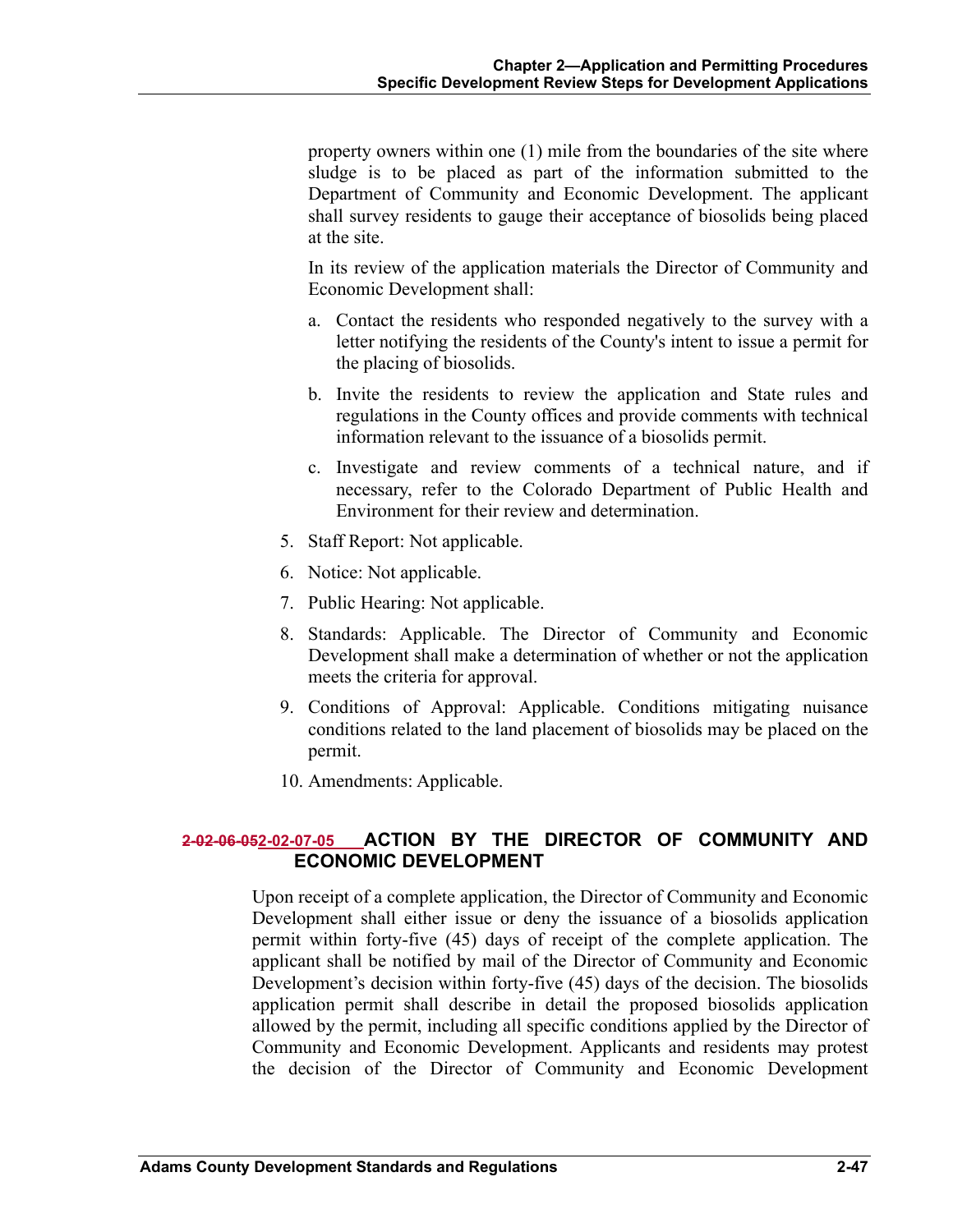concerning the granting of a permit to apply biosolids before the Board of Adjustment as outlined in Section 2-02-16.

## **2-02-06-062-02-07-06 CRITERIA FOR APPROVAL**

The Director of Community and Economic Development in issuing a biosolids application permit shall find:

- 1. The applicant has complied with the requirements of these standards and regulations.
- 2. The proposed biosolids application permit ensures the protection of ground and surface water quality and minimizes any adverse impacts on surrounding property.
- 3. The application is compatible with the surrounding area, harmonious with the character of the neighborhood, not detrimental to the immediate area, not detrimental to the future development of the area, and not detrimental to health, safety, or welfare of the inhabitants of the area and the County.
- 4. The application shall not result in excessive traffic, noise, vibration, dust, fumes, odors, or hours of operation after 10:00pm and before 6:00am on any day.
- 5. The applicant has obtained a Notice of Authorization for the Use and Distribution of Biosolids from the Colorado Department of Public Health and Environment.

# **2-02-06-072-02-07-07 RECORDING AND VALIDITY OF THE PERMIT**

The biosolids application permit approved by the Director of Community and Economic Development shall be recorded by the applicant with the Office of the Adams County Clerk and Recorder. Upon recording the application, the permit will be deemed valid and the applicant may begin to apply the biosolids as provided for by the permit.

### **2-02-06-082-02-07-08 LAPSE OF APPROVAL**

The biosolids application permit shall be valid unless the State permit lapses. The permit shall not be considered valid and no application shall be permitted until the permit has been recorded in the Office of the Adams County Clerk and Recorder.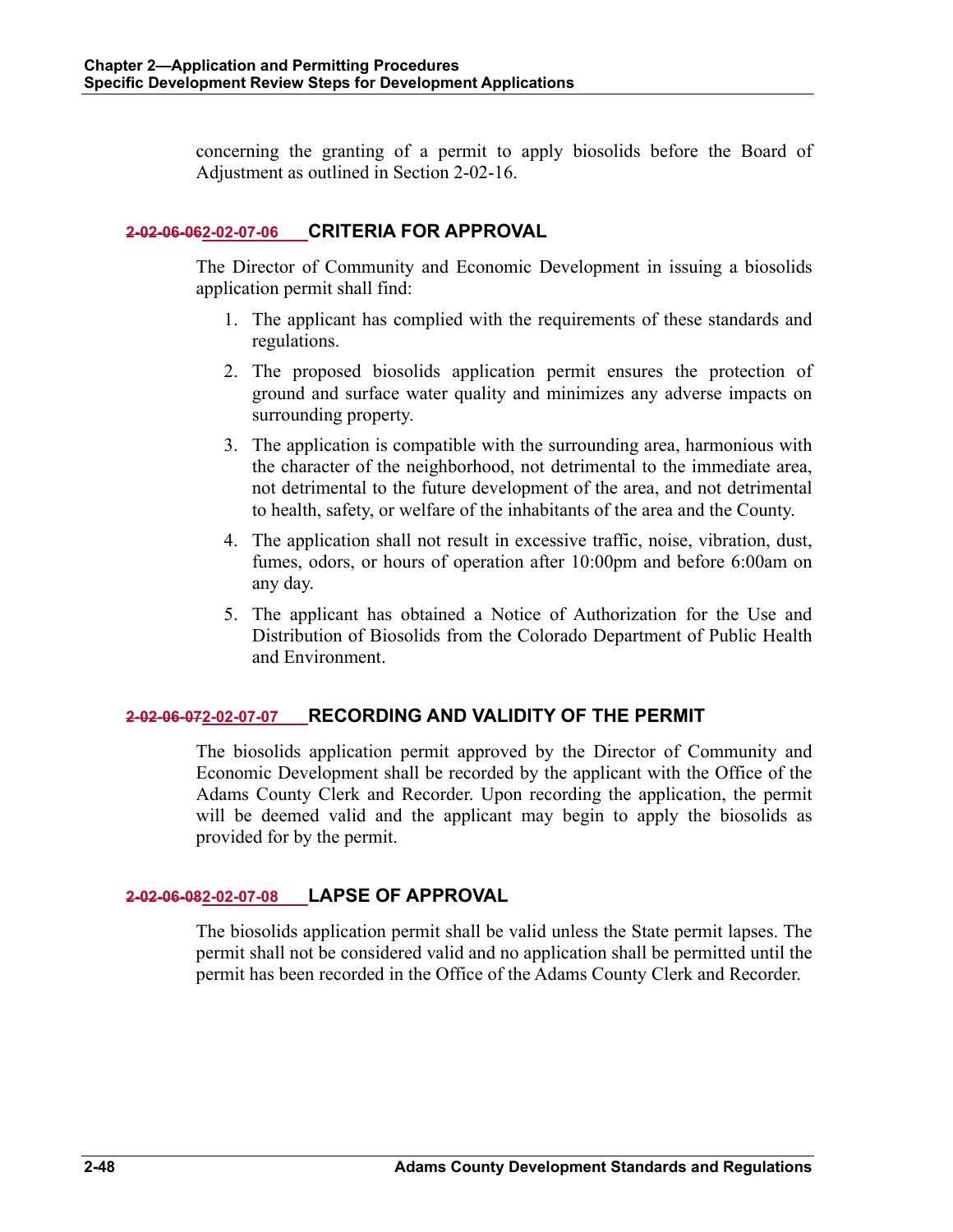# **2-02-072-02-08 FLOODPLAIN USE PERMIT**

#### **2-02-07-012-02-08-01 PURPOSE**

The purpose of this section is to provide processing requirements for floodplain use permits in order to review, consider, approve, approve with modifications, or deny a request for permission to erect, move, place, or alter a structure or facility within the flood control overlay zone district; place any fill within the flood control overlay zone district; store or process any materials or equipment within the flood control overlay zone district; or conduct certain land uses as described in Chapter 3 of these Standards and Regulations; or change a channel of a watercourse within the flood control overlay zone district.

### **2-02-07-022-02-08-02 APPLICABILITY**

All floodplain use permits must be processed in accordance with this section. A floodplain use permit is the only authorization under which a structure may be erected, moved, placed, or altered within the flood control overlay zone district; fill may be placed within the flood control overlay zone district; materials or equipment may be stored or processed within the flood control overlay zone district; or a channel of a watercourse may be changed within the flood control overlay zone district.

### **2-02-07-032-02-08-03 WHO CAN INITIATE A FLOODPLAIN USE PERMIT**

A floodplain use permit may be requested by, without limitation, the owner(s) of the property on which a structure is proposed to be erected, moved, placed, or altered within the flood control overlay zone district; fill is proposed to be placed within the flood control overlay zone district; materials or equipment are proposed to be stored or processed within the flood control overlay zone district; or a channel of a watercourse is proposed to be changed within the flood control overlay zone district.

The applicant has the burden of proof to demonstrate the floodplain use permit fully complies with these standards and regulations and meets the criteria for approval.

**\*Adopted by the BOCC on June 27, 2011.** 

### **2-02-07-042-02-08-04 FLOODPLAIN USE PERMIT REVIEW PROCEDURES**

A floodplain use permit may be approved by the Director of Community and Economic Development.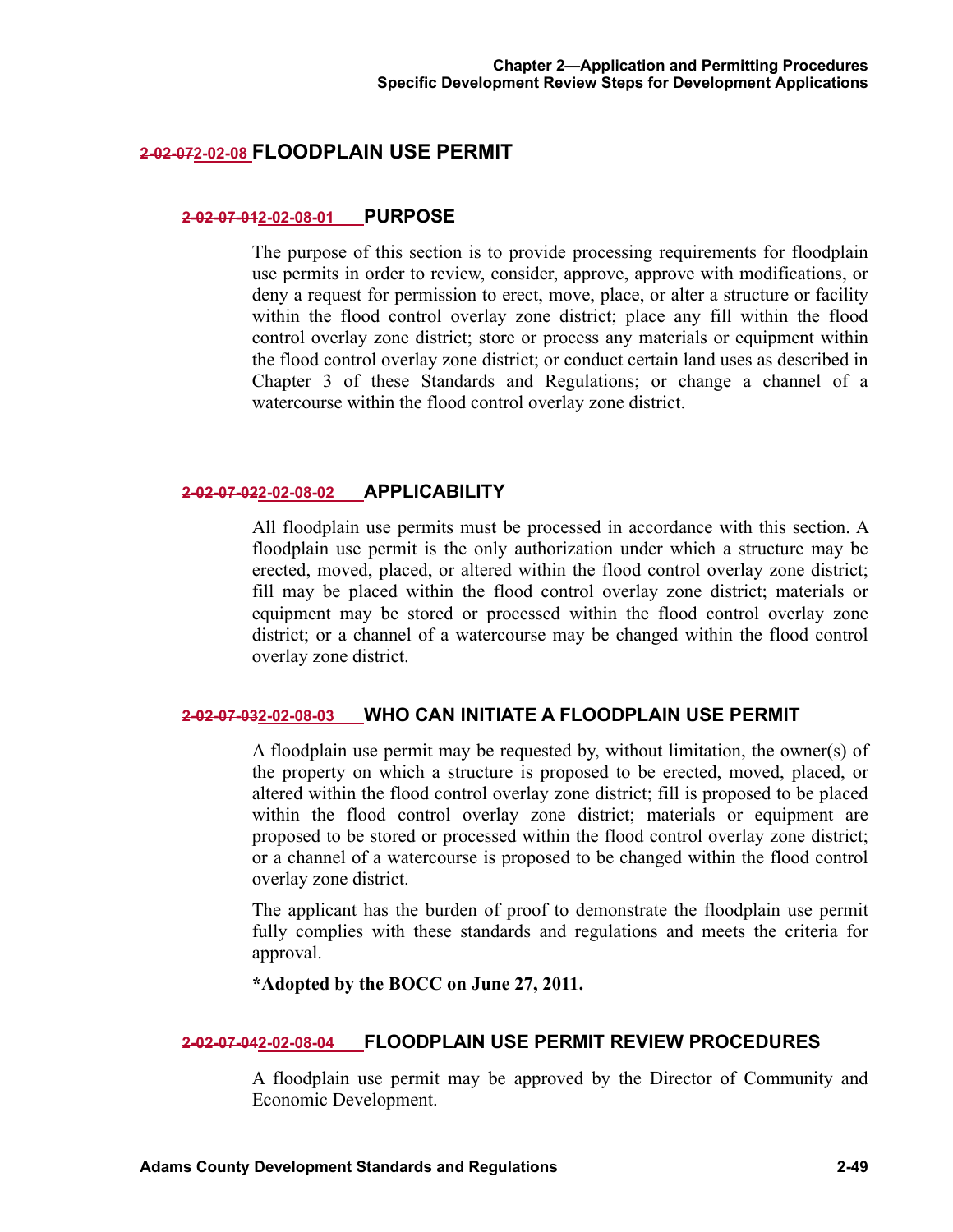The processing of a floodplain use permit shall be according to, in compliance with, and subject to the provisions contained in Steps 1 through 10 of the Common Development Review Procedures as follows:

- 1. Conceptual Review: Optional.
- 2. Neighborhood Meeting: Not applicable.
- 3. Development Application Submittal: Applicable. All items or documents required for a floodplain use permit as described in the application submittal requirements shall be submitted to the Director of Community and Economic Development.
- 4. Determination of Sufficiency: Applicable. No notification of adjacent property owners is required. No application shall be processed if any taxes due are not paid.
- 5. Staff Report: Not applicable.
- 6. Notice: Not applicable.
- 7. Public Hearing: Not applicable. In substitution, an application for a floodplain use permit shall be reviewed and approved, approved with modifications, or denied by the Director of Community and Economic Development based on its compliance with any development plan and these standards and regulations.
- 8. Standards: Not applicable. In substitution, an application for a floodplain use permit shall be reviewed for compliance with any development plan, these standards and regulations, and all floodplain regulations adopted by the County.
- 9. Conditions of Approval: Applicable.
- 10. Amendments: Not applicable. In substitution, an amendment to a floodplain use permit may be authorized by the Director of Community and Economic Development provided the floodplain use permit remains in compliance with all applicable standards and regulations.

### **2-02-07-052-02-08-05 CRITERIA FOR APPROVAL**

The Director of Community and Economic Development in issuing a floodplain use permit shall find:

1. The floodplain use permit is consistent and complies with the requirements of these standards and regulations and any applicable development plans or conditional use permits.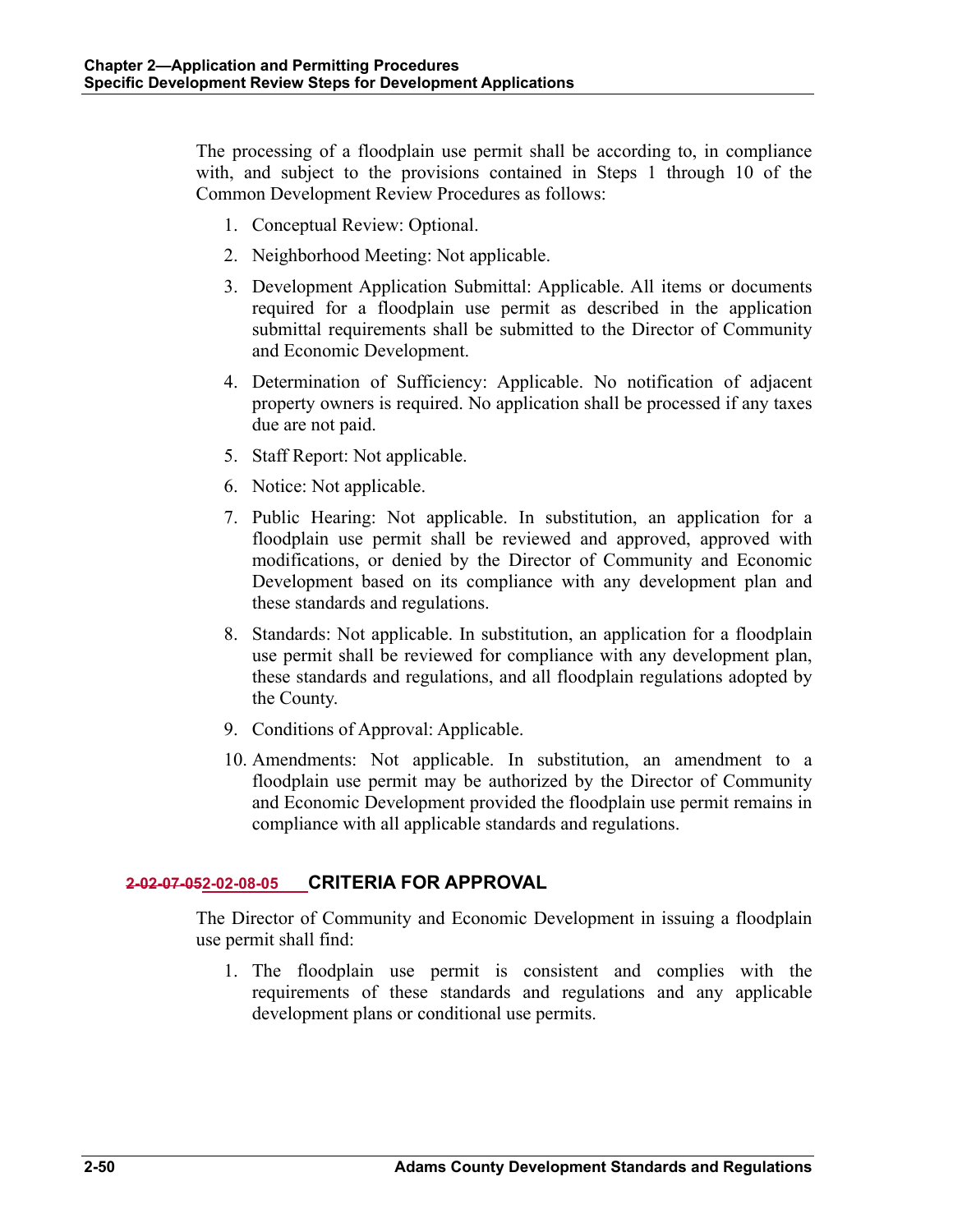#### **2-02-07-062-02-08-06 LAPSE OF APPROVAL**

The floodplain use permit shall be valid for a period of six (6) months from the time such floodplain use permit is issued unless fully and properly acted upon and completed.

### **2-02-07-072-02-08-07 EXTENSION OF APPROVAL**

One six (6) month extension may be granted by the Director of Community and Economic Development. In order to be eligible for an extension, the applicant shall file a request for extension with the Director of Community and Economic Development at least thirty (30) days prior to the date the floodplain use permit would lapse.

## **2-02-082-02-09 CONDITIONAL USE PERMIT**

#### **2-02-08-012-02-09-01 PURPOSE**

The purpose of this section is to detail the steps for obtaining a conditional use permit. Conditional uses are those uses which are presumptively compatible with other land uses authorized or permitted in a zone district, but, if approved, which require more discretionary review than those uses which are authorized. In addition to meeting applicable performance standards, conditional uses may require the imposition of conditions in order to ensure the number and type of conditional uses and their location, design, and configuration are appropriate at a particular location.

### **2-02-08-022-02-09-02 APPLICABILITY**

All uses that require a conditional use permit must be processed in accordance with this section. Only the Board of County Commissioners may, after recommendation of the Planning Commission, adopt a resolution approving a conditional use to locate in accordance with these standards and regulations. Only those uses that are authorized as conditional uses in a zone district may be approved. The designation of a use as a conditional use does not constitute an authorization or an assurance that such a use will be approved.

## **2-02-08-02-012-02-09-02-01** *INERT FILLS APPLICABILITY*

Inert material fills meeting the following criteria may obtain a conditional use permit issued in accordance with the procedures outlined in this chapter.

1. Total amount of inert fill material is over 500,000 cubic yards.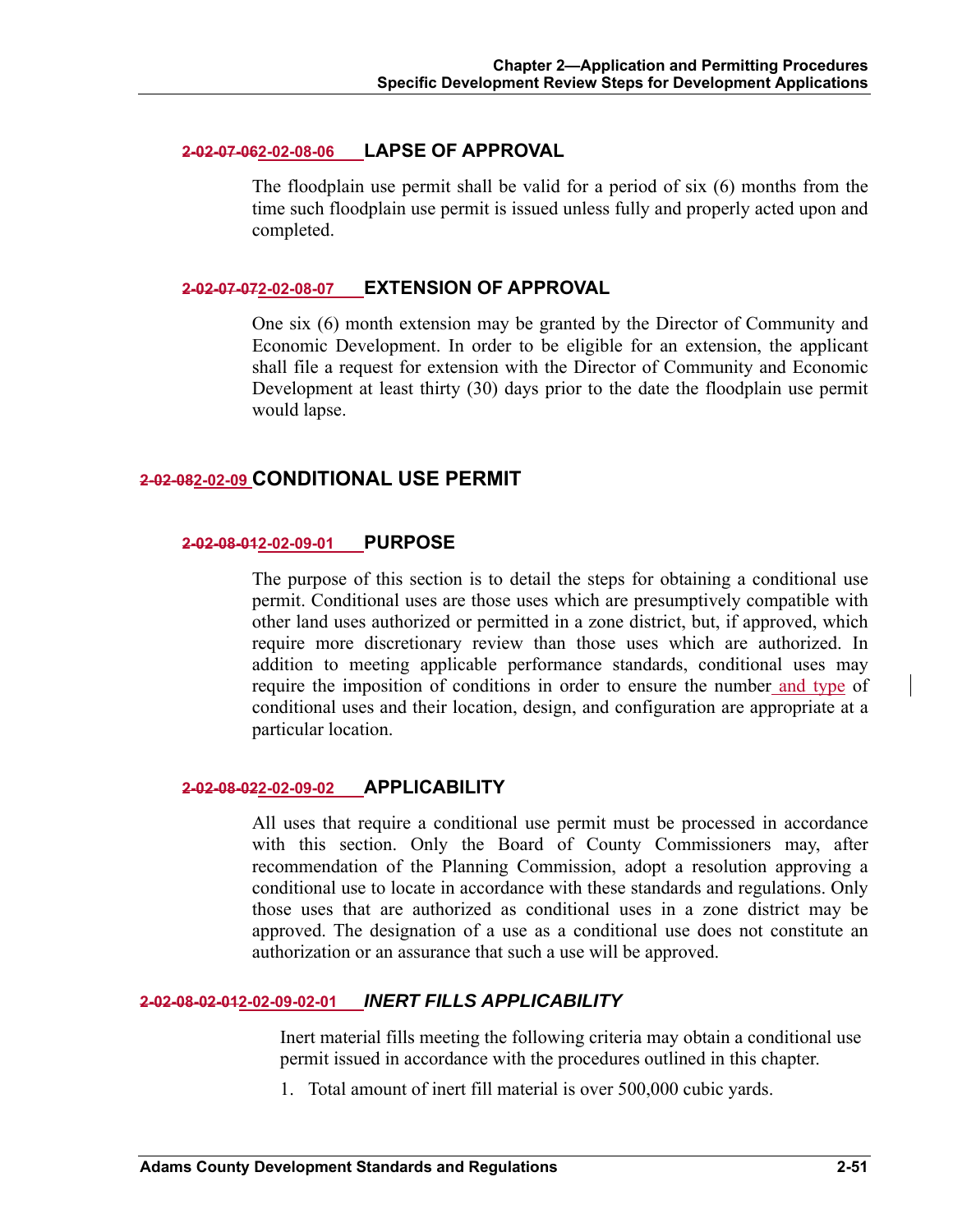- 2. Time to completion of filling operation is greater than 365 days.
- 3. Fill material to be used meets the definition of inert fill as defined in Chapter 11.
- 4. Site operator has sole discretion over the source of fill material.
- 5. Fill material is not likely to contaminate ground water.\*
- **\***

# **2-02-08-032-02-09-03 WHO CAN INITIATE A CONDITIONAL USE PERMIT REQUEST**

A conditional use permit may be requested by, without limitation, any owner or person having an interest in the property on which the conditional use is proposed to be located. The applicant has the burden of proof to demonstrate the use fully complies with these standards and regulations and meets the criteria for approval.

## **2-02-08-042-02-09-04 CONDITIONAL USE PERMIT REVIEW PROCEDURES**

A conditional use permit may be approved by the Board of County Commissioners by resolution. Any proposed conditional use permit shall be processed through a public hearing before the Planning Commission, which shall provide a recommendation to the Board of County Commissioners (See Steps 1 through 10 below). Upon completion of a hearing by the Planning Commission, the application for a conditional use permit and the recommendation of the Planning Commission shall be forwarded to the Board of County Commissioners. The Board of County Commissioners shall, after receiving a recommendation from the Planning Commission, hold a public hearing. The Board of County Commissioners shall then approve, approve with conditions, or deny the conditional use permit based on consideration of the staff report, the Planning Commission's recommendation and findings, the evidence from the public hearings, and the conditional use permit's compliance with the criteria for approval.

# **2-02-08-052-02-09-05 CONDITIONAL USE PERMIT REVIEW STEPS**

The processing of a proposed conditional use permit shall be according to, in compliance with, and subject to the provisions contained in Steps 1 through 10 of the Common Development Review Procedures as follows:

- 1. Conceptual Review: Applicable.
- 2. Neighborhood Meeting: Optional, unless the Director of Community and Economic Development determines the development proposal could have significant neighborhood impacts.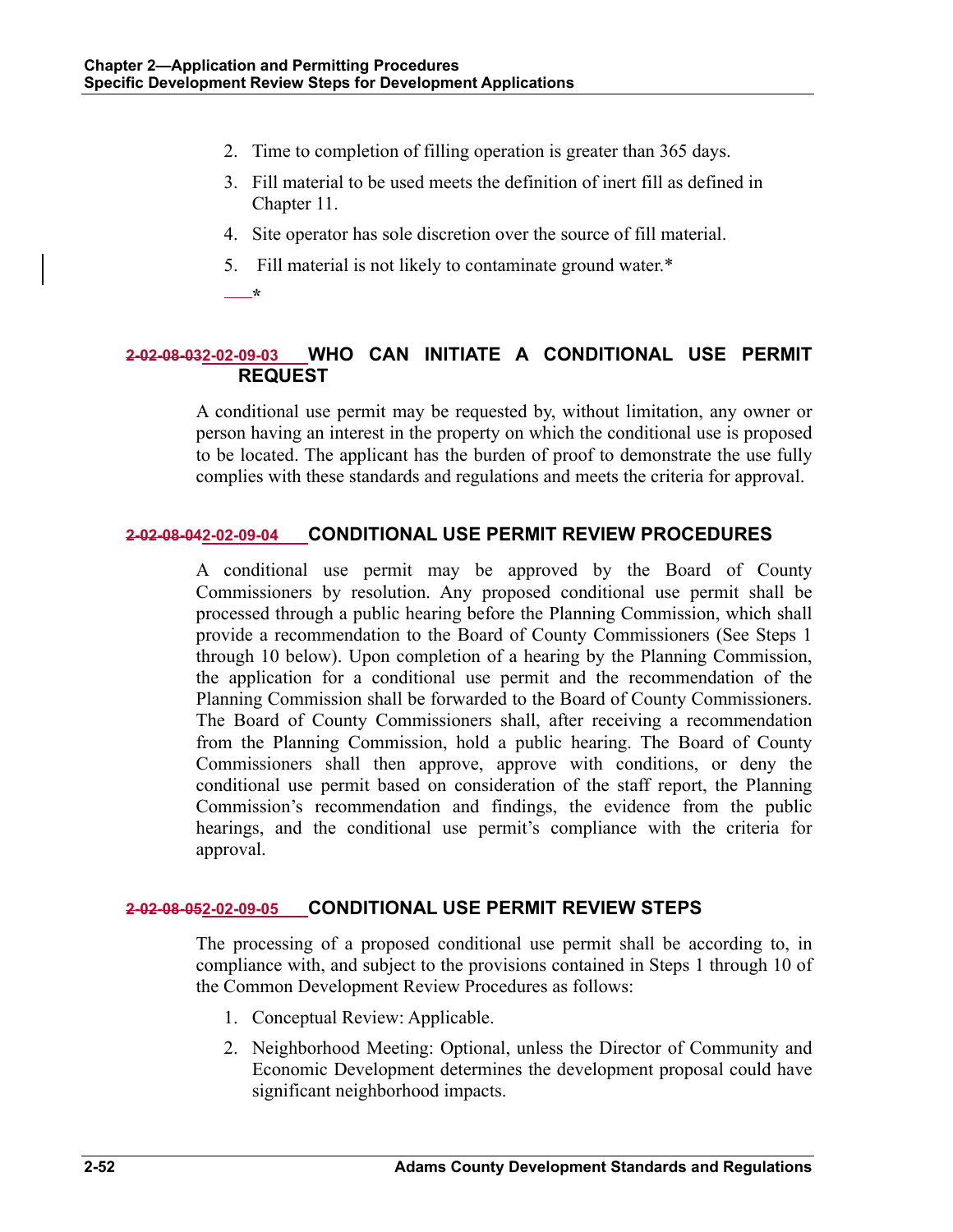- 3. Development Application Submittal: All items or documents required for conditional use permits as described in the development application submittal requirements shall be submitted to the Director of Community and Economic Development at least fifty (50) days prior to the first unfilled Planning Commission public hearing agenda.
- 4. Determination of Sufficiency: Applicable. No application shall be processed if any taxes due are not paid.
- 5. Staff Report: Applicable.
- 6. Notice: Applicable.
- 7. Public Hearing: Applicable. A public hearing shall be held before both the Planning Commission and Board of County Commissioners.
- 8. Standards: Applicable.
- 9. Conditions of Approval: Applicable. The Board of County Commissioners in approving a conditional use permit may attach any conditions necessary to implement the Adams County Comprehensive Plan and ensure compatibility with adjacent uses. The Board of County Commissioners in approving a conditional use permit may condition the approval on one or more of the following:
	- a. A requirement to ensure development proceeds in accordance with a specific site plan and/or development schedule.
	- b. A requirement of public dedication of rights-of-way for roads, alleys, public ways, drainage and public facilities, and the installation of offsite improvements as are reasonably required by or related to the effect of the Zoning Map amendment.
	- c. A requirement to ensure design and mitigation measures be put in place including, but not limited to, limits on the hours of operation and traffic generating uses; improvements to on-site and off-site pedestrian, bicycle, and vehicular circulation; alternative access or open space provisions to address site capacity and resource protection issues; controls on noise, light, odors and other potential nuisances; measures to protect and improve the aesthetic value of high traffic areas; requirements to protect air and water quality; construction of fencing and planting of landscaping; restrictions on signage and outdoor lighting; changes in off-street parking layout and design; restrictions concerning the building bulk, height, setback, location, and external appearance; stipulations concerning adequate storm drainage or utilities; and limits on the duration of the conditional use permit.
- 10. Amendments: Applicable.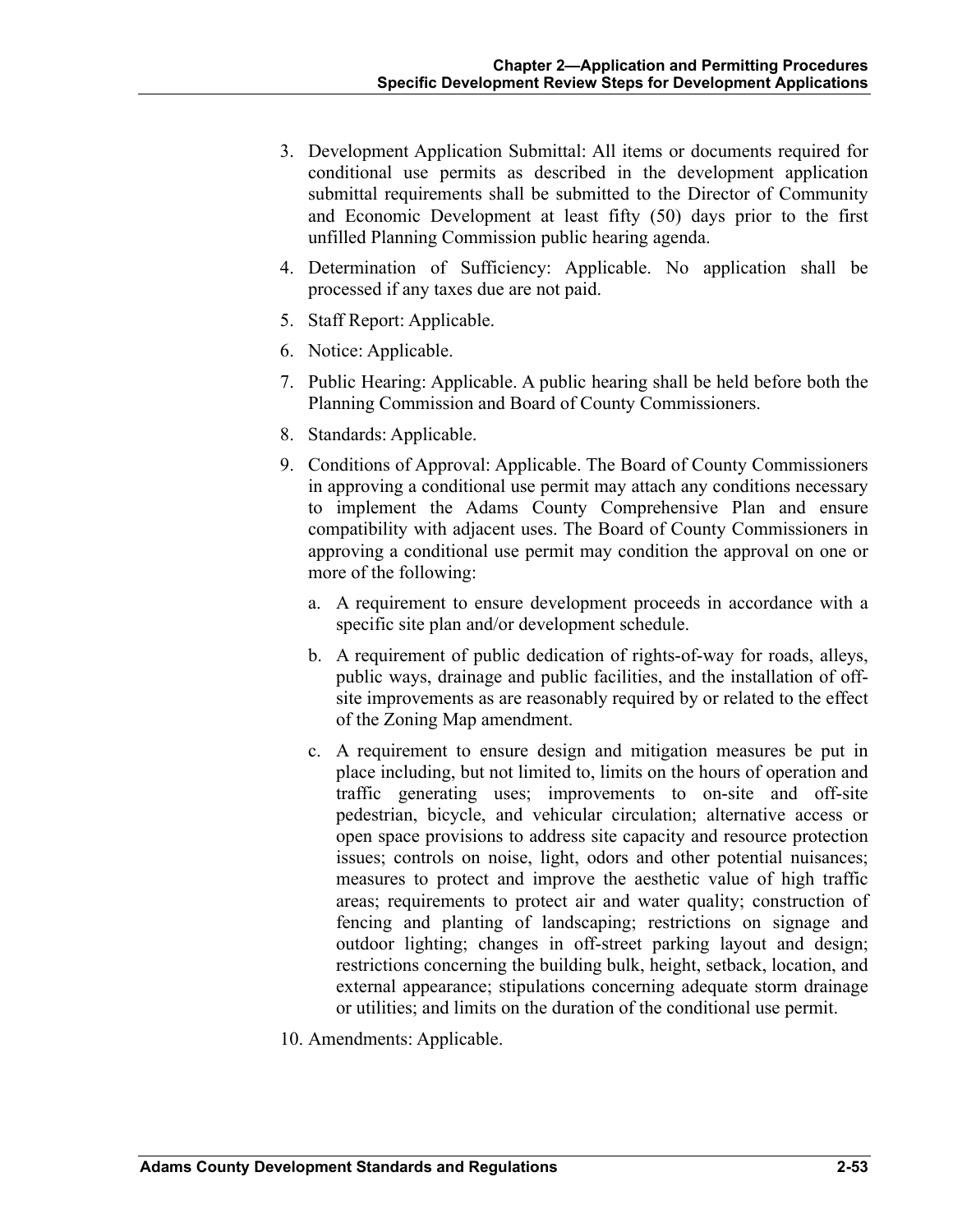## **2-02-08-062-02-09-06 CRITERIA FOR APPROVAL**

The Planning Commission, in making their recommendation, and the Board of County Commissioners, in approving a conditional use permit, shall find:

- 1. The conditional use is permitted in the applicable zone district.
- 2. The conditional use is consistent with the purposes of these standards and regulations.
- 3. The conditional use will comply with the requirements of these standards and regulations including, but not limited to, all applicable performance standards.
- 4. The conditional use is compatible with the surrounding area, harmonious with the character of the neighborhood, not detrimental to the immediate area, not detrimental to the future development of the area, and not detrimental to the health, safety, or welfare of the inhabitants of the area and the County. In making this determination, the Planning Commission and the Board of County Commissioners shall find, at a minimum, that the conditional use will not result in excessive traffic generation, noise, vibration, dust, glare, heat, smoke, fumes, gas, odors, or inappropriate hours of operation.
- 5. The conditional use permit has addressed all off-site impacts.
- 6. The site is suitable for the conditional use including adequate usable space, adequate access, and absence of environmental constraints.
- 7. The site plan for the proposed conditional use will provide the most convenient and functional use of the lot including the parking scheme, traffic circulation, open space, fencing, screening, landscaping, signage, and lighting.
- 8. Sewer, water, storm water drainage, fire protection, police protection, and roads are to be available and adequate to serve the needs of the conditional use as designed and proposed.

# **2-02-08-072-02-09-07 ADDITIONAL CRITERIA FOR APPROVAL**

The Planning Commission, in making their recommendation, and the Board of County Commissioners, in approving a conditional use permit for solid waste transfer stations, solid waste composting facilities, scrap tire recycling facilities, inert fills, or outdoor storage, including accessory outdoor storage, shall find:

# **2-02-08-07-012-02-09-07-01** *SOLID WASTE TRANSFER STATION CRITERIA FOR APPROVAL*

1. There is a need for the facility for the benefit of Adams County.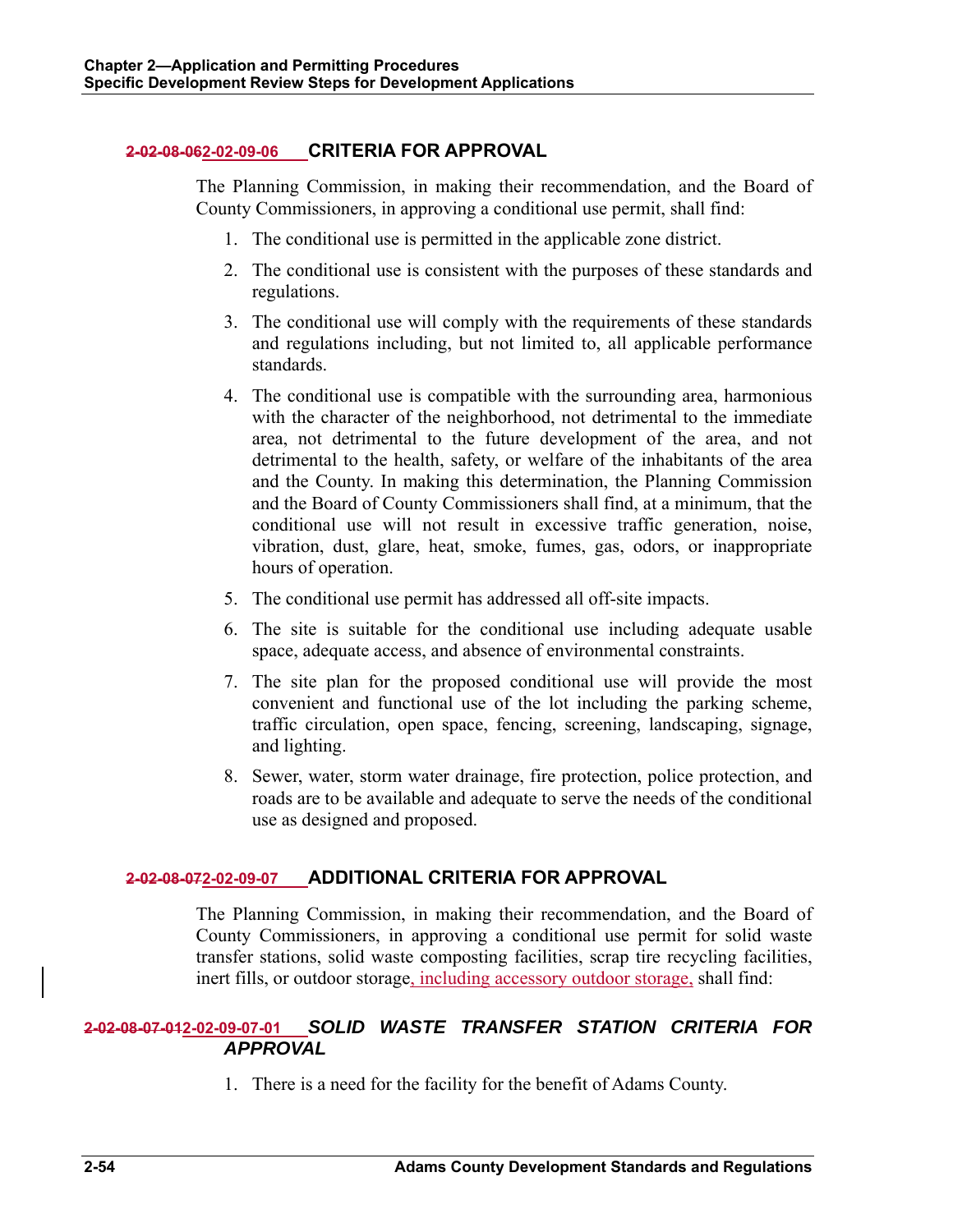- 2. The request is compatible with the Adams County Comprehensive Plan, complies with the minimum zoning requirements of the zone district in which the Conditional Use Permit is to be granted, and complies with all other applicable requirements of the Adams County Zoning and Subdivision Regulations.
- 3. The applicant has documented his ability to comply with the health standards and operating procedures as provided by the Colorado Department of Public Health and Environment, Tri-County Health Department, Fire District, and other relevant agencies.
- 4. The proposed facility will not cause significant traffic congestion or traffic hazards.
- 5. The request is compatible with the surrounding area.
- 6. The site is accessible to Adams County residents and other potential users.
- 7. The site will not impact health and welfare of the community based upon specific facility design and operating procedures.

# **2-02-08-07-022-02-09-07-02** *SOLID WASTE COMPOSTING FACILITIES CRITERIA FOR APPROVAL*

- 1. There is a need for the facility for the benefit of Adams County.
- 2. The request is compatible with the Adams County Comprehensive Plan, complies with the minimum zoning requirements of the zone district in which the Conditional Use Permit is to be granted, and complies with all other applicable requirements of the Adams County Zoning and Subdivision Regulations.
- 3. The applicant has documented his ability to comply with the health standards and operating procedures as provided by the Colorado Department of Public Health and Environment, Tri-County Health Department, Fire District, and other relevant agencies.
- 4. The proposed facility will not cause significant traffic congestion or traffic hazards.
- 5. The request is compatible with the surrounding area.
- 6. The site is accessible to Adams County residents and other potential users.
- 7. The site will not impact health and welfare of the community based upon specific facility design and operating procedures.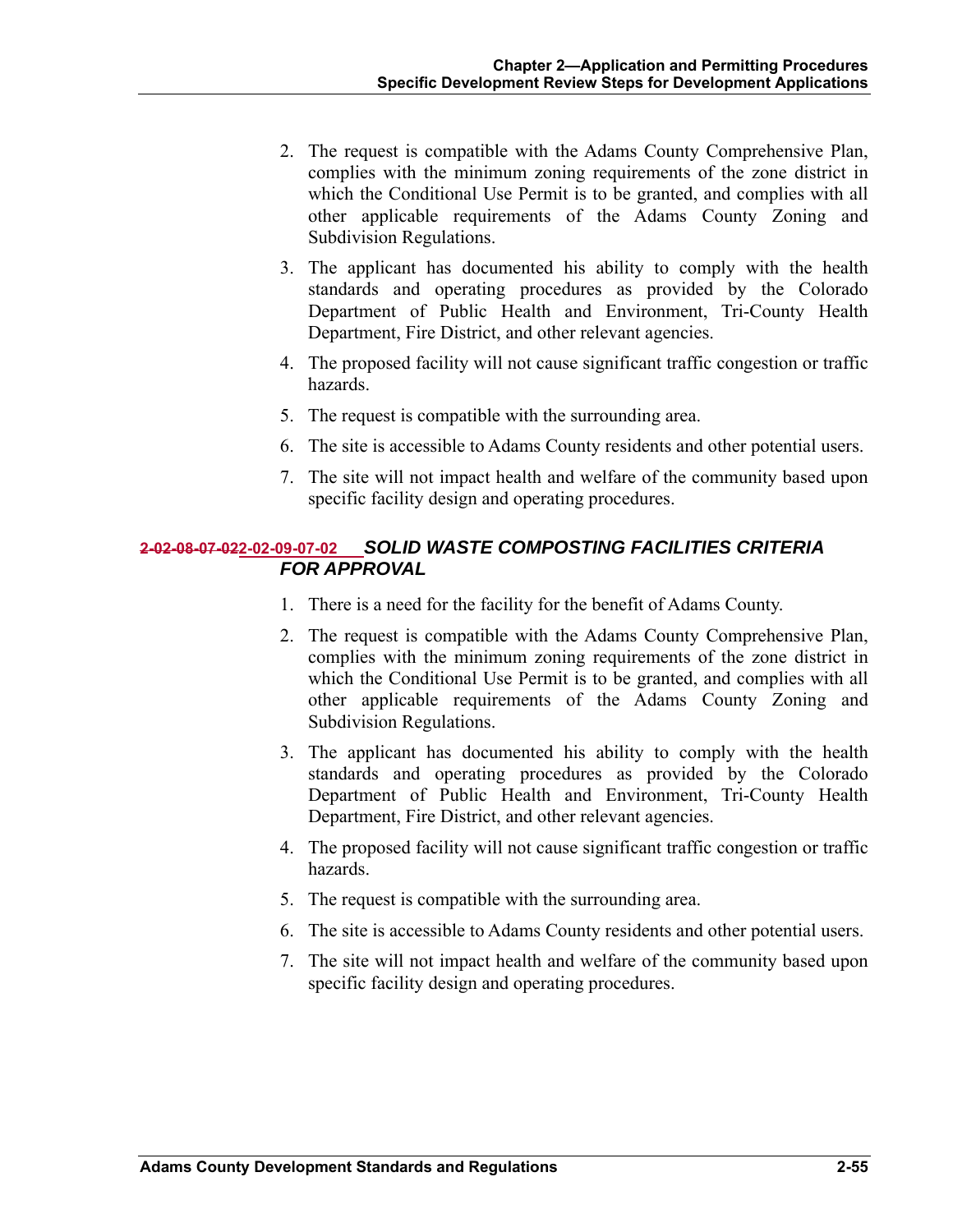## **2-02-08-07-032-02-09-07-03** *RECYCLING FACILITIES, INCLUDING SCRAP TIRE, CRITERIA FOR APPROVAL*

- 1. There is a need for the tire recycling operation for the benefit of Adams County and the proposed end use of the recycled material is a viable marketable material.
- 2. The request is compatible with the Adams County Comprehensive Plan, complies with the minimum zoning requirements of the zone district in which the Conditional Use Permit is to be granted, and complies with all other applicable requirements of the Adams County Zoning and Subdivision Regulations.
- 3. The applicant has documented his ability to comply with the health standards and operating procedures as provided by the Colorado Department of Public Health and Environment, Tri-County Health Department, Fire District, and other relevant agencies.
- 4. The proposed facility will not cause significant traffic congestion or traffic hazards.
- 5. The request is compatible with the surrounding area.
- 6. The site will not impact health and welfare of the community based upon specific tire recycling facility design and operating procedures.

# **2-02-08-07-042-02-09-07-04** *INERT FILLS CRITERIA FOR APPROVAL*

- 1. There is a need for the inert filling operation for the benefit of Adams County.
- 2. The request is compatible with the Adams County Comprehensive Plan, complies with the minimum zoning requirements of the zone district in which the Conditional Use Permit is to be granted, and complies with all other applicable requirements of the Adams County Zoning and Subdivision Regulations.
- 3. The applicant has documented his ability to comply with the health standards and operating procedures as provided by the Colorado Department of Public Health and Environment, Tri-County Health Department, Fire District, and other relevant agencies.
- 4. The proposed inert fill will not cause significant traffic congestion or traffic hazards.
- 5. The request is compatible with the surrounding area.
- 6. The site will not impact health and welfare of the community based upon specific fill design and operating procedures.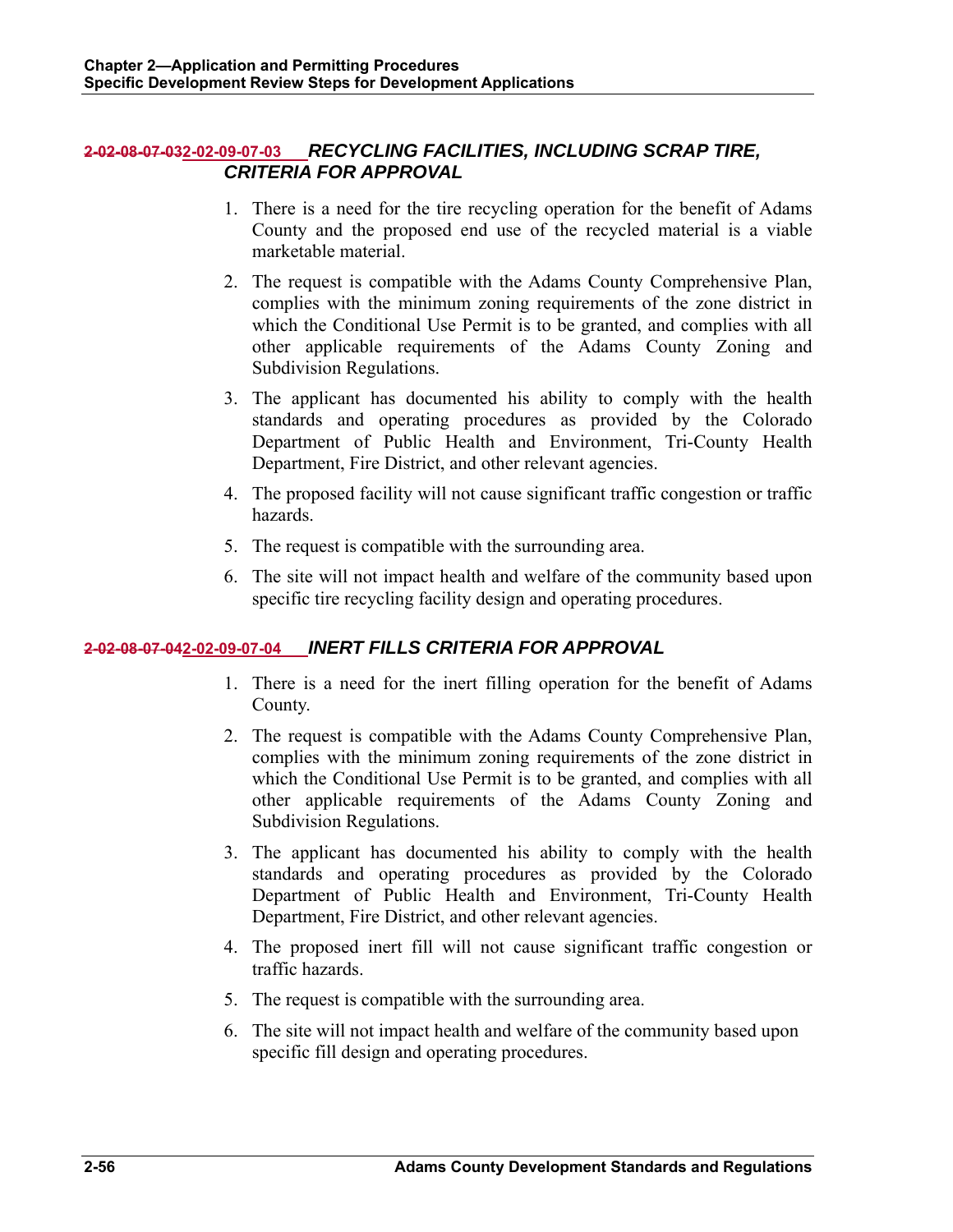## **2-02-08-07-052-02-09-07-05** *OUTDOOR STORAGE AND ACCESSORY OUTDOOR STORAGE CRITERIA FOR APPROVAL*

- 1. There is a need for the outdoor storage operation for the benefit of Adams County.
- 2. The request is compatible with the Adams County Comprehensive Plan, complies with the minimum zoning requirements of the zone district in which the Conditional Use Permit is to be granted, and complies with all other applicable requirements of the Adams County Zoning and Subdivision Development Standards and Regulations.
- 3. The proposed outdoor storage is clearly subordinate to a principal use of the property.
- 4. Aesthetic concerns have been taken into consideration during the site design and placement of the outdoor storage.

# **2-02-08-07-062-02-09-07-06** *SOLID WASTE RECYCLING FACILITIES CRITERIA FOR APPROVAL*

- 1. There is a need for the facility and it will provide a benefit to Adams County.
- 2. The request is compatible with the Adams County Comprehensive Plan, complies with the minimum zoning requirements of the zone district in which the Conditional Use Permit is to be granted, and complies with all other applicable requirements of the Adams County Zoning and Subdivision Regulations.
- 3. The applicant has documented his ability to comply with the health standards and operating procedures as provided by the Colorado Department of Public Health and Environment, Tri-County Health Department, Fire District, and other relevant agencies.
- 4. The proposed facility will not cause significant traffic congestion or traffic hazards.
- 5. The request is compatible with the surrounding area.
- 6. The site is accessible to Adams County residents and other potential users.
- 7. The site will not adversely impact health and welfare of the community based upon specific design and operating procedures.

# **2-02-08-082-02-09-08 ACTION BY THE DIRECTOR OF COMMUNITY AND ECONOMIC DEVELOPMENT FOLLOWING APPROVAL**

Upon final approval and fulfillment of all requirements of the Board of County Commissioners, the Director of Community and Economic Development shall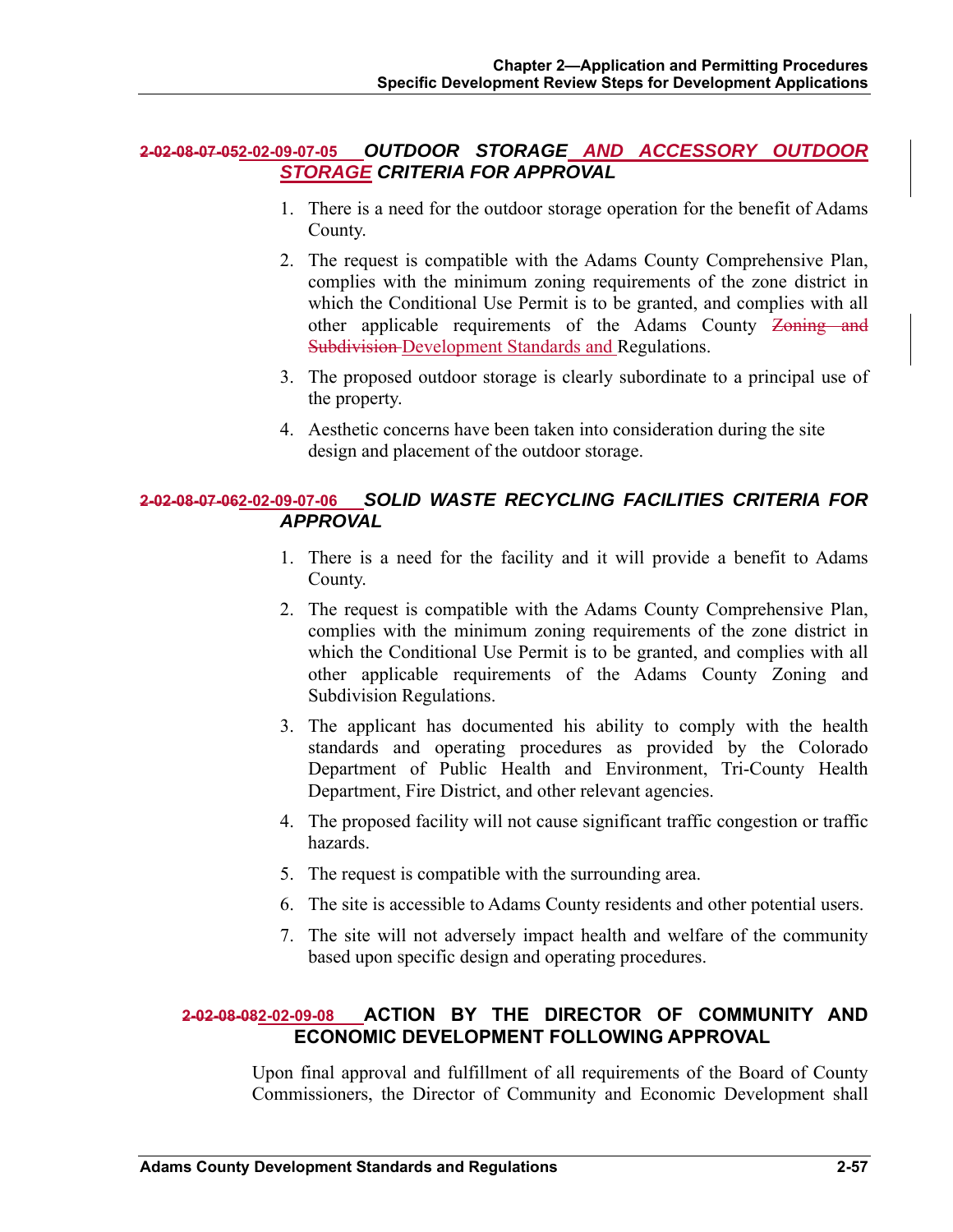issue a conditional use permit in conformance with the decision of the Board of County Commissioners. The conditional use permit shall describe in detail the conditional use allowed by the permit, include all specific conditions applied by the Board of County Commissioners, and be accompanied by an official site plan and building elevations modified by the applicant to reflect the conditions of the permit.

# **2-02-08-092-02-09-09 EFFECT OF APPROVAL**

Issuance of a conditional use permit shall be deemed to authorize only the particular use and development plan for which it is issued. The conditional use permit shall run with the land. The applicant shall be subject to all other permits required by these standards and regulations to develop the land.

All conditions contained in the conditional use permit shall be binding upon the applicant, and any successors and assigns. The conditional use permit and its conditions shall limit and control the issuance and validity of certificates of occupancy, and shall restrict and limit the construction, location, use, and maintenance of all land and structures within the development. The applicant shall be required to sign the conditional use permit and have it recorded in the Office of the Adams County the Clerk and Recorder.

If at the expiration of one (1) year, a building permit has not been issued for the use for which the conditional use permit was approved or the approved conditional use has not been established, the conditional use permit shall expire and the use of the property shall revert to its formerly allowed uses without action by the Board of County Commissioners.

# **2-02-08-102-02-09-10 EXTENSION OF APPROVAL**

An extension of time to obtain a building permit for the approved conditional use or to establish the approved conditional use may be granted by the Planning Commission. In order to be eligible for an extension, the applicant shall file an application for extension with the Director of Community and Economic Development at least thirty (30) days prior to the end of the reversion period. A progress report and revised schedule shall be submitted with the request for extension. An extension may be granted only if the Planning Commission finds that:

- 1. The applicant has maintained a continuous good faith effort in commencing the activity including, but not limited to, preparing financing, securing state or federal permits, undertaking engineering and design, etc.; and
- 2. Conditions near the site, these standards and regulations, and the Adams County Comprehensive Plan have not changed in a way to render the original findings erroneous.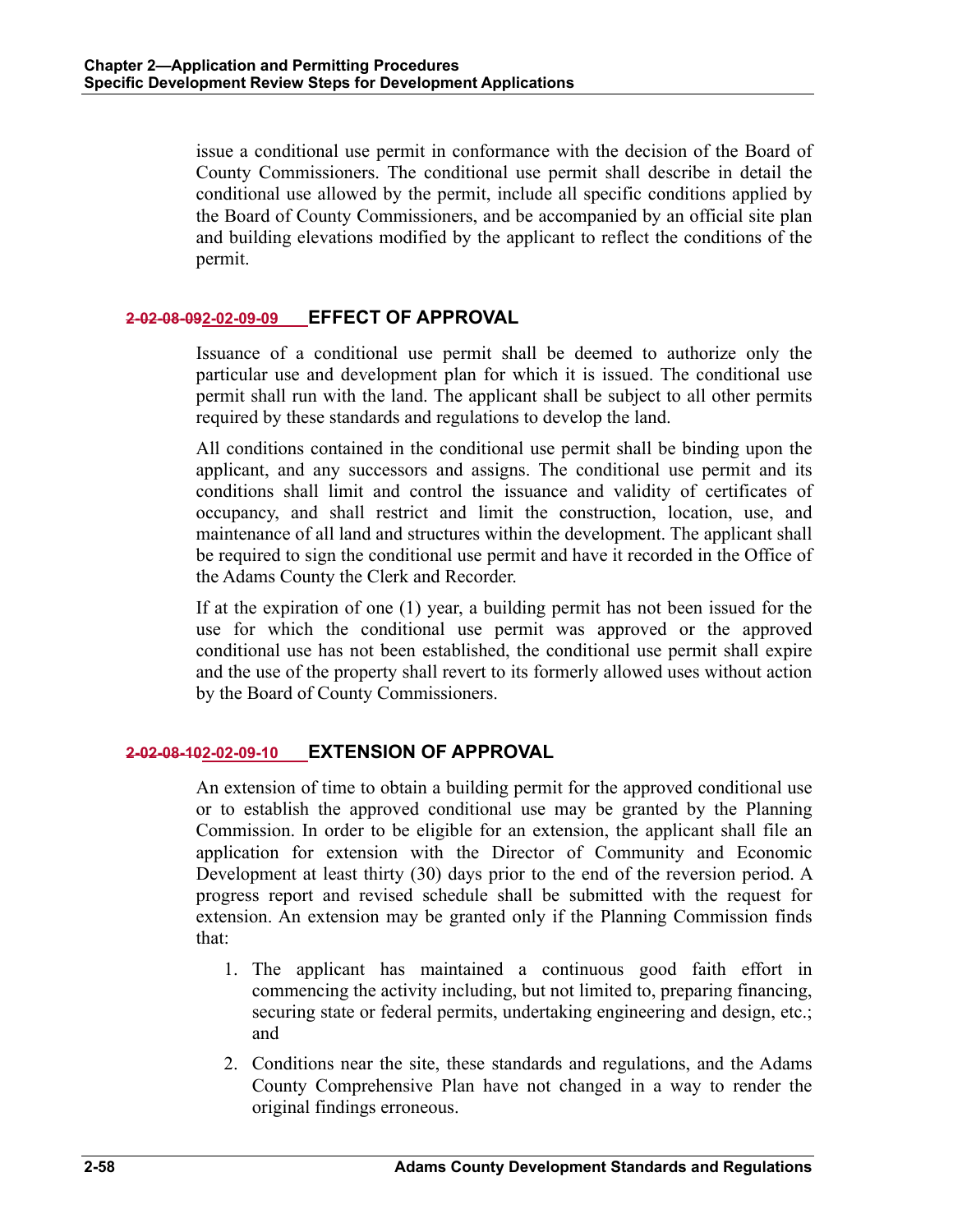## **2-02-092-02-10 URBAN RENEWAL PLAN\***

#### **2-02-09-012-02-10-01 PURPOSE**

The purpose of this section is to detail the steps to follow for the adoption of an urban renewal plan pursuant to Section 31-25-112.5, C.R.S., which allows a City and County to cooperate in the development and redevelopment of an area subject to the provisions of the Colorado Urban Renewal Law. An urban renewal plan, urban renewal project, or urban renewal area may include unincorporated territory that is outside the boundaries of a municipality but contiguous to a portion of the urban renewal area located within the municipality. No such territory shall be included in the plan, project, or area without the consent of the Board of County Commissioners and the consent of each owner of, and each holder of a recorded mortgage or deed of trust encumbering, real property within the unincorporated area proposed for inclusion

#### **2-02-09-022-02-10-02 APPLICABILITY**

All urban renewal plans approved for land within unincorporated Adams County must be processed in accordance with this section. The Board of County Commissioners may, after recommendation of the Planning Commission, adopt an urban renewal plan. This process shall be applicable to land within unincorporated areas only. Lands that have been annexed into municipalities shall only be subject to the applicable sections of the local municipal codes and Colorado state law.

# **2-02-09-032-02-10-03 WHO CAN INITIATE THE ADOPTION OF AN URBAN RENEWAL PLAN**

The adoption of an urban renewal plan may be proposed, without limitation, by the Planning Commission, the Board of County Commissioners, or the owner(s) of the property to be included.

In addition, a municipality or urban renewal authority may propose an urban renewal plan.

No area that has been designated as an urban renewal area shall contain any agricultural land unless:

- The agricultural land is a brownfield site;
- Not less than one-half of the urban renewal area as a whole consists of parcels of land containing urban-level development that, at the time of the designation of such area, are determined to constitute a slum or blighted area, or a combination thereof, in accordance with state statute and not less than two-thirds of the perimeter of the urban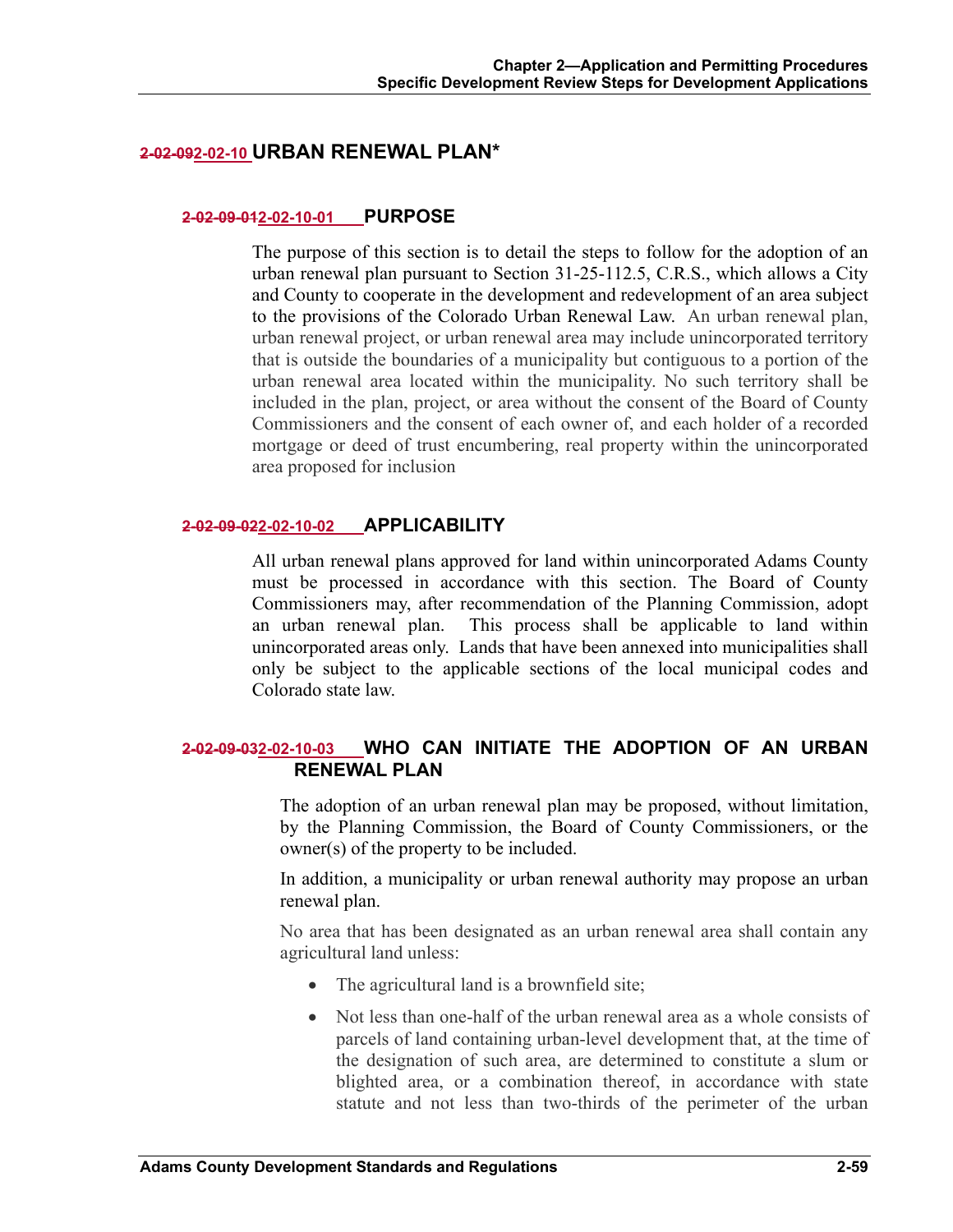renewal area as a whole is contiguous with urban-level development as determined at the time of the designation of such area;

- The agricultural land is an enclave within the territorial boundaries of a municipality and the entire perimeter of the enclave has been contiguous with urban-level development for a period of not less than three years as determined at the time of the designation of the area;
- Each public body that levies an ad valorem property tax on the agricultural land agrees in writing to the inclusion of the agricultural land within the urban renewal area; or
- The agricultural land was included in an approved urban renewal plan prior to June 1, 2010.
- Or as otherwise allowed by state statute.

Where an authority intends to acquire private property by eminent domain within the urban renewal area to be subsequently transferred to a private party in accordance with the requirements of section 31-25-105.5 (2), the governing body, prior to the commencement of the acquisition of such property, shall first hold a public hearing on the use of eminent domain as a means to acquire such property after written notice of the time, date, place, and purpose of the hearing has been provided to each owner of property within the urban renewal area at least thirty days prior to the date of the hearing. In order to authorize the use of eminent domain as a means to acquire property, the Board of County Commissioners shall base its decision on such authorization on a finding of blighted or slum conditions without regard to the economic performance of the property to be acquired

# **2-02-09-042-02-10-04 URBAN RENEWAL PLAN PROCEDURES**

An urban renewal plan may be approved by the Board of County Commissioners by resolution. Any proposed urban renewal plan shall be processed through a public hearing before the Planning Commission for a determination as to the conformity of the urban renewal plan with the Adams County Comprehensive Plan. The Planning Commission shall also provide a recommendation as to the adoption of the plan to the Board of County Commissioners (See Steps 1 through 10 below). Upon completion of a hearing by the Planning Commission, the urban renewal plan and recommendation of the Planning Commission shall be forwarded to the Board of County Commissioners. The Board of County Commissioners shall, after receiving a recommendation from the Planning Commission, hold a public hearing. The Board of County Commissioners shall then approve, approve with conditions, or deny the adoption of the urban renewal plan based on consideration of the staff report, the Planning Commission's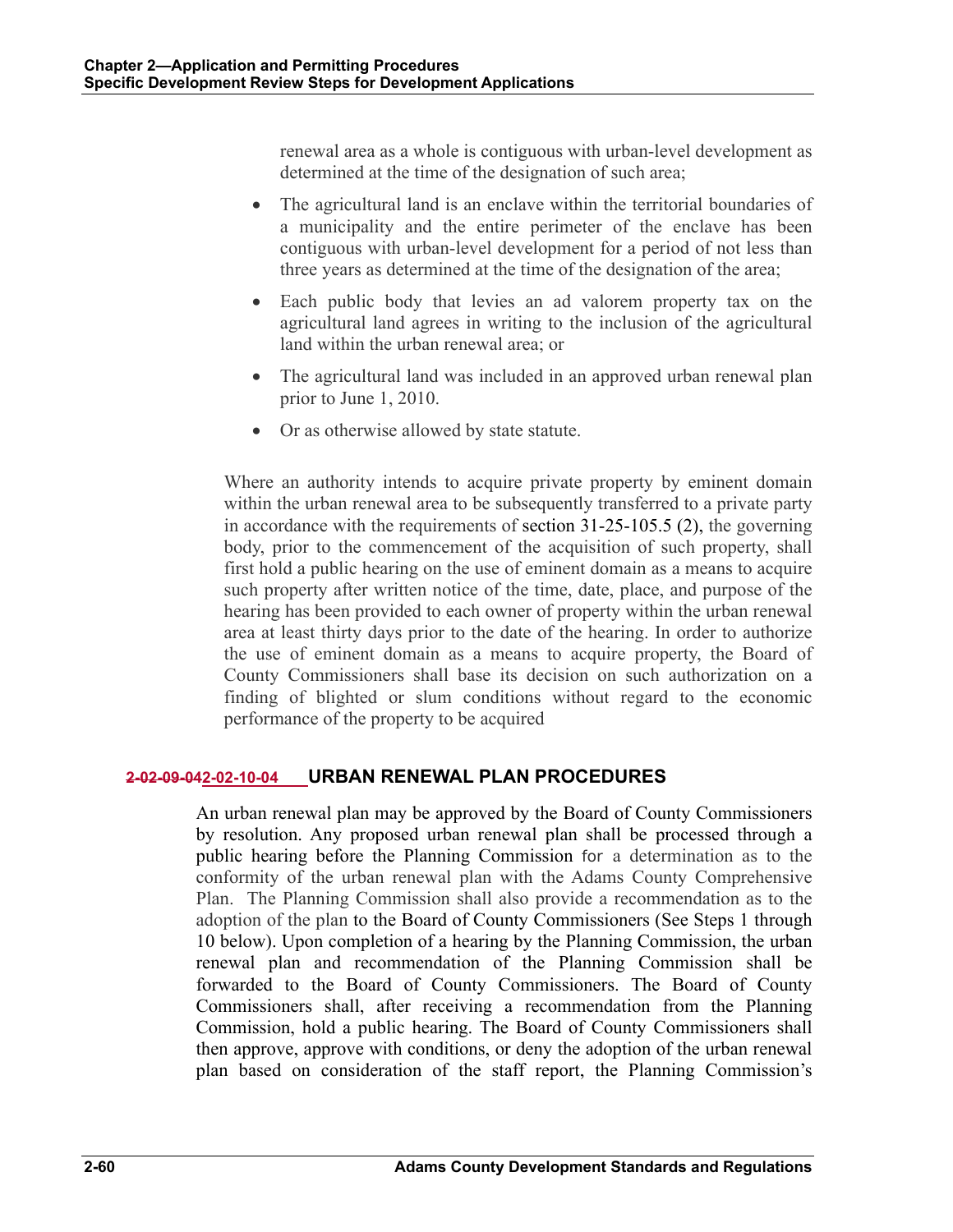recommendation and findings, the evidence from the public hearings, and the urban renewal plan's compliance with the criteria for approval.

### **2-02-09-052-02-10-05 URBAN RENEWAL PLAN REVIEW STEPS**

The processing of an urban renewal plan shall be according to, in compliance with, and subject to the provisions contained in Steps 1 through 10 of the Common Development Review Procedures as follows:

- 1. Conceptual Review: Applicable.
- 2. Neighborhood Meeting: Required.
- 3. Development Application Submittal: All items or documents required for the urban renewal plan as described in the development application submittal requirements shall be submitted to the Director of Community and Economic Development.
- 4. Determination of Sufficiency: Applicable. No application shall be processed if any taxes due are not paid.
- 5. Staff Report: Applicable.
- 6. Notice: Applicable. Notice shall comply with Section 31-25- 112.5 and Section 31-25-107, C.R.S., as well as the notice requirements within Section 2-01-06 of these regulations. The Board of County Commissioners shall hold a public hearing on an urban renewal plan or substantial modification of an approved urban renewal plan no less than thirty days after public notice thereof by publication in a newspaper having a general circulation in the County. The notice shall describe the time, date, place, and purpose of the hearing, shall generally identify the urban renewal area covered by the plan, and shall outline the general scope of the urban renewal plan under consideration.
- 7. Public Hearing: Applicable. A public hearing shall be held before both the Planning Commission and Board of County Commissioners.
- 8. Standards: Applicable.
- 9. Conditions of Approval: Applicable. The Board of County Commissioners in approving an urban renewal plan may attach conditions necessary to implement the Adams County Comprehensive Plan and ensure compatibility with adjacent uses.
- 10. Amendments: Applicable.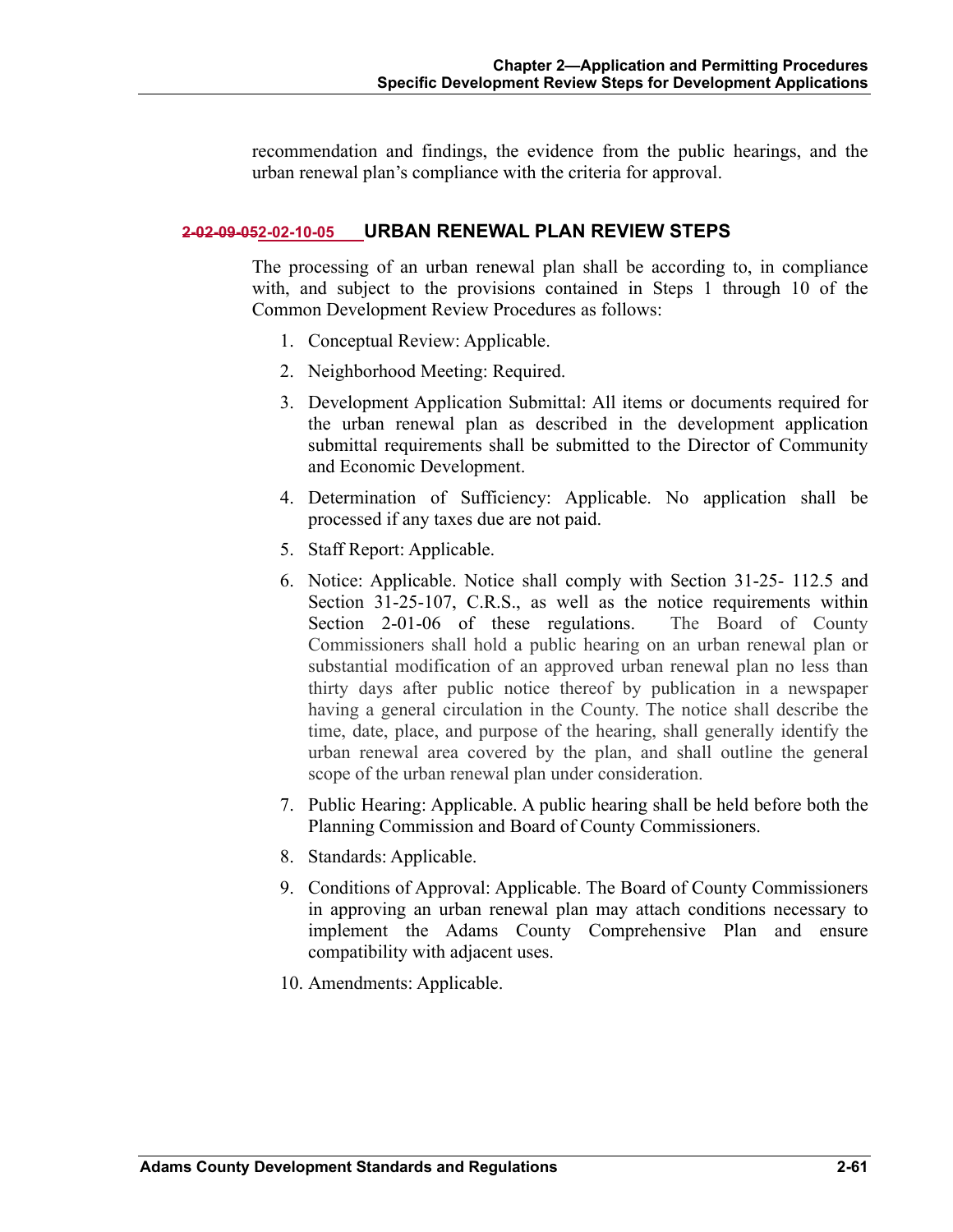# **2-02-09-062-02-10-06 CRITERIA FOR APPROVAL**

## **2-02-09-06-012-02-10-06-01** *URBAN RENEWAL PLAN ADOPTION*

The Planning Commission, in making their recommendation shall find:

- 1. The proposal is consistent with the goals and policies of the Adams County Comprehensive Plan.
- 2. The proposal is consistent and/or compatible with the land use, transportation, and open space maps in the Adams County Comprehensive Plan.
- 3. The proposal advances the health, safety, and welfare of the citizens and property owners of Adams County.
- 4. The land use designation within the Adams County Comprehensive Plan is consistent with the Urban Renewal Plan.

The Board of County Commissioners, in approving an urban renewal plan amendment shall find:

- 1. The Urban Redevelopment Area described in the Plan is found and declared to be a blighted area as defined in the Colorado Urban Renewal Law. This is a legislative finding by the Board of County Commissioners based upon the Blight Study and other evidence presented to Board of County Commissioners.
- 2. It is proper to include the unincorporated land located in Adams County and described as follows within the plan.
- 3. The Adams County Planning Commission has determined that the Plan conforms to the Adams County Comprehensive Plan, which is the general plan for development of Adams County as a whole.
- 4. The boundaries of the Urban Redevelopment Area have been drawn as narrowly as feasible to accomplish the planning and development objectives of the Plan.
- 5. The applicable school district has been permitted to participate in an advisory capacity with respect to the inclusion in the Plan of the tax allocation provisions authorized by Section 31-25-107(9) of the Colorado Urban Renewal Law, and the Authority will consult further with such school district as part of the financial planning for the activities and undertakings of the Authority pursuant to the Plan.
- 6. No relocation of individuals and families will be required in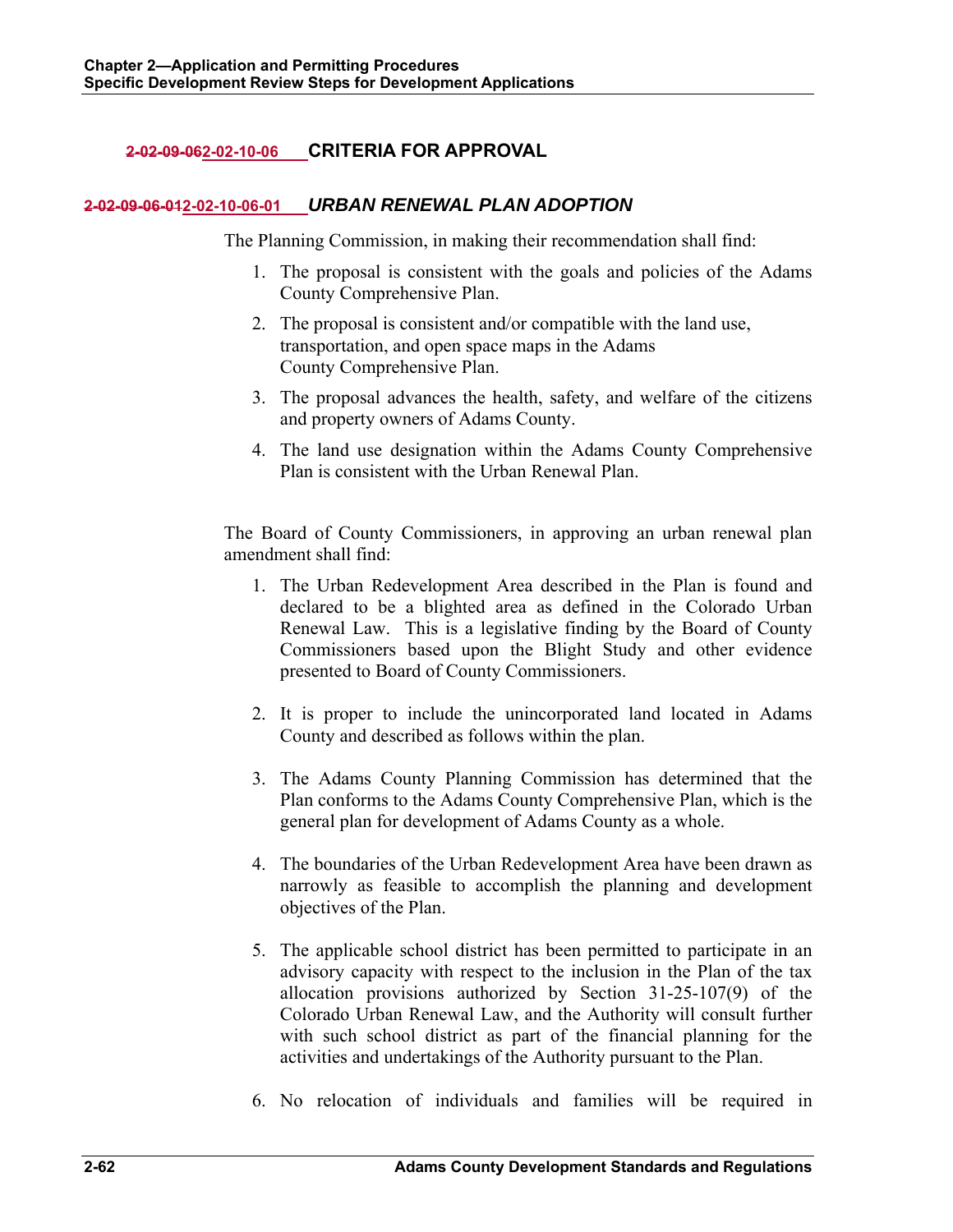connection with the Plan.

OR

A feasible method exists for the relocation of individuals and families who will be displaced by the urban renewal project in decent, safe, and sanitary dwelling accommodations within their means and without undue hardship to such individuals and families;

7. No relocation of business concerns will be required in connection with the Plan.

OR

A feasible method exists for the relocation of business concerns that will be displaced by the urban renewal project in the urban renewal area or in other areas that are not generally less desirable with respect to public utilities and public and commercial facilities.

- 8. The Authority has taken reasonable efforts to provide written notice of the public hearing prescribed by Section 31-25-107(3) of the Act to all property owners, residents and owners of business concerns in the proposed Urban Renewal Area at their last known addresses at least thirty days prior to the public hearing on the Plan.
- 9. The provisions of Section 31-25-107(9) of the Colorado Urban Renewal Law shall apply to the unincorporated territory of Adams County included in the Urban Renewal Area and the County Administrator is directed to arrange for the notification of the County Assessor as required by law.
- 10. Section 31-25-107(4)(d) of the Colorado Urban Renewal Law does not apply because no more than 120 days have passed since the commencement of the public hearing on the Plan.
- 11. Section 31-25-107(4)(e) of the Colorado Urban Renewal Law does not apply because there has been no previous failure to approve this Plan.

### OR

If the urban renewal plan contains property that was included in a previously submitted urban renewal plan that the governing body failed to approve pursuant to this section, at least twenty-four months shall have passed since the commencement of the prior public hearing concerning such property pursuant to subsection (3) of this section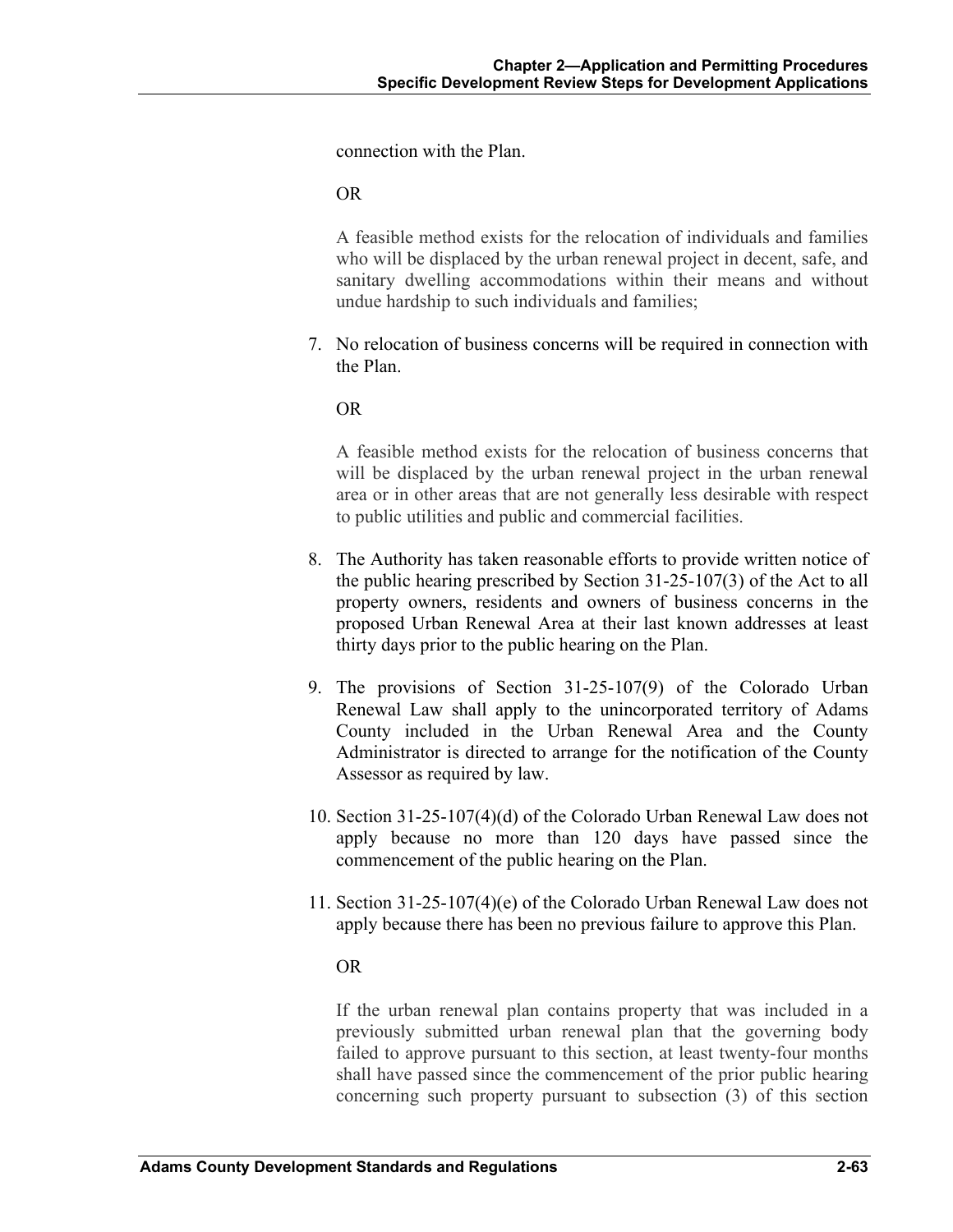unless substantial changes have occurred since the commencement of such hearing that result in such property constituting a blighted area pursuant to section 31-25-103

- 12. The Plan will afford maximum opportunity, consistent with the sound needs of the County as a whole, for the rehabilitation or redevelopment of the Urban Renewal Area by private enterprise.
- 13. Agreements are in place to finance any additional County infrastructure and services required to serve development within the Urban Renewal Area for the period in which all or any portion of the property taxes levied by the County are paid to the Authority.
- 14. No land acquisition by eminent domain is contemplated by the Plan at this time.

OR

All applicable requirements of state statute regarding the use of eminent domain have been satisfied.

15. The Urban Renewal Plan does not consist of any area of open land which is to be developed for residential uses.

# OR

A shortage of housing of sound standards and design which is decent, safe, and sanitary exists in the municipality; that the need for housing accommodations has been or will be increased as a result of the clearance of slums in other areas (including other portions of the urban renewal area); that the conditions of blight in the urban renewal area and the shortage of decent, safe, and sanitary housing cause or contribute to an increase in and spread of disease and crime and constitute a menace to the public health, safety, morals, or welfare; and that the acquisition of the area for residential uses is an integral part of and essential to the program of the municipality.

- 16. To the extent that the Urban Renewal Area described in the Plan may consist of open land, the nonresidential uses under the Plan are necessary and appropriate to facilitate the proper growth and development of the community in accordance with sound planning standards and local community objectives.
- 17. The property owner(s) in the Urban Renewal Area have consented to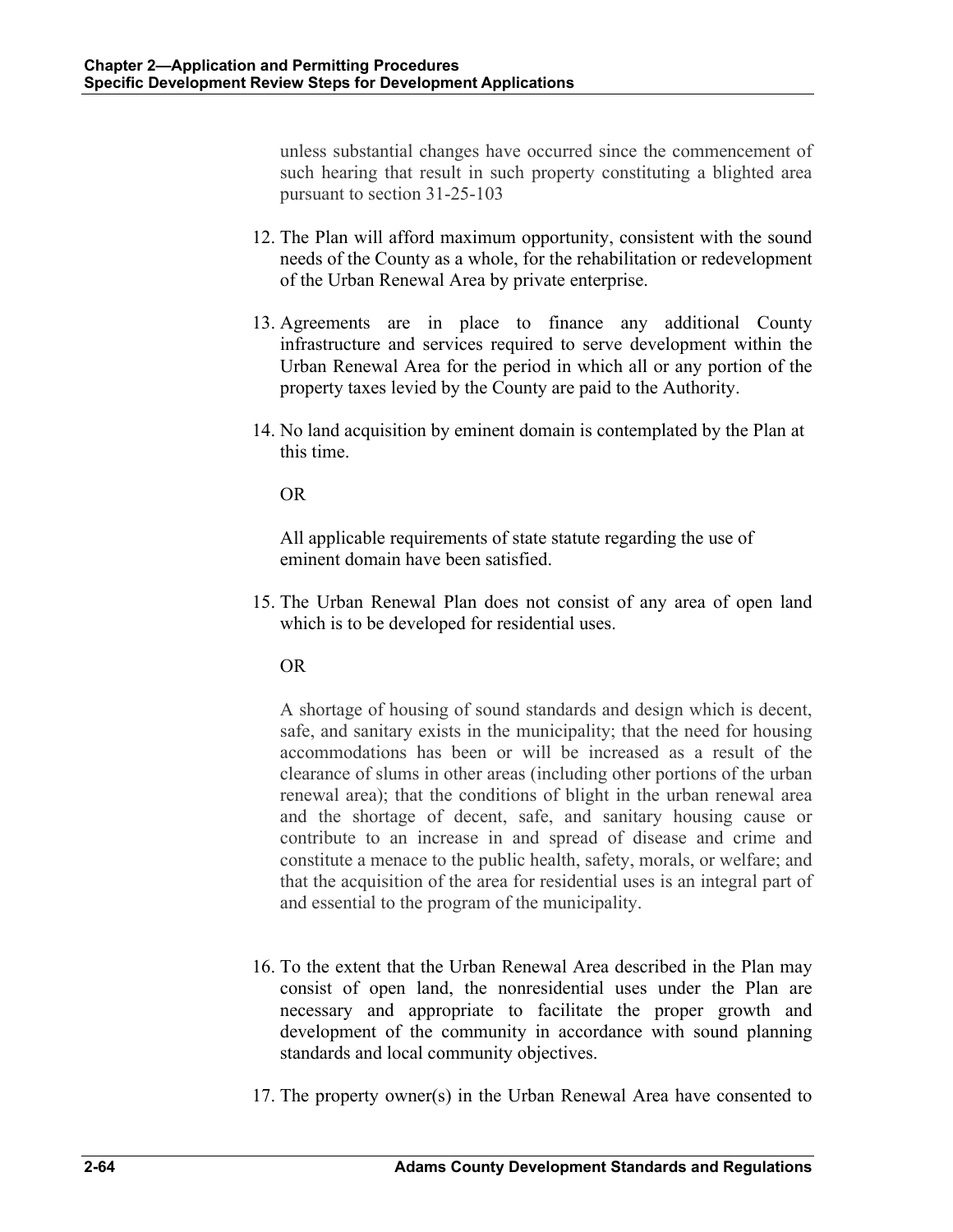inclusion of its land in the Urban Redevelopment Area.

18. The Urban Renewal Plan has been duly reviewed and considered and is hereby approved.

#### **2-02-09-06-022-02-10-06-02** *URBAN RENEWAL PLAN AMENDMENTS*

An urban renewal plan may be modified at any time; but, if modified after the lease or sale by the authority of real property in the urban renewal project area, such modification shall be subject to such rights at law or in equity as a lessee or purchaser or his successor in interest may be entitled to assert.

Any proposed modification for lands within Unincorporated Adams County shall be submitted to the Board of County Commissioners, the applicable urban renewal authority, and the City Council of the applicable municipality for a resolution as to whether or not such modification will substantially change the urban renewal plan in land area, land use, design, building requirements, timing, or procedure, as previously approved, and, if it finds that there will be a substantial change, its approval of such modification shall be subject to the requirements of this section. .A modification shall be approved by the Board of County Commissioners, the City Council of the applicable municipality, and the applicable urban renewal authority.

# **2-02-09-072-02-10-07 ACTION BY THE DIRECTOR OF COMMUNITY AND ECONOMIC DEVELOPMENT FOLLOWING APPROVAL**

Upon final approval and fulfillment of all requirements of the Board of County Commissioners, the Director of Community and Economic Development shall cause to have filed a copy of the Board of County Commissioners' resolution granting approval.

The County Administrator shall arrange for the notification of the County Assessor as required by law.

## **2-02-102-02-11 PLANNED UNIT DEVELOPMENT**

### **2-02-10-012-02-11-01 PURPOSE / OBJECTIVES**

The purpose of this section is to detail the steps for obtaining a Zoning Map amendment for a Planned Unit Development (P.U.D.) which may or may not involve a division of land. The Standard P.U.D. process requires a minimum of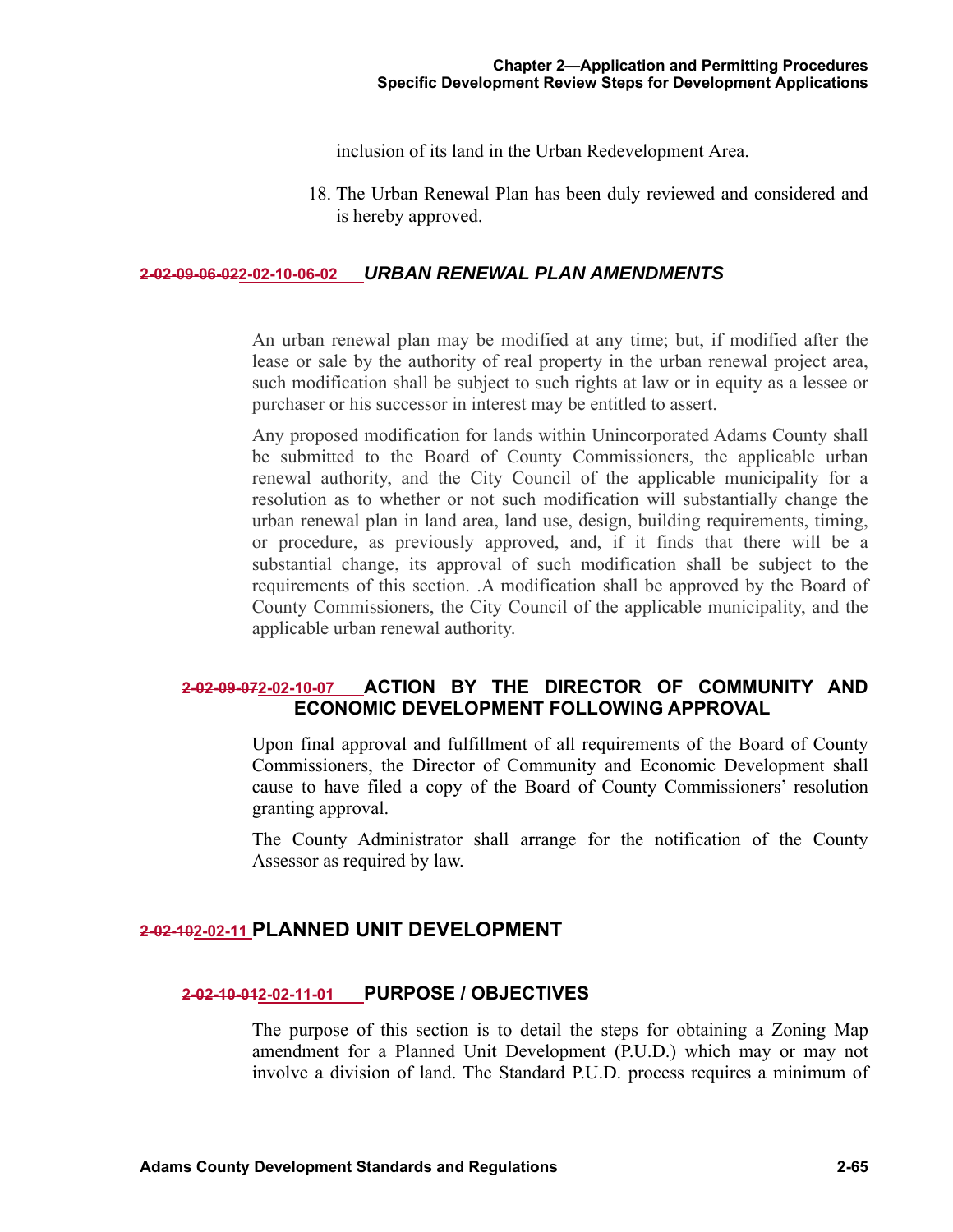two (2) approvals prior to development of a site, a Preliminary Development Plan (PDP) and Final Development Plan (FDP).

In accordance with the Planned Unit Development Act of 1972, the objective of a Planned Unit Development is to establish an area of land, controlled by one or more landowners, to be developed under unified control or unified plan of development for a number of dwelling units, commercial, educational, recreational, or industrial uses, or any combination of the foregoing, the plan for which does not correspond in lot size, bulk, or type of use, density, lot coverage, open space, or other restriction to the existing land use regulations.

# **2-02-10-01-012-02-11-01-01** *PRELIMINARY DEVELOPMENT PLAN (PDP)*

The Preliminary Development Plan establishes vested rights to develop a property in accordance with the plan. Approval of a PDP does not allow for construction. Minor site preparation may be allowed as determined by the Director of Community and Economic Development. The PDP should include the proposed land uses, the layout of landscaping, circulation, architectural elevations, buildings and, if required, a preliminary plat.

# **2-02-10-01-022-02-11-01-02** *FINAL DEVELOPMENT PLAN (FDP)*

The Final Development Plan is the site specific development plan which describes and establishes the type and intensity of uses for a specific parcel or parcels of land. The Final Development Plan includes a final subdivision plat, development agreement, and utility plan, as well as any detailed engineering that may be required. Approval of a FDP establishes a vested right to develop property in accordance with the plan.

# **2-02-10-01-032-02-11-01-03** *OVERALL DEVELOPMENT PLAN (ODP)*

For P.U.D. Zoning Map amendments involving two (2) or more separate Preliminary Development Plans, an Overall Development Plan is also required for review and approval prior to submittal of the first Preliminary Development Plan. The Overall Development Plan establishes general planning and development control parameters for projects developed in phases with multiple submittals while allowing sufficient flexibility to permit detailed planning in subsequent submittals. Approval of an ODP does not establish any vested right to develop a property in accordance with the plan.

Each successive development application builds on the previously approved application by providing additional details and meeting additional restrictions and standards.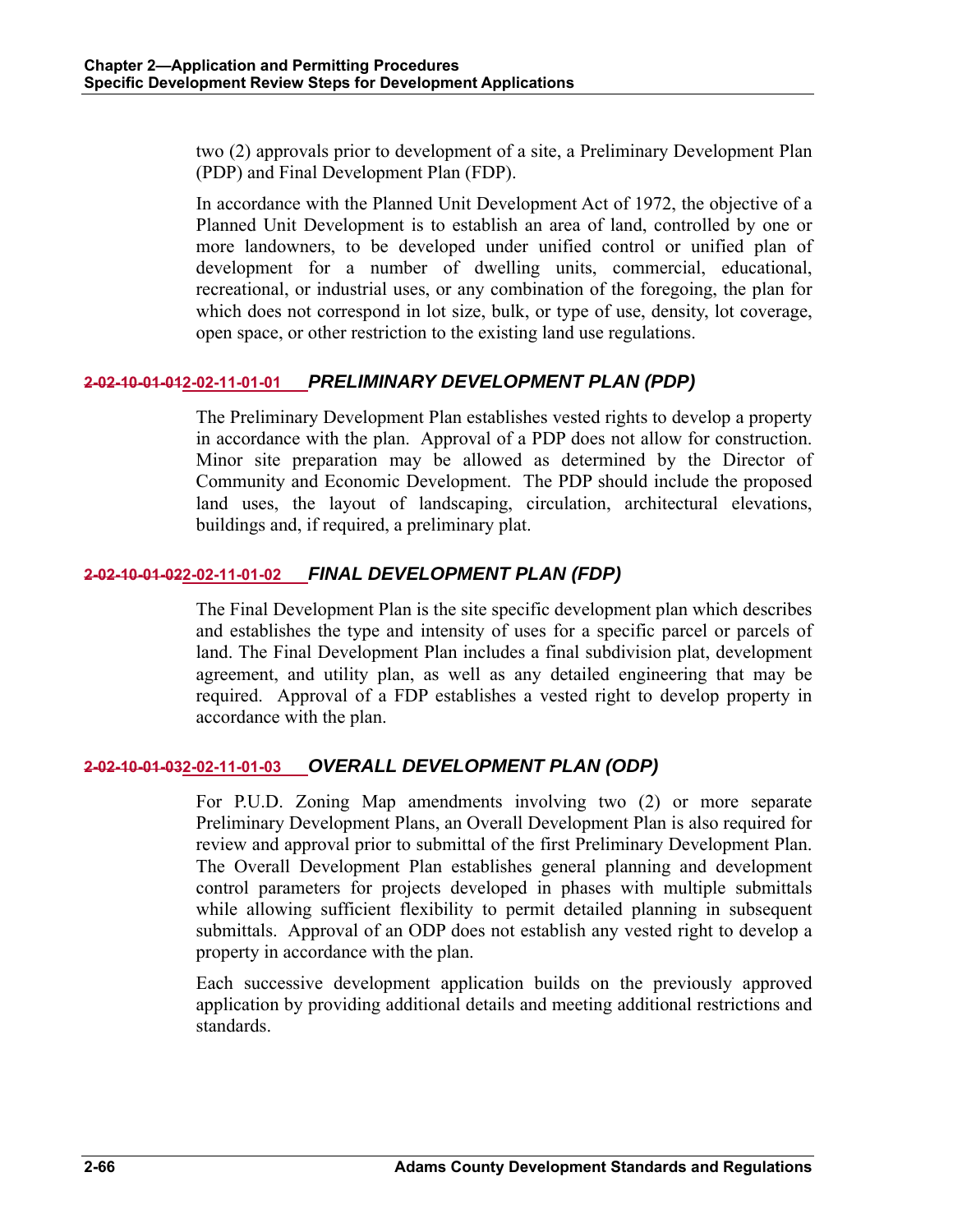## **2-02-10-022-02-11-02 OVERALL DEVELOPMENT PLAN (ODP)**

#### **2-02-10-02-012-02-11-02-01** *PURPOSE*

The purpose of this section is to detail the steps for establishing general planning and development control parameters for projects developed in phases with multiple submittals while allowing sufficient flexibility to permit detailed planning in subsequent submittals. Approval of an Overall Development Plan (ODP) does not establish any vested right to develop property in accordance with the plan.

### **2-02-10-02-022-02-11-02-02** *APPLICABILITY*

An ODP shall be required for any property intended for development over time in two (2) or more separate preliminary Development Plan submittals.

# **2-02-10-02-032-02-11-02-03** *WHO CAN INITIATE AN OVERALL DEVELOPMENT PLAN (ODP)*

An ODP shall be proposed by, without limitation, the owner(s) of the property within the boundaries of the proposed ODP.

The applicant has the burden of proof to demonstrate the ODP fully complies with these standards and regulations and meets the criteria for approval.

## **2-02-10-02-042-02-11-02-04** *OVERALL DEVELOPMENT PLAN REVIEW PROCEDURES*

An ODP may be approved by the Board of County Commissioners by resolution. Any ODP shall be processed through a public hearing before the Planning Commission, which shall provide a recommendation to the Board of County Commissioners (See Steps 1 through 10 below). Upon completion of a hearing by the Planning Commission, the ODP and recommendation of the Planning Commission shall be forwarded to the Board of County Commissioners. The Board of County Commissioners shall, after receiving a recommendation from the Planning Commission, hold a public hearing. The Board of County Commissioners shall then approve, approve with conditions, or deny the ODP based on consideration of the staff report, the Planning Commission's recommendation and findings, the evidence from the public hearings, and the ODP compliance with the criteria for approval.

The processing of an ODP shall be according to, in compliance with, and subject to the provisions contained in Steps 1 through 10 of the Common Development Review Procedures as follows:

1. Conceptual Review: Applicable.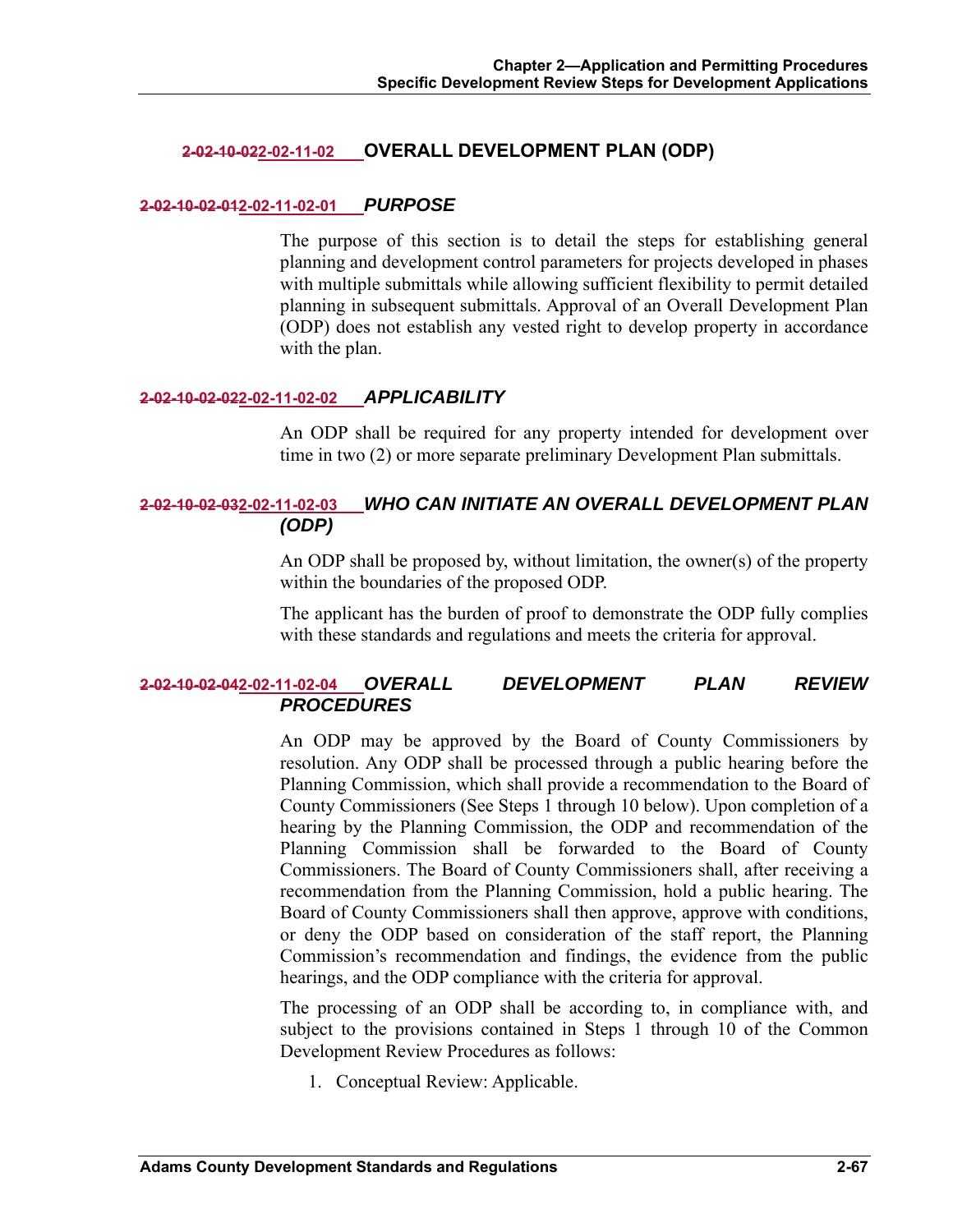- 2. Neighborhood Meeting: Applicable. All P.U.D.s shall be subject to a neighborhood meeting.
- 3. Development Application Submittal: All items or documents required for an ODP as described in the development application submittal requirements shall be submitted to the Director of Community and Economic Development. Once the application has been determined to be complete, the application shall be scheduled for public hearing before the Board of County Commissioners within sixty (60) days of notice of public hearing. Written notices shall be mailed at least fifteen (15) days prior to the first public hearing date concerning the application. All other factors of the Common Development Review Procedures within Chapter 2 shall be followed.
- 4. Determination of Sufficiency: Applicable. No application shall be processed if any taxes due are not paid.
- 5. Staff Report: Applicable.
- 6. Notice: Applicable.
- 7. Public Hearing: Applicable. A public hearing shall be held before the Planning Commission and Board of County Commissioners.
- 8. Standards: Applicable.
- 9. Conditions of Approval: Applicable. The Board of County Commissioners in approving an ODP may attach conditions necessary to implement the Adams County Comprehensive Plan and ensure compatibility with adjacent uses.
- 10. Amendments: Applicable.

# **2-02-10-02-052-02-11-02-05** *CRITERIA FOR APPROVAL*

The Planning Commission in making their recommendation and the Board of County Commissioners in approving an ODP shall find:

- 1. The ODP is in general conformity with the Adams County Comprehensive Plan and any applicable area plan.
- 2. The ODP is consistent with the purpose of these standards and regulations.
- 3. The ODP is compatible or designed to mitigate externalities with the existing or allowed land uses adjacent to the proposed ODP.
- 4. The ODP conforms to the Adams County Transportation Plan and will not negatively impact utilities or traffic in the area or otherwise have a detrimental impact on property in sufficient proximity to the proposed development to be affected by it.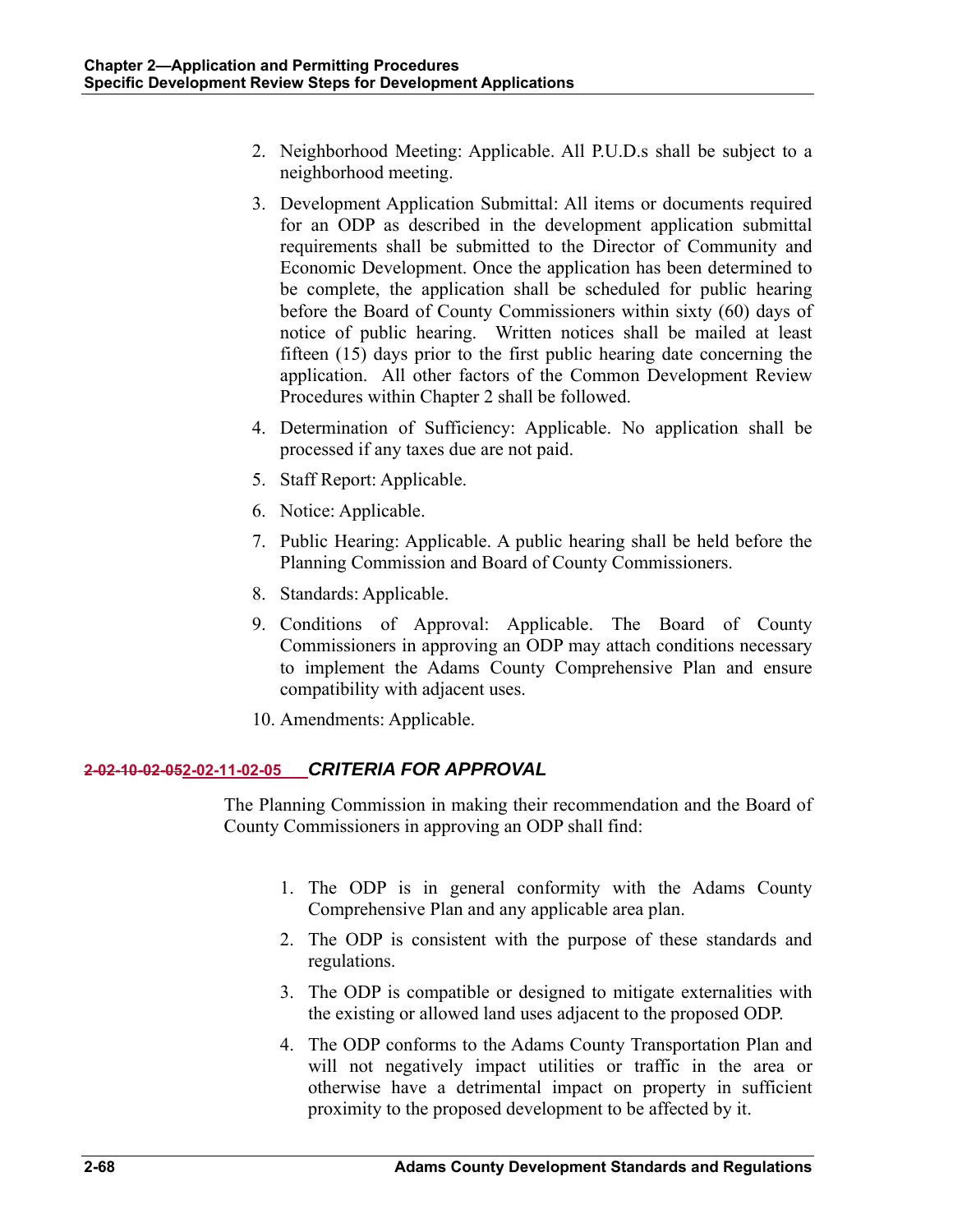- 5. The ODP is consistent with any applicable drainage plans.
- 6. The ODP allows for the regulation of use and development of land and buildings where specific issues or concerns must be mitigated due to unusual and unique circumstances; or where alternative design concepts are desired; or are necessary to mitigate specific conditions.
- 7. The ODP is compatible with the surrounding area, harmonious with the character of the neighborhood, not detrimental to the immediate area, not detrimental to the future development of the area, and not detrimental to the health, safety, or welfare of the inhabitants of the area and the County.

# **2-02-10-02-062-02-11-02-06** *ACTION BY THE DIRECTOR OF COMMUNITY AND ECONOMIC DEVELOPMENT FOLLOWING APPROVAL*

Upon final approval and fulfillment of all requirements of the Board of County Commissioners, the Director of Community and Economic Development shall file a copy of the approved ODP in the office of the Department of Community and Economic Development. The Director of Community and Economic Development shall not change the official Zoning Map, but shall note the date of approval and case number on the map to facilitate tracking.

### **2-02-10-02-072-02-11-02-07** *LAPSE OF APPROVAL*

The ODP approval shall lapse one (1) year from the date of approval if a preliminary Development Plan is not submitted.

### **2-02-10-02-082-02-11-02-08** *EXTENSION OF APPROVAL*

A ninety (90) day extension of the ODP to allow the applicant to submit the preliminary Development Plan may be granted by the Planning Commission. In order to be eligible for an extension, the applicant shall file an application for extension with the Director of Community and Economic Development at least thirty (30) days prior to the date the ODP would lapse. A progress report and revised schedule shall be submitted with the request for extension. An extension may only be granted if the Planning Commission finds:

1. The applicant has maintained a continuous effort in good faith in preparing a preliminary Development Plan including, but not limited to, preparing financing, securing state or federal permits, undertaking engineering and design, etc.; and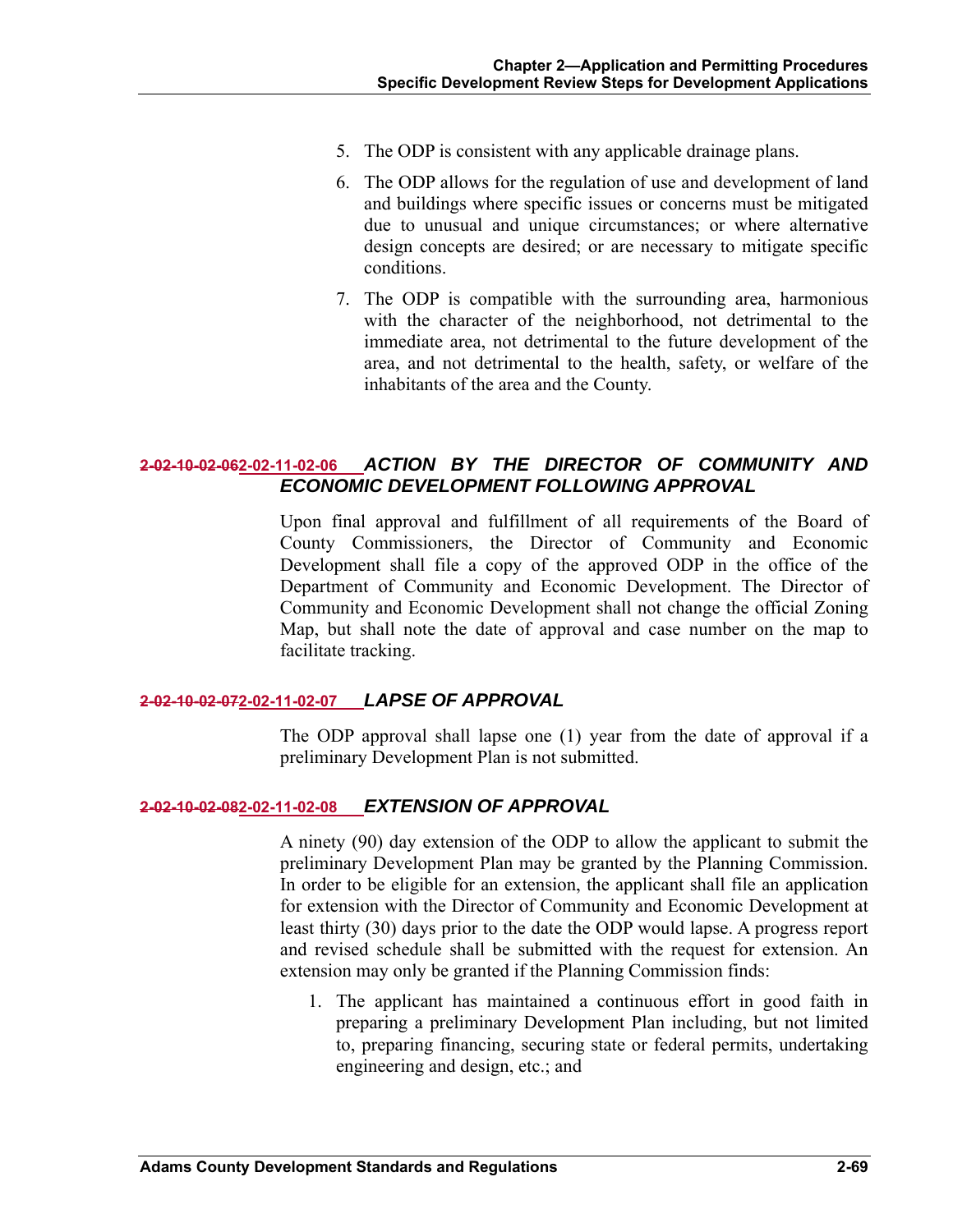- 2. Conditions near the site, these standards and regulations, and the Adams County Comprehensive Plan have not changed in a way to render the original findings erroneous.
- 3. An ODP shall be limited to one ninety (90)-day extension.

## **2-02-10-032-02-11-03 PRELIMINARY DEVELOPMENT PLAN (PDP)**

### **2-02-10-03-012-02-11-03-01** *PURPOSE*

The purpose of this section is to detail the steps for establishing the requirements for approval of the proposed land uses, the layout of landscaping, circulation, architectural elevations, buildings and, if required, a preliminary plat within a Preliminary Development Plan (PDP). Approval of a PDP establishes vested rights to develop property in accordance with the plan.

### **2-02-10-03-022-02-11-03-02** *APPLICABILITY*

A PDP shall be required for any property that is intended to be developed as a Planned Unit Development. The PDP application shall be accompanied by an application to rezone the property to the PUD zone district.\*

Amended by the BoCC on January 28, 2013

# **2-02-10-03-032-02-11-03-03** *WHO CAN INITIATE A PRELIMINARY DEVELOPMENT PLAN (PDP)*

A PDP may be proposed by, without limitation, the owner(s) of the property within the boundaries of the proposed PDP.

The applicant has the burden of proof to demonstrate the PDP fully complies with these standards and regulations and meets the criteria for approval.

# **2-02-10-03-042-02-11-03-04** *PRELIMINARY DEVELOPMENT PLAN REVIEW PROCEDURES*

A PDP shall be approved by the Board of County Commissioners by resolution. Any PDP shall be processed through a public hearing before the Planning Commission, which shall provide a recommendation to the Board of County Commissioners (See Steps 1 through 10 below). Upon completion of a hearing by the Planning Commission, the PDP and recommendation of the Planning Commission shall be forwarded to the Board of County Commissioners. The Board of County Commissioners shall, after receiving a recommendation from the Planning Commission, hold a public hearing. The Board of County Commissioners shall then approve, approve with conditions, or deny the PDP based on consideration of the staff report, the Planning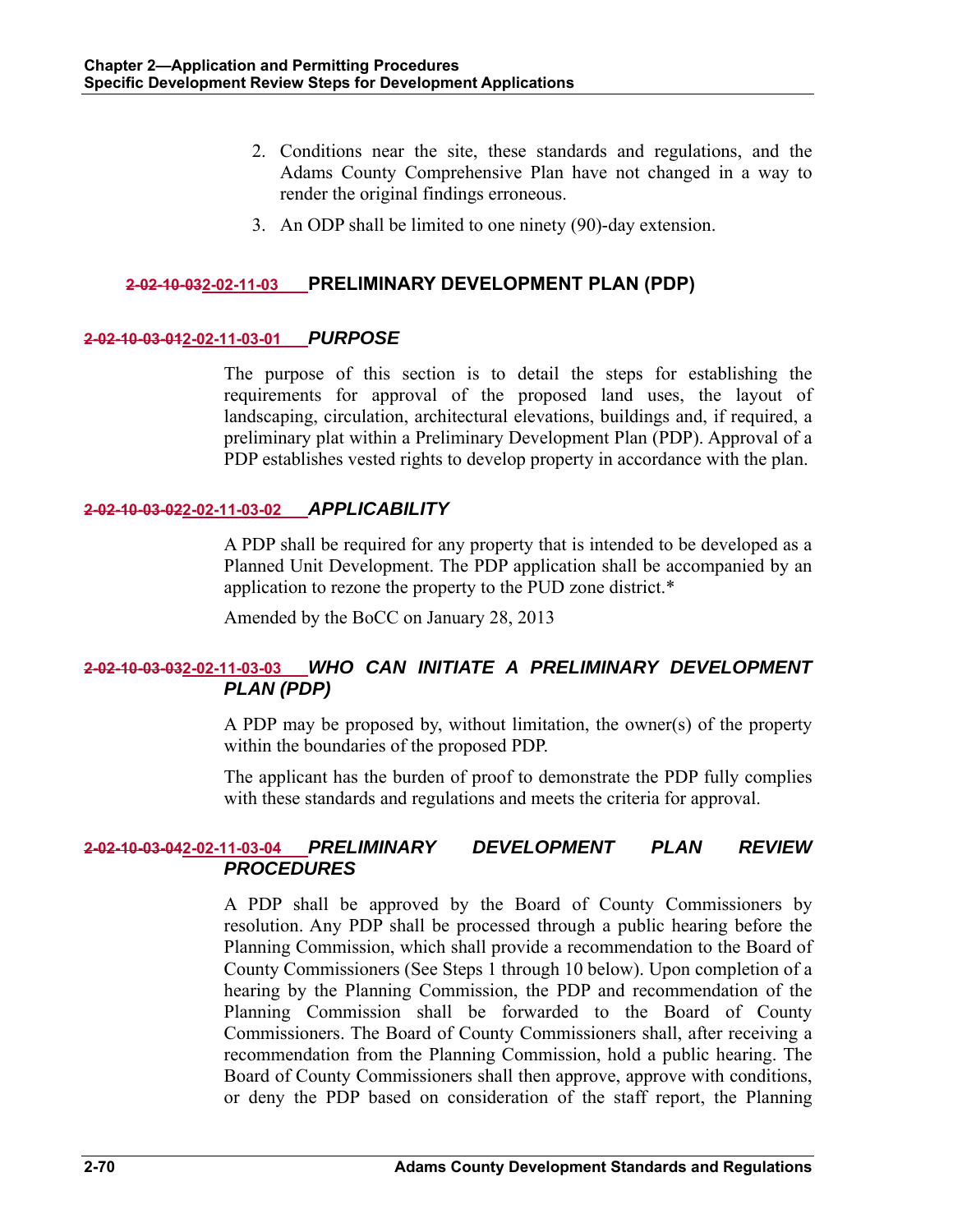Commission's recommendation and findings, the evidence from the public hearings, and the PDP compliance with the criteria for approval.

The processing of a PDP shall be according to, in compliance with, and subject to the provisions contained in Steps 1 through 10 of the Common Development Review Procedures as follows:

- 1. Conceptual Review: Applicable.
- 2. Neighborhood Meeting: Applicable. All PDPs shall be subject to a neighborhood meeting.
- 3. Development Application Submittal: All items or documents required for a PDP as described in the development application submittal requirements shall be submitted to the Director of Community and Economic Development. An application for rezoning from the traditional zone district to the Planned Unit Development zone district shall also be submitted at this time. Once the application has been determined to be complete, the application shall be scheduled for public hearing before the Board of County Commissioners within sixty (60) days of notice of public hearing. Written notices shall be mailed at least fifteen (15) days prior to the first public hearing date concerning the application. All other factors of the Common Development Review Procedures within Chapter 2 shall be followed.
- 4. Determination of Sufficiency: Applicable. No application shall be processed if any taxes due are not paid.
- 5. Staff Report: Applicable.
- 6. Notice: Applicable.
- 7. Public Hearing: Applicable. A public hearing shall be held before the Planning Commission and Board of County Commissioners.
- 8. Standards: Applicable.
- 9. Conditions of Approval: Applicable. The Board of County Commissioners in approving a PDP may attach conditions necessary to implement the Adams County Comprehensive Plan and ensure compatibility with adjacent uses.
- 10. Amendments: Applicable.

# **2-02-10-03-052-02-11-03-05** *CRITERIA FOR APPROVAL*

The Planning Commission in making their recommendation and the Board of County Commissioners in approving a PDP shall find:

1. The PDP is in general conformity with the Adams County Comprehensive Plan and any -applicable area plan.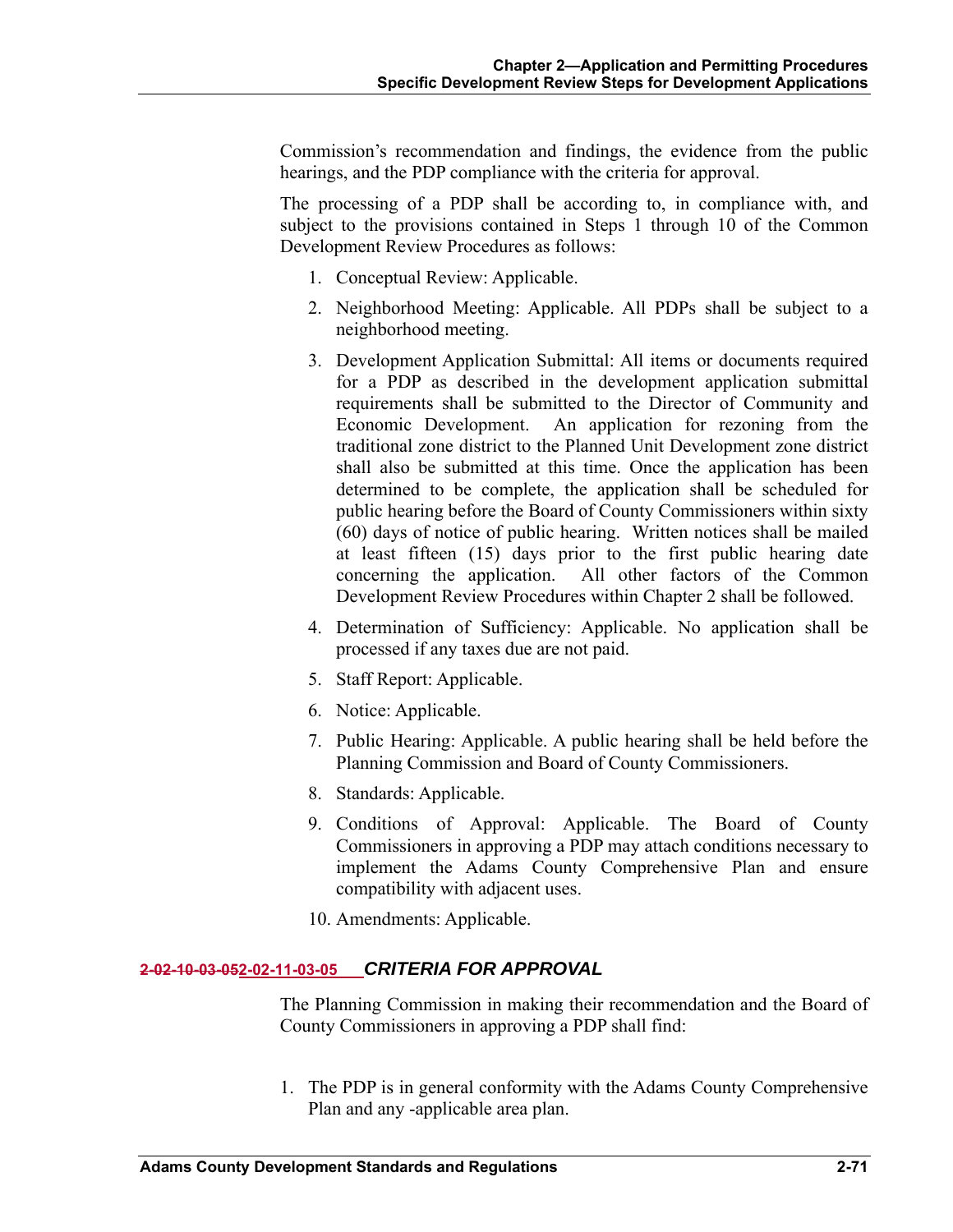- 2. The PDP is consistent with the purposes of these standards and regulations.
- 3. The PDP is compatible or designed to mitigate externalities with the existing or allowed land uses adjacent to the proposed PDP.
- 4. The PDP conforms to the Adams County Transportation Plan and will not negatively impact utilities or traffic in the area or otherwise have a detrimental impact on property in sufficient proximity to the proposed development to be affected by it.
- 5. The PDP is consistent with any applicable drainage plans.
- 6. The PDP allows for the regulation of use and development of land and buildings where specific issues or concerns must be mitigated due to unusual and unique circumstances; or where alternative design concepts are desired; or are necessary to mitigate specific conditions.
- 7. The PDP is consistent with any approved ODP for the property.
- 8. The PDP is compatible with the surrounding area, harmonious with the character of the neighborhood, not detrimental to the immediate area, not detrimental to the future development of the area, and not detrimental to the health, safety, or welfare of the inhabitants of the area and the County. The proposed development has established an adequate level of compatibility by:
	- a. Incorporating natural physical features into the development design and providing sufficient open spaces considering the type and intensity of use;
	- b. Incorporating site planning techniques to foster the implementation of the County's plans, and encourage a land use pattern to support a balanced transportation system, including auto, bike and pedestrian traffic, public or mass transit, and the cost effective delivery of other services consistent with adopted plans, policies and regulations of the County;
	- c. Incorporating physical design features in the development to provide a transition between the project and adjacent land uses through the provision of an attractive entryway, edges along public streets, architectural design, and appropriate height and bulk restrictions on structures;
	- d. Incorporating identified environmentally sensitive areas, including but not limited to, wetlands and wildlife corridors, into the project design;
	- e. Incorporating public facilities or infrastructure, or cash-in-lieu, reasonably related to the proposed development so the proposed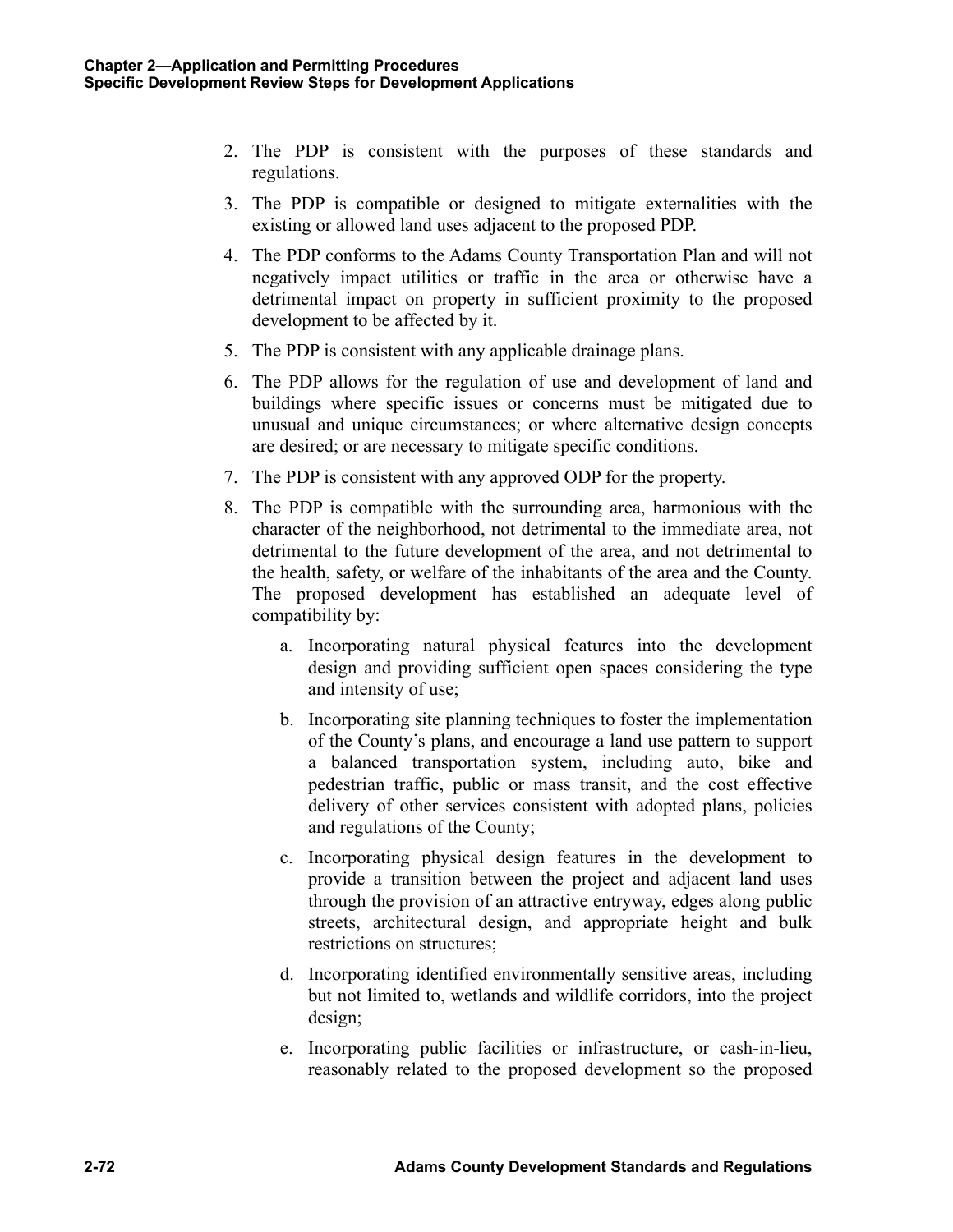development will not negatively impact the levels of service of the County services and facilities; and

f. Incorporating an overall plan for the design of the streetscape within the project, including landscaping, auto parking, bicycle and pedestrian circulation, architecture, placement of buildings, and street furniture.

# **2-02-10-03-062-02-11-03-06** *ACTION BY THE DIRECTOR OF COMMUNITY AND ECONOMIC DEVELOPMENT FOLLOWING APPROVAL*

Upon final approval and fulfillment of all requirements of the Board of County Commissioners, the Director of Community and Economic Development shall file a copy of the approved PDP in the office of the Department of Community and Economic Development and shall make the approved changes to the Official County Zone District Maps indicating the change to the P.U.D. zone district. No construction activities shall be permitted, except for minor site preparation, as determined by the Director of Community and Economic Development, until the Final Development Plan is approved by the Board of County Commissioners.

## **2-02-10-03-072-02-11-03-07** *LAPSE OF APPROVAL*

The PDP approval shall lapse three (3) years from the date of approval if a Final Development Plan is not submitted. If the PDP approval lapses prior to the submittal of a Final Development Plan, future development of the property shall require rezoning in accordance with these regulations.\*

Amended by the BoCC on January 28, 2013

## **2-02-10-03-082-02-11-03-08** *EXTENSION OF APPROVAL*

A one (1)-year extension may be granted by the Planning Commission. However, the Planning Commission may approve a shorter time period for the extension. In order to be eligible for an extension, the applicant shall file an application for extension with the Director of Community and Economic Development at least thirty (30) days prior to the date the PDP would lapse. A progress report and revised schedule shall be submitted with the request for extension. An extension may only be granted if the Planning Commission finds:

1. The applicant has maintained a continuous effort in good faith in preparing a Final Development Plan including, but not limited to, preparing financing, securing state or federal permits, undertaking engineering and design, etc.; and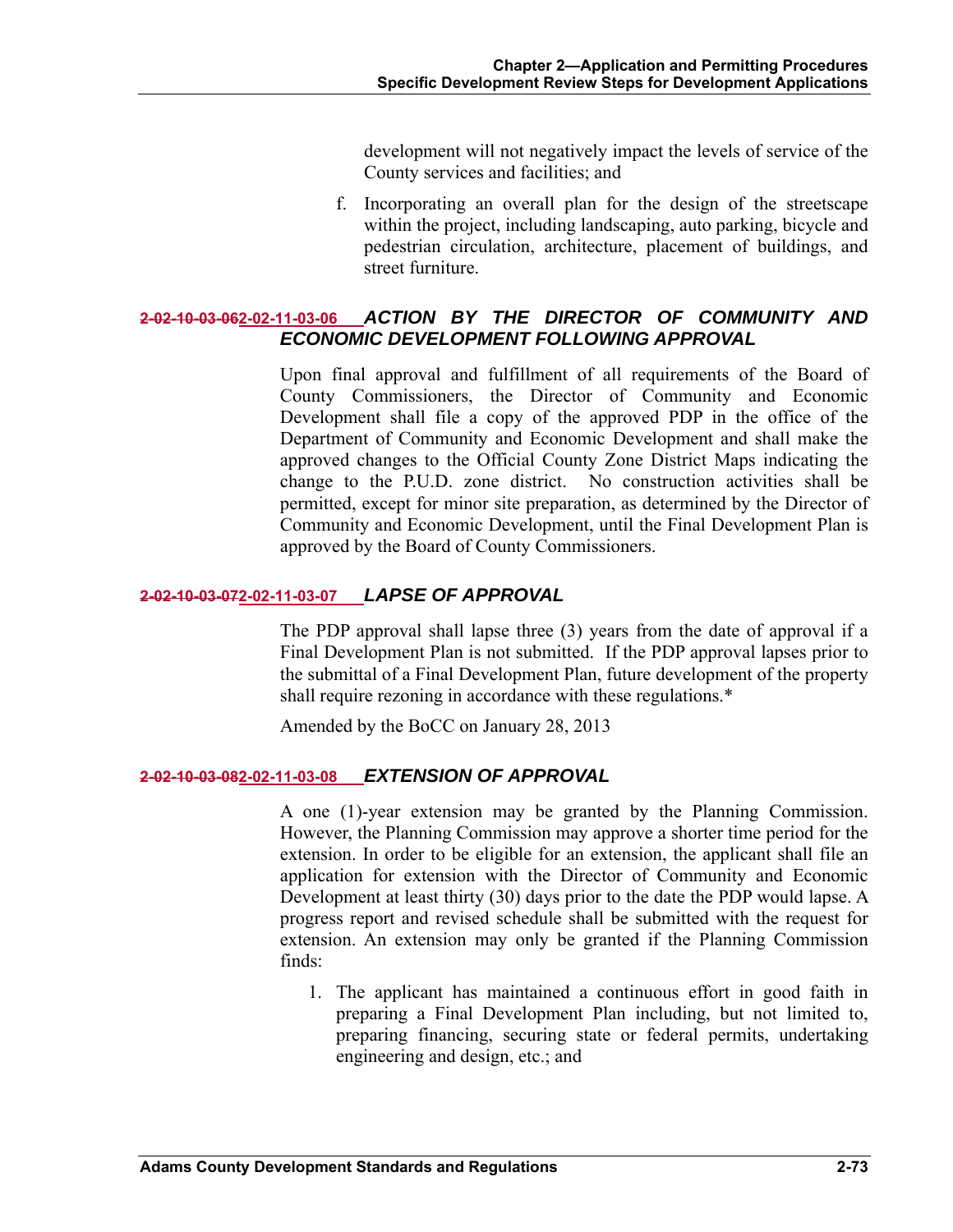- 2. Conditions near the site, these standards and regulations, and the Adams County Comprehensive Plan have not changed in a way to render the original findings erroneous.
- 3. A PDP shall be limited to a one (1)-year extension.

# **2-02-10-042-02-11-04 FINAL DEVELOPMENT PLAN (FDP)**

#### **2-02-10-04-012-02-11-04-01** *PURPOSE*

The purpose of this section is to provide processing requirements for the site specific development plan which describes and establishes the type and intensity of uses for a specific parcel or parcels of land. The Final Development Plan (FDP) includes a final subdivision plat, development agreement, and utility plan, as well as any additional plans, studies, or reports the County may require. Approval of a FDP establishes a vested right to develop property in accordance with the Plan.

#### **2-02-10-04-022-02-11-04-02** *APPLICABILITY*

A FDP shall be required for any property that is intended to be developed as a Planned Unit Development.

# **2-02-10-04-032-02-11-04-03** *WHO CAN INITIATE A FINAL DEVELOPMENT PLAN (FDP)*

A FDP may be proposed by, without limitation, the owner(s) of the property within the boundaries of the proposed FDP.

The applicant has the burden of proof to demonstrate the FDP fully complies with these standards and regulations and meets the criteria for approval.

#### **2-02-10-04-042-02-11-04-04** *FINAL DEVELOPMENT PLAN REVIEW PROCEDURES*

A FDP shall be approved by the Board of County Commissioners by resolution. Any FDP shall be processed through a public hearing before the Board of County Commissioners (See Steps 1 through 10 below). The Board of County Commissioners shall then approve or deny the FDP based on consideration of the staff report, the evidence from the public hearing, and the FDP compliance with the criteria for approval.

The processing of a FDP shall be according to, in compliance with, and subject to the provisions contained in Steps 1 through 10 of the Common Development Review Procedures as follows:

1. Conceptual Review: Not applicable.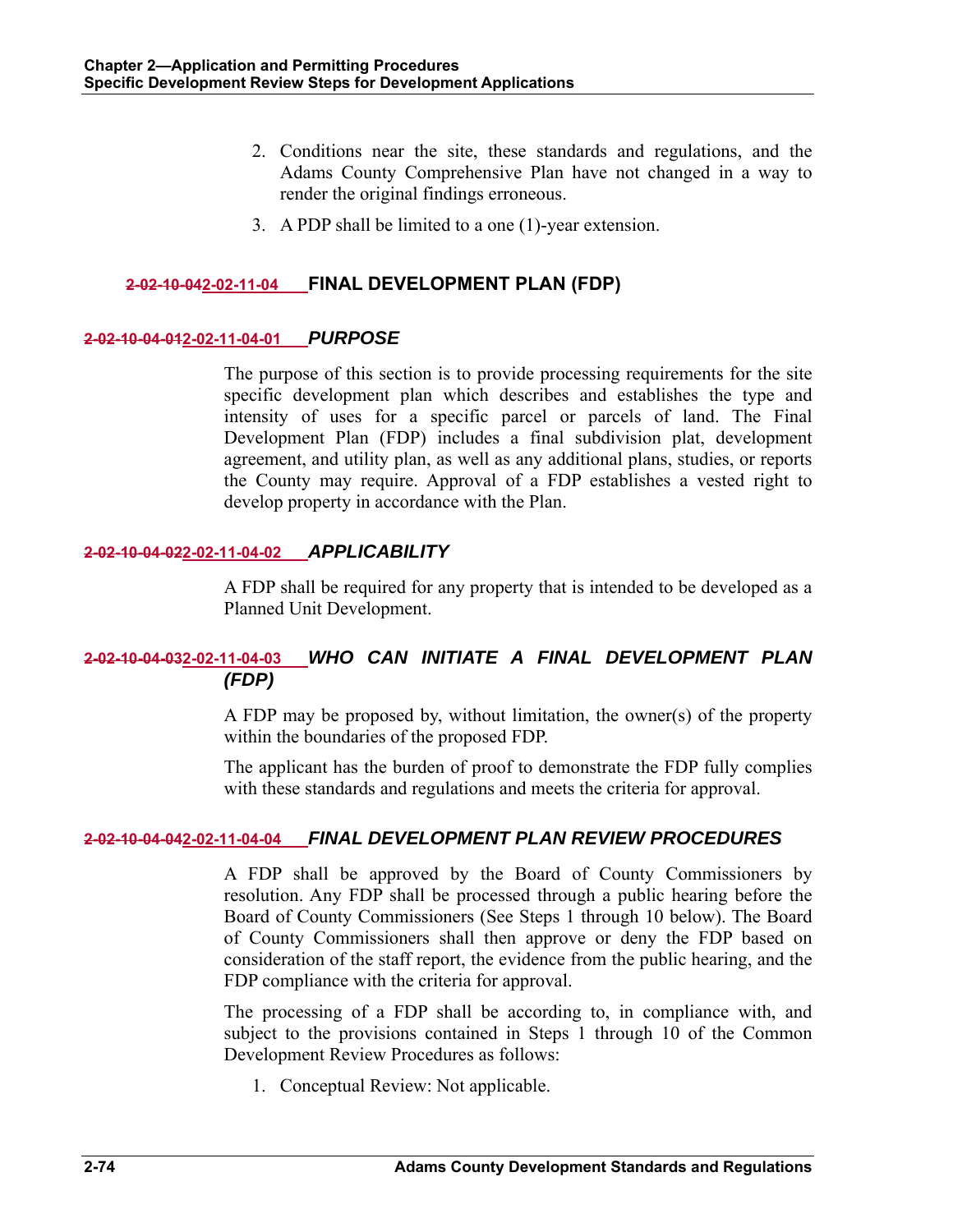- 2. Neighborhood Meeting: Not applicable.
- 3. Development Application Submittal: All items or documents required for a FDP as described in the development application submittal requirements shall be submitted to the Director of Community and Economic Development Once the application has been determined to be complete, the application shall be scheduled for public hearing before the Board of County Commissioners within sixty (60) days of notice of public hearing. Written notices shall be mailed at least fifteen (15) days prior to the first public hearing date concerning the application. All other factors of the Common Development Review Procedures within Chapter 2 shall be followed.
- 4. Determination of Sufficiency: Applicable. No application shall be processed if any taxes due are not paid.
- 5. Staff Report: Applicable.
- 6. Notice: Applicable.
- 7. Public Hearing: Applicable. A public hearing shall be held before the Board of County Commissioners, where the application may be placed on the consent calendar.
- 8. Standards: Applicable.
- 9. Conditions of Approval: Applicable.
- 10. Amendments: Applicable.

#### **2-02-10-04-052-02-11-04-05** *CRITERIA FOR APPROVAL*

The Board of County Commissioners in approving an FDP shall find:

- 1. The FDP is in general conformity with the Adams County Comprehensive Plan and any applicable area plan.
- 2. The FDP conforms to the P.U.D. standards.
- 3. The FDP is consistent with any approved PDP for the property.
- 4. The FDP construction plans meet the requirements of these standards and regulations and have been approved by the Director of Community and Economic Development, all infrastructure and utility providers, Tri-County Health Department, and all other referral agencies.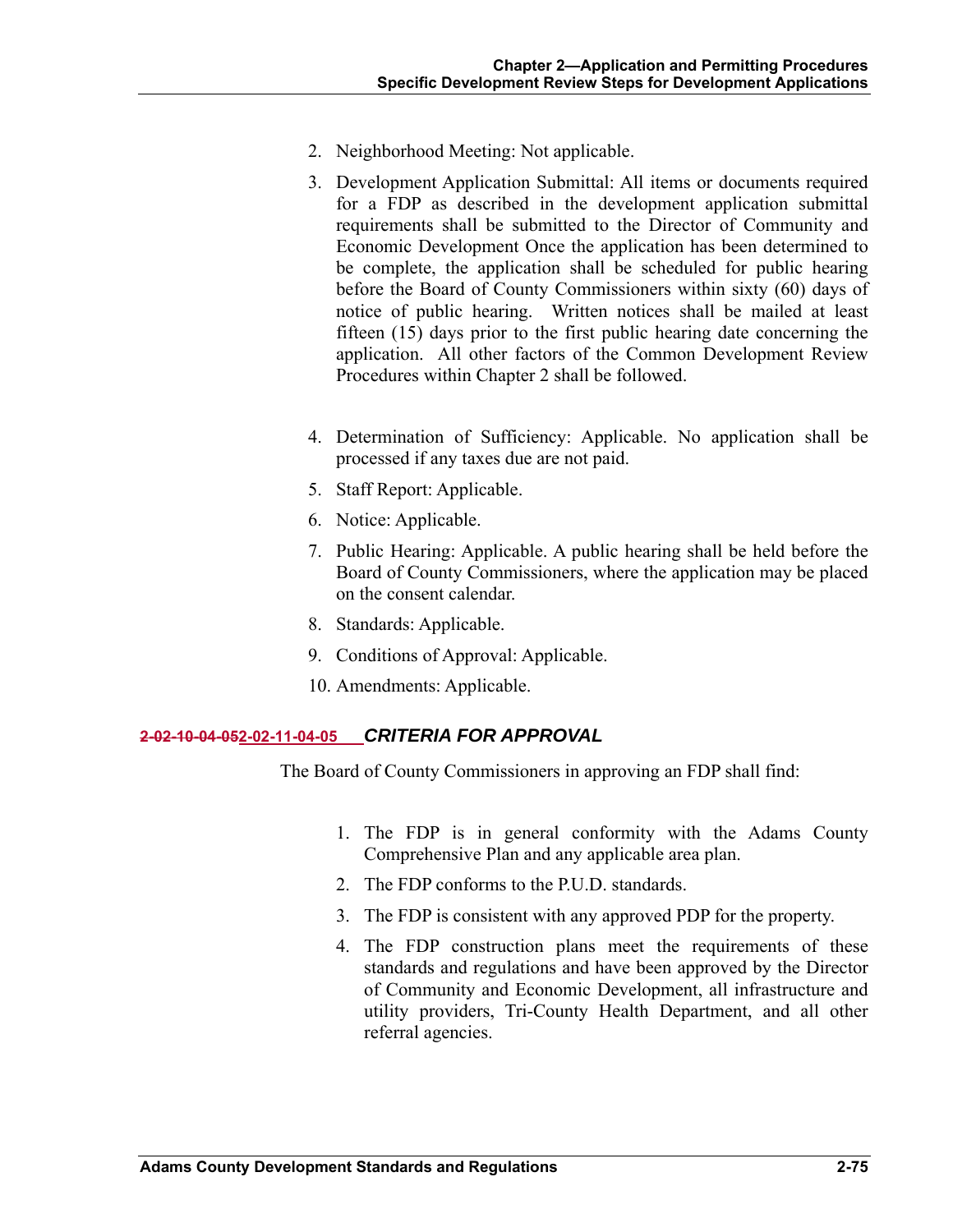## **2-02-10-04-062-02-11-04-06** *ACTION BY THE DIRECTOR OF COMMUNITY AND ECONOMIC DEVELOPMENT FOLLOWING APPROVAL*

Upon final approval and fulfillment of all requirements of the Board of County Commissioners, the Director of Community and Economic Development shall make the approved changes to the Official County Zone District Maps indicating the P.U.D. approval. In addition, the FDP will be recorded with the Office of the Adams County Clerk and Recorder.

# **2-02-10-052-02-11-05 EFFECT OF FINAL DEVELOPMENT PLAN APPROVAL**

## **2-02-10-05-012-02-11-05-01** *LIMITATIONS ON OTHER USES*

After obtaining Final Development Plan approval, the subject property may not be developed in any other fashion than in accordance with the Final Development Plan unless:

- 1. The property owner obtains approval of the Board of County Commissioners to abandon the right to develop the property in accordance with the approved Final Development Plan;
- 2. The property owner obtains approval of the Board of County Commissioners to amend the approved Final Development Plan in accordance with the amendment procedures; or
- 3. The right to develop the property in accordance with the Final Development Plan has expired.

#### **2-02-10-05-022-02-11-05-02** *NON-CONFORMING USES*

Non-conforming uses and structures shall not be expanded, replaced, or changed.

#### **2-02-10-05-032-02-11-05-03** *PROCESS*

Any owner seeking approval of the Board of County Commissioners to abandon or amend a Final Development Plan shall submit an application complying with the procedures for amendments.

#### **2-02-10-05-042-02-11-05-04** *CRITERIA*

In considering whether to approve a request for amendment or abandonment of a Final Development Plan, the Board of County Commissioners shall be governed by the following:

1. The application shall not be approved when any portion of the property would remain developed or to be developed in accordance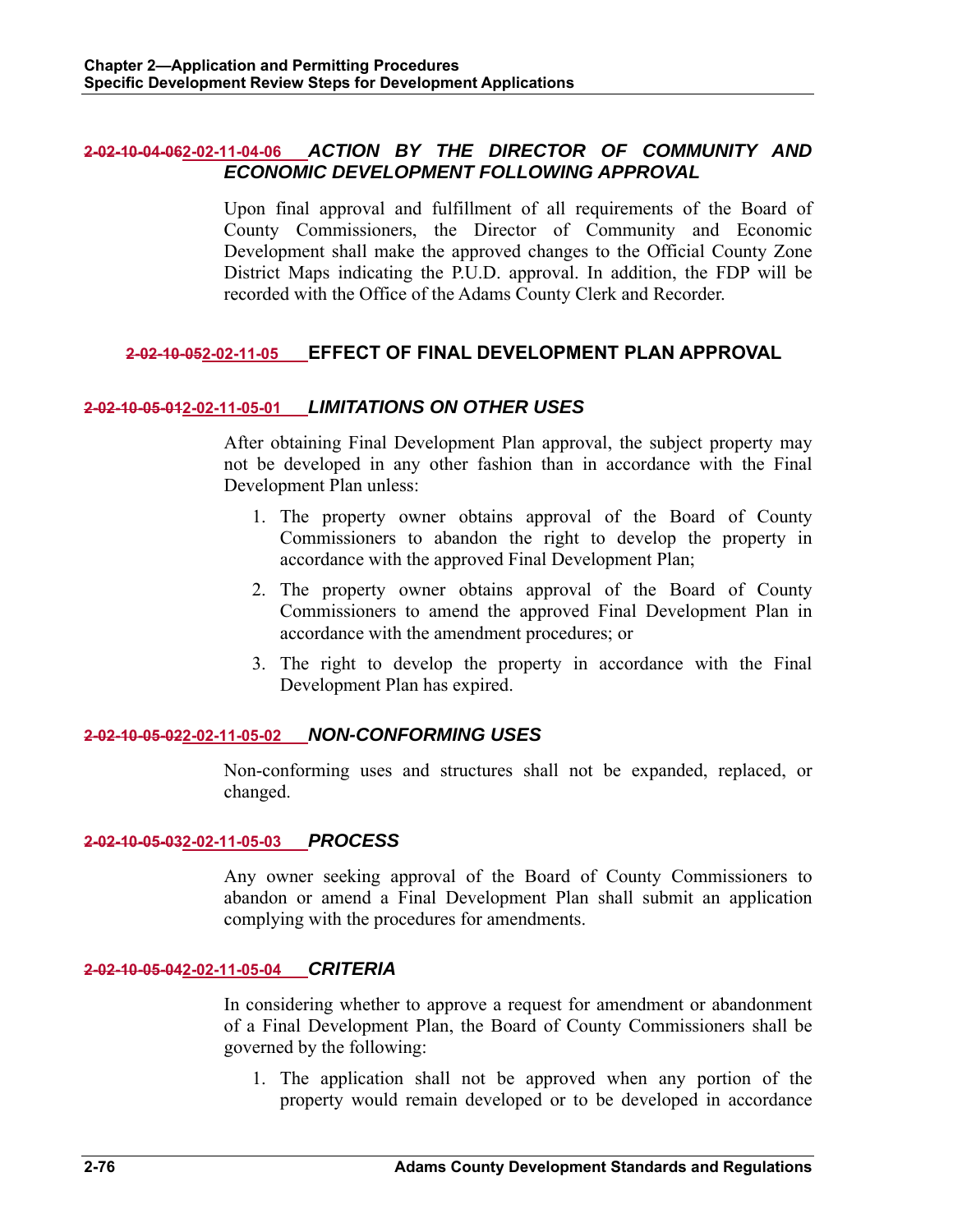with the Final Development Plan if the remaining parcel would no longer qualify for Final Development Approval pursuant to the criteria for approval of a Final Development Plan.

2. The application shall not be approved if the County's ownership of or practical use of any road, easement, right-of-way, or other public area would be denied or diminished to the detriment of the public good.

#### **2-02-10-05-052-02-11-05-05** *DECISION*

If the Board of County Commissioners finds the forgoing criteria have been satisfied, the Board of County Commissioners shall approve the amendment or abandonment of the Final Development Plan.

# **2-02-112-02-12 SPECIAL USE PERMIT**

#### **2-02-11-012-02-12-01 PURPOSE**

The purpose of this section is to detail the steps for obtaining a special use permit. Special uses are those uses which are non-permanent (less than five (5) years) and often support other land uses authorized or permitted in a zone district or public utilities or services, but which, because of their potential zone impacts require more discretionary review than those uses which are authorized. In addition to meeting applicable performance standards, special uses may require the imposition of conditions in order to ensure the number of special uses and their location, design, and configuration are appropriate at a particular location during the duration of operation or use in order to protect the health, safety and welfare of the County and inhabitants of the area.

## **2-02-11-022-02-12-02 APPLICABILITY**

All uses that require a special use permit must be processed in accordance with this section. The Board of Adjustment is the permit issuing authority for Special Use Permits. The designation of a use as a special use does not constitute an authorization or an assurance that such a use will be approved.

#### **2-02-11-032-02-12-03 WHO CAN INITIATE A SPECIAL USE PERMIT REQUEST**

A special use permit may be requested by, without limitation, any owner of, or person having an interest in the property on which the special use is proposed to be located. The applicant has the burden of proof to demonstrate the use fully complies with these standards and regulations and meets the criteria for approval.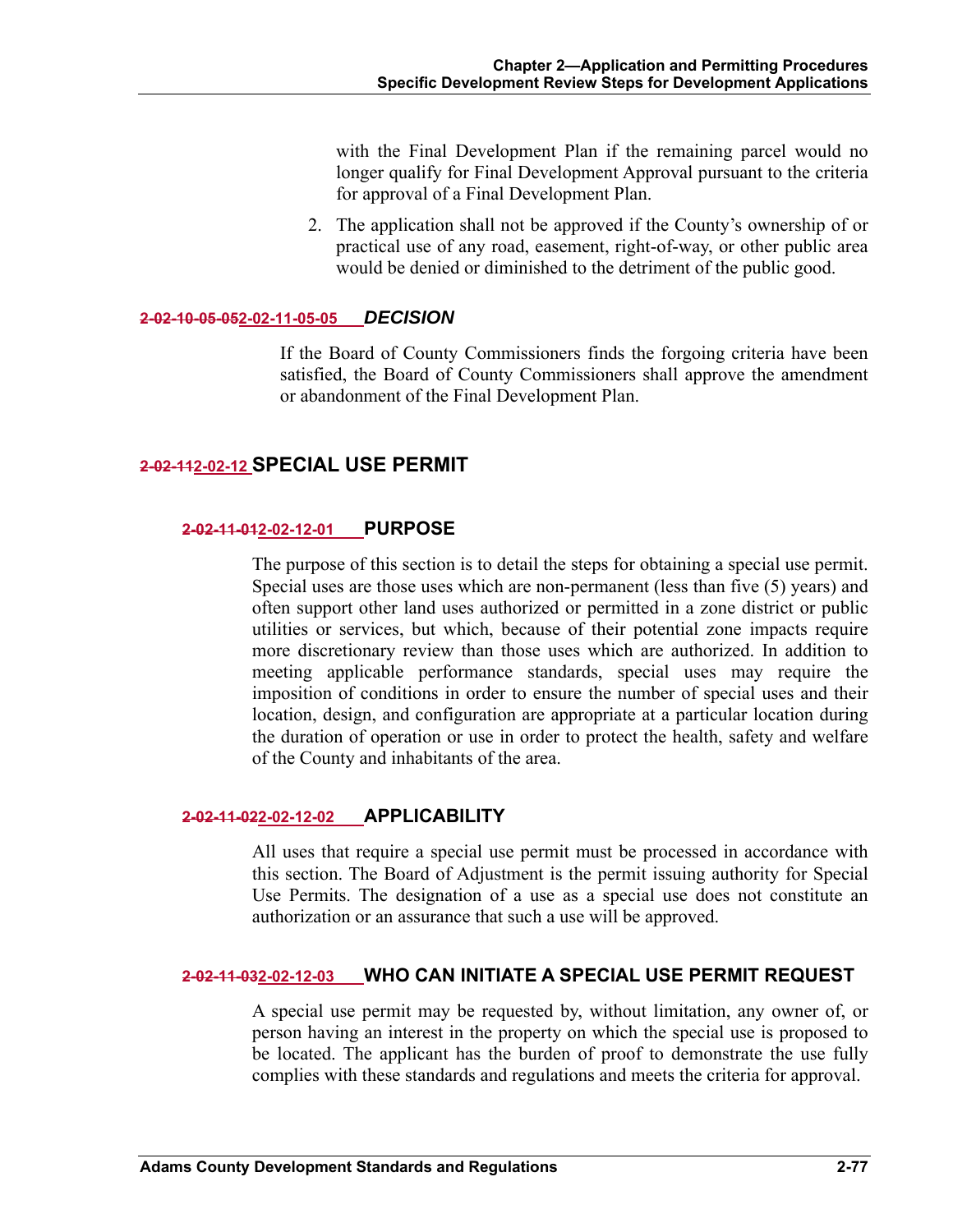## **2-02-11-042-02-12-04 SPECIAL USE PERMIT REVIEW PROCEDURES**

A special use permit may be approved by the Board of Adjustment and requires a public hearing. (See Steps 1 through 10 below). The Board of Adjustment shall approve, approve with conditions, or deny the special use permit based on consideration of the staff report, the evidence from the public hearings, and compliance with the criteria for approval.

## **2-02-11-052-02-12-05 SPECIAL USE PERMIT REVIEW STEPS**

The processing of a proposed special use permit shall be according to, in compliance with, and subject to the provisions contained in Steps 1 through 10 of the Common Development Review Procedures as follows:

- 1. Conceptual Review: Optional, unless the County Manager or his or her designee waives this requirement.
- 2. Neighborhood Meeting: Optional, unless the County Manager or his or her designee determines the development proposal could have significant neighborhood impacts.
- 3. Development Application Submittal: All items or documents required for special use permits requiring a public hearing as described in the development application submittal requirements shall be submitted to the County Manager or his or her designee at least thirty (30) days prior to the first unfilled Board of Adjustment public hearing agenda.
- 4. Determination of Sufficiency: Applicable. No application shall be processed if taxes due are not paid.
- 5. Staff Report: Applicable.
- 6. Notice: Applicable. However, published notice is not required.
- 7. Public Hearing: Applicable. A public hearing shall be held before the Board of Adjustment.
- 8. Standards: Applicable.
- 9. Conditions of Approval: Applicable. The Board of Adjustment in approving a special use permit may attach any conditions necessary to implement the Adams County Comprehensive Plan and to ensure compatibility with adjacent uses. In addition to other conditions the Board of Adjustment may place on a special use permit, the Board of Adjustment shall specify the term of the special use permit. The term of a special use permit shall be limited to the absolute minimum term necessary for the proposed use, but in no case shall exceed five (5) years. A special use permit may be renewed following the same procedure used in granting the initial permit. The Board of Adjustment in approving a special use permit may condition the approval on one (1) or more of the following: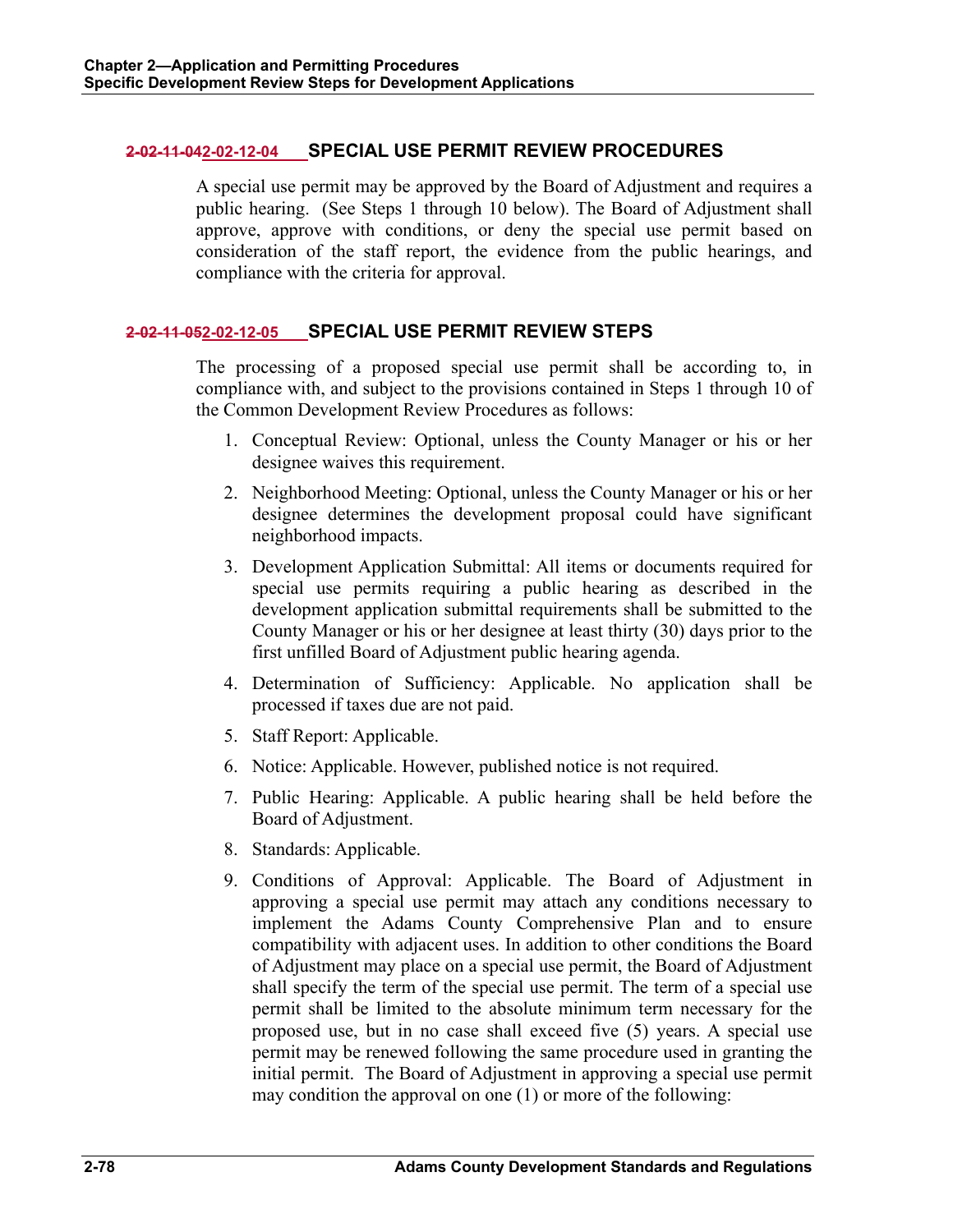- a. A requirement the development or activity proceeds in accordance with a specific site plan and/or development schedule.
- b. A requirement the design and mitigation measures be put in place including, but not limited to, limits on the hours of operation and traffic generating uses; improvements to on-site and off-site pedestrian, bicycle, and vehicular circulation; alternative access and open space provisions to address site capacity and resource protection issues; controls on noise, light, odors and other potential nuisances; measures to protect and improve the aesthetic value of high traffic areas; aesthetic value of high traffic areas; requirements to protect air and water quality; construction of fencing and planting of landscaping; restrictions on signage and outdoor lighting; changes in off-street parking layout and design; restrictions concerning the building bulk, height, setback, location, and external appearance; stipulations concerning adequate storm drainage or utilities; and other appropriate conditions in order to protect the health, safety and welfare of Adams County residents, and to provide for sound environmental practices.
- 10. Amendments: Applicable.

# **2-02-11-062-02-12-06 GENERAL CRITERIA FOR APPROVAL**

The Board of Adjustment, in approving a special use permit, shall consider:

- 1. The special use is consistent with the purposes of these standards and regulations.
- 2. The special use will comply with the requirements of these standards and regulations including, but not limited to, all applicable performance standards.
- 3. The special use is compatible with the surrounding area, harmonious with the character of the neighborhood, not detrimental to the immediate area, not detrimental to the future development of the area, and not detrimental to the health, safety, or welfare of the inhabitants of the area and the County.
- 4. The Special Use Permit has addressed all off-site impacts.
- 5. The site is suitable for the special use including adequate usable space, adequate access, and absence of environmental constraints.
- 6. The site plan for the proposed special use will provide adequate parking, traffic circulation, open space, fencing, screening, and landscaping.
- 7. Sewer, water, storm water drainage, fire protection, police protection, and roads are to be available and adequate to serve the needs of the special use as designed and proposed.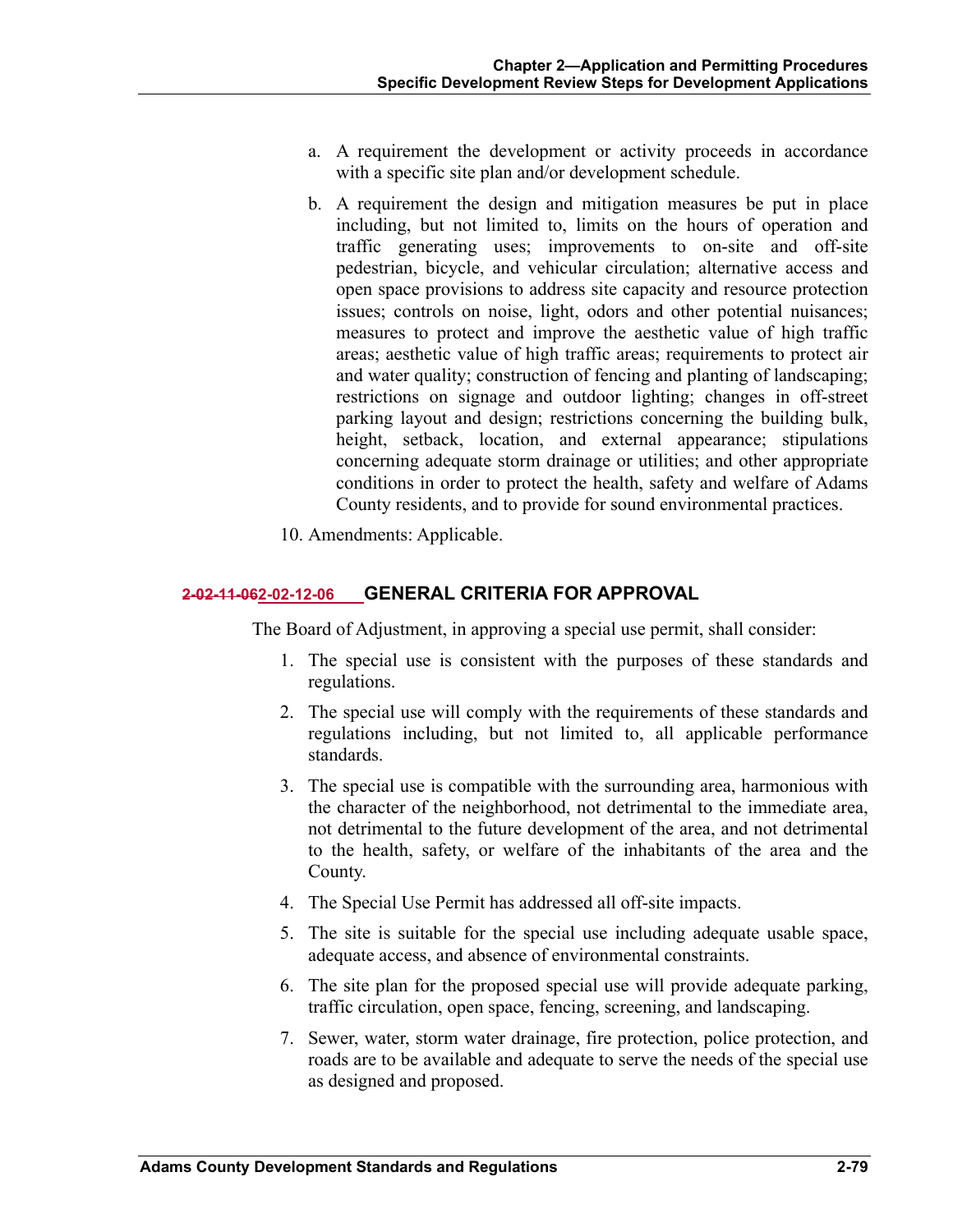# **2-02-11-092-02-12-09 ACTION BY THE DIRECTOR OF COMMUNITY AND ECONOMIC DEVELOPMENT FOLLOWING APPROVAL**

Upon final approval and fulfillment of all requirements of the Board of Adjustment, the Director of Community and Economic Development shall issue a special use permit in conformance with the decision of the permit issuing authority. The special use permit shall describe in detail the special use allowed by the permit, include all specific conditions applied by the permit issuing authority, and be accompanied by an official site plan modified by the applicant to reflect the conditions of the permit.

#### **2-02-11-102-02-12-10 EFFECT OF APPROVAL**

Issuance of a special use permit shall be deemed to authorize only the particular use and activity for which it is issued. The special use permit is nontransferable unless otherwise conditioned by the Board of Adjustment. The applicant shall be subject to all other permits required by these standards and regulations to use the land in accordance with the special use permit.

# **2-02-122-02-13 TEMPORARY USE PERMIT**

# **2-02-12-012-02-13-01 PURPOSE**

The purpose of this section is to detail the steps for obtaining a temporary use permit. Temporary uses are those uses which are non-permanent (less than one (1) year) and often support other land uses authorized or permitted in a zone district or public utilities or services, but which, because of their potential impacts require more discretionary review than those uses which are authorized. In addition to meeting applicable performance standards, temporary uses may require the imposition of conditions in order to ensure the number of temporary uses and their location, design, and configuration are appropriate at a particular location during the duration of operation or use.

# **2-02-12-022-02-13-02 APPLICABILITY**

All uses that require a temporary use permit must be processed in accordance with this section. The Director of Community and Economic Development is the permit issuing authority for Temporary Use Permits. The designation of a use as a temporary use does not constitute an authorization or an assurance that such a use will be approved.

.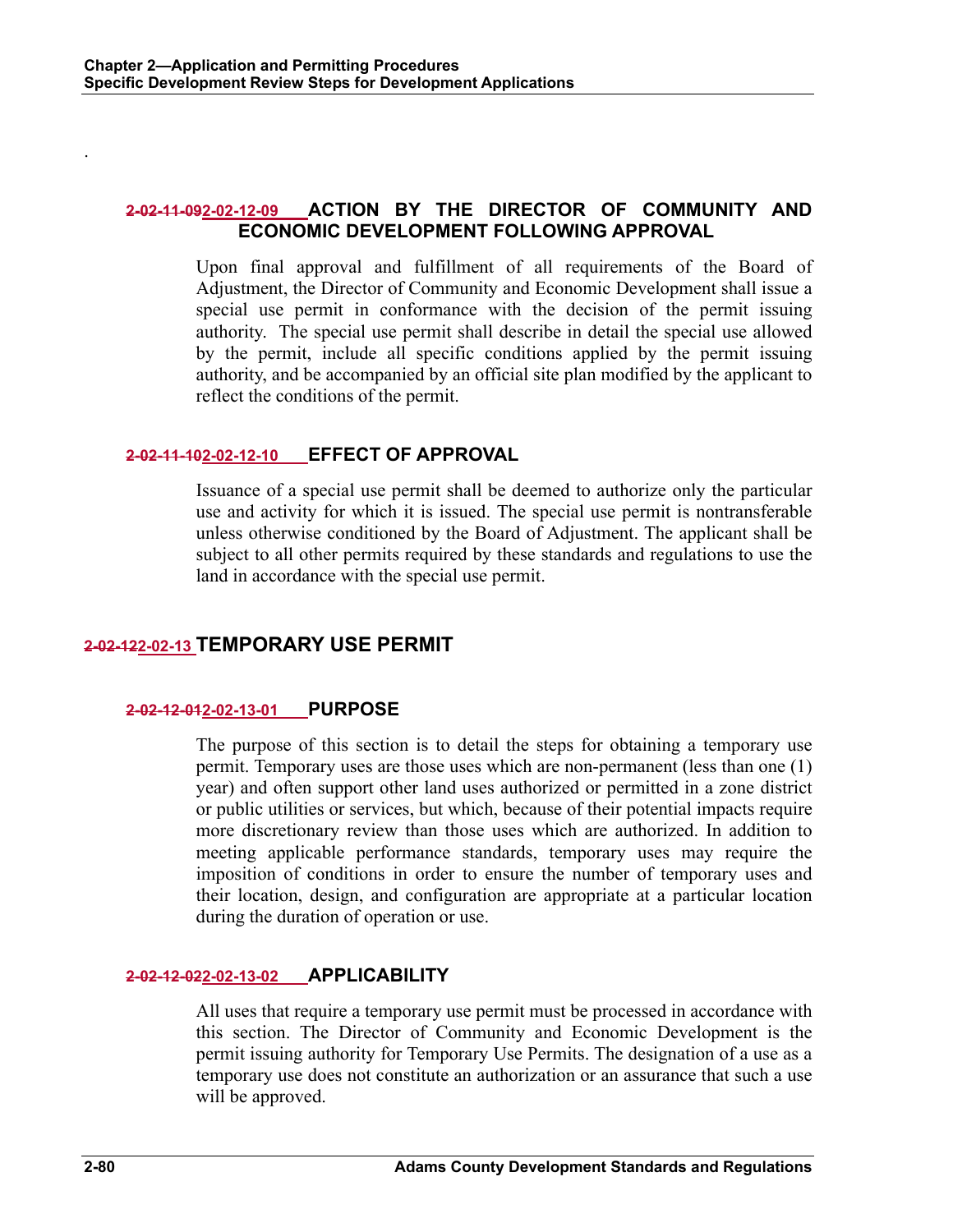#### **2-02-12-032-02-13-03 WHO CAN INITIATE A TEMPORARY USE PERMIT REQUEST**

A temporary use permit may be requested by, without limitation, any owner of, or person having an interest in the property on which the temporary use is proposed to be located. The applicant has the burden of proof to demonstrate the use fully complies with these standards and regulations and meets the criteria for approval.

#### **2-02-12-042-02-13-04 TEMPORARY USE PERMIT REVIEW PROCEDURES**

A temporary use permit may be approved by the Director of Community and Economic Development (See Steps 1 through 10 below). The Director of Community and Economic Development shall approve, approve with conditions, or deny the temporary use permit based on compliance with the criteria for approval.

#### **2-02-12-052-02-13-05 TEMPORARY USE PERMIT REVIEW STEPS**

The processing of a proposed temporary use permit shall be according to, in compliance with, and subject to the provisions contained in Steps 1 through 10 of the Common Development Review Procedures as follows:

- 1. Conceptual Review: Optional.
- 2. Neighborhood Meeting: Optional, unless the Director of Community and Economic Development determines the development proposal could have significant neighborhood impacts.
- 3. Development Application Submittal: All items or documents required for temporary use permits as described in the development application submittal requirements shall be submitted to the Director of Community and Economic Development at least fourteen (14) days prior to the commencement date of the temporary use.
- 4. Determination of Sufficiency: Applicable. No application shall be processed if taxes due are not paid.
- 5. Staff Report: Not applicable.
- 6. Notice: Not applicable.
- 7. Public Hearing: Not applicable.
- 8. Standards: Applicable.
- 9. Conditions of Approval: Applicable. The Director of Community and Economic Development in approving a temporary use permit may attach any conditions necessary to implement the Adams County Comprehensive Plan and to ensure compatibility with adjacent uses. In addition to other conditions the Director of Community and Economic Development may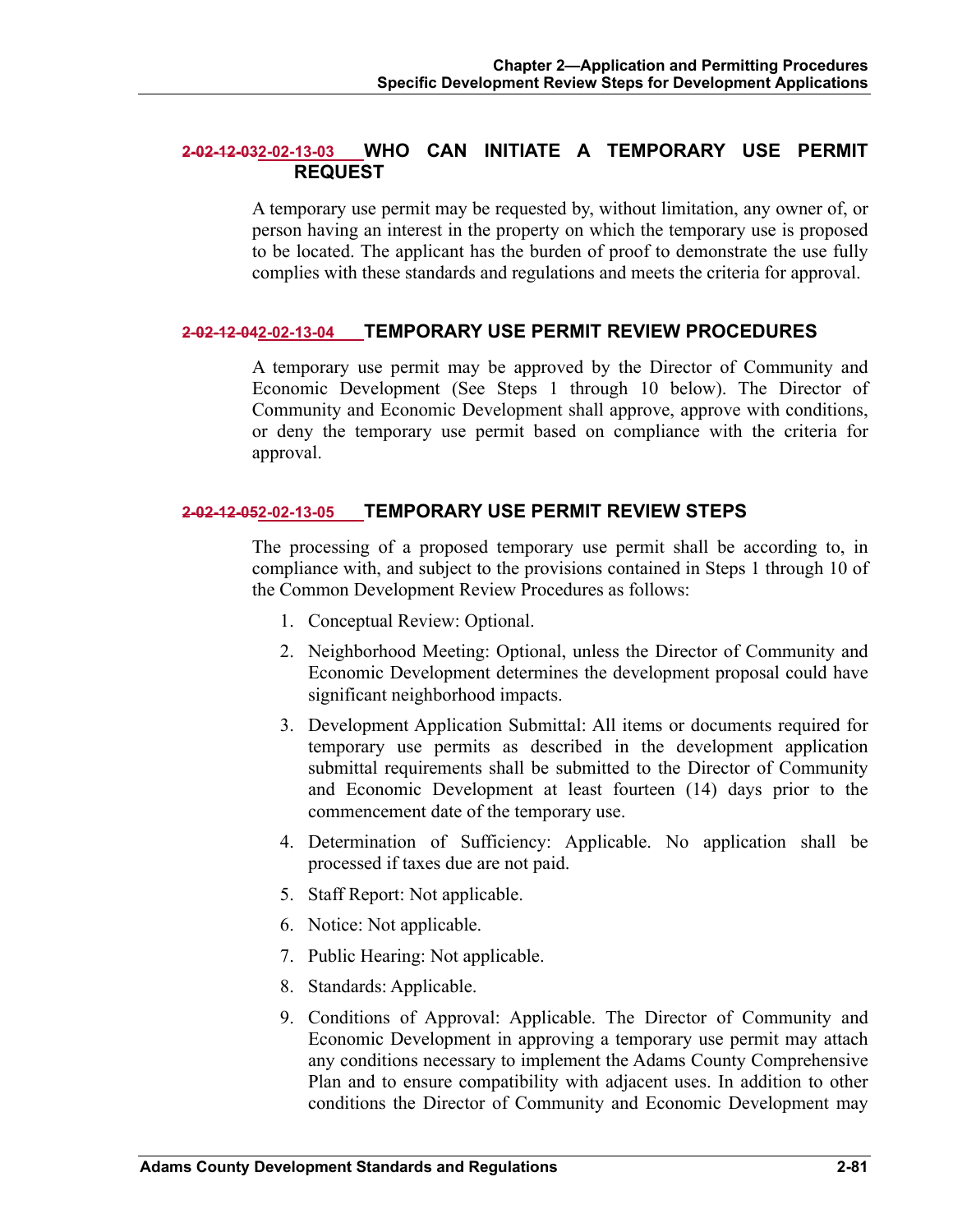place on a temporary use permit, the Director of Community and Economic Development shall specify the term of the temporary use permit. The term of a temporary use permit shall be limited to the absolute minimum term necessary for the proposed use, but in no case shall exceed ninety (90) days. Section 4-05 specifies the maximum time frame or expiration of specific temporary uses eligible for the temporary use permit. A temporary use permit may be issued annually for the same project. The Director of Community and Economic Development in approving a temporary use permit may condition the approval on one (1) or more of the following:

- a. A requirement the development or activity proceeds in accordance with a specific site plan and/or development schedule.
- b. A requirement the design and mitigation measures be put in place including, but not limited to, limits on the hours of operation and traffic generating uses; improvements to on-site and off-site pedestrian, bicycle, and vehicular circulation; alternative access and open space provisions to address site capacity and resource protection issues; controls on noise, light, odors and other potential nuisances; requirements to protect air and water quality; construction of fencing and planting of landscaping; restrictions on signage and outdoor lighting; changes in off-street parking layout and design; restrictions concerning the building bulk, height, setback, location, and external appearance; and stipulations concerning adequate storm drainage or utilities.
- 10. Amendments: Applicable.

# **2-02-12-062-02-13-06 CRITERIA FOR APPROVAL**

The Director of Community and Economic Development, in approving a temporary use permit, shall consider:

- 1. The temporary use is consistent with the purposes of these standards and regulations.
- 2. The temporary use will comply with the requirements of these standards and regulations including, but not limited to, all applicable performance standards.
- 3. The temporary use is compatible with the surrounding area, harmonious with the character of the neighborhood, not detrimental to the immediate area, not detrimental to the future development of the area, and not detrimental to the health, safety, or welfare of the inhabitants of the area and the County.
- 4. The Temporary Use Permit has addressed all off-site impacts.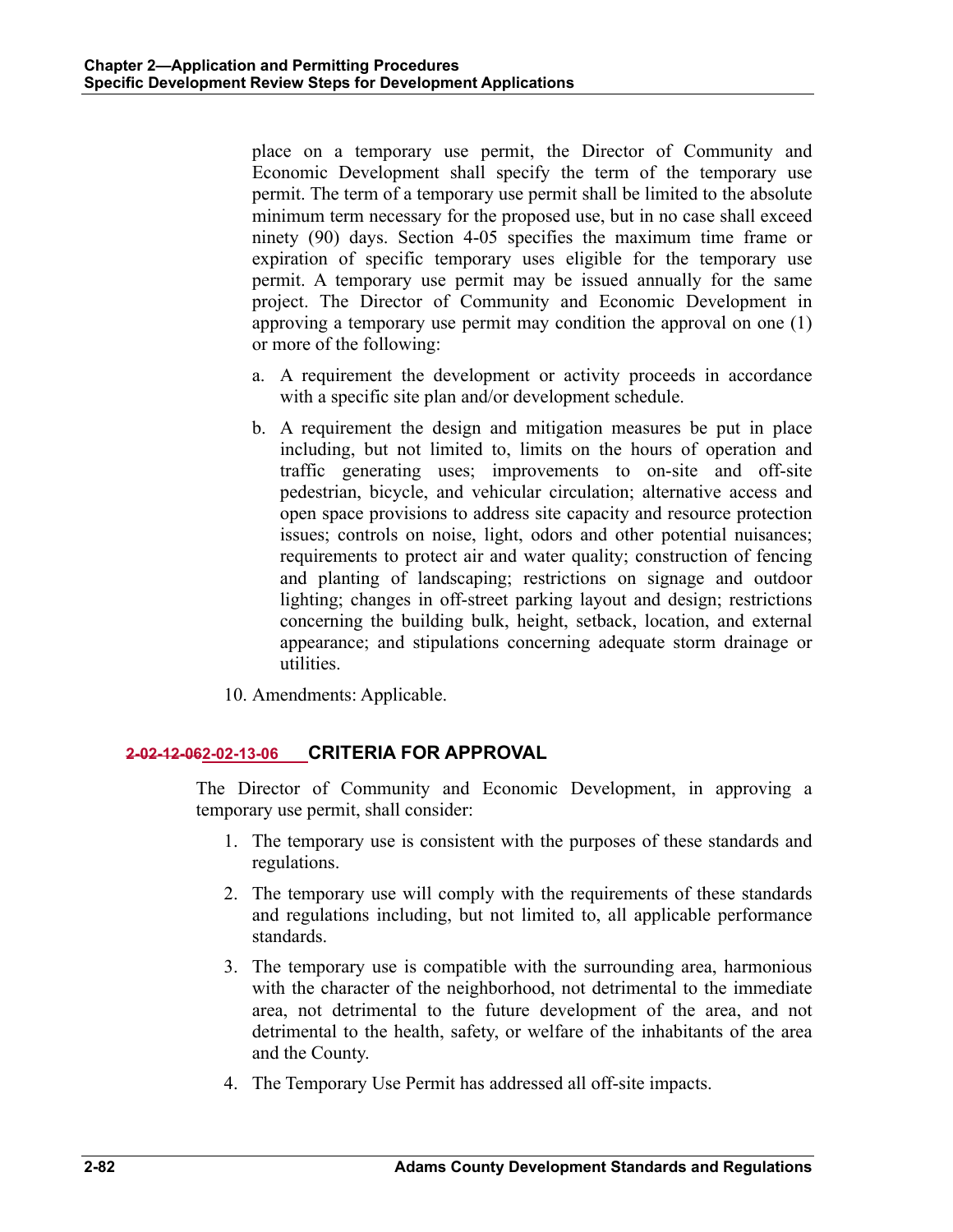- 5. The site is suitable for the temporary use including adequate usable space, adequate access, and absence of environmental constraints.
- 6. The site plan for the proposed temporary use will provide adequate parking, traffic circulation, open space, fencing, screening, and landscaping.
- 7. Sewer, water, storm water drainage, fire protection, police protection, and roads are to be available and adequate to serve the needs of the temporary use as designed and proposed.

# **2-02-12-06-012-02-13-06-01** *ADDITIONAL CRITERION FOR APPROVAL FOR PERMISSIBLE FIREWORKS STAND/TENT*

- The Director of Community and Economic Development, in approving a temporary use permit for permissible fireworks stand/tent, shall find:
- 1. The applicant has demonstrated the ability and, if applicable, a history of their ability to comply with these regulations.

# **2-02-12-072-02-13-07 ACTION BY THE DIRECTOR OF COMMUNITY AND ECONOMIC DEVELOPMENT FOLLOWING APPROVAL**

Upon final approval and fulfillment of all requirements of the Director of Community and Economic Development, the Director of Community and Economic Development shall issue a temporary use permit. The temporary use permit shall describe in detail the temporary use allowed by the permit, include all specific conditions applied by the permit issuing authority, and be accompanied by an official site plan modified by the applicant to reflect the conditions of the permit.

#### **2-02-12-082-02-13-08 EFFECT OF APPROVAL**

Issuance of a temporary use permit shall be deemed to authorize only the particular use and activity for which it is issued. The temporary use permit is nontransferable. The applicant shall be subject to all other permits required by these standards and regulations to use the land in accordance with the temporary use permit.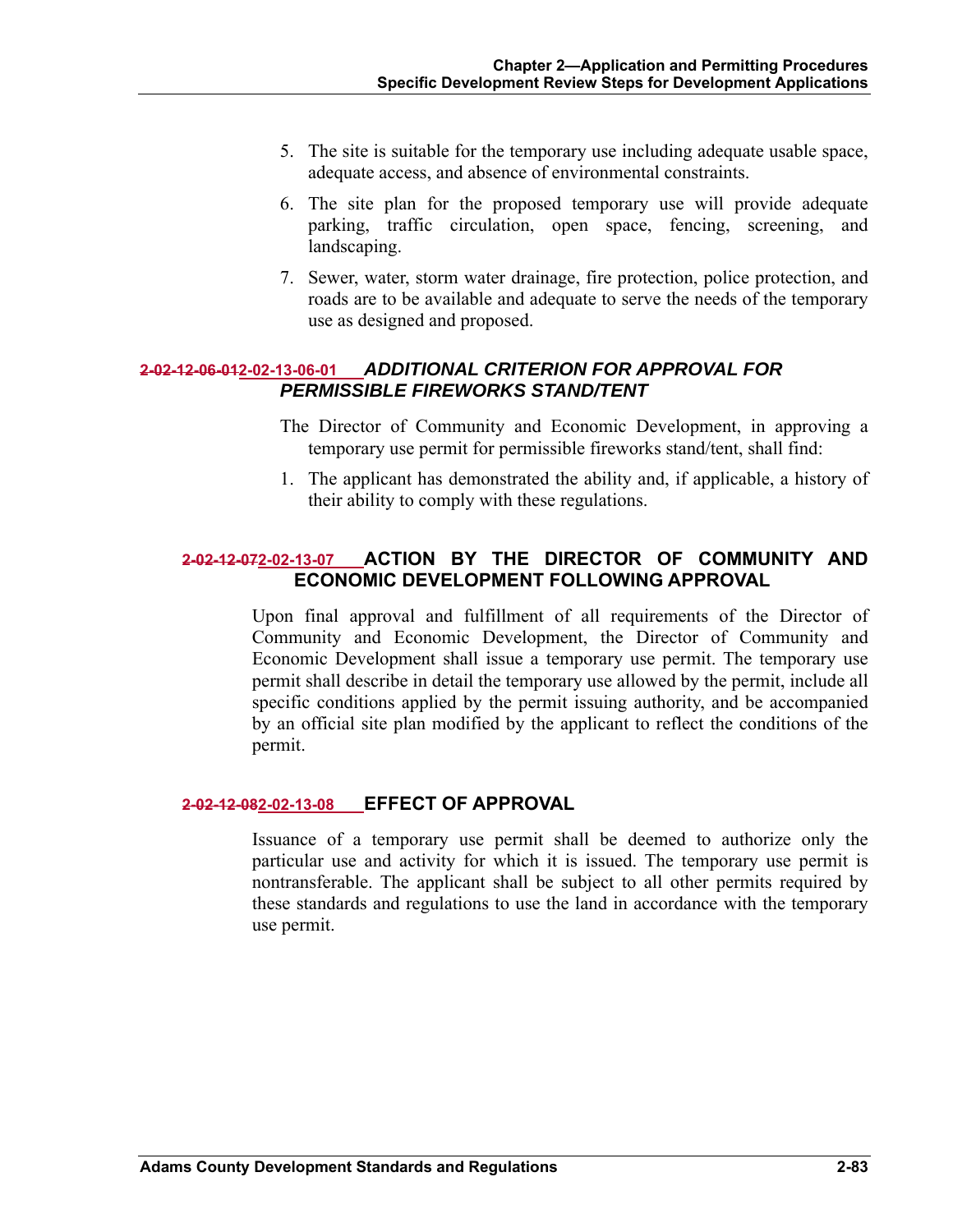# **2-02-14 OIL AND GAS FACILITY (OGF) PERMIT**

### **2-02-14-01 PURPOSE**

The purpose of the oil and gas facility regulation is to allow for reasonable development of oil and gas in unincorporated Adams County while ensuring that facilities are sited in appropriate areas and utilize best practices to protect the health, safety, and welfare of our residents and the environment and wildlife.

The purpose of an OGF Permit is to regulate the surface land use of oil and gas production in order to protect the public safety, health, welfare and the environment of Adams County and its residents by ensuring that facilities are constructed and operated in accordance with best practices, to provide for sound environmental practices to protect the County's natural resources, to provide for the orderly siting and development of oil and gas operations, as well as to prevent damage to County roads and bridges.

The Colorado Oil and Gas Conservation Commission (COGCC), the Colorado Department of Public Health and the Environment (CDPHE) and the federal government have authority to regulate certain aspects of oil and gas mineral extraction. Requirements contained in this section shall not exempt the owner or operator of an oil and gas facility from compliance with the requirements of the COGCC, CDPHE, or any other regulatory authority.

The provisions of these standards and regulations shall apply to the construction, installation, alteration, repair, erection, location, maintenance, and abandonment of all new or substantially modified oil and gas facilities within the unincorporated areas of the County. Substantially modified for the purposes of this section means anything requiring a Major Amendment.

#### **2-02-14-02 APPLICABILITY**

All uses that require an OGF must be processed in accordance with this Section. The Director of Community and Economic Development (CED) is the permit issuing authority for OGF Permits that do not require any waiver from approval criteria or performance standards. OGF Permits requiring waivers from approval criteria or performance standards must be approved by the Board of County Commissioners through the designated Waiver process.

# **2-02-14-03 WHO CAN INITIATE AN OGF PERMIT**

An OGF Permit may be requested, without limitation, by any owner of, or person demonstrating a legal interest in property on which the OGF use is proposed to be located. The applicant has the burden of proof to demonstrate the use fully complies with these standards and regulations and meets the criteria for approval.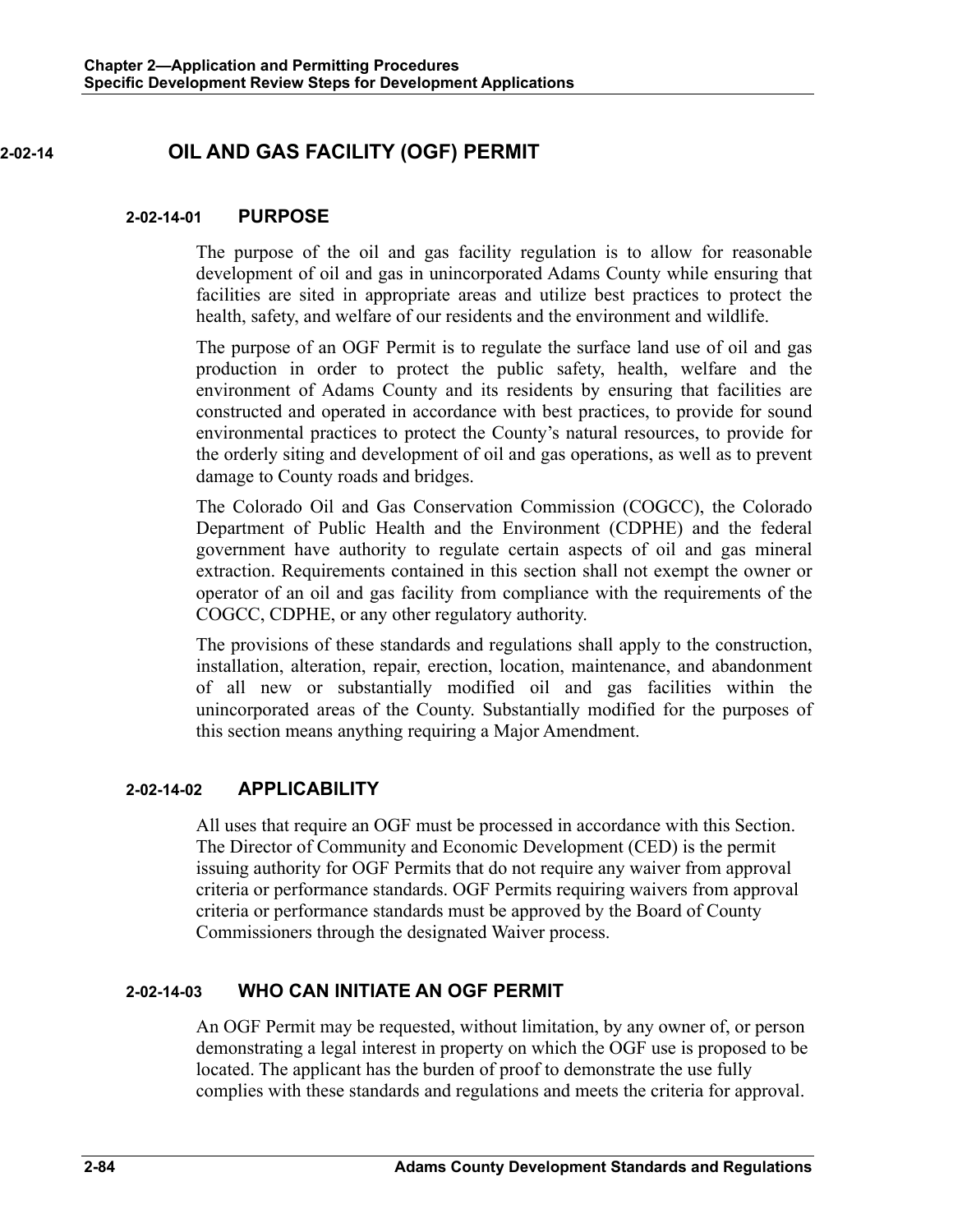## **2-02-14-04 OGF PERMIT REVIEW PROCEDURES**

An OGF Permit may be approved by the Director of Community and Economic Development if the application does not require waiver or modification from any approval criteria or performance standards. An OGF Permit requiring a waiver or modification from any of the approval criteria or performance standards must be approved by the Board of County Commissioners and requires a public hearing. The Director of Community and Economic Development or the Board of County Commissioners shall approve, approve with conditions, or deny the OGF Permit based on consideration of the staff report, the evidence from the public hearing (if applicable), and compliance with the criteria for approval.

# **2-02-14-05 OGF PERMIT REVIEW STEPS**

The processing of a proposed OGF permit shall be according to, in compliance with, and subject to the provisions contained in Steps 1 through 10 of the Common Development Review Procedures (although not necessarily conducted in the following order) as follows:

- 1. Conceptual review. Operator shall identify three proposed locations for the oil and gas facility for the Alternative Site Analysis process outlined below. For each location, operator shall identify, and visually depict the same on a map, the following items that are located within a half-mile (1/2) radius of the parcel boundary of the proposed facility: existing or platted residences, occupied buildings, parks, open space, schools, future school facilities, state licensed daycares, known areas of environmental contamination such as superfund sites, hospitals, water bodies, floodplains, floodways, water supply facilities including wells, existing active and decommissioned wells, and roadways. Proposed access routes to the site should also be provided. This information must be submitted to Community and Economic Development for review. Following that, a conceptual review meeting shall be held with the operator. Operators are encouraged to schedule a conceptual review prior to entering into any surface use agreements.
	- a. **Alternative Site Analysis:** Prior to submittal of Form 2 or 2A to the COGCC and during the conceptual review, the applicant must consult with the County on an Alternative Site Analysis as outlined below:
		- 1. In General. The County seeks to site OGFs in areas that have the least off-site impact possible in order to protect the health, safety, and welfare of its residents and to protect the environment and wildlife. In order to determine whether proposed siting is appropriate, CED staff must evaluate alternative sites.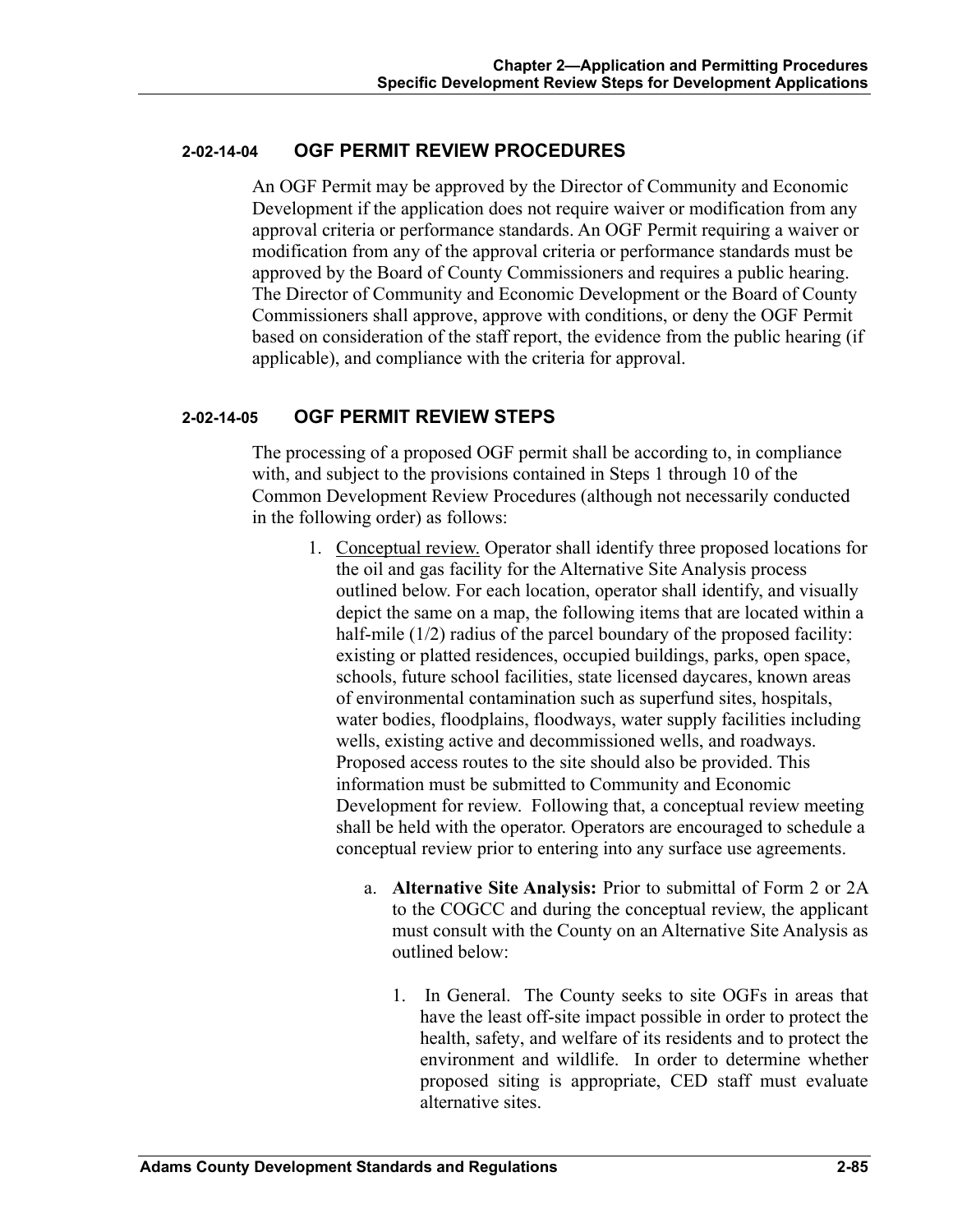- 2. Description of potential sites. Applicant must submit descriptions of at least three (3) potential sites for the OGF that were considered by applicant. Potential sites must be a minimum of 1,000 feet away from each other, but can be located on the same parcel. Description must include description of site locations considered, whether mineral extraction is possible and reasonable from those sites, the off-site impacts associated with those sites, and why a particular site is proposed, if any.
- 3. Evaluation materials. CED staff will evaluate the potential sites to determine which site is likely to have the least offsite impacts. The CED Director will determine whether applicant is required to provide traffic impact studies, engineering studies, Environmental Impact Analysis as defined in these standards and regulations, or other evaluation tools in order to adequately evaluate site options. If not required by the CED Director as part of the alternative site analysis, these site-specific evaluation tools can be submitted by the applicant after site selection has occurred.
- 4. Evaluation criteria. In determining which sites are likely to have the least off-site impact, CED may consider the following:
	- i. Distance from existing or platted residences, schools, state licensed daycares, high occupancy buildings, active open spaces, environmentally sensitive areas, public drinking water supply areas, or other areas likely to be adversely impacted;
	- ii. Traffic impacts and impact to roads, bridges, and other infrastructure;
	- iii. Access to water and other operational necessities;
	- iv. Whether the site allows for utilization of impact mitigation, such as use of proximate pipelines;
	- v. Noise impacts;
	- vi. The impact on the surrounding land;
	- vii. The impact on wildlife; and
	- viii. Impact on nearby environmental resources such as water bodies.
- 5. Site Selection. The county shall review all proposed locations in order to determine which location(s) best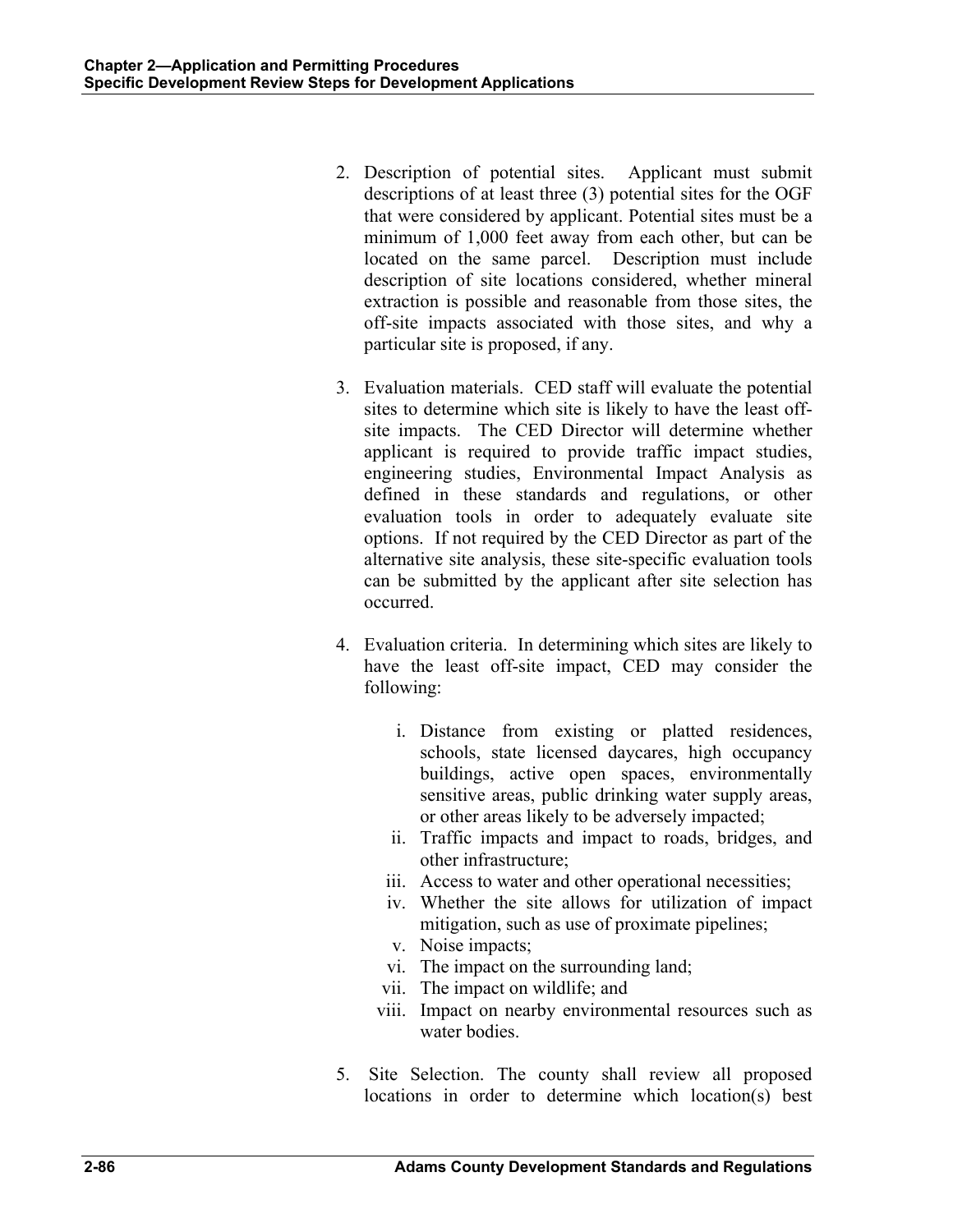protects public health, safety, welfare, and the environment and will choose the location that best satisfies this goal. The Director of Community and Economic Development will determine if any proposed sites meet this goal. If no location satisfies this goal, Operator shall submit three new proposed locations. The County may recommend denial of the OGF Permit if it does not believe that any of the proposed sites meet the siting goal.

- 2. Neighborhood Meeting: Applicable. At the neighborhood meeting, the applicant shall provide an overview of its proposed oil and gas operation and allow those in attendance to provide input as to the proposed operation, including, but not limited to, issues that arise from application of these regulations to the proposed operation, and suggested mitigation to adequately ensure compliance with these regulations.
- 3. Development Application Submittal: Community and Economic Development has developed a check list of required submittals for OGF Permits that may change from time to time. At a minimum, the following items are required as part of an OGF application submittal:
	- a. **Application Form:** a completed OGF Permit application form.
	- b. **Application Fee:** OGF application fee
	- c. **Operations Plan:**
		- 1. Plan Format: Two hard copies of all plans shall be provided and one copy of the plans shall be provided in digital format, on either a thumb drive or CD. No plans shall contain copyright restrictions or public use restrictions.
		- 2. Cover Sheet: The cover sheet shall have a title block with the reference to an Oil and Gas Facility Permit, project name, and location by section, township and range. The cover sheet shall also include a legal description of the area, date of the drawing, existing zoning of the site, a sheet key, a vicinity map with north arrow (scale of  $1" = 2,000'$  preferred) with an emphasis on the major roadway network within two (2) miles of the proposal, and all applicable County notes, an approval signature block and a block to insert the COGCC Permit number when approved.
		- 3. Impact Area Map: The second sheet shall contain an Impact Area Map that shows the proposed location of the Oil and Gas Facility, locations of all producing oil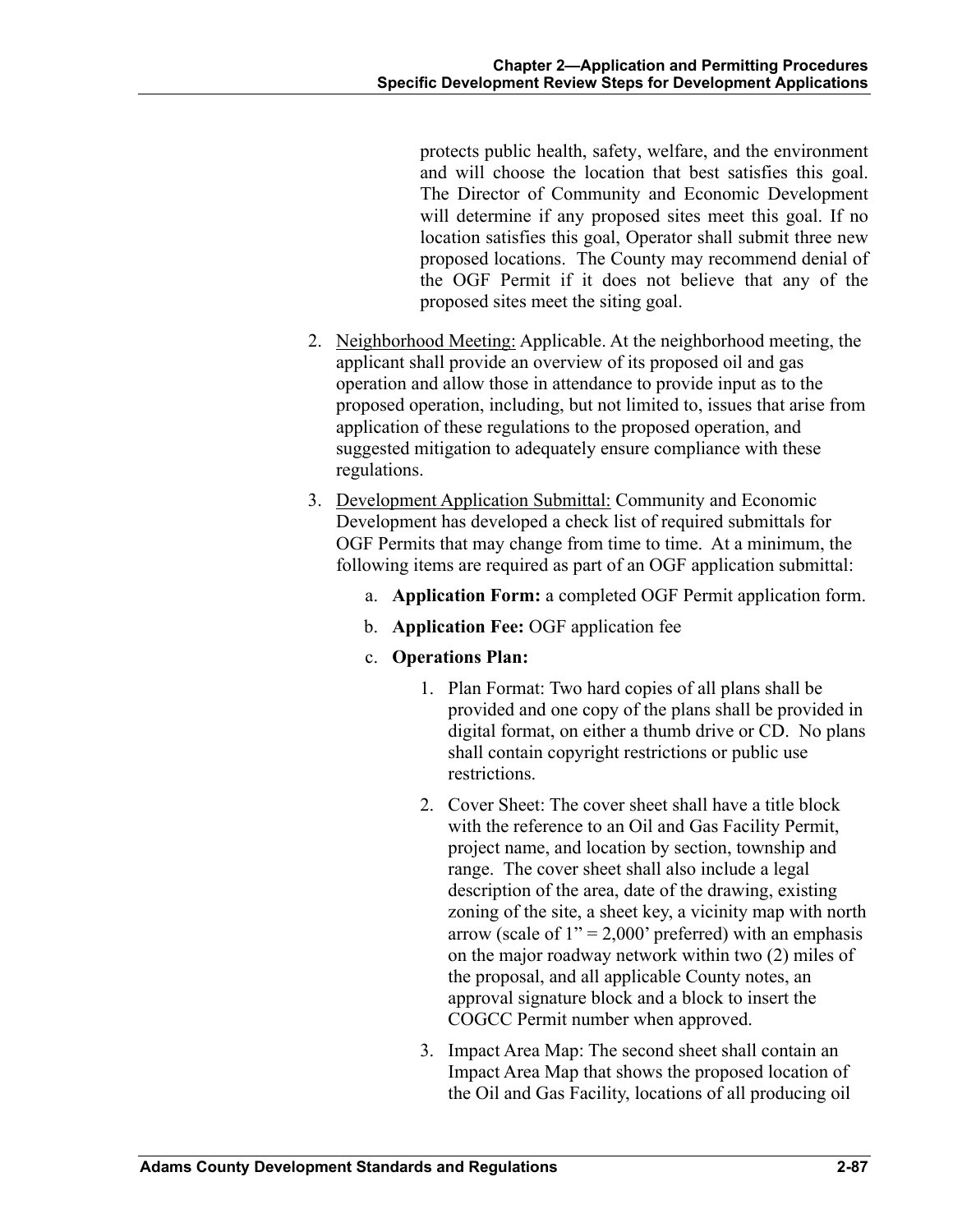and gas wells and other oil and gas operations within the one-mile (1) impact area; locations of all abandoned and shut-in wells within one quarter (1/4 ) mile radius of the projected track of the borehole; locations of all permitted registered water wells within one-half (1/2) mile of the proposed Oil and Gas Operation; existing improvements within 1,500 feet of the location on which the operation is proposed, and all existing and proposed roads within the one-mile impact area.

- 4. Drilling Operations Plan: The third sheet shall provide a site plan of drilling operations with drilling equipment with existing and proposed finished-grade topography at two-foot (2') contours or less tied to a datum acceptable to the County. The applicant shall verify current information regarding what datum is acceptable to the County, prior to submitting the application for the Oil and Gas Facility Permit. The layout of the drilling equipment may be shown as a typical plan, if the County deems it appropriate for the extent of development of the proposed Oil and Gas Facility.
- 5. Production Plan: The fourth sheet shall provide a site plan of production operations with production equipment such as tanks and compressor stations with existing and proposed finished-grade topography at two-foot (2') contours or less tied to a datum acceptable to the County. The production plan shall also identify tentative drilling and completion schedules. A seed mix shall be provided for reseeding the well pad. Equipment layout may be a typical plan appropriate to the degree of development for the Oil and Gas Facility, if the County deems it appropriate for the extent of development of the proposed Oil and Gas Facility.
- 6. Signage Plan/Sign Detail: A dimensioned Signage Plan or Sign Detail shall be included on one of the sheets describing and illustrating the appearance, size, location, type, color, material, and illumination of all signs. Directional signs for emergency responders and inspectors shall be included, along with a 24-hour, 7 days per week contact information to deal with all noise complaints. The sign with the 24-hour contact information must be placed close to the intersection of the access road and the right of way so that it is legible from the public right of way.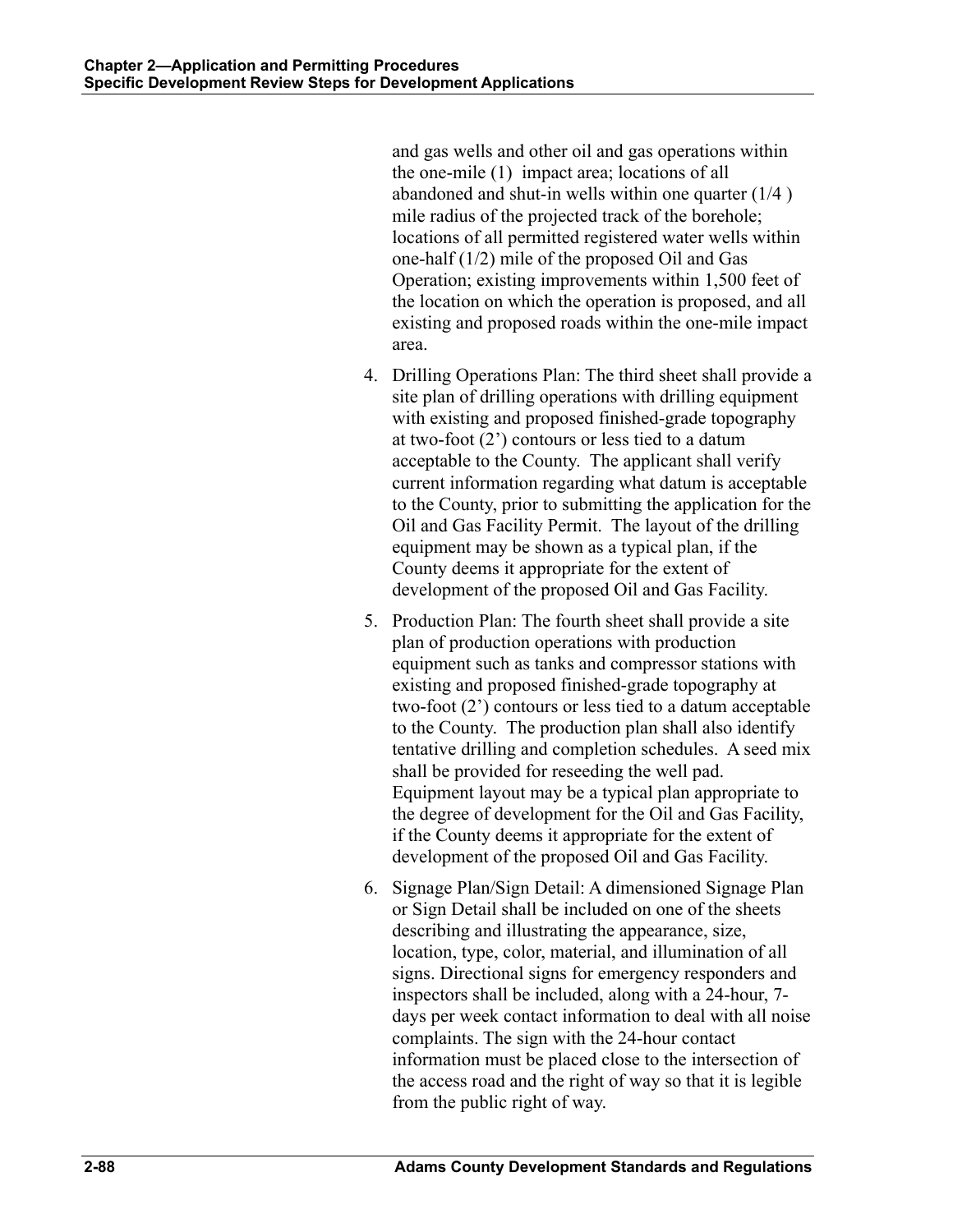- 7. Final Plan: Once the review process is complete and staff has determined that all outstanding issues have been resolved, staff will request a final copy of the Oil and Gas Operations Plan. The final Oil and Gas Operations Plan shall contain the information listed above unless otherwise specified by the County staff.
- d. **Emergency Preparedness and Response:** in accordance with the Emergency Preparedness and Response requirements in Section 4-10-02-03-03-03(9).
	- 1. Emergency Service Providers: The applicant must provide a commitment to serve ("will serve") letter from the authority having jurisdiction for providing emergency services (fire protection and emergency medical services) for that facility, or, where no authority has jurisdiction, from an emergency services provider with the ability to provide such emergency services.
- e. **Engineering Documents:** The following technical Engineering documents are required by the CED staff unless otherwise waived:
	- 1. Construction Plans: If applicable, Construction Plans for the proposed Oil and Gas Operation's public improvements including road plan and profile sheets, storm drainage improvements plans and other public improvements, prepared in accordance with the latest version of the Adams County Development Standards and Regulations (Chapter 9).
	- 2. Pavement Design Report: If applicable, a Pavement Design Report prepared in accordance with the latest version of the Adams County Development Standards and Regulations (Chapter 7).
	- 3. Grading Erosion and Sediment Control: If applicable, a Grading, Erosion, Sediment Control Report and Plan as defined in the latest version of the Adams County Development Standards and Regulations (Chapter 9).
	- 4. Transportation, roads, access standards, and fees:
		- a. The applicant's transportation plan must be designed and implemented to ensure public safety and maintain quality of life for other users of the county transportation system, adjacent residents, and affected property owners.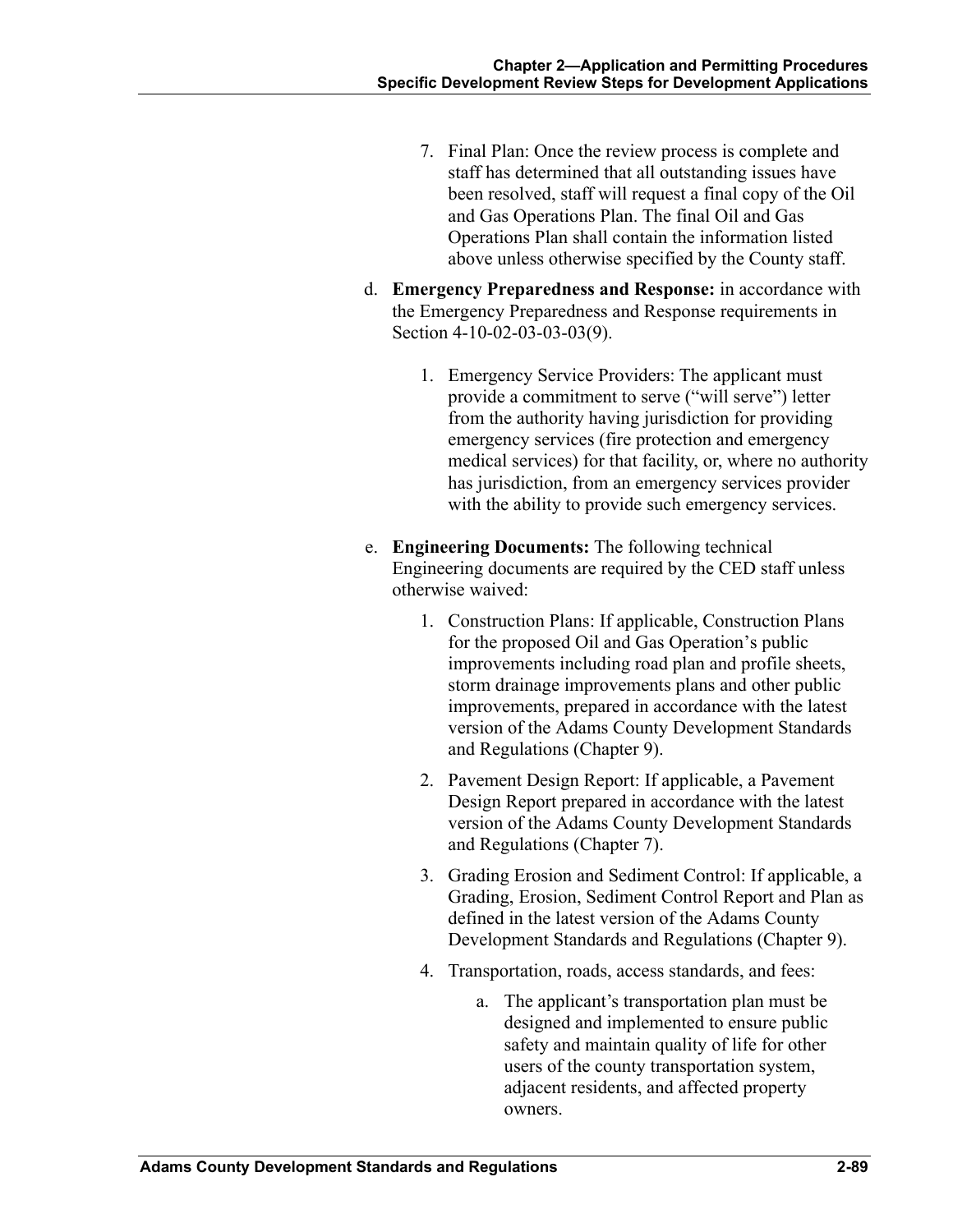- b. Where available, existing private roads shall be used to minimize land disturbance unless traffic safety, visual or noise concerns, or other adverse surface impacts clearly dictate otherwise.
- c. Access roads on the site and access points to public roads as identified in the application materials shall be reviewed by the CED department and shall be built and maintained in accordance with the engineering specifications and access road standards defined in the Adams County Development Standards and Regulations (Chapter 8).
- d. All applicable transportation fees shall be paid prior to issuance of a notice to proceed, , including without limitation:
	- i. Access permit fees
	- ii. Oversize/overweight permit fees
	- iii. Right of way construction permit fees; and
	- iv. Traffic impact and road maintenance fees.
- e. Oil and gas operations must minimize impacts to the physical infrastructure of the county transportation system. Any costs to improve county transportation system infrastructure necessitated by the proposed oil and gas operation shall be the responsibility of the Applicant. All transportation system infrastructure improvements and associated costs shall be determined by the CED department. The County shall perform the work or arrange for it to be performed. If the Applicant disagrees with the infrastructure improvements or associated costs as assessed by CED, it may request that the department approve a different route for its proposed oil and gas operation that avoids the need for such improvements. Alternatively, the Applicant may engage a licensed civil engineering firm to perform a traffic impact study in accordance with Chapter 8 of the Development Standards and Regulations to independently evaluate county transportation system infrastructure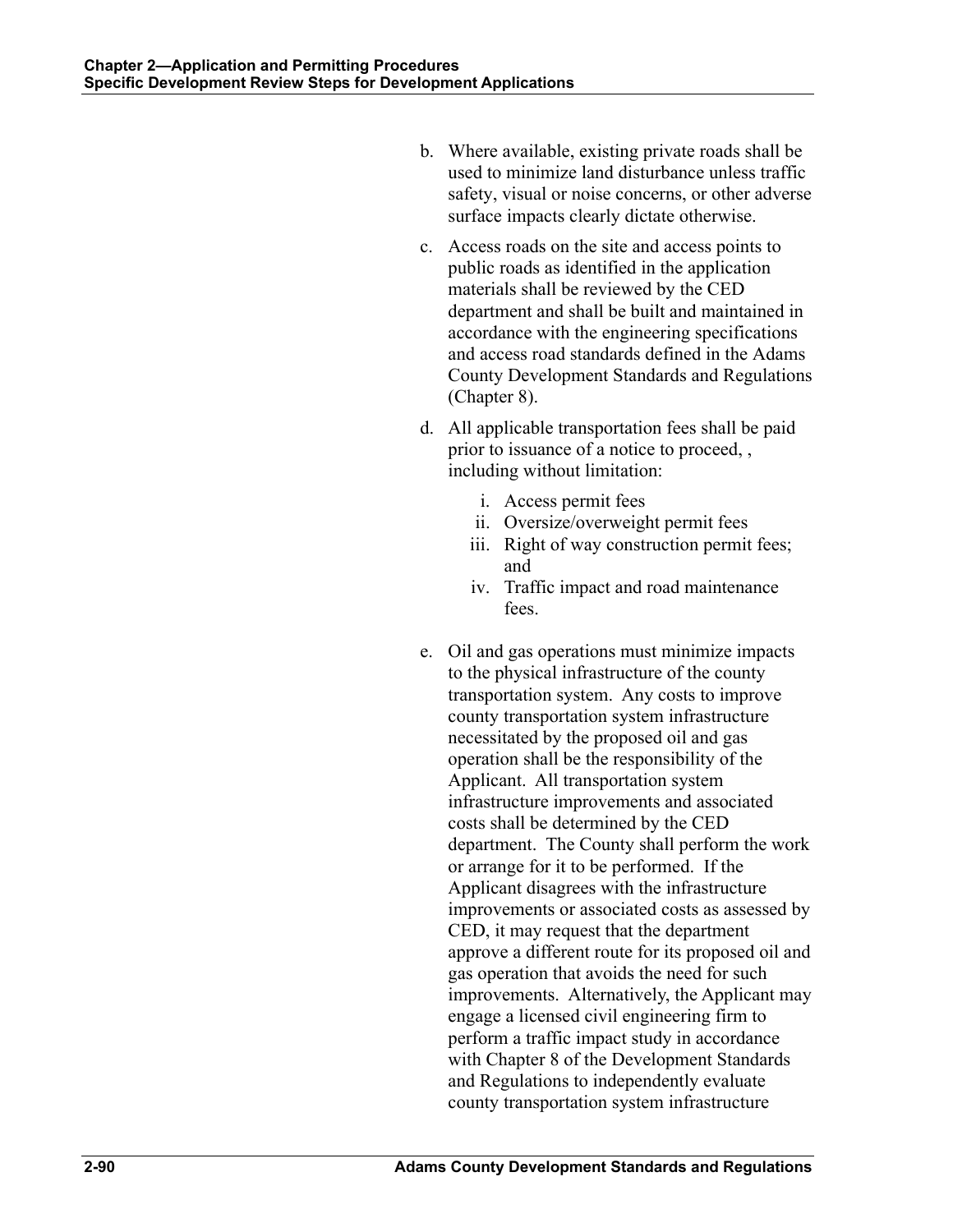improvements necessitated by the proposed oil and gas operation.

- 5. Drainage study/technical drainage letter/plan: If applicable, a Drainage Study/Technical Drainage Letter/Plan prepared in accordance with the latest version of the Adams County Development Standards and Regulations (Chapter 9).
- 6. Floodplain Use Permit: The applicant must obtain a Floodplain Use Permit, in accordance with the latest version of the Adams County Development Standards and Regulations, if the proposed Oil and Gas construction disturbance or operation encroaches into the 100-year floodplain, or the access is crossing a major drainage way, as defined by the latest version of the Adams County Development Standards and Regulations (Chapter 9).
- 7. Natural Resource Conservation Overlay (NRCO): if the Oil and Gas Facility is located in the NRCO, a Resource Review may be required.
- f. **Water Supply**: the applicant must provide proof of adequate water supply. Operator shall identify a water resource lawfully available for industrial use, including oil and gas development, to be utilized by Operator and its suppliers.
- g. **Surface Owner Documentation:** Documentation as to whether the surface owner and others with interest in the property have authorized the proposed OGF.
- h. **Additional Information:** Community and Economic Development will develop an application check list that may require additional information to process an OGF Permit application. In addition to the items required on the check list, the Director of Community and Economic Development may require additional information deemed necessary to evaluate particular applications.
- 4. Determination of Sufficiency: Applicable. No application shall be processed if taxes due on the requested property(ies) are not paid, if inspection fees are not paid, or if fines assessed against the applicant have not been paid.
- 5. Staff Report: Applicable.
	- a. Concurrent Referral and Review. County staff may refer the complete application review by the various County Departments and the County Attorney's Office, as deemed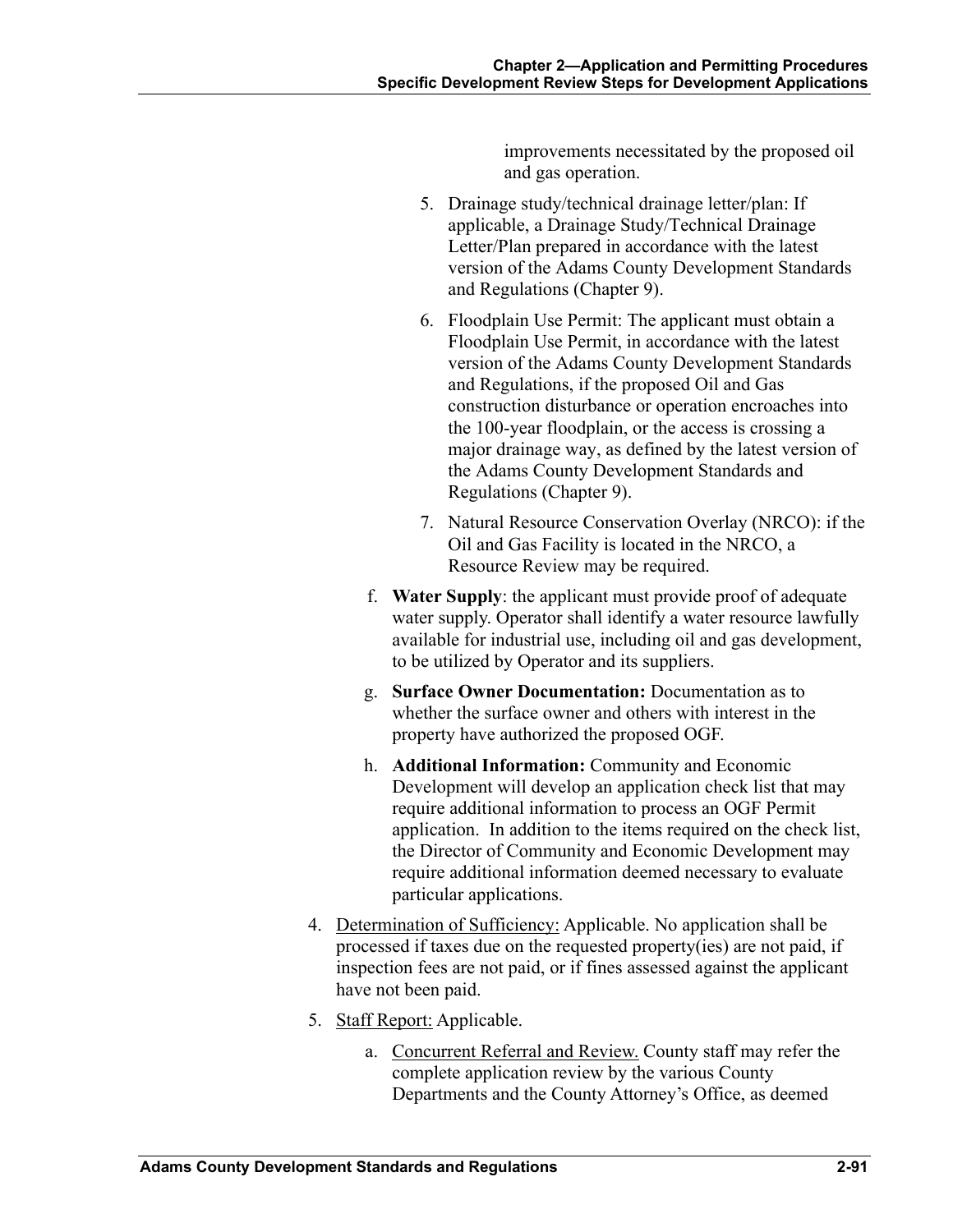appropriate. An application may require review by outside experts or agencies such as the U.S. Army Corps of Engineers, if the project impacts a floodplain, life-safety providers, adjacent jurisdictions, local public health departments, and others as may be deemed appropriate. Operator shall reimburse the County for reasonable costs incurred in connection with the use of third-party expert reviewers.

- 6. Notice: Applicable, except notice shall be sent by the applicant to all property owners and current residents within a half mile at a minimum, or greater, as determined by the Director of Community and Economic Development. The Notice shall meet the format prescribed by the County. The notice shall contain a statement informing the recipients of the notice that they may request written notification by the Applicant of the commencement of construction and commencement of drilling operations. The applicant shall provide written notification by U.S. Mail, which shall include an offer to consult, to any municipality, special district, or county whose boundaries are within one-half (1/2) mile of the proposed parcel where an application for an Oil and Gas Facility has been filed with the County. Posted notice shall be required for all OGF Permits. The signs shall be posted by the County on the subject property in a manner and at a location to afford the best notice to the public. Posting for an OGF Permit shall take place no later than ten days after the Operator selects a site for the facility.
- 7. Public Hearing. Applicable if the OGF Permit requires waiver from any approval criteria or performance standards. In cases requiring a waiver, a public hearing shall be held in front of the Board of County Commissioners.
- 8. Standards: Applicable.
- 9. Conditions of Approval: Applicable. The Director of Community and Economic Development in approving a permit for an OGF may attach any conditions necessary to implement the Adams County Comprehensive Plan and to ensure the compatibility with adjacent uses. Conditions may include a requirement of an Access Permit or Oversize Load Permit prior to development of the Oil and Gas Facility, a Floodplain Use Permit prior to any work within the floodplain, or a building permit prior to construction of certain structures within the Oil and Gas Facility.
	- a. Term: The approving authority shall specify the term of the OGF Permit as the following: provided that at least one well is drilled and completed during the initial three (3) year period following all required State and local approvals of the OGF, such action permanently vests the permitted location for the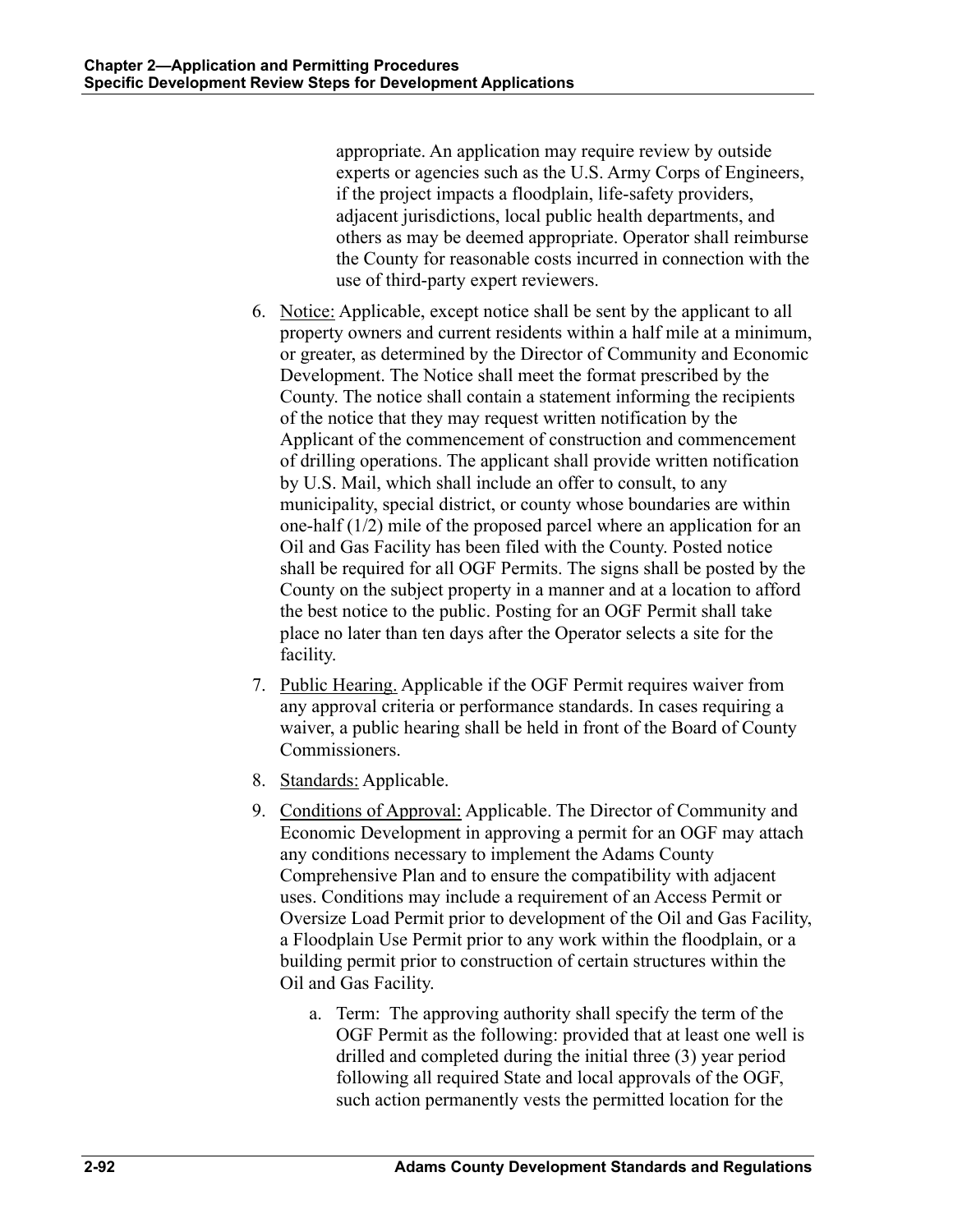number of wells contained within the initial permit approval. If wells permitted as part of the initial OGF permit are to be drilled at the multi-well pad location following expiration of the initial three (3) year period, those permit(s) for those wells shall be renewed following the OGF permit process as outlined in these regulations.

10. Amendments. Applicable. All amendments must be processed in accordance with Section 2-01-10, Amendments. Major Amendments for OGFs include any amendments to a Form 2A with the COGCC. For purposes of an OGF Permit, anything not identified as a major amendment shall be processed as a Minor Amendment.

## **2-02-14-06 CRITERIA FOR APPROVAL**

The Board of County Commissioners or Director of Community and Economic Development, in approving an OGF Permit, shall consider:

- 1. The OGF is consistent with the purposes of these standards and regulations.
- 2. The OGF will comply with the requirements of these standards and regulations including, but not limited to, all applicable performance standards, unless specifically waived or modified by the Board of County Commissioners after public hearing.
- 3. The siting of the OGF, after evaluation of alternative sites, is the most compatible with the surrounding area, harmonious with the character of the neighborhood, not detrimental to the immediate area, not detrimental to the future development of the area, and not detrimental to the health, safety, welfare, the environment and wildlife of the County.
- 4. The siting of the OGF does not create any site-specific conditions that present significant or material impacts to nearby land uses.
- 5. The OGF has addressed off-site impacts and complies with all applicable performance standards, unless specifically waived or modified by the Board of County Commissioners after public hearing.
- 6. The site is suitable for the use, including adequate usable space, adequate access, and adherence of environmental or wildlife stipulations.
- 7. The site plan for the proposed use will provide adequate parking, traffic circulation, fencing, screening, and landscaping.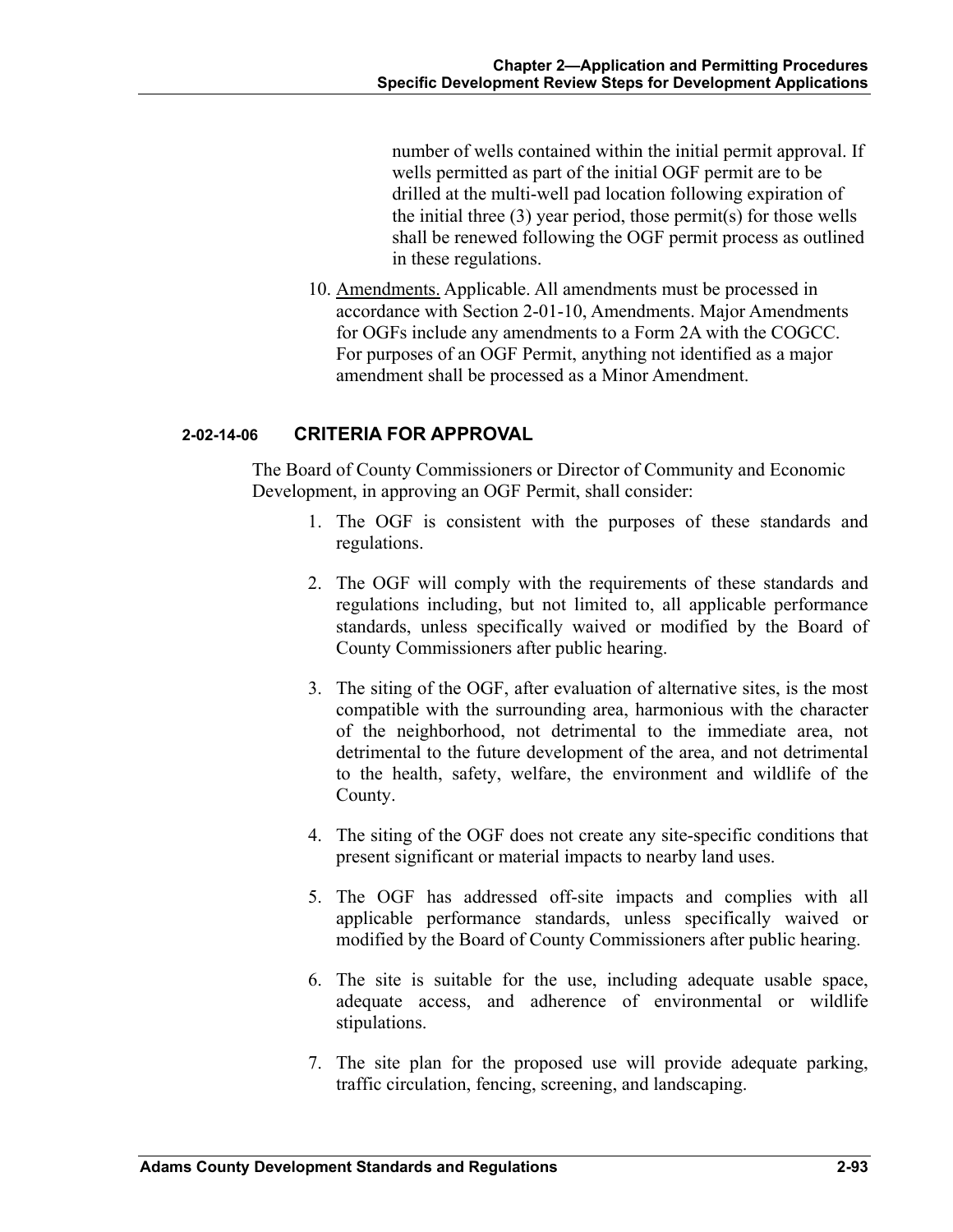- 8. Sewer, water, storm water drainage, fire protection, police protection, and roads are available and adequate to serve the needs of the OGF as designed and proposed.
- 9. Cultural and Historical Resources: the OGF does not cause significant degradation of cultural, historic, or archaeological sites eligible for County landmarking, or the National Historic Register.
- 10. Water Bodies and Water Quality: the OGF does not cause adverse impacts to surface or ground waters within Adams County. The operator shall comply with all applicable water quality standards.
- 11. Emergency Preparedness and Response: the OGF does not cause unreasonable risks of emergency situations such as explosions, fires, gas, oil or water pipeline leaks, ruptures, hydrogen sulfide or other toxic gas or fluid emissions, and hazardous material vehicle accidents or spills.
- 12. Air Quality: The OGF meets all required air quality standards.

# **2-02-14-07 OIL AND GAS FACILITY PERMIT WAIVER**

# **2-02-14-07-01** *PURPOSE*

The purpose of this section is to establish criteria and detail the steps whereby the Board of County Commissioners, at public meeting, may grant waivers or modifications from approval criteria or performance standards normally required for OGF Permits, allow the OGF use in an area not zoned for OGFs, or allow applicant to develop an OGF site not selected by Community and Economic Development.

# **2-02-14-07-02** *APPLICABILITY*

If the OGF permit application is denied based on noncompliance with the approval criteria or performance standards, if the applicant seeks to develop in an area not zoned for OGF development, or if an applicant seeks to develop on a site not approved by CED staff, an applicant may apply for an Oil and Gas Facility Permit Waiver.

# **2-02-14-07-03** *WHO CAN INITIATE A WAIVER*

A waiver may be proposed by any applicant that may apply for an OGF.

The applicant has the burden of proof to demonstrate that the waiver or proposed site selection meets the criteria for approval.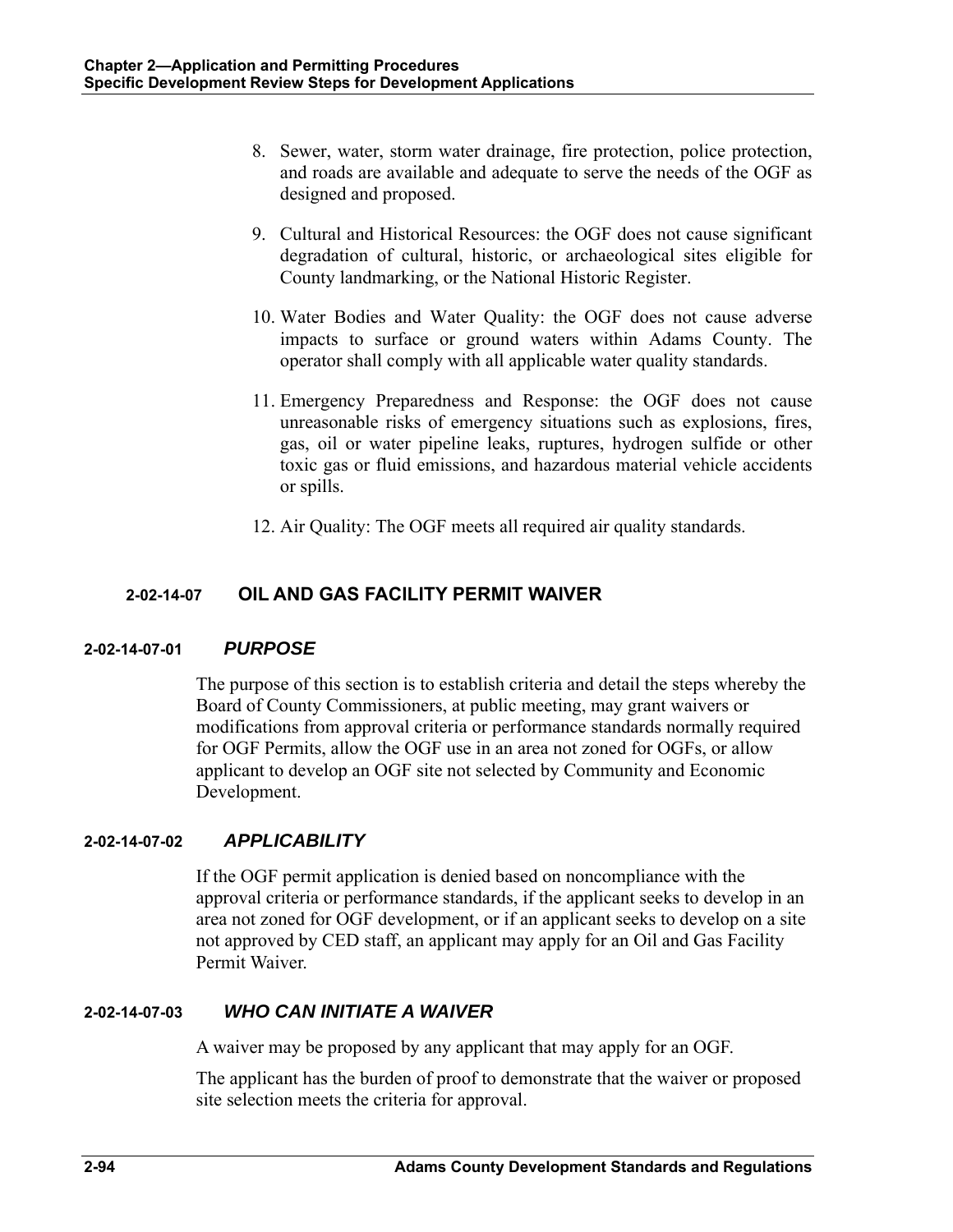## **2-02-14-07-04** *WAIVER REVIEW PROCEDURES*

Any waiver shall be processed through a public hearing before the Board of County Commissioners (See Steps 1 through 10 below). Waiver applications will be heard by the Board of County Commissioners at a public hearing. At such public hearing, the Board of County Commissioners may waive or modify specific regulations or standards requested by the applicant and approve the application, may approve with conditions, or may deny the application.

Applicants may only seek a waiver after submitting a complete application for an OGF Permit and participating in a conceptual review meeting with Community and Economic Development staff. If applicant is unable to meet all approval criteria and comply with all performance standards required for an OGF Permit, applicant may choose to seek a waiver from the Board of County Commissioners. The processing of a waiver shall be according to, in compliance with, and subject to the provisions contained in Steps 1 through 10 of the Common Development Review Procedures as follows:

- 1. Conceptual Review: Must be completed prior to application for waiver as part of OGF Permit process.
- 2. Neighborhood Meeting: Director of Community and Economic Development will determine whether neighborhood meetings are required after evaluating steps taken as part of OGF process.
- 3. Development Application Submittal: In addition to all requirements for an OGF Permit, applicant must provide a request for waiver that articulates the specific waivers sought and explains why waivers are necessary.
- 4. Determination of Sufficiency: Applicable. No application shall be processed if taxes due on the requested property(ies) are not paid, if inspection fees are not paid, or if fines assessed against the applicant have not been paid.
- 5. Staff Report: Applicable.
- 6. Notice: Applicable.
- 7. Public Hearing: Applicable. A public hearing shall be held before the Board of County Commissioners. Any requested waiver shall be reviewed and acted upon by the Board of County Commissioners prior to issuance of an OGF Permit.
- 8. Standards: Applicable.
- 9. Conditions of Approval: Applicable. The Board of County Commissioners, in approving a waiver for an OGF Permit, may attach any conditions necessary to implement the Adams County Comprehensive Plan and to ensure the compatibility with adjacent uses.
- 10. Amendments: Applicable.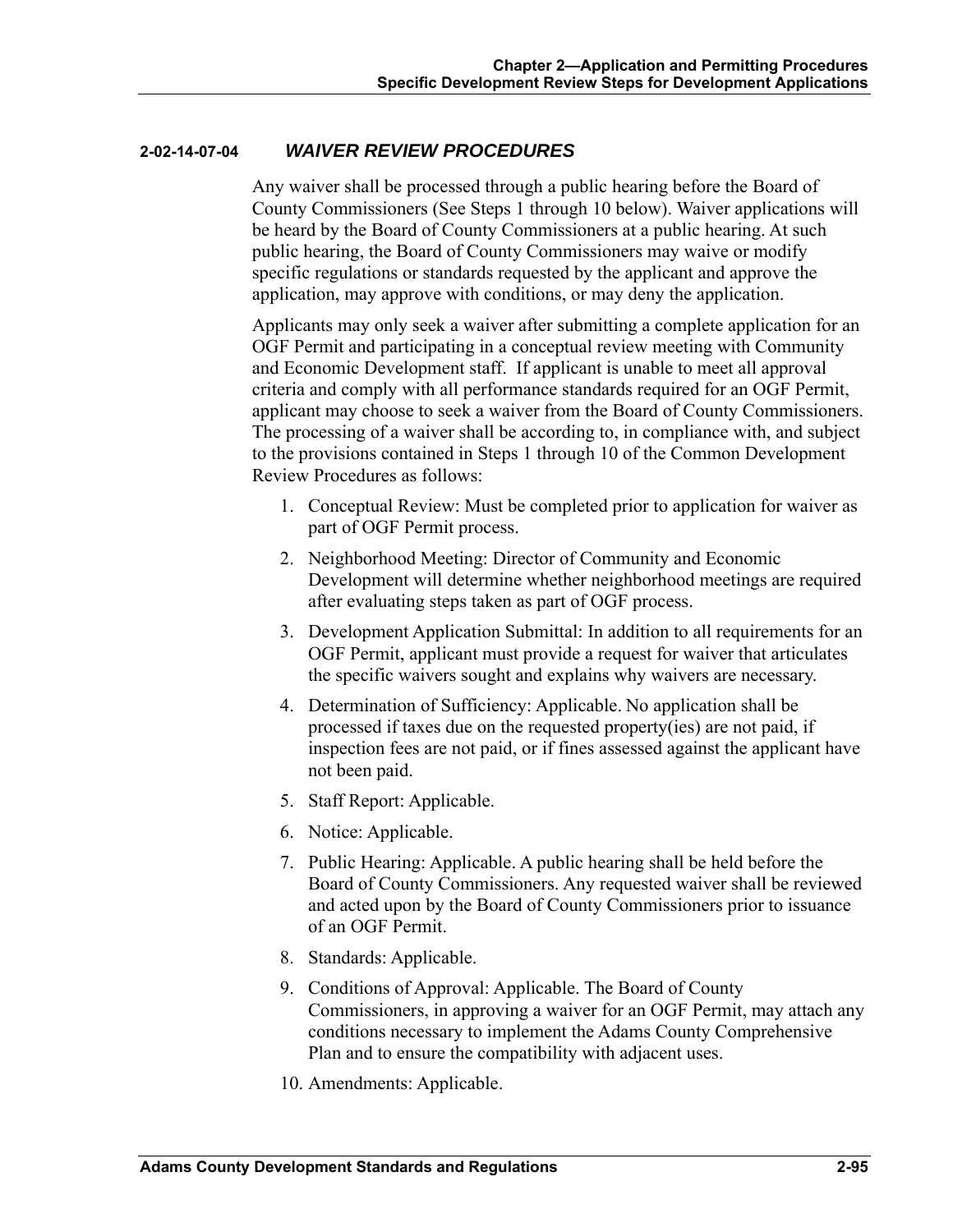## **2-02-14-07-05** *CRITERIA FOR APPROVAL*

The Board of County Commissioners, in approving a waiver, shall find:

- 1. Extraordinary hardships or practical difficulties result from strict compliance with these standards and regulations
- 2. The purpose of these standards and regulations are served to a greater extent by the alternative proposal.
- 3. The waiver does not have the effect of nullifying the purpose of these standards and regulations.

# **2-02-14-07-06** *ADDITIONAL CRITERIA FOR A ZONE DISTRICT WAIVER*

The Board of County Commissioners, in approving zone district waiver, in addition to the criteria outlined above, shall find:

- 1. The proposed Oil and Gas Facility is consistent with the Adams County Comprehensive Plan.
- 2. The proposed Oil and Gas Facility is compatible with the surrounding area, harmonious with the character of the neighborhood, and not detrimental to the immediate area, not detrimental to the future development of the area, and not detrimental to the health, safety, welfare or the environment of the inhabitants of the area and the County.

# **2-02-15 AMENDMENT TO TEXT OF THE STANDARDS AND REGULATIONS AND/OR ZONING MAP (REZONING) AND/OR COMPREHENSIVE PLAN**

# **2-02-15-01 PURPOSE**

The purpose of this section is to detail the steps to follow for changing the text of these standards and regulations, or the boundaries of the zone districts shown on the Zoning Map (Rezoning), or the Comprehensive Plan.

#### **2-02-15-02 APPLICABILITY**

All amendments to the text of these standards and regulations and any changes to the Zoning Map or Comprehensive Plan must be processed in accordance with this section. Only the Board of County Commissioners may, after recommendation of the Planning Commission, adopt a resolution amending the text of these standards and regulations, or the Zoning Map, or the Comprehensive Plan.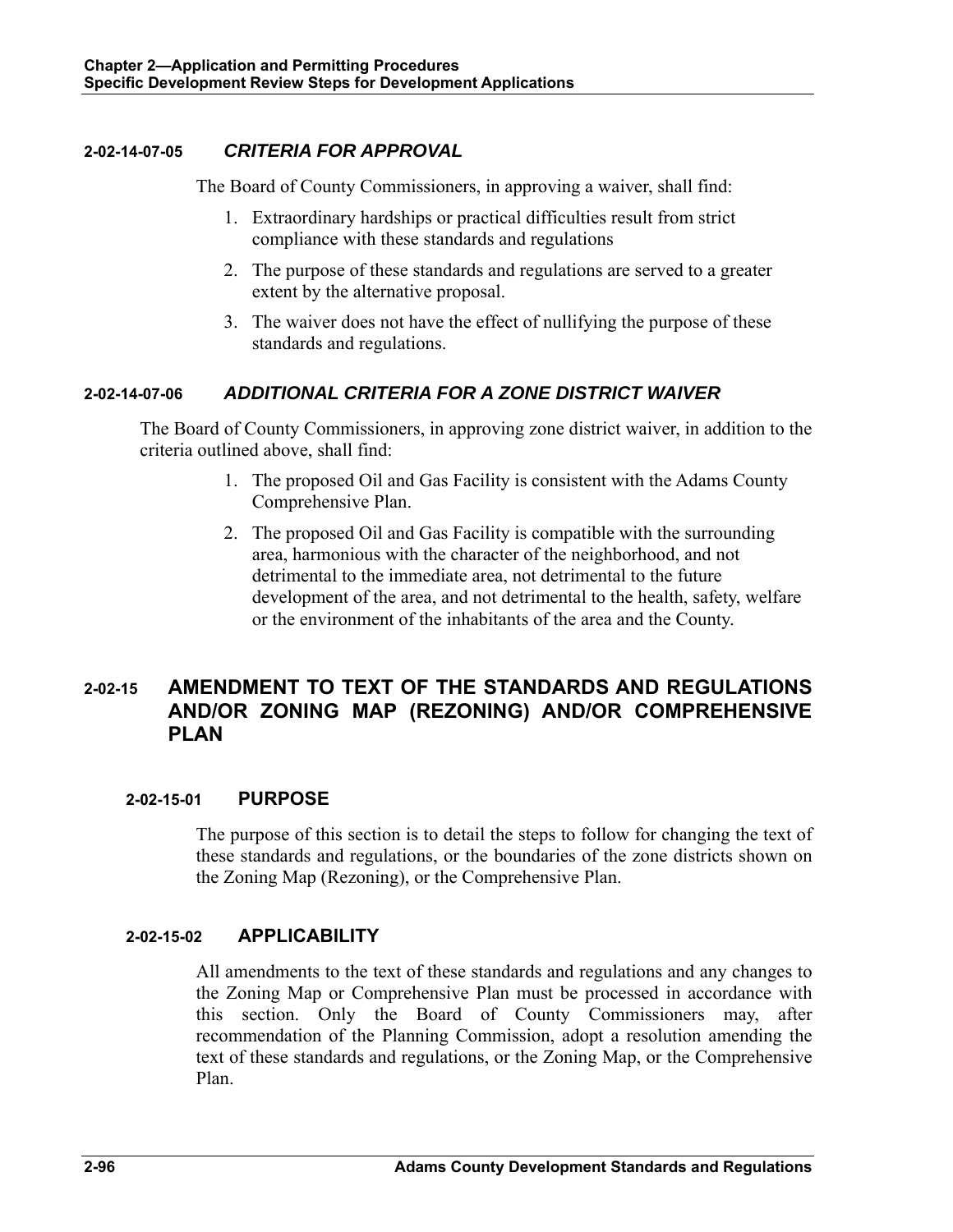### **2-02-15-03 WHO CAN INITIATE A TEXT, ZONING MAP, OR COMPREHENSIVE PLAN AMENDMENT**

#### **2-02-15-03-01** *AMENDMENT TO ZONING MAP (REZONING)*

An amendment to the Zoning Map may be proposed, without limitation, by the Planning Commission, the Board of County Commissioners, or the owner(s) of the property to be rezoned.

In addition, a municipality, airport authority, or other owner or operator of an aviation facility available for public use may propose an amendment to the Zoning Map to establish or amend an Aviation Zone or Influence Area Overlay District for the area including area surrounding an aviation facility.

#### **2-02-15-03-02** *AMENDMENT TO COMPREHENSIVE PLAN*

An amendment to the Comprehensive Plan may be proposed, without limitation, by the Planning Commission, the Board of County Commissioners, the Director of Community and Economic Development or the owner(s) of the property to be amended on the plan.

#### **2-02-15-03-03** *TEXT AMENDMENT*

An amendment to the text of these standards and regulations may be proposed by the Planning Commission, Board of County Commissioners, the Director of Community and Economic Development, the Director of Public Works,**\*** any owner or person having an interest in land located within the unincorporated area of the County, or any resident of the County.

The applicant has the burden of proof to demonstrate a text or a Zoning Map amendment fully complies with these standards and regulations and meets the criteria for approval.

**\*Adopted by the BOCC on June 27, 2011.** 

## **2-02-15-04 TEXT, ZONING MAP, AND COMPREHENSIVE PLAN AMENDMENT REVIEW PROCEDURES**

An amendment to the text of these standards and regulations, an amendment to the Zoning Map, or an amendment to the Comprehensive Plan may be approved by the Board of County Commissioners by resolution. Any proposed amendment shall be processed through a public hearing before the Planning Commission, which shall provide a recommendation to the Board of County Commissioners (See Steps 1 through 10 below). Upon completion of a hearing by the Planning Commission, the amendment and recommendation of the Planning Commission shall be forwarded to the Board of County Commissioners. The Board of County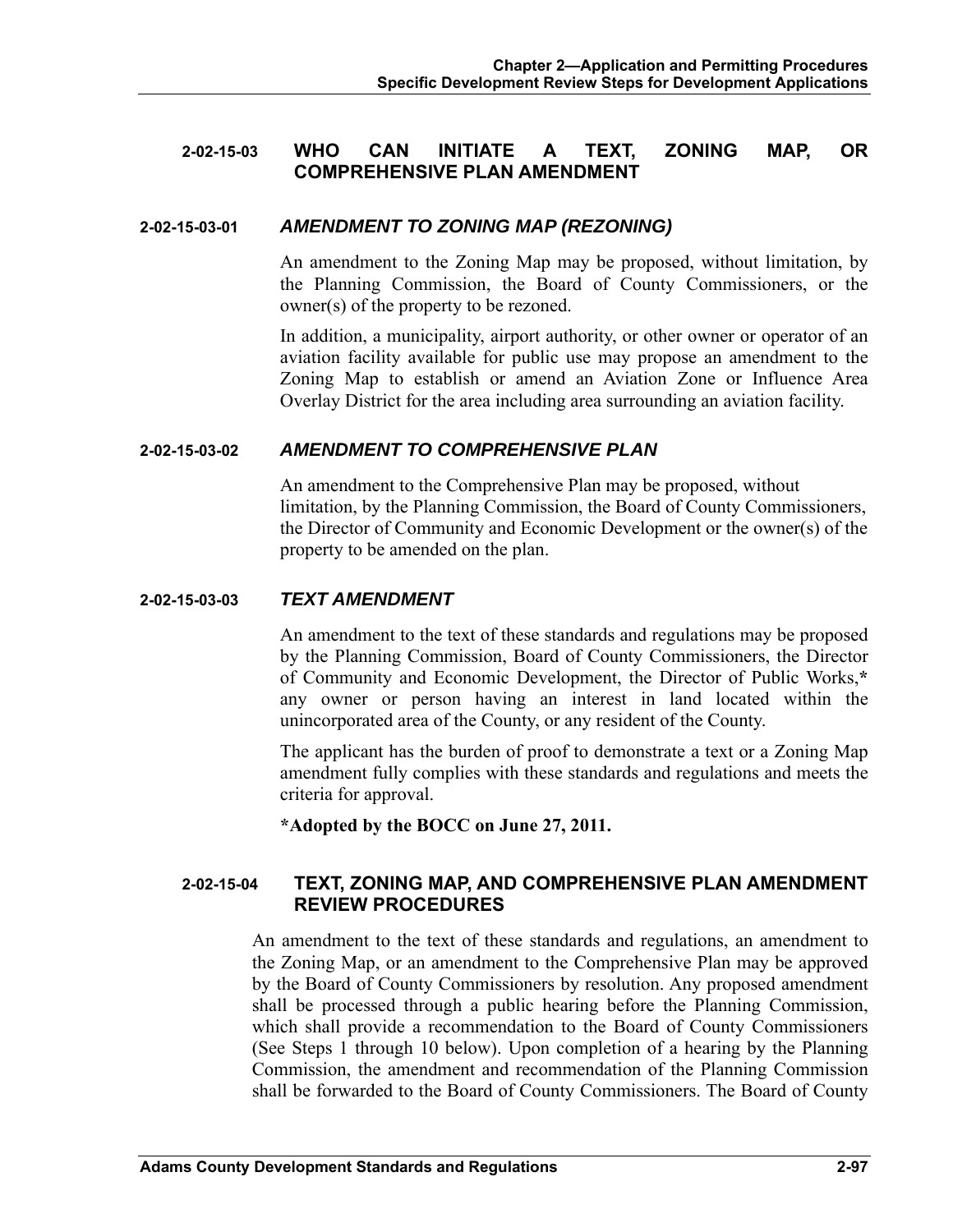Commissioners shall, after receiving a recommendation from the Planning Commission, hold a public hearing. The Board of County Commissioners shall then approve, approve with conditions, or deny the amendment based on consideration of the staff report, the Planning Commission's recommendation and findings, the evidence from the public hearings, and the amendment's compliance with the criteria for approval. In the case of a Comprehensive Plan amendment, the Planning Commission shall make a decision on the amendment and the matter will be referred to the Board of County Commissioners to ratify the decision at a public hearing.

## **2-02-15-05 TEXT, ZONING MAP, AND COMPREHENSIVE PLAN AMENDMENT REVIEW STEPS**

The processing of a proposed text, Zoning Map, or Comprehensive Plan amendment shall be according to, in compliance with, and subject to the provisions contained in Steps 1 through 10 of the Common Development Review Procedures as follows:

- 1. Conceptual Review: Applicable.
- 2. Neighborhood Meeting: Optional, unless the Director of Community and Economic Development, or in the case of Comprehensive Plan Amendment the Director of Community and Economic Development, determines the development proposal could have significant neighborhood impacts.
- 3. Development Application Submittal: All items or documents required for amendment of the text of these standards and regulations and/or to the Zoning Map as described in the development application submittal requirements shall be submitted to the Director of Community and Economic Development at least fifty (50) days prior to the first unfilled Planning Commission public hearing agenda.
- 4. Determination of Sufficiency: Applicable. No application shall be processed if any taxes due are not paid.
- 5. Staff Report: Applicable.
- 6. Notice:
	- a. Text Amendments: Partially applicable. Publication in the official County newspaper is required. Written notice and posting are not required.
	- b. Zoning Map Amendments (Rezoning): Applicable.
- 7. Public Hearing: Applicable. A public hearing shall be held before both the Planning Commission and Board of County Commissioners.
- 8. Standards: Applicable.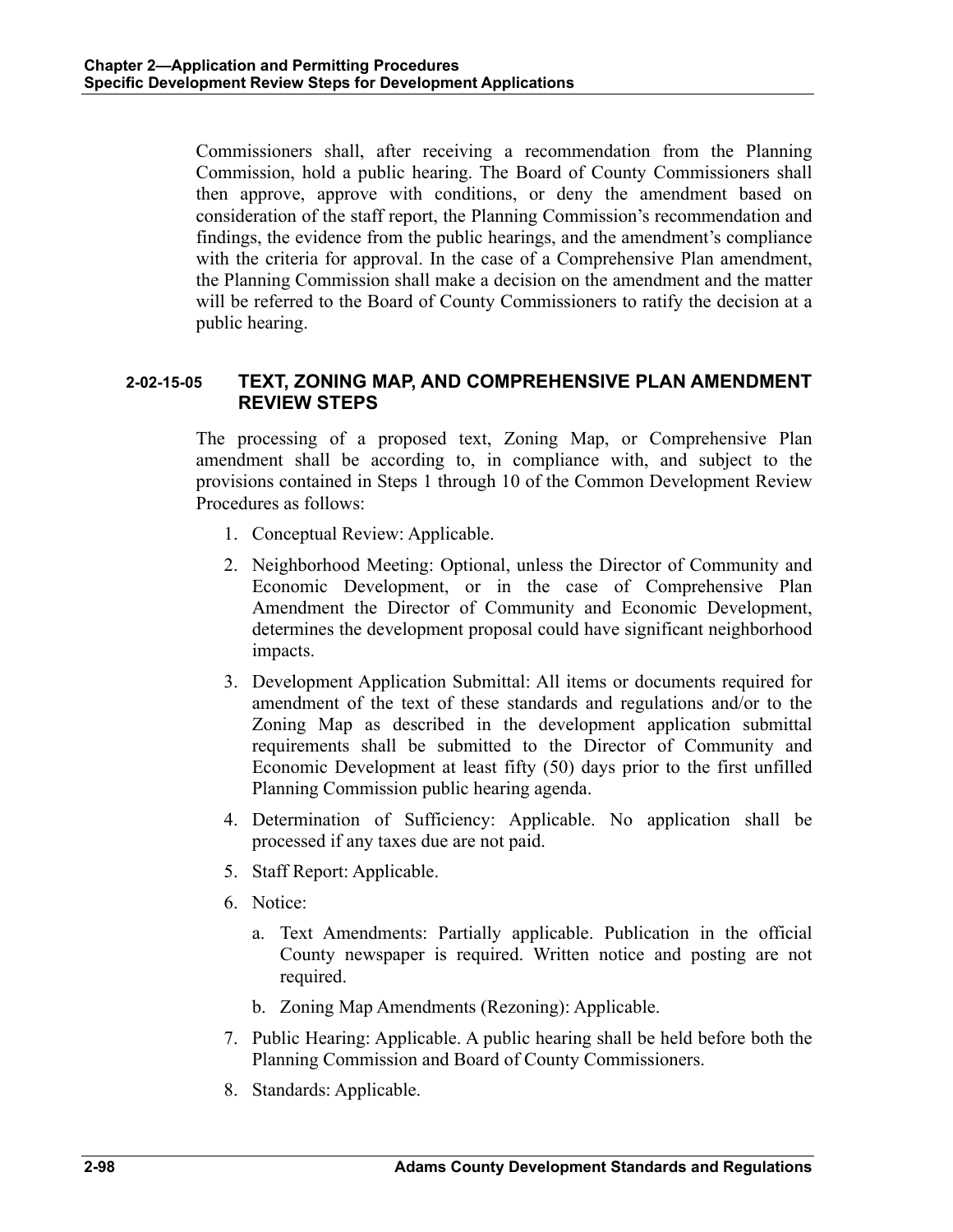- 9. Conditions of Approval: Applicable. The Board of County Commissioners in approving a Zoning Map amendment may attach conditions necessary to implement the Adams County Comprehensive Plan and ensure compatibility with adjacent uses. The Board of County Commissioners in approving a Zoning Map amendment may condition the approval on one (1) or more of the following:
- a. A requirement to ensure development proceeds in accordance with a specific site plan and/or development schedule.
- b. A requirement of public dedication of rights-of-way for roads, alleys, public ways, drainage and public facilities, and the installation of off-site improvements as are reasonably required by or related to the effect of the Zoning Map amendment.
- 10. Amendments: Applicable.

#### **2-02-15-06 CRITERIA FOR APPROVAL**

#### **2-02-15-06-01** *TEXT AMENDMENTS*

The Planning Commission, in making their recommendation, and the Board of County Commissioners, in approving a text amendment, shall find:

- 1. The text amendment is consistent with the Adams County Comprehensive Plan.
- 2. The text amendment is consistent with the purposes of these standards and regulations.
- 3. The text amendment will not be detrimental to the majority of persons or property in the surrounding areas nor to the community in general.

#### **2-02-15-06-02** *ZONING MAP AMENDMENTS (REZONING)*

The Planning Commission, in making their recommendation, and the Board of County Commissioners, in approving a Zoning Map amendment, shall find:

- 1. The Zoning Map amendment is consistent with the Adams County Comprehensive Plan.
- 2. The Zoning Map amendment is consistent with the purposes of these standards and regulations.
- 3. The Zoning Map amendment will comply with the requirements of these standards and regulations.
- 4. The Zoning Map amendment is compatible with the surrounding area, harmonious with the character of the neighborhood, not detrimental to the immediate area, not detrimental to the future development of the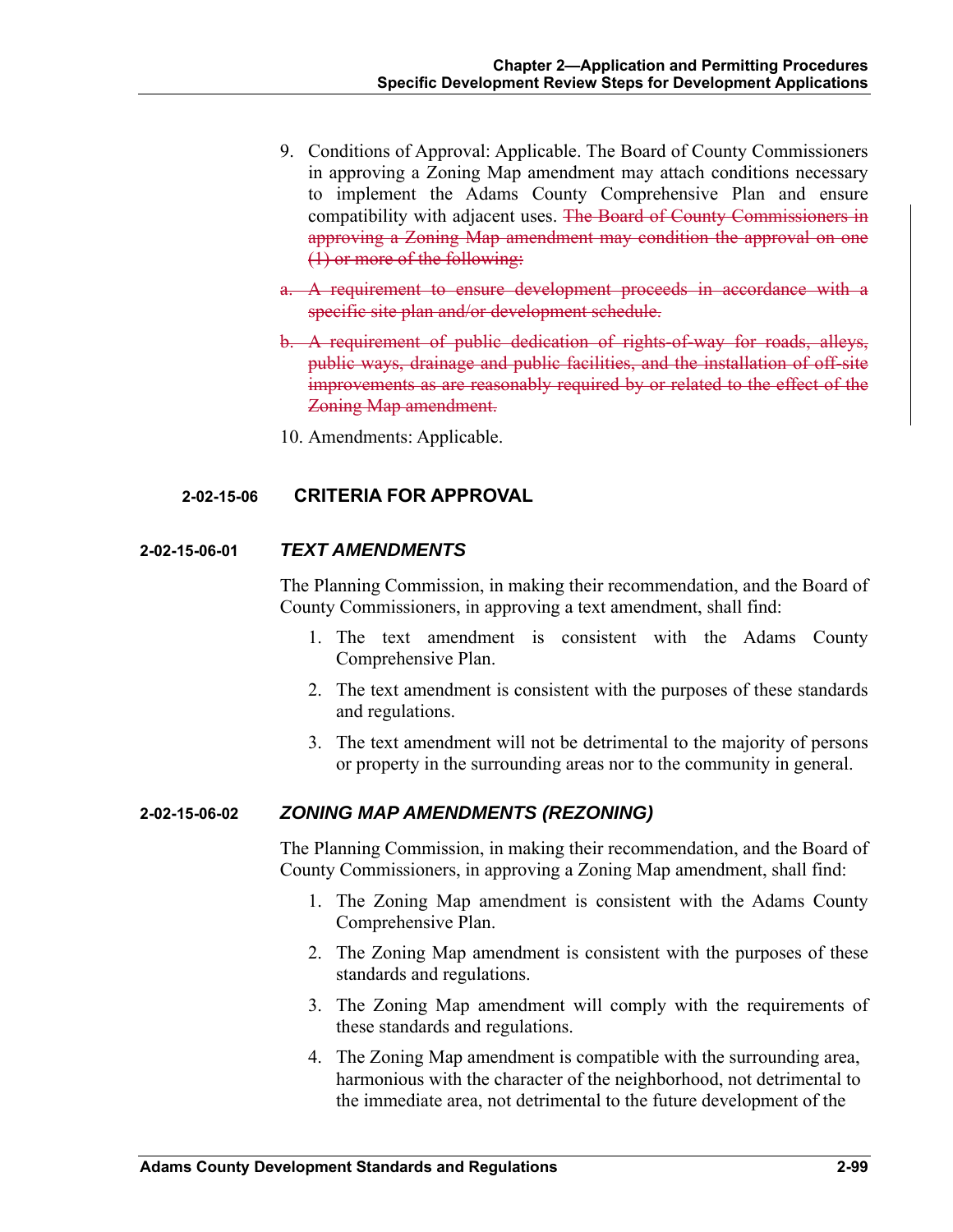area, and not detrimental to the health, safety, or welfare of the inhabitants of the area and the County.

# **2-02-15-06-03** *COMPREHENSIVE PLAN AMENDMENTS*

The Planning Commission, in making their decision, and the Board of County Commissioners in ratifying a Comprehensive Plan amendment, shall find:

- 1. The Comprehensive Plan amendment is consistent with the goals and policies of the Adams County Comprehensive Plan.
- 2. The Comprehensive Plan amendment is consistent and/or compatible with the land use, transportation, and open space maps in the Adams County Comprehensive Plan.
- 3. The Comprehensive Plan amendment advances the health, safety, and welfare of the citizens and property owners of Adams County.

# **2-02-15-07 ACTION BY THE DIRECTOR OF COMMUNITY AND ECONOMIC DEVELOPMENT FOLLOWING APPROVAL**

Upon final approval and fulfillment of all requirements of the Board of County Commissioners, the Director of Community and Economic shall make the approved changes to the Official County Zoning Maps, Comprehensive Plan, or text of these standards and regulations.

# **2-02-16 EXEMPTION**

# **2-02-16-01 PURPOSE**

The purpose of this section is to establish criteria and detail the steps whereby the Board of County Commissioners may grant exemptions from the definitions of the terms "subdivision" and "subdivided land" for any division of land if the Board determines that such a division is not within the purpose of Article 28, Title 30 of the Colorado Revised Statutes.

# **2-02-16-02 APPLICABILITY**

An exemption approval is required to obtain a release from the requirements of platting by resolution of the Board of County Commissioners in accordance with the terms set forth in these standards and regulations.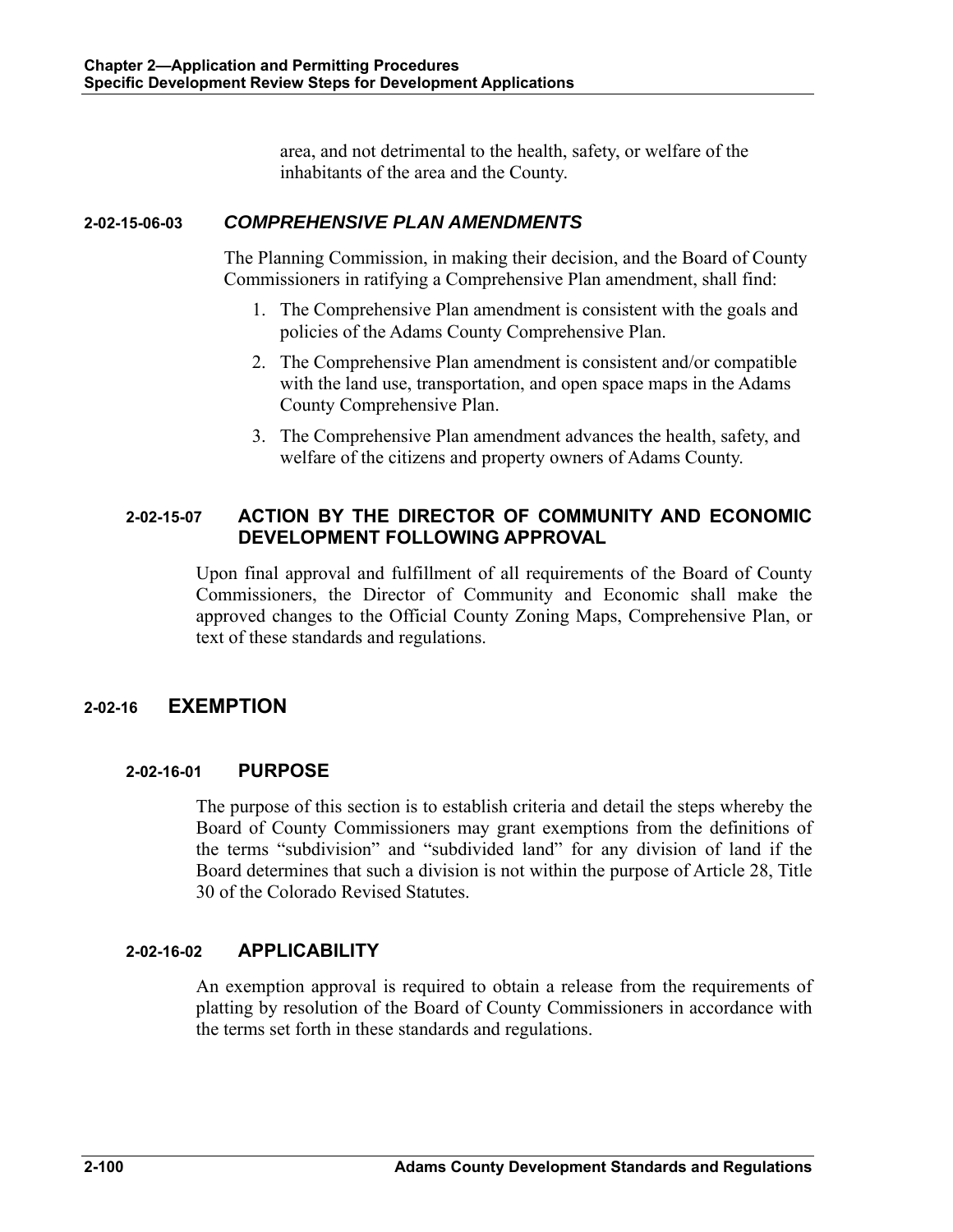#### **2-02-16-03 WHO CAN INITIATE A SUBDIVISION EXEMPTION**

A Subdivision Exemption may be proposed by, without limitation, the owner(s) of, or person having an interest in the property to be divided.

The applicant has the burden of proof to demonstrate the Subdivision Exemption fully complies with these standards and regulations, and meets the criteria for approval.

#### **2-02-16-04 SUBDIVISION EXEMPTION REVIEW PROCEDURES**

A Subdivision Exemption shall be approved by the Board of County Commissioners by resolution. Any Subdivision Exemption shall be processed through a public meeting before the Board of County Commissioners (See Steps 1 through 10 below). The Board of County Commissioners shall then approve or deny the Subdivision Exemption based on consideration of the staff report, the evidence from the public meeting, and the Subdivision Exemption's compliance with the criteria for approval.

The processing of a Subdivision Exemption shall be according to, in compliance with, and subject to the provisions contained in Steps 1 through 10 of the Common Development Review Procedures as follows:

- 1. Conceptual Review: Optional.
- 2. Neighborhood Meeting: Not applicable.
- 3. Development Application Submittal: All items or documents required for a Subdivision Exemption as described in the development application submittal requirements shall be submitted to the Director of Community and Economic Development at least thirty (30) days prior to the first unfilled Board of County Commissioners public meeting agenda.
- 4. Determination of Sufficiency: Applicable. No application shall be processed if any taxes due are not paid. No notification of the adjacent property owners is required.
- 5. Staff Report: Applicable. No notification of referral agencies is required.
- 6. Notice: Applicable.
- 7. Public Hearing: Applicable. A public hearing shall be held before the Board of County Commissioners. The Board of County Commissioners may take testimony from the public at the public meeting.
- 8. Standards: Applicable.
- 9. Conditions of Approval: Applicable.
- 10. Amendments: Applicable.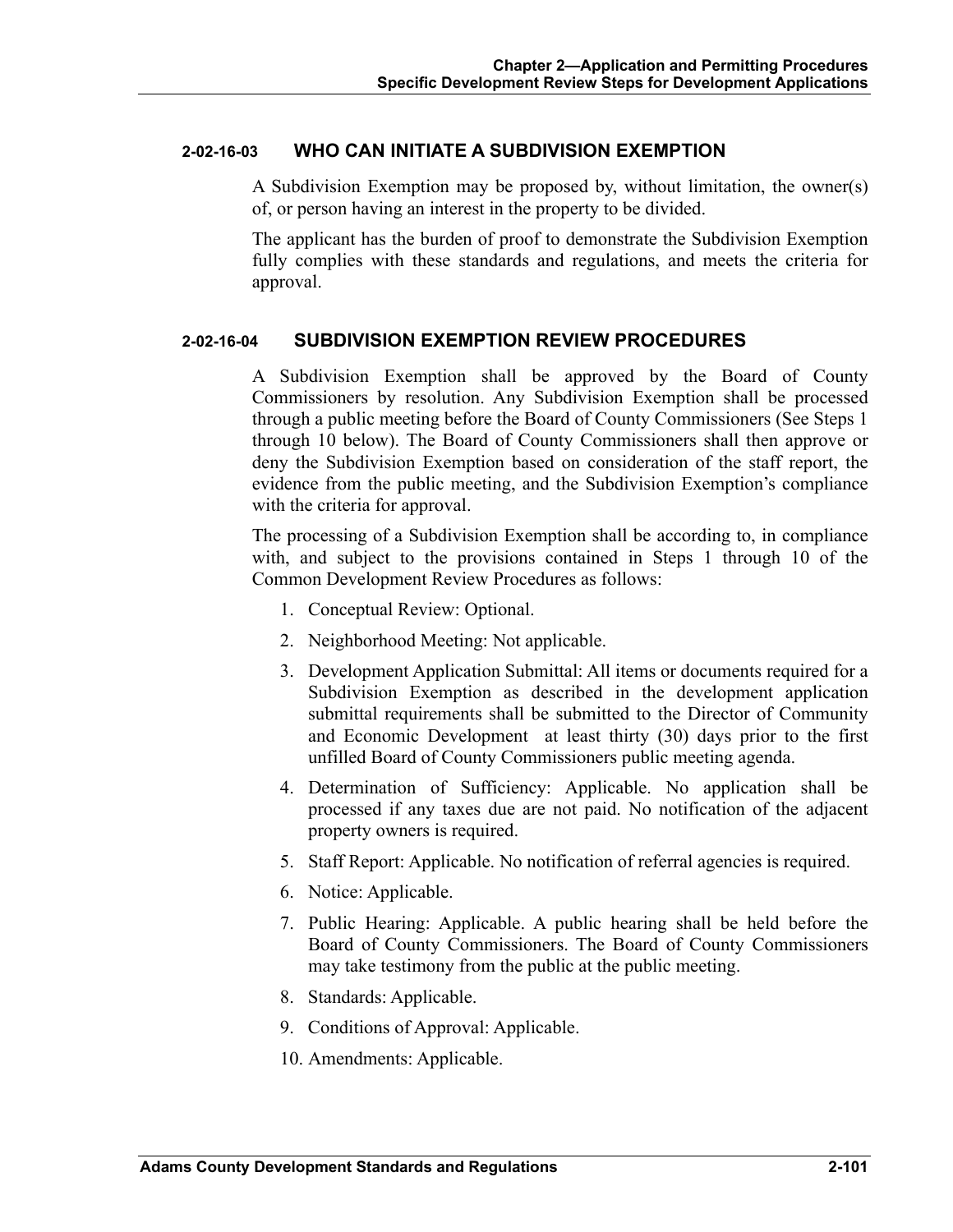## **2-02-16-05 CRITERIA FOR APPROVAL**

The Board of County Commissioners, in approving a Subdivision Exemption, shall find:

- 1. The Subdivision Exemption is consistent with and conforms to these standards and regulations.
- 2. The Subdivision Exemption is a division of land determined not to be within the purpose of Article 28, Title 30 of the Colorado Revised Statutes and is consistent with one (1) of the following criteria:
	- a. Boundary line adjustments where no additional parcels are created (unplatted land only).
	- b. Exemptions creating additional parcels shall be permitted for parcels with more than one (1) principal residence provided all of the following criteria are met:
		- (1) Each residence was constructed in conformance with the applicable County regulations in effect at the time the residence was constructed, and provided the structures were not previously considered uninhabitable or accessory to a principal residence (e.g., a guest house, resort or seasonal cabins used in conjunction with a lodge operation or housing for tenant labor);
		- (2) Each residence shall have a documented history of continuous use as a single-family dwelling; and
		- (3) Legal and physical access shall be provided to all parcels by public right-of-way or recorded easement, acceptable to the Adams County Director of Public Works in compliance with the Adams County Engineering Design and Construction Standards.
	- c. Other divisions of land affected by a deed recorded in the Office of the Adams County Clerk and Recorder that the Board of County Commissioners determines is not within the purposes of this resolution. If it is determined the applicant is using the exemption process to circumvent the subdivision regulations, the applicant shall be required to comply with the applicable sections of this resolution.
	- d. The property which is the subject of the Exemption may not be within any recorded subdivision plat.
	- e. The property which is the subject of the Exemption may not be zoned for commercial or industrial uses.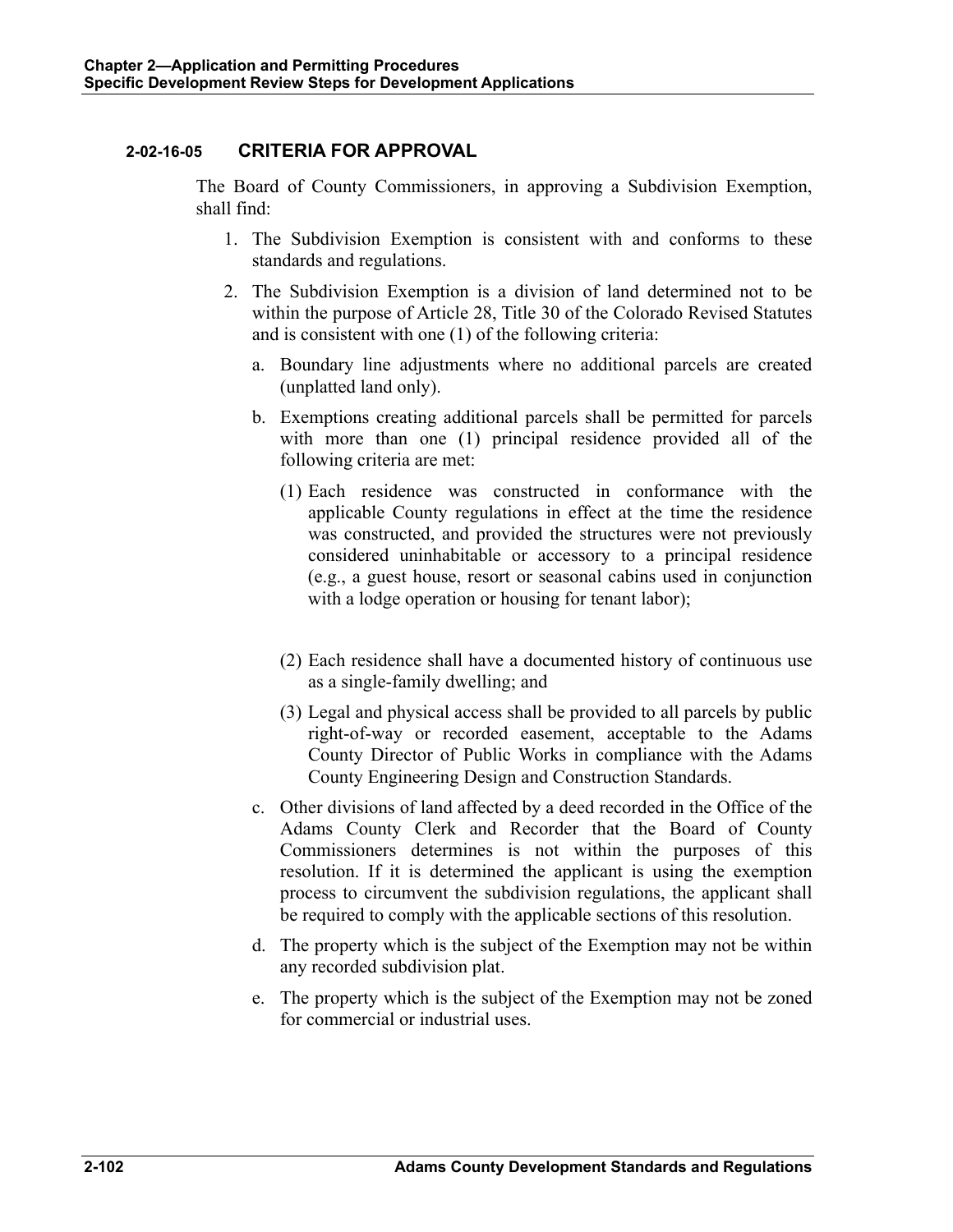#### **2-02-16-06 ACTION BY THE DIRECTOR OF COMMUNITY AND ECONOMIC DEVELOPMENT FOLLOWING APPROVAL**

Upon final approval and fulfillment of all requirements of the Board of County Commissioners, the Director of Community and Economic Development shall cause to have filed in the Office of the Adams County Clerk and Recorder the deeds, plan exhibit, required easements and maintenance agreements and a copy of the Board of County Commissioners' Resolution granting approval.

## **2-02-16-07 LAPSE OF APPROVAL**

The Subdivision Exemption approval shall lapse one (1) year from the date of approval if the required deeds and other supporting materials are not submitted.

## **2-02-16-08 EXTENSION OF APPROVAL**

A ninety (90)-day extension of the Subdivision Exemption approval may be granted by the Planning Commission. In order to be eligible for an extension, the applicant shall file an application for extension with the Director of Community and Economic Development at least thirty (30) days prior to the date the Subdivision Exemption approval would lapse. A progress report and revised schedule shall be submitted with the request for extension. An extension may only be granted if the Planning Commission finds:

- 1. The applicant has maintained a continuous good faith effort in preparing the Subdivision Exemption submittals including, but not limited to, preparing financing, securing state or federal permits, undertaking engineering and design, etc.; and
- 2. Conditions near the site, these standards and regulations, and the Adams County Comprehensive Plan have not changed in a way to render the original findings erroneous.

A Subdivision Exemption shall be limited to one ninety (90)-day extension.

# **2-02-17 WAIVER FROM SUBDIVISION DESIGN STANDARDS\***

Adopted by the BoCC on January 28, 2013

#### **2-02-17-01 PURPOSE**

The purpose of this section is to establish criteria and detail the steps whereby the Board of County Commissioners may grant waivers from subdivision design and improvement standards.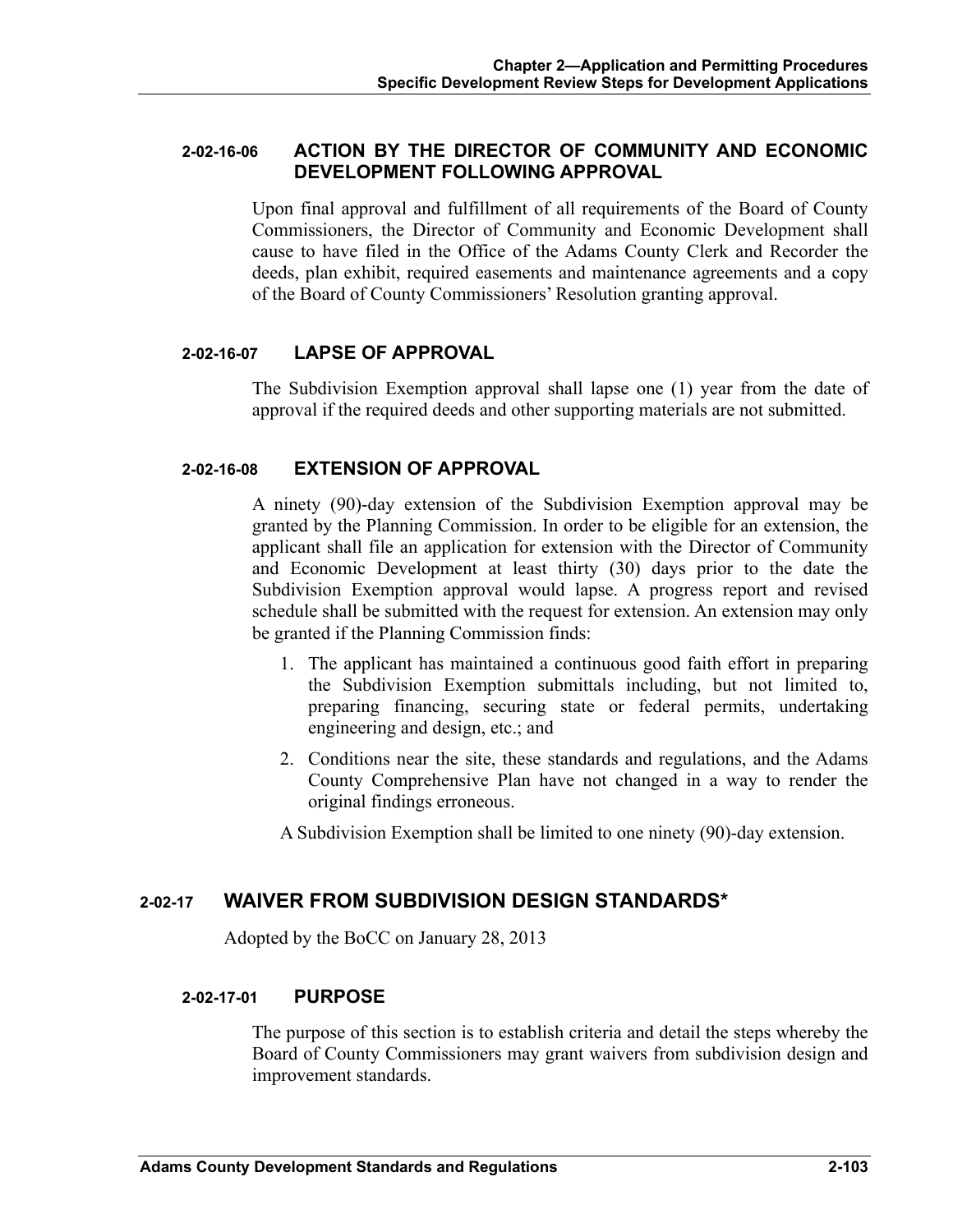### **2-02-17-02 APPLICABILITY**

A waiver is required to obtain a release from the requirements of subdivision design by resolution of the Board of County Commissioners in accordance with the terms set forth in these standards and regulations.

## **2-02-17-03 WHO CAN INITIATE A WAIVER**

A waiver may be proposed by, without limitation, the owner(s) of, or person having an interest in the property to be divided.

The applicant has the burden of proof to demonstrate that the waiver meets the criteria for approval.

## **2-02-17-04 WAIVER REVIEW PROCEDURES**

A waiver shall be approved by the Board of County Commissioners by resolution. Any waiver shall be processed through a public meeting before the Board of County Commissioners (See Steps 1 through 10 below). The Board of County Commissioners shall then approve or deny the waiver based on consideration of the staff report, the evidence from the public meeting, and the waiver's compliance with the criteria for approval.

The processing of a waiver shall be according to, in compliance with, and subject to the provisions contained in Steps 1 through 10 of the Common Development Review Procedures as follows:

- 1. Conceptual Review: Optional.
- 2. Neighborhood Meeting: Not applicable.
- 3. Development Application Submittal: All items or documents required for a waiver as described in the development application submittal requirements shall be submitted to the Director of Community and Economic Development at least thirty (30) days prior to the first unfilled Board of County Commissioners public meeting agenda.
- 4. Determination of Sufficiency: Applicable. No application shall be processed if any taxes due are not paid. No notification of the adjacent property owners is required.
- 5. Staff Report: Applicable. No notification of referral agencies is required.
- 6. Notice: Applicable.
- 7. Public Hearing: Applicable. A public hearing shall be held before the Board of County Commissioners. Any requested waiver shall be reviewed and acted upon by the Board of County Commissioners prior to scheduling a final development plan (plat) hearing. The Board of County Commissioners may take testimony from the public at the public meeting.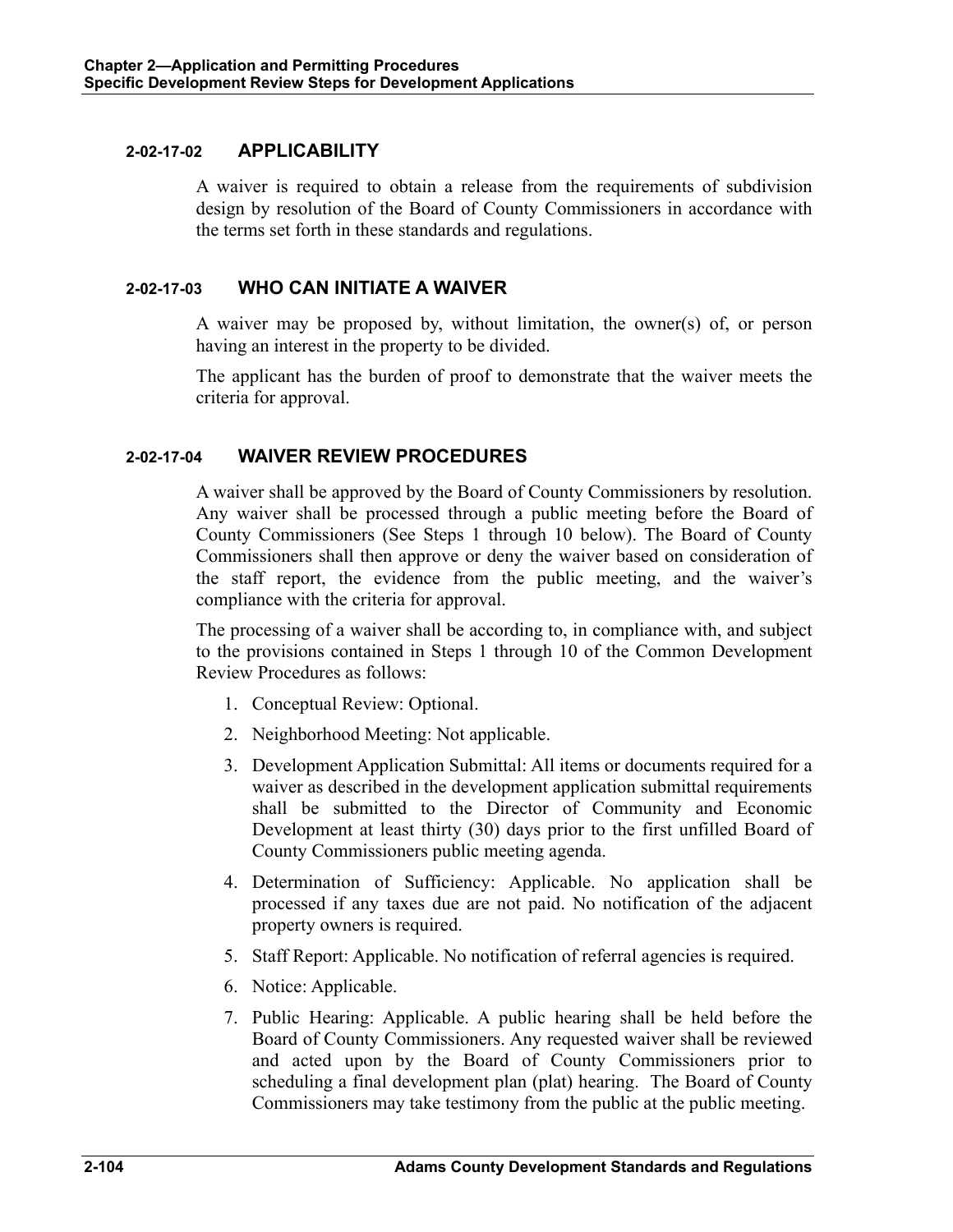- 8. Standards: Applicable.
- 9. Conditions of Approval: Applicable.
- 10. Amendments: Applicable.

#### **2-02-17-05 CRITERIA FOR APPROVAL**

The Board of County Commissioners, in approving a waiver, shall find:

- 1. Extraordinary hardships or practical difficulties result from strict compliance with these standards and regulations
- 2. The purpose of these standards and regulations are served to a greater extent by the alternative proposal.
- 3. The waiver does not have the effect of nullifying the purpose of these standards and regulations.

## **2-02-17-06 ACTION BY THE DIRECTOR OF COMMUNITY AND ECONOMIC DEVELOPMENT FOLLOWING APPROVAL**

Upon final approval and fulfillment of all requirements of the Board of County Commissioners, the Director of Community and Economic Development shall cause to have filed in the Office of the Adams County Clerk and Recorder a copy of the Board of County Commissioners' Resolution granting approval.

#### **2-02-17-07 LAPSE OF APPROVAL**

The waiver approval shall lapse two (2) years from the date of approval if the final plat application is not submitted.

### **2-02-17-08 EXTENSION OF APPROVAL**

A ninety (90)-day extension of the waiver approval may be granted by the Planning Commission. In order to be eligible for an extension, the applicant shall file an application for extension with the Director of Community and Economic Development at least thirty (30) days prior to the date the waiver approval would lapse. A progress report and revised schedule shall be submitted with the request for extension. An extension may only be granted if the Planning Commission finds:

1. The applicant has maintained a continuous good faith effort in preparing the final plat submittals including, but not limited to, preparing financing, securing state or federal permits, undertaking engineering and design, etc.; and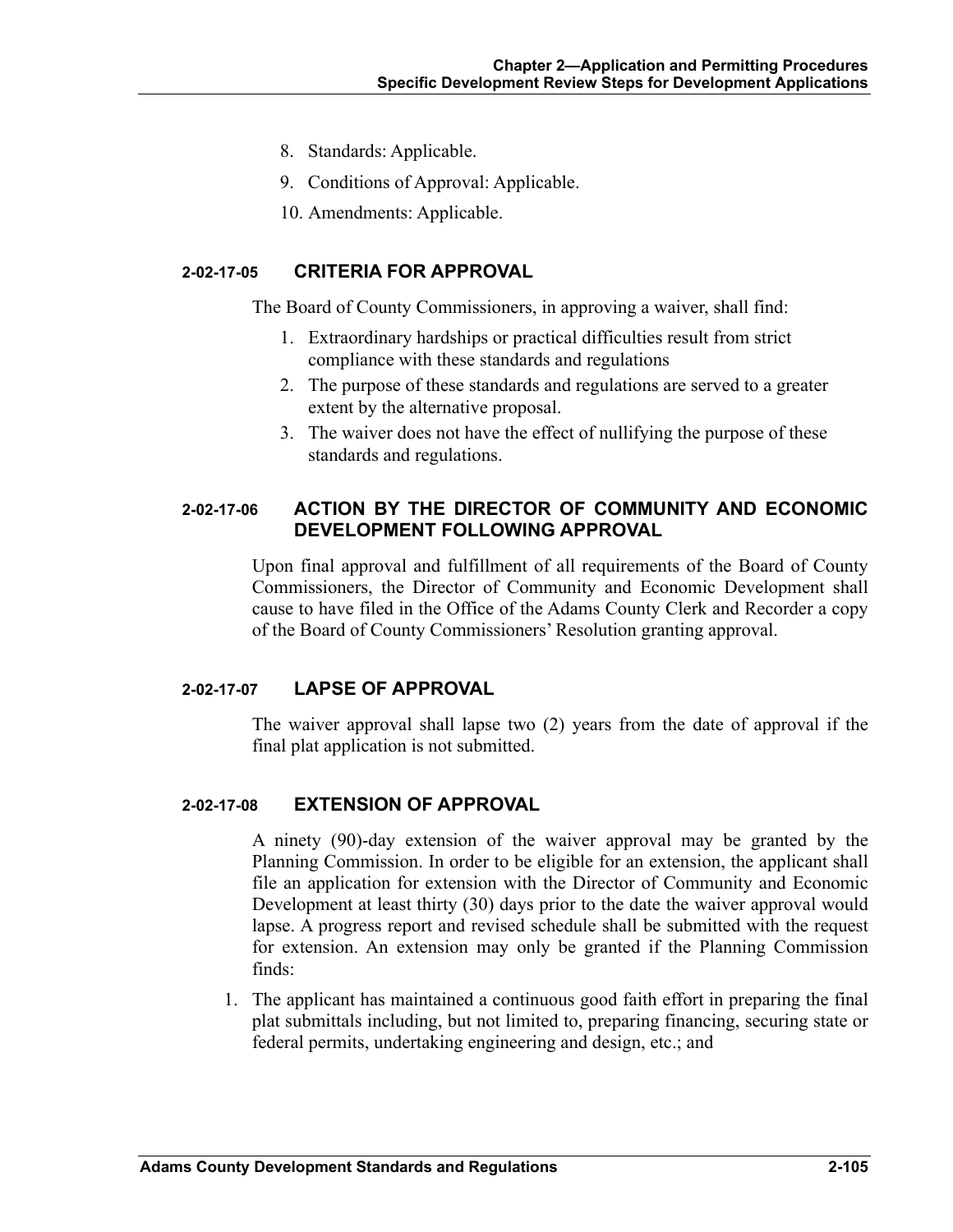2. Conditions near the site, these standards and regulations, and the Adams County Comprehensive Plan have not changed in a way to render the original findings erroneous.

A Waiver shall be limited to one ninety (90)-day extension.

# **2-02-18 PLAT CORRECTION; REPLAT OF LOT, EASEMENT OR BUILDING ENVELOPE; VACATION OF RECORDED PLAT, RIGHT-OF-WAY OR EASEMENT; OR REPLAT OF SUBDIVISION**

### **2-02-18-01 PURPOSE**

The purpose of this section is to detail the steps for obtaining approval to correct a plat; replat a lot, easement or building envelope; vacate a recorded plat, right-ofway or easement; or replat a subdivision. The process is designed to ensure the intent of the original subdivision is not substantially altered.

The process varies according to the nature or the proposed amendment based on, but not limited to, the following: degree of change, design, size, impact to public facilities, services, roads, and overall impacts. The Director of Community and Economic Development has the discretionary authority to modify the application procedures upon the determination adequate public notice and input on the replat or vacation can be attained through a modified process and the modified process will not substantially impair the intent and purpose of these standards and regulations.

# **2-02-18-02 PLAT CORRECTION**

#### **2-02-18-02-01** *PURPOSE*

The purpose of this section is to detail the steps for making changes to recorded plats, due to errors and omissions, i.e. dimensions, road names and plat notes.

#### **2-02-18-02-02** *APPLICABILITY*

An approved plat correction certificate shall be required to effect any change to a recorded subdivision plat.

#### **2-02-18-02-03** *WHO CAN INITIATE A PLAT CORRECTION*

A plat correction may be proposed by, without limitation, the owner(s) of, or person having an interest in the subdivided property.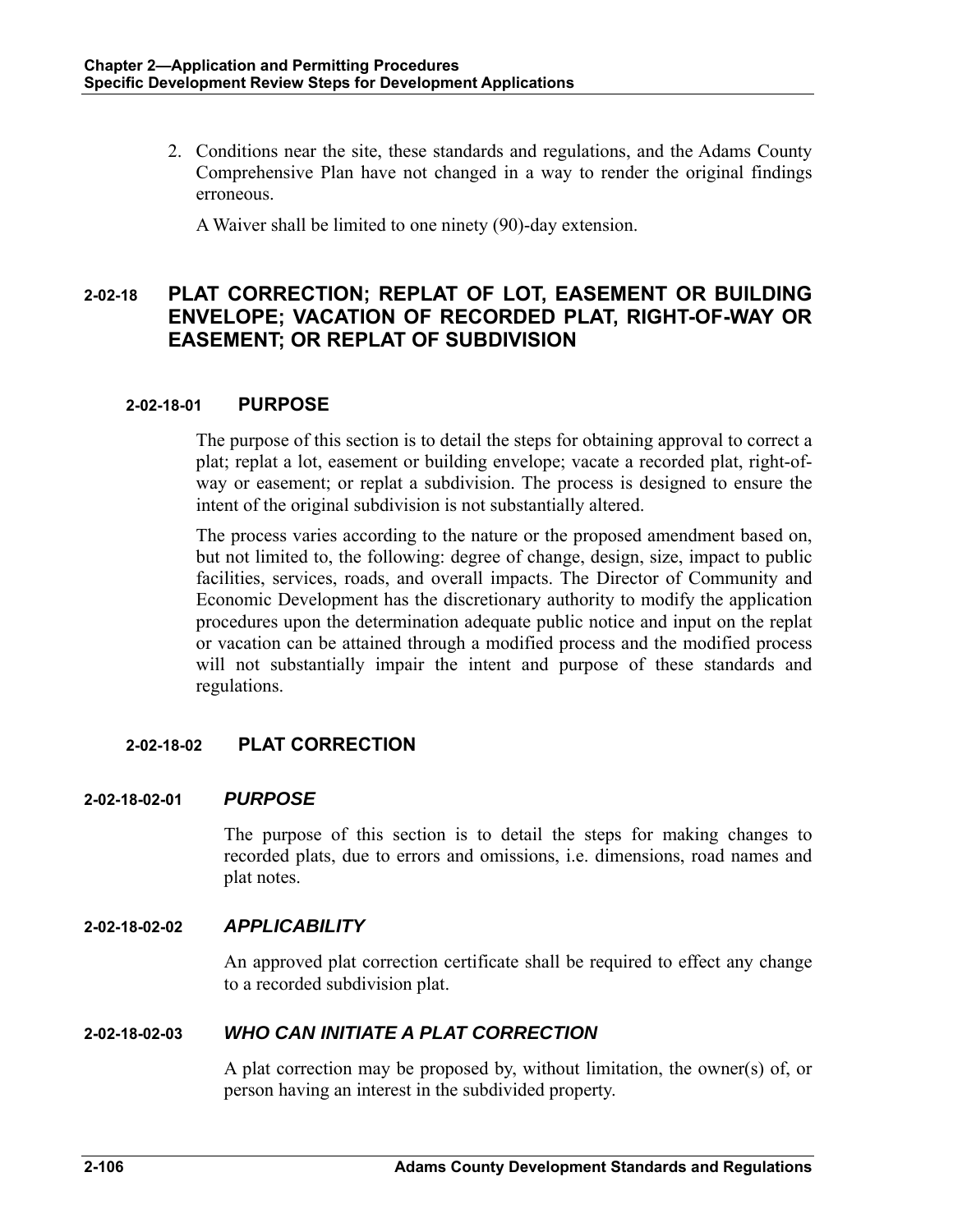#### **2-02-18-02-04** *PLAT CORRECTION REVIEW PROCEDURES*

A plat correction shall be approved by the Director of Community and Economic Development. Plat corrections shall be processed administratively (See Steps 1 through 10 below). Upon completion of a review of the submitted information, the Director of Community and Economic Development shall approve or deny the plat correction and shall forward a written administrative analysis concerning the decision and a copy of the plat correction certificate to the applicant and Office of the Adams County Clerk and Recorder. The Director of Community and Economic Development decision shall be based on the criteria for approval.

The processing of a plat correction shall be according to, in compliance with, and subject to the provisions contained in Steps 1 through 10 of the Common Development Review Procedures as follows:

- 1. Conceptual Review: Optional.
- 2. Neighborhood Meeting: Not applicable.
- 3. Development Application Submittal: All items or documents required for a plat correction as described in the application submittal requirements shall be submitted to the Director of Community and Economic Development.
- 4. Determination of Sufficiency: Applicable. No application shall be processed if any taxes due are not paid. No notice to adjacent property owners is required. However, when the plat correction involves a road name change, the applicant shall notify all affected property owners by certified mail, return receipt requested at least ten (10) days prior to application submittal. The return receipts shall be submitted to the Director of Community and Economic Development as part of the application submittals.
- 5. Staff Report: Applicable.
- 6. Notice: Not applicable.
- 7. Public Hearing: Not applicable.
- 8. Standards: Applicable. The Director of Community and Economic Development in approving a plat correction shall find the plat correction certificate meets the criteria for approval. Upon approval, the plat correction certificate shall be signed by the Director of Community and Economic Development and recorded in the Office of the Adams County Clerk and Recorder.
- 9. Conditions of Approval: Not applicable.
- 10. Amendments: Not applicable.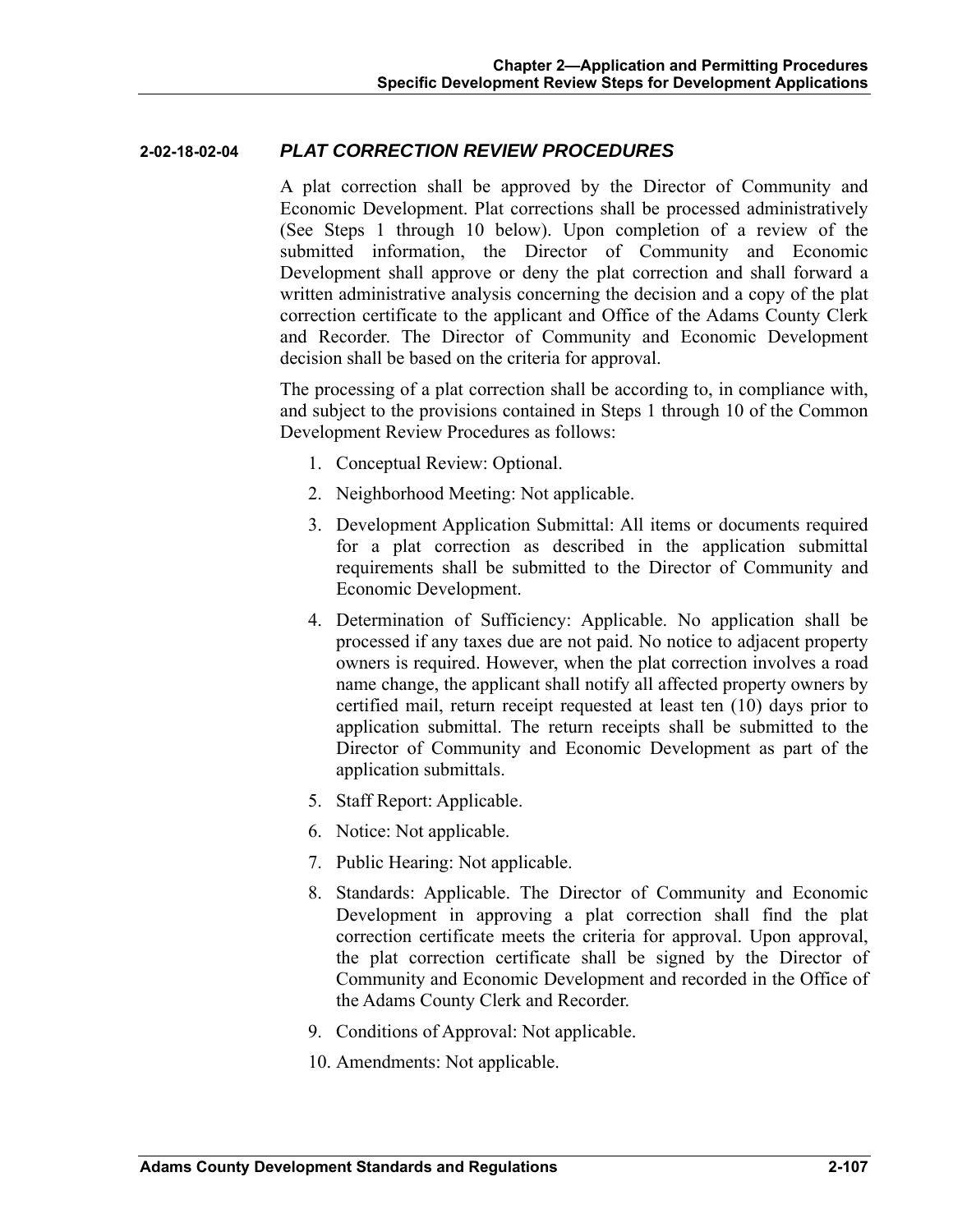## **2-02-18-02-05** *CRITERIA FOR APPROVAL*

The Director of Community and Economic Development, in approving a plat correction, shall find:

- 1. The correction complies with these standards and regulations, and the original conditions of approval.
- 2. Nonconforming lots are not created, and in the case of nonconforming lots, the nonconformity is not increased.
- 3. The correction is in keeping with the purpose and intent of the subdivision regulations.
- 4. The approval will not adversely affect the public health, safety, and welfare.

# **2-02-18-02-06** *ACTION BY THE DIRECTOR OF COMMUNITY AND ECONOMIC DEVELOPMENT FOLLOWING APPROVAL*

Upon approval, the Director of Community and Economic shall sign the plat correction certificate and cause it to be recorded in the Office of the Adams County Clerk and Recorder.

#### **2-02-18-02-07** *APPEAL*

A denial of a plat correction may be appealed to the Board of County Commissioners at a regular business meeting when a request for appeal is submitted, in writing, to the Director of Community and Economic Development within thirty (30) days of the denial.

# **2-02-18-03 LOT LINE VACATION**

#### **2-02-18-03-01** *PURPOSE*

The purpose of this section is to detail the steps for vacating a lot line, i.e. the combination of two (2) or more lots into one (1) lot.

#### **2-02-18-03-02** *APPLICABILITY*

An approved vacation map, vacation approval certificate, and correction deed shall be required to vacate any lot line on a recorded subdivision plat.

#### **2-02-18-03-03** *WHO CAN INITIATE A LOT LINE VACATION*

A lot line vacation may be proposed by, without limitation, the owner(s) of, or person having an interest in the affected property.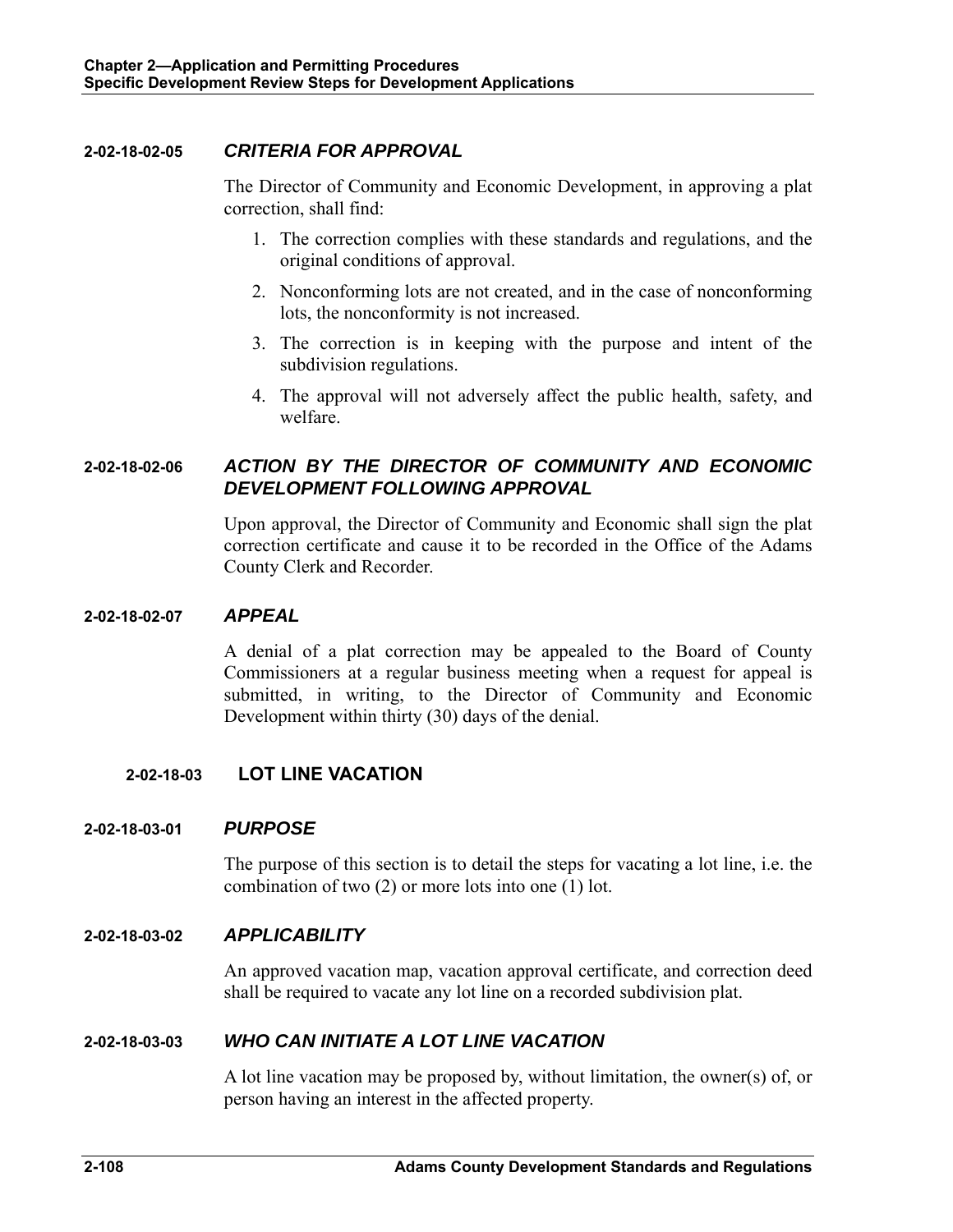### **2-02-18-03-04** *LOT LINE VACATION REVIEW PROCEDURES*

A lot line vacation shall be approved by the Director of Community and Economic Development. Lot line vacations shall be processed administratively (See Steps 1 through 10 below). Upon completion of a review of the submitted information, the Director of Community and Economic Development shall approve or deny the lot line vacation and shall forward a written administrative analysis concerning the decision and a copy of the vacation map, vacation approval certificate, and correction deed, to the applicant and Office of the Adams County Clerk and Recorder. The Director of Community and Economic Development's decision shall be based on the criteria for approval.

The processing of a lot line vacation shall be according to, in compliance with, and subject to the provisions contained in Steps 1 through 10 of the Common Development Review Procedures as follows:

- 1. Conceptual Review: Optional.
- 2. Neighborhood Meeting: Not applicable.
- 3. Development Application Submittal: All items or documents required for a lot line vacation as described in the application submittal requirements shall be submitted to the Director of Community and Economic Development.
- 4. Determination of Sufficiency: Applicable. No application shall be processed if any taxes due are not paid. No notice to adjacent property owners is required.
- 5. Staff Report: Applicable. Referral agencies shall not be notified except all Special Districts and easement holders shall be notified to review the lot line vacation.
- 6. Notice: Not applicable.
- 7. Public Hearing: Not applicable.
- 8. Standards: Applicable. The Director of Community and Economic Development in approving a lot line vacation shall find the vacation map, vacation approval certificate, and correction deed meets the criteria for approval. Upon approval, the vacation approval certificate shall be signed by the Director of Community and Economic Development and the vacation map, vacation approval certificate, and correction deed shall be recorded in the Office of the Adams County Clerk and Recorder.
- 9. Conditions of Approval: Not applicable.
- 10. Amendments: Not applicable.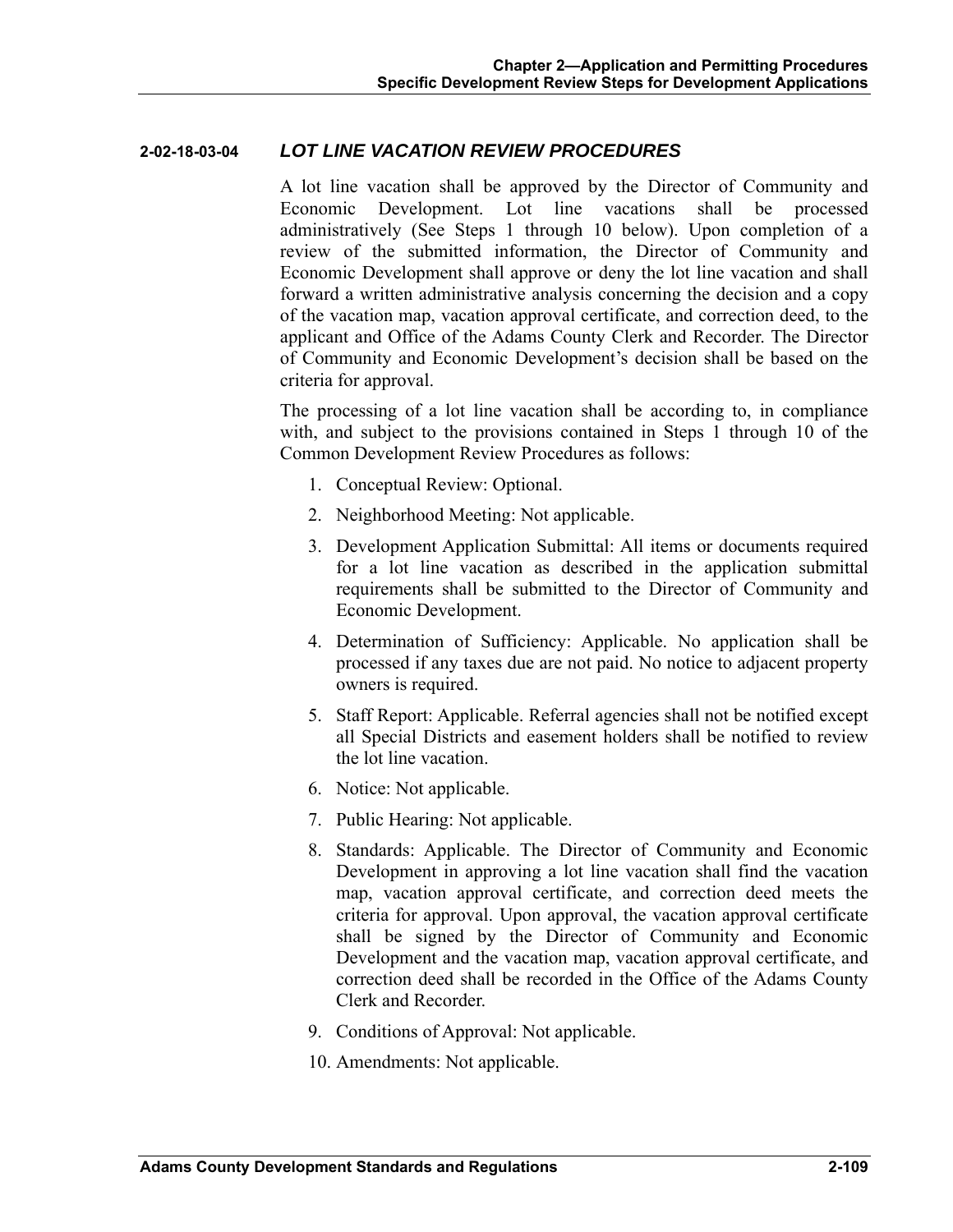### **2-02-18-03-05** *CRITERIA FOR APPROVAL*

The Director of Community and Economic Development, in approving a lot line vacation, shall find:

- 1. The vacation complies with these standards and regulations and the original conditions of approval.
- 2. Nonconforming lots are not created, and in the case of nonconforming lots, the nonconformity is not increased.
- 3. The vacation is in keeping with the purpose and intent of the subdivision regulations.
- 4. The approval will not adversely affect the public health, safety, and welfare.

# **2-02-18-03-06** *ACTION BY THE DIRECTOR OF COMMUNITY AND ECONOMIC DEVELOPMENT FOLLOWING APPROVAL*

Upon approval, the Director of Community and Economic Development shall sign the vacation approval certificate and cause the vacation map, vacation approval certificate, and correction deed to be recorded in the Office of the Adams County Clerk and Recorder.

### **2-02-18-03-07** *APPEAL*

A denial of a lot line vacation may be appealed to the Board of County Commissioners at a regular business meeting when a request for appeal is submitted, in writing, to the Director of Community and Economic Development within thirty (30) days of the denial.

# **2-02-18-04 LOT LINE/BUILDING ENVELOPE ADJUSTMENT**

### **2-02-18-04-01** *PURPOSE*

The purpose of this section is to detail the steps for a realignment of a lot line or building envelope, or replatting of several lots (e.g., three (3) lots into two (2)), in which the original subdivision is not substantially modified and additional lots are not created. However, tracts may be created provided the intended use of the tract(s) does not include a structure.

### **2-02-18-04-02** *APPLICABILITY*

An approved lot line/building envelope adjustment map, lot line/building envelope adjustment approval certificate, and correction deeds shall be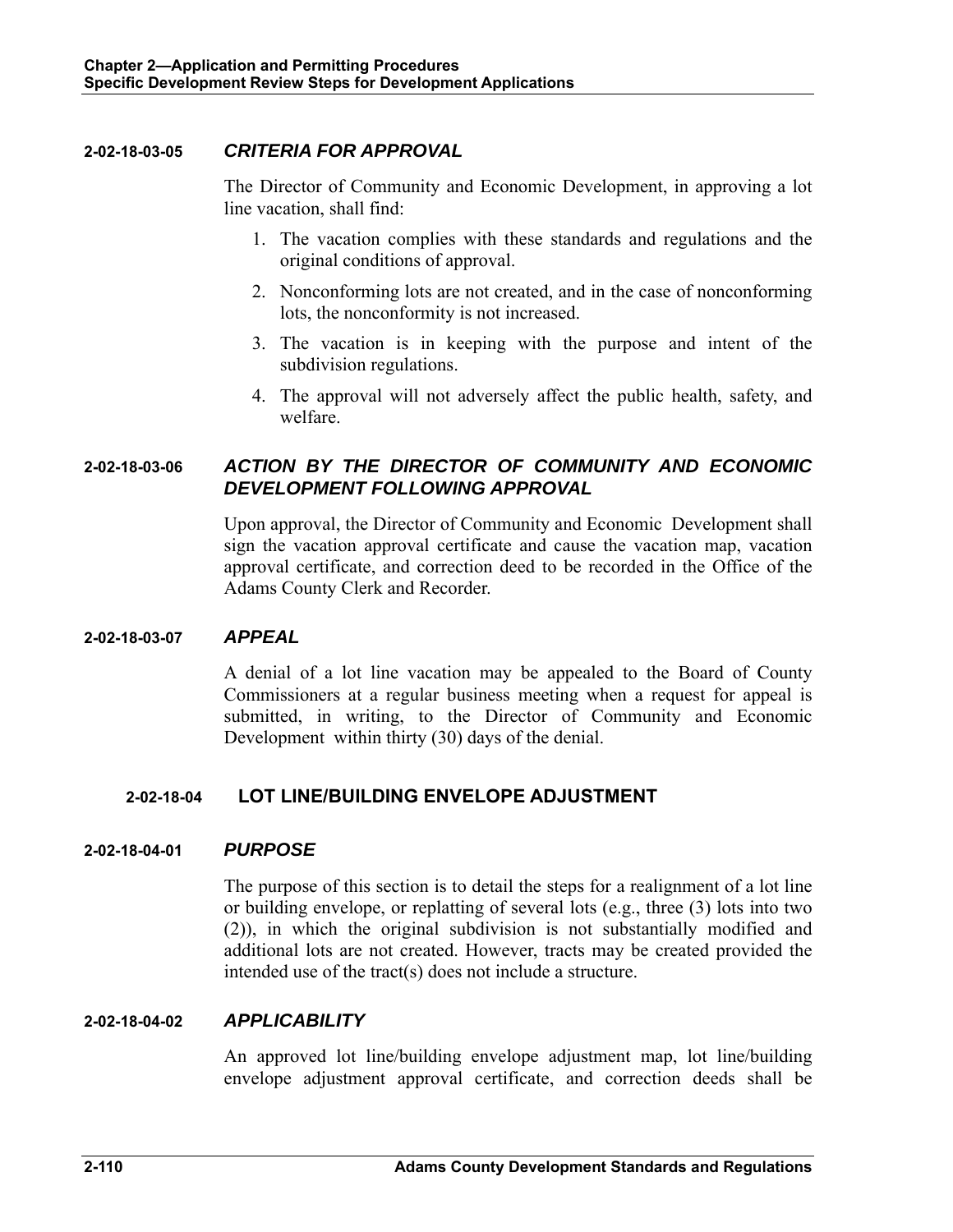required to realign any lot lines or adjust a building envelope on a recorded subdivision plat.

### **2-02-18-04-03** *WHO CAN INITIATE A LOT LINE/BUILDING ENVELOPE ADJUSTMENT*

A lot line/building envelope adjustment may be proposed by, without limitation, the owner(s) of, or person having an interest in the affected property.

### **2-02-18-04-04** *LOT LINE/BUILDING ENVELOPE ADJUSTMENT REVIEW PROCEDURES*

A lot line/building envelope adjustment shall be approved by the Director of Community and Economic Development. Lot line/building envelope adjustments shall be processed administratively (See Steps 1 through 10 below). Upon completion of a review of the submitted information, the Director of Community and Economic Development shall approve or deny the lot line/building envelope adjustment and shall forward a written administrative analysis concerning the decision and a copy of the lot line/building envelope adjustment map, lot line/building envelope adjustment approval certificate, and correction deeds, to the applicant and the Office of the Adams County Clerk and Recorder. The Director of Community and Economic Development's decision shall be based on the criteria for approval.

The processing of a lot line/building envelope adjustment shall be according to, in compliance with, and subject to the provisions contained in Steps 1 through 10 of the Common Development Review Procedures as follows:

- 1. Conceptual Review: Optional.
- 2. Neighborhood Meeting: Not applicable.
- 3. Development Application Submittal: All items or documents required for a lot line/building envelope adjustment as described in the application submittal requirements shall be submitted to the Director of Community and Economic Development.
- 4. Determination of Sufficiency: Applicable. No application shall be processed if any taxes due are not paid. Notice to adjacent property owners is only required when a change in the building envelope is proposed.
- 5. Staff Report: Applicable. Referral agencies shall not be notified except all Special Districts and easement holders shall be notified to review the lot line vacation.
- 6. Notice: Not applicable.
- 7. Public Hearing: Not applicable.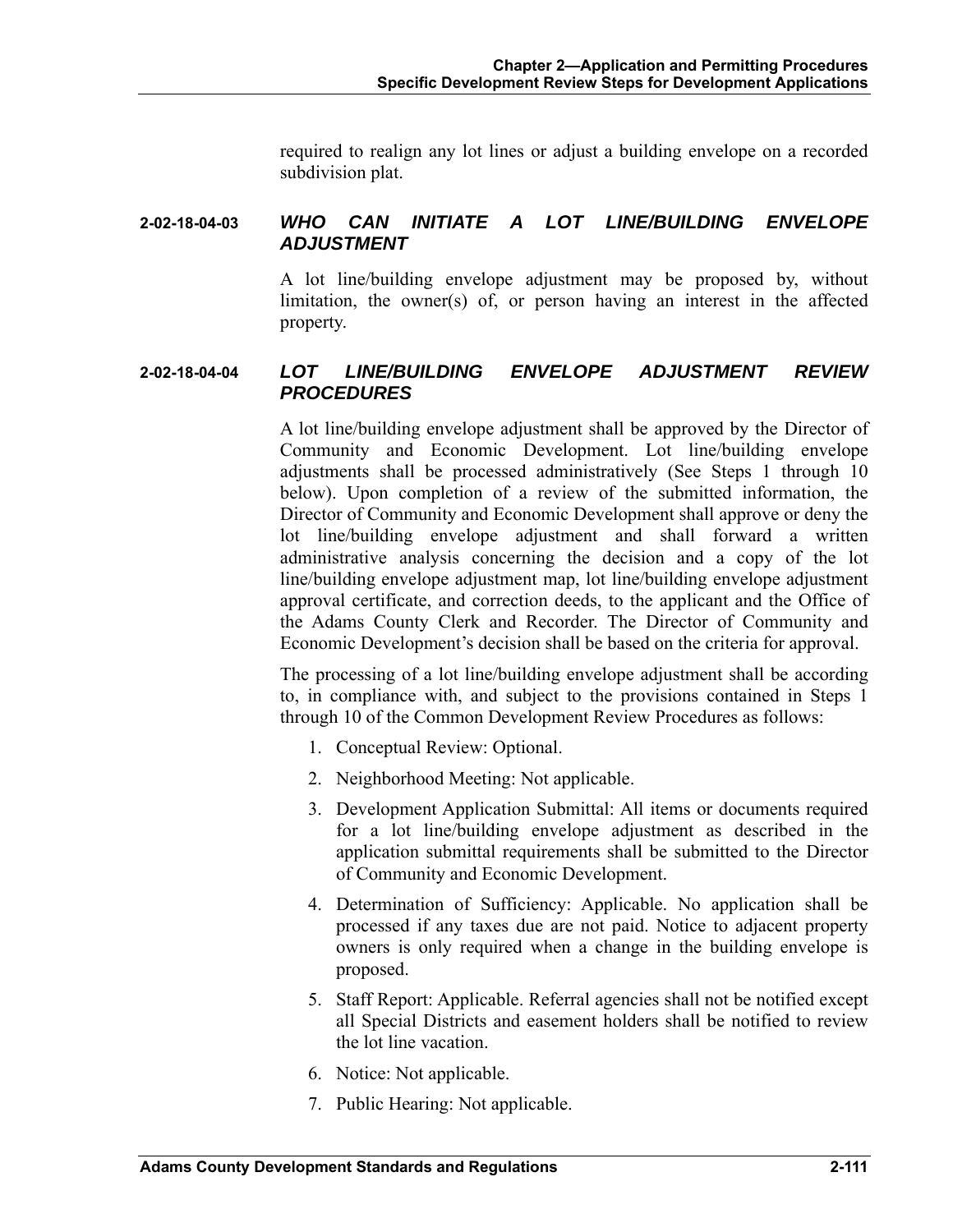- 8. Standards: Applicable. The Director of Community and Economic Development in approving a lot line/building envelope adjustment shall find the lot line/building envelope adjustment map, lot line/building envelope adjustment approval certificate, and correction deeds meet the criteria for approval. Upon approval, the lot line/building envelope adjustment approval certificate shall be signed by the Director of Community and Economic Development and the lot line/building envelope adjustment map, lot line/building envelope adjustment approval certificate, and correction deeds shall be recorded in the Office of the Adams County Clerk and Recorder.
- 9. Conditions of Approval: Not applicable.
- 10. Amendments: Not applicable.

### **2-02-18-04-05** *CRITERIA FOR APPROVAL*

The Director of Community and Economic Development, in approving a lot line/building envelope adjustment, shall find:

- 1. The lot line/building envelope adjustment complies with these standards and regulations, and the original conditions of approval.
- 2. Nonconforming lots are not created, and in the case of nonconforming lots, the nonconformity is not increased.
- 3. The lot line/building envelope adjustment is in keeping with the purpose and intent of the subdivision regulations.
- 4. The approval will not adversely affect the public health, safety, and welfare.

# **2-02-18-04-06** *ACTION BY THE DIRECTOR OF COMMUNITY AND ECONOMIC DEVELOPMENT FOLLOWING APPROVAL*

Upon approval, the Director of Community and Economic Development shall sign the lot line/building envelope adjustment approval certificate and cause the lot line/building envelope adjustment map, lot line/building envelope adjustment approval certificate, and correction deeds to be recorded in the Office of the Adams County Clerk and Recorder.

### **2-02-18-04-07** *APPEAL*

A denial of a lot line/building envelope adjustment may be appealed to the Board of County Commissioners at a regular business meeting when a request for appeal is submitted, in writing, to the Director of Community and Economic Development within thirty (30) days of the denial.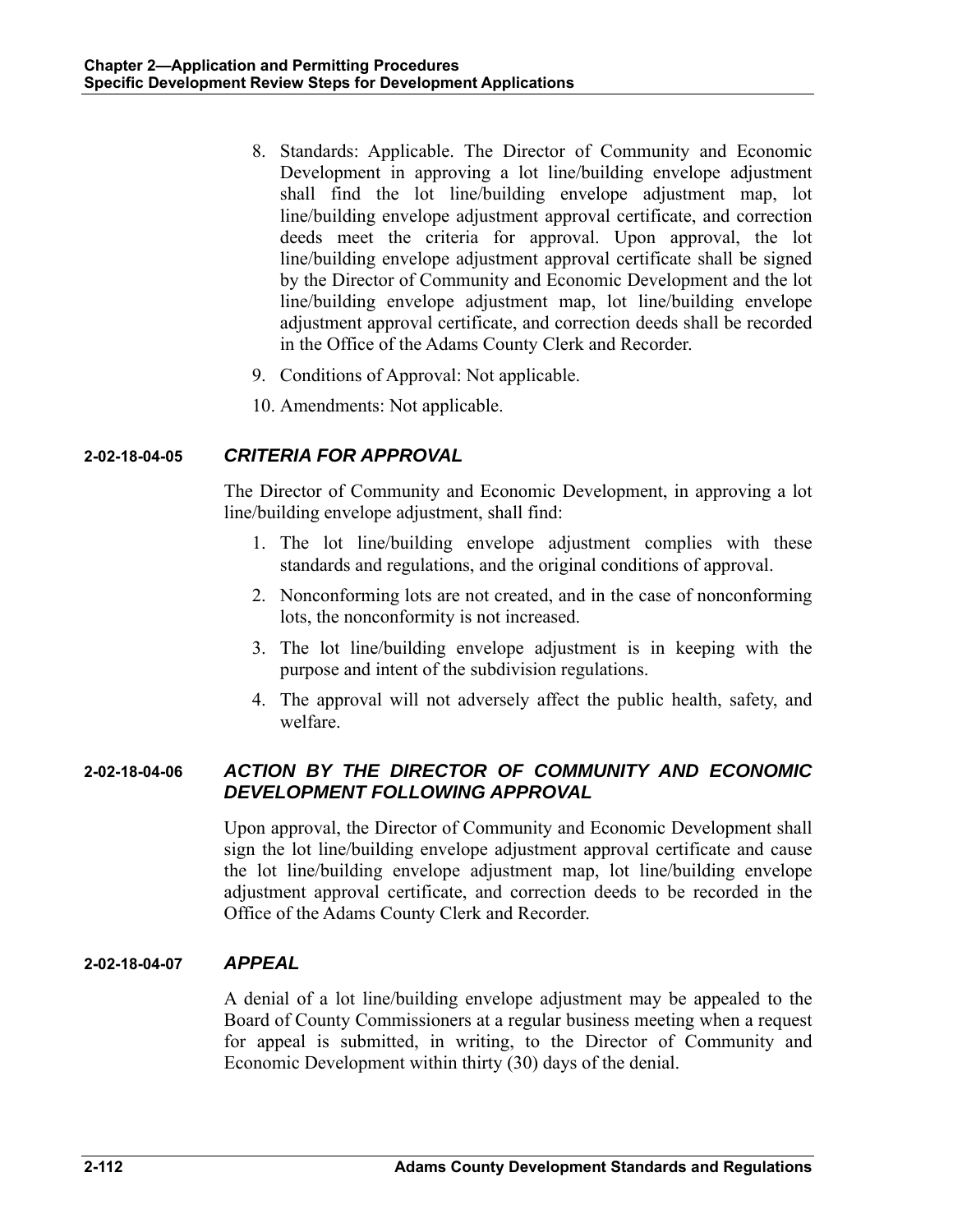### **2-02-18-05 SUBDIVISION REPLAT**

#### **2-02-18-05-01** *PURPOSE*

The purpose of this section is to detail the steps for replatting a subdivision or several lots, in which the original subdivision is substantially modified and/or additional lots are created.

#### **2-02-18-05-02** *APPLICABILITY*

An approved subdivision plat shall be required to substantially alter an existing recorded subdivision plat.

#### **2-02-18-05-03** *WHO CAN INITIATE A SUBDIVISION REPLAT*

A subdivision replat may be proposed by, without limitation, the owner(s) of, or person having an interest in the affected properties.

### **2-02-18-05-04** *SUBDIVISION REPLAT REVIEW PROCEDURES*

A subdivision replat shall be approved by the Board of County Commissioners. The Director of Community and Economic Development shall determine whether the proposed subdivision replat is substantial or insubstantial based upon, but not limited to, the following factors: design, size, public concern, public facilities, services, access, and transportation network. If the Director determines the subdivision replat is insubstantial, the subdivision replat shall be processed as a minor subdivision. If the Director of Community and Economic Development determines the replat is substantial, the subdivision replat shall be processed as a major subdivision.

### **2-02-18-05-05** *CRITERIA FOR APPROVAL*

The Director of Community and Economic Development, in approving the sketch plan in the case where a replat is processed as a minor subdivision, the Planning Commission, in making their recommendation in the case where a replat is processed as a major subdivision, and the Board of County Commissioners, in approving a replat, shall find:

- 1. The subdivision replat complies with these standards and regulations, and the original conditions of approval.
- 2. Nonconforming lots are not created, and in the case of nonconforming lots, the nonconformity is not increased.
- 3. The subdivision replat is in keeping with the purpose and intent of the subdivision regulations.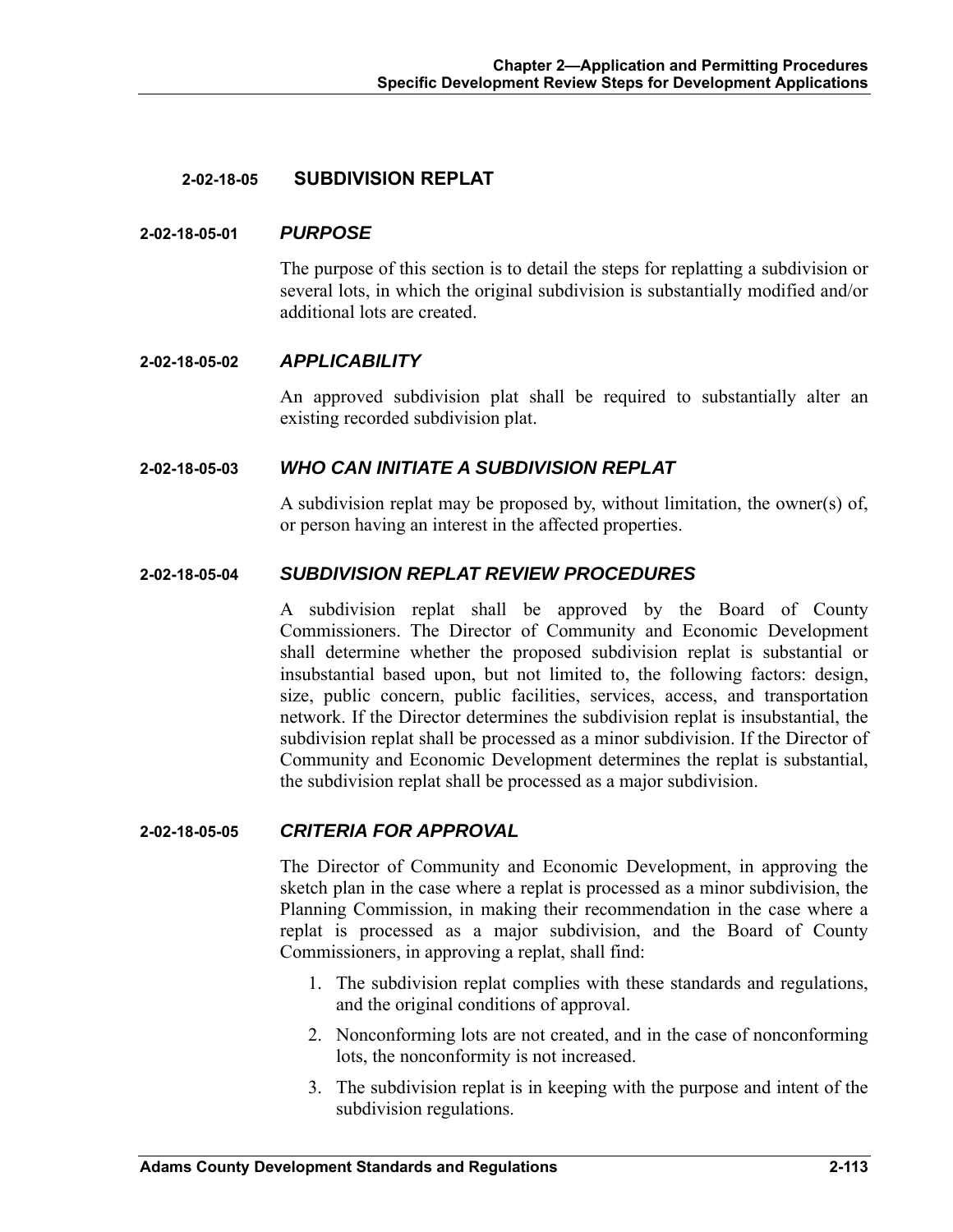4. The approval will not adversely affect the public health, safety, and welfare.

### **2-02-18-05-06** *ACTION BY THE DIRECTOR OF COMMUNITY AND ECONOMIC DEVELOPMENT FOLLOWING APPROVAL*

Upon final approval and fulfillment of all requirements of the Board of County Commissioners, the Director of Community and Economic Development shall cause to have filed in the Office of the Adams County Clerk and Recorder the replat of the subdivision, correction deeds and any subdivision improvements agreement.

# **2-02-18-06 PLAT VACATION-NO PUBLIC INFRASTRUCTURE OR DEDICATION**

### **2-02-18-06-01** *PURPOSE*

The purpose of this section is to detail the steps for vacation of a subdivision plat that has no public infrastructure or dedication.

### **2-02-18-06-02** *APPLICABILITY*

An approved vacation certificate shall be required to vacate any recorded subdivision plat.

# **2-02-18-06-03** *WHO CAN INITIATE A PLAT VACATION*

A plat vacation may be proposed by, without limitation, the owner(s) of, or person having an interest in the affected property.

### **2-02-18-06-04** *PLAT VACATION REVIEW PROCEDURES*

A plat vacation shall be approved by the Director of Community and Economic Development. Plat vacations shall be processed administratively (See Steps 1 through 10 below). Upon completion of a review of the submitted information, the Director of Community and Economic Development shall approve or deny the plat vacation and shall forward a written administrative analysis concerning the decision and a copy of the plat vacation certificate, and correction deeds, to the applicant and the Office of the Adams County Clerk and Recorder. The Director of Community and Economic Development's decision shall be based on the criteria for approval.

The processing of a plat vacation shall be according to, in compliance with, and subject to the provisions contained in Steps 1 through 10 of the Common Development Review Procedures as follows: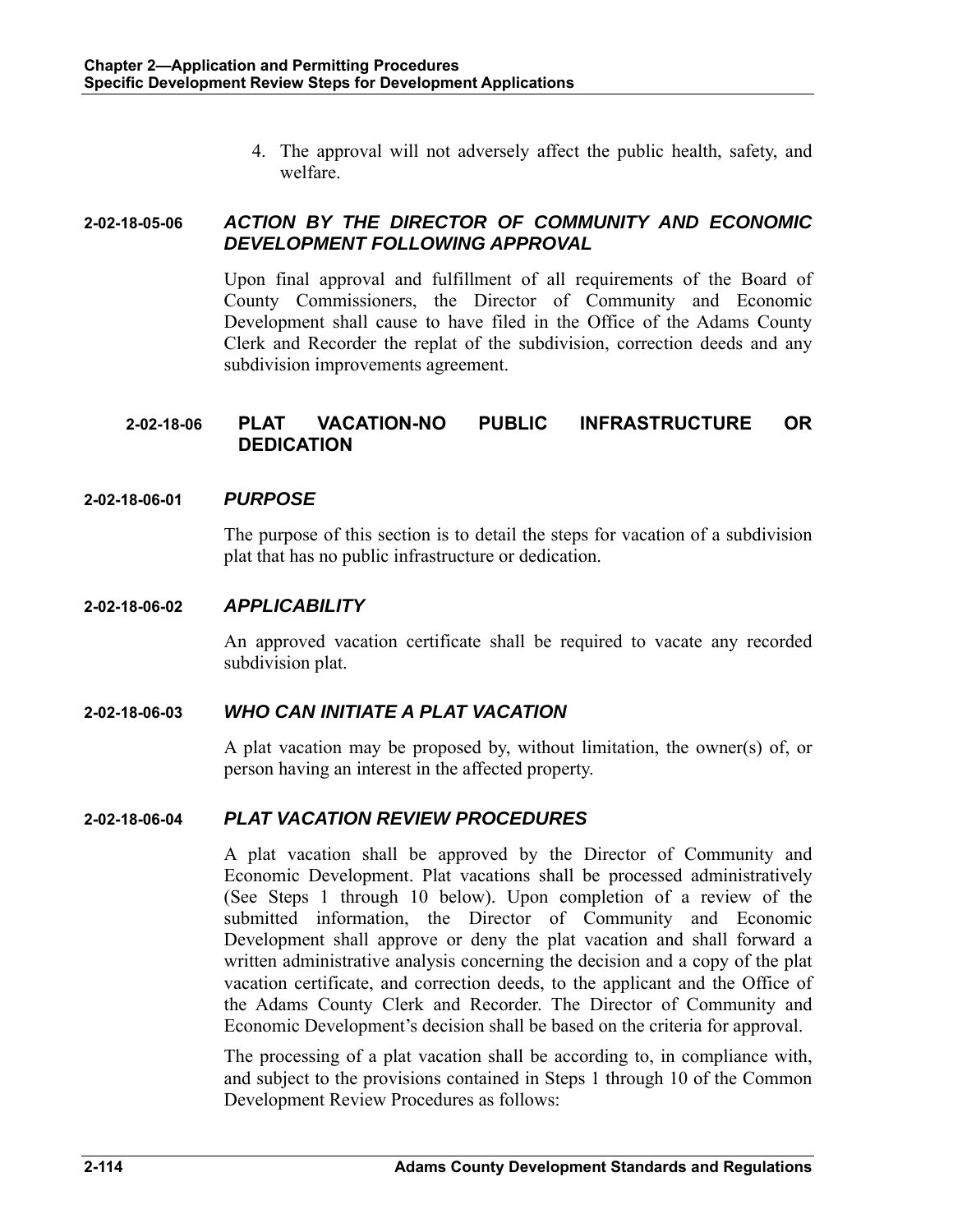- 1. Conceptual Review: Optional.
- 2. Neighborhood Meeting: Not applicable.
- 3. Development Application Submittal: All items or documents required for a plat vacation as described in the application submittal requirements shall be submitted to the Director of Community and Economic Development
- 4. Determination of Sufficiency: Applicable. No application shall be processed if any taxes due are not paid. No notification of adjacent property owners shall be required.
- 5. Staff Report: Applicable. No notification of referral agencies shall be required.
- 6. Notice: Not applicable.
- 7. Public Hearing: Not applicable.
- 8. Standards: Applicable. The Director of Community and Economic Development in approving a plat vacation shall find the plat vacation certificate, and correction deeds meet the criteria for approval. Upon approval, the plat vacation certificate shall be signed by the Director of Community and Economic Development and recorded in the Office of the Adams County Clerk and Recorder.
- 9. Conditions of Approval: Not applicable.
- 10. Amendments: Not applicable.

### **2-02-18-06-05** *CRITERIA FOR APPROVAL*

The Director of Community and Economic, in approving a plat vacation, shall find:

- 1. The plat vacation complies with these standards and regulations, and the original conditions of approval.
- 2. Nonconforming lots are not created, and in the case of nonconforming lots, the nonconformity is not increased.
- 3. The plat vacation is in keeping with the purpose and intent of the subdivision regulations.
- 4. The approval will not adversely affect the public health, safety, and welfare.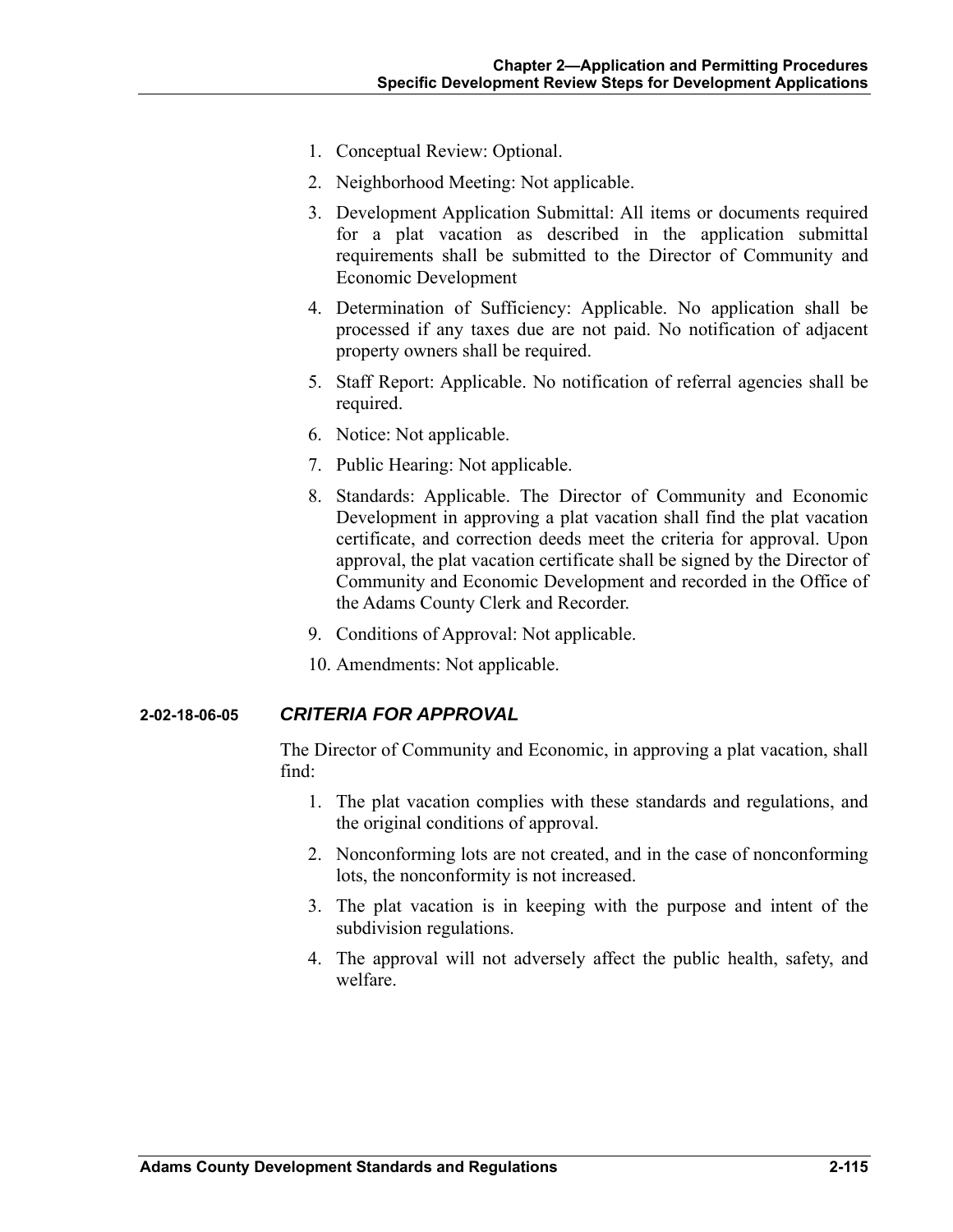### **2-02-18-06-06** *ACTION BY THE DIRECTOR OF COMMUNITY AND ECONOMIC DEVELOPMENT FOLLOWING APPROVAL*

Upon approval, the Director of Community and Economic Development shall sign the plat vacation certificate, and record the plat vacation certificate and correction deeds with the Office of the Adams County Clerk and Recorder.

#### **2-02-18-06-07** *APPEAL*

A denial of a plat vacation may be appealed to the Board of County Commissioners at a regular business meeting when a request for appeal is submitted, in writing, to the Director of Community and Economic Development within thirty (30) days of the denial.

### **2-02-18-07 PLAT VACATION- PUBLIC INFRASTRUCTURE OR DEDICATION**

#### **2-02-18-07-01** *PURPOSE*

The purpose of this section is to detail the steps for vacation of a subdivision plat that has associated public infrastructure or dedication.

### **2-02-18-07-02** *APPLICABILITY*

An approved vacation resolution and vacation map shall be required to vacate any recorded subdivision plat that has associated public infrastructure or dedication.

### **2-02-18-07-03** *WHO CAN INITIATE A PLAT VACATION*

A plat vacation may be proposed by, without limitation, the owner(s) of, or person having an interest in the affected property.

### **2-02-18-07-04** *PLAT VACATION REVIEW PROCEDURES*

A plat vacation shall be approved by the Board of County Commissioners. Plat vacations shall be processed through a public hearing before the Board of County Commissioners (See Steps 1 through 10 below). The Board of County Commissioners shall then approve or deny the plat vacation based on consideration of the staff report, the evidence from the public hearing, and the plat vacation's compliance with the criteria for approval.

The processing of a plat vacation shall be according to, in compliance with, and subject to the provisions contained in Steps 1 through 10 of the Common Development Review Procedures as follows:

1. Conceptual Review: Applicable.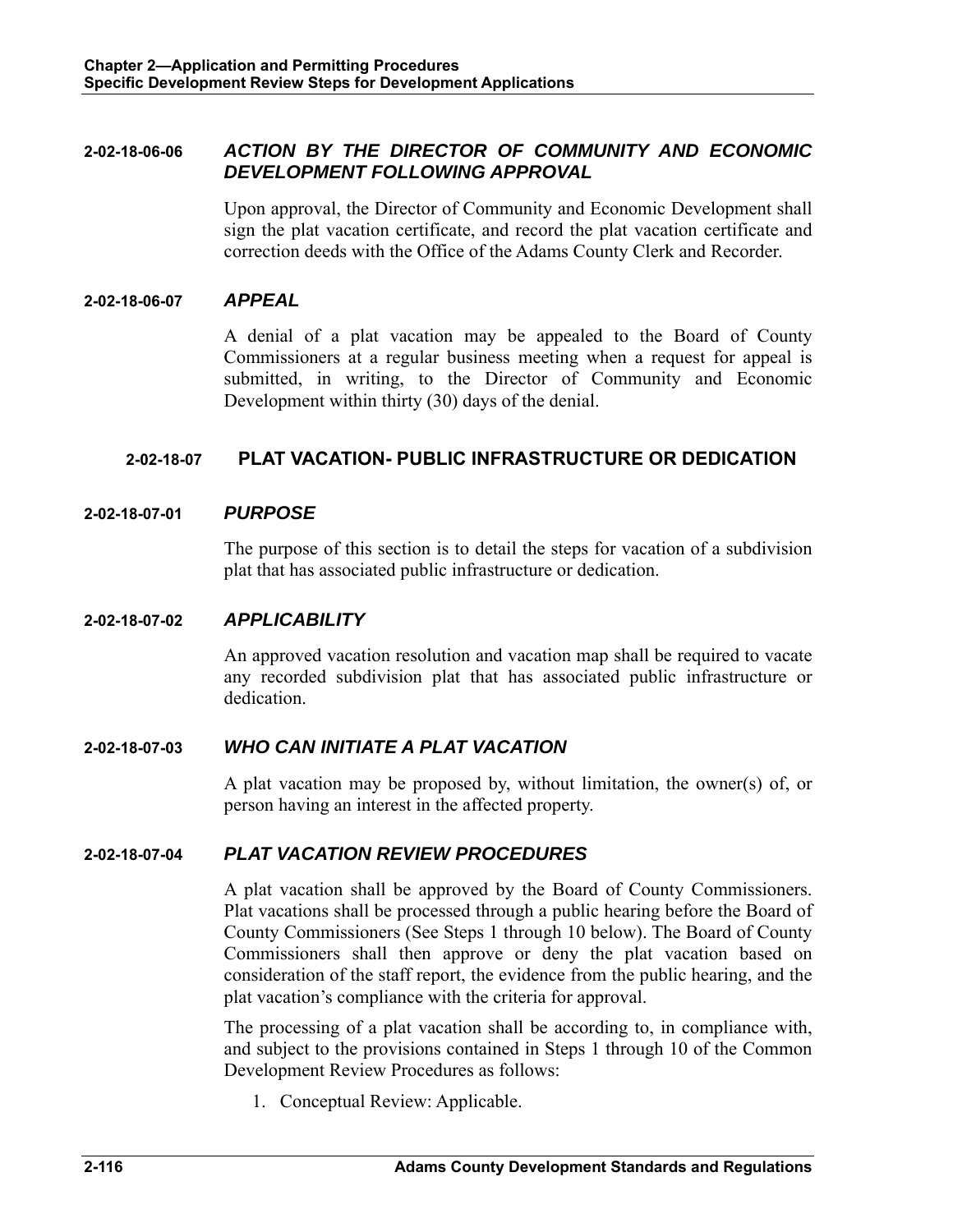- 2. Neighborhood Meeting: Not applicable.
- 3. Development Application Submittal: All items or documents required for a plat vacation as described in the application submittal requirements shall be submitted to the Director of Community and Economic Development.
- 4. Determination of Sufficiency: Applicable. No application shall be processed if any taxes due are not paid.
- 5. Staff Report: Applicable.
- 6. Notice: Applicable.
- 7. Public Hearing: Applicable. A hearing shall be held before the Board of County Commissioners only.
- 8. Standards: Applicable.
- 9. Conditions of Approval: Applicable.
- 10. Amendments: Not applicable.

### **2-02-18-07-05** *CRITERIA FOR APPROVAL*

The Board of County Commissioners, in approving a plat vacation, shall find:

- 1. The plat vacation complies with these standards and regulations and the original conditions of approval.
- 2. Nonconforming lots are not created, and in the case of nonconforming lots, the nonconformity is not increased.
- 3. The plat vacation is in keeping with the purpose and intent of the subdivision regulations.
- 4. The approval will not adversely affect the public health, safety, and welfare.

### **2-02-18-07-06** *ACTION BY THE DIRECTOR OF COMMUNITY AND ECONOMIC DEVELOPMENT FOLLOWING APPROVAL*

Upon approval and fulfillment of all requirements of the Board of County Commissioners, the Director of Community and Economic development shall cause the vacation resolution, vacation map, and correction deeds to be recorded in the Office of the Adams County Clerk and Recorder.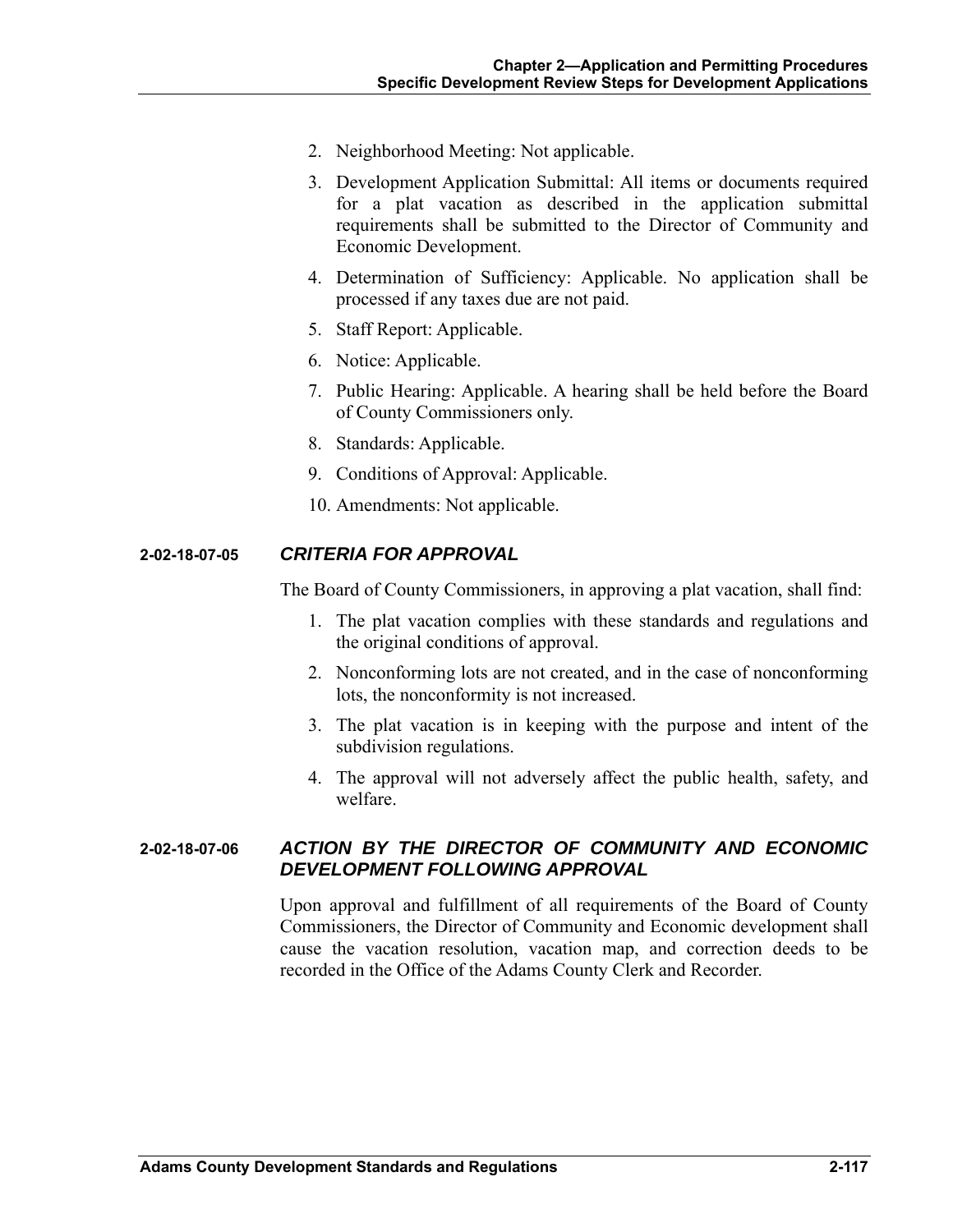### **2-02-18-08 ROADWAY VACATION**

#### **2-02-18-08-01** *PURPOSE*

The purpose of this section is to detail the steps for vacation of roadways, which include any public street, alley, lane, parkway, avenue, road, trail, or other public way designated or dedicated on a plat, conveyed by deed or recorded easement, or acquired by prescriptive use, whether or not it has ever been used as such. A street or road, established as part of a subdivision, but never constructed or used as such, may be vacated and replatted through the replat process.

### **2-02-18-08-02** *APPLICABILITY*

Any roadway dedicated to the County or public, may only be vacated through the following procedures, which have been adopted in accordance with C.R.S. §§43-2-101, *et seq.* 

### **2-02-18-08-03** *WHO CAN INITIATE A ROADWAY VACATION*

A roadway vacation may be proposed by, without limitation, the owner(s) of, or person having an interest in the affected property or the Board of County Commissioners.

### **2-02-18-08-04** *ROADWAY VACATION REVIEW PROCEDURES*

A roadway vacation shall be approved by the Board of County Commissioners. Roadway vacations shall be processed through a public hearing before the Board of County Commissioners (See Steps 1 through 10 below). The Board of County Commissioners shall then approve or deny the roadway vacation based on consideration of the staff report, the evidence from the public hearing, and the roadway vacation's compliance with the criteria for approval.

The processing of a roadway vacation shall be according to, in compliance with, and subject to the provisions contained in Steps 1 through 10 of the Common Development Review Procedures as follows:

- 1. Conceptual Review: Applicable.
- 2. Neighborhood Meeting: Optional, unless the Director of Community and Economic Development determines the development proposal could have significant neighborhood impacts.
- 3. Development Application Submittal: All items or documents required for a roadway vacation as described in the application submittal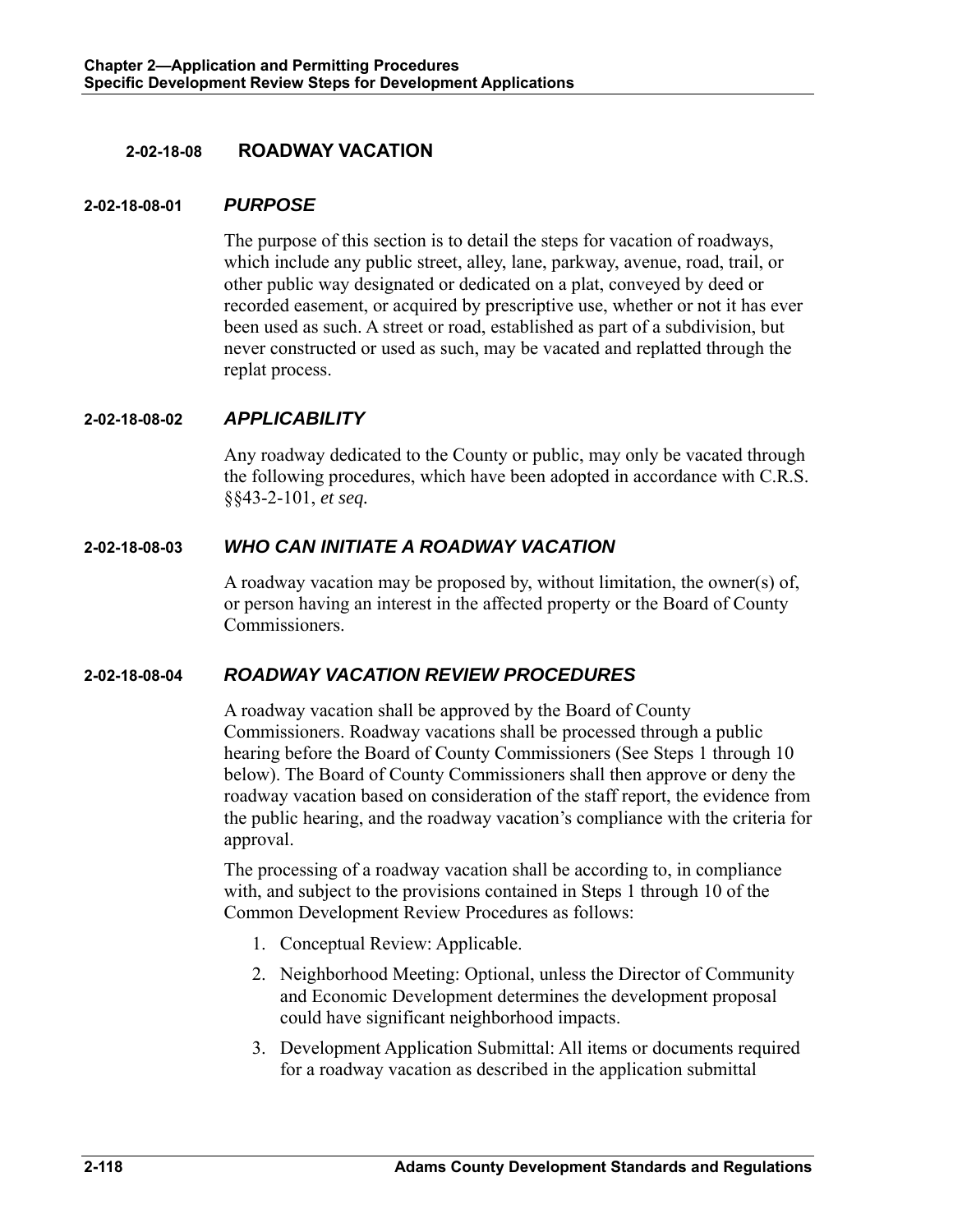requirements shall be submitted to the Director of Community and Economic Development.

- 4. Determination of Sufficiency: Applicable. No application shall be processed if any taxes due are not paid.
- 5. Staff Report: Applicable.
- 6. Notice: Applicable. At least fourteen (14) days prior to the Board of County Commissioners hearing, a notice shall be mailed by first-class mail to the last known address of each abutting property owner.
- 7. Public Hearing: Applicable. A hearing shall be held before the Board of County Commissioners only.
- 8. Standards: Applicable.
- 9. Conditions of Approval: Applicable.
- 10. Amendments: Not applicable.

# **2-02-18-08-05** *CRITERIA FOR APPROVAL*

The Board of County Commissioners, in approving a roadway vacation, shall find:

- 1. The roadway vacation complies with these standards and regulations and the original conditions of approval.
- 2. Nonconforming lots are not created, and in the case of nonconforming lots, the nonconformity is not increased.
- 3. The roadway vacation is in keeping with the purpose and intent of the subdivision regulations.
- 4. The approval will not adversely affect the public health, safety, and welfare.
- 5. The vacation does not leave any land adjoining the roadway without an established public road or private access easement connecting said land with another established public road.
- 6. If the roadway is a state or federal highway, the vacation has been approved by the state transportation commission.

### **2-02-18-08-06** *ACTION BY THE DIRECTOR OF COMMUNITY AND ECONOMIC DEVELOPMENT FOLLOWING APPROVAL*

Upon approval and fulfillment of all requirements of the Board of County Commissioners, the Director of Community and Economic Development shall cause the vacation resolution, vacation/replat map, and correction deeds to be recorded in the Office of the Adams County Clerk and Recorder.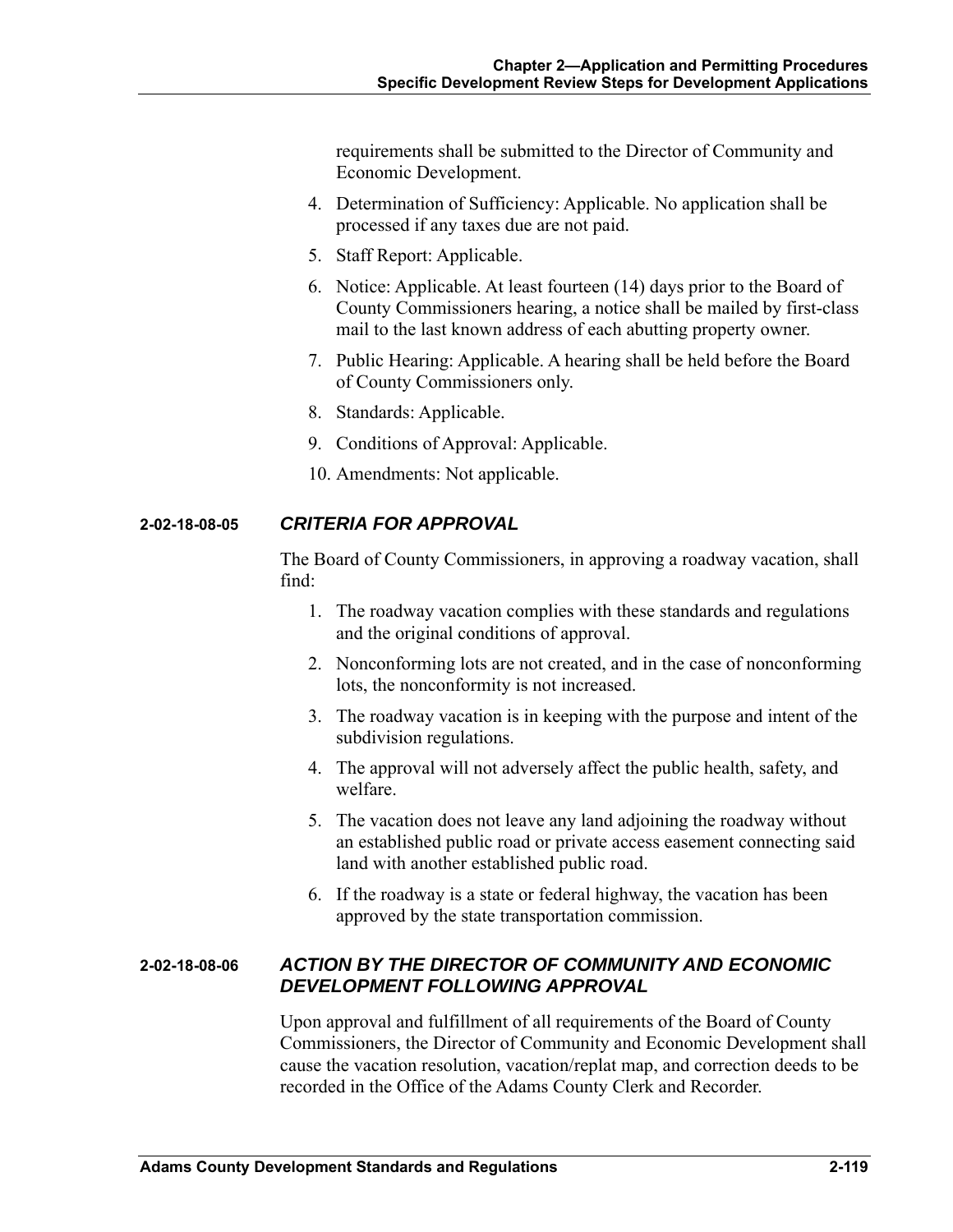# **2-02-19 SUBDIVISION, MAJOR**

### **2-02-19-01 PURPOSE**

The purpose of this section is to detail the steps for obtaining approval to develop a major subdivision. All major subdivisions are required to obtain two (2) approvals prior to development of a site.

The first approval required is an approval of the preliminary plat. The preliminary plat provides an in-depth analysis of the proposed subdivision, including a refinement of the design considering the geologic hazards, environmentally sensitive areas, source of required services, vehicular/pedestrian circulation, and the relationship to surrounding land uses.

The second approval required is an approval of the final plat. The final plat provides a review of all final engineering plans, subdivision improvements agreements, and other legal requirements.

For more complicated subdivision proposals, the sketch plan approval may be obtained prior to submission of an application for preliminary plat. The sketch plan is a conceptual plan analysis of the feasibility of the subdivision including conceptual design, ability to obtain water/sanitation, location of geologic hazards, identification of environmentally sensitive areas, sources of required services, vehicular and pedestrian circulation, relationship to surrounding land uses, and conformance with zoning, design standards, and the Adams County Comprehensive Plan.

Each process involves the submittal of an application, an application fee, required plans and reports, referrals of the proposal to other agencies, staff analysis and meetings with staff or public hearings/meetings. Each successive application builds on the previously approved application by providing additional details and by meeting additional restrictions and standards. This progression relieves the applicant from major and potentially unnecessary expenses in situations that may require a redesign and therefore, a revision of expensive engineering or planning reports. Approval at any step in the process does not ensure approval at the next step.

The sketch plan shall be reviewed by the Director of Community and Economic Development and Director of Public Works with written staff analysis provided, prior to submittal of the preliminary plat. The preliminary plat shall be reviewed by the Planning Commission and the Board of County Commissioners at a public hearing. The final plat shall be reviewed by the Board of County Commissioners at a public meeting. The final plat may not be submitted prior to the preliminary plat approval.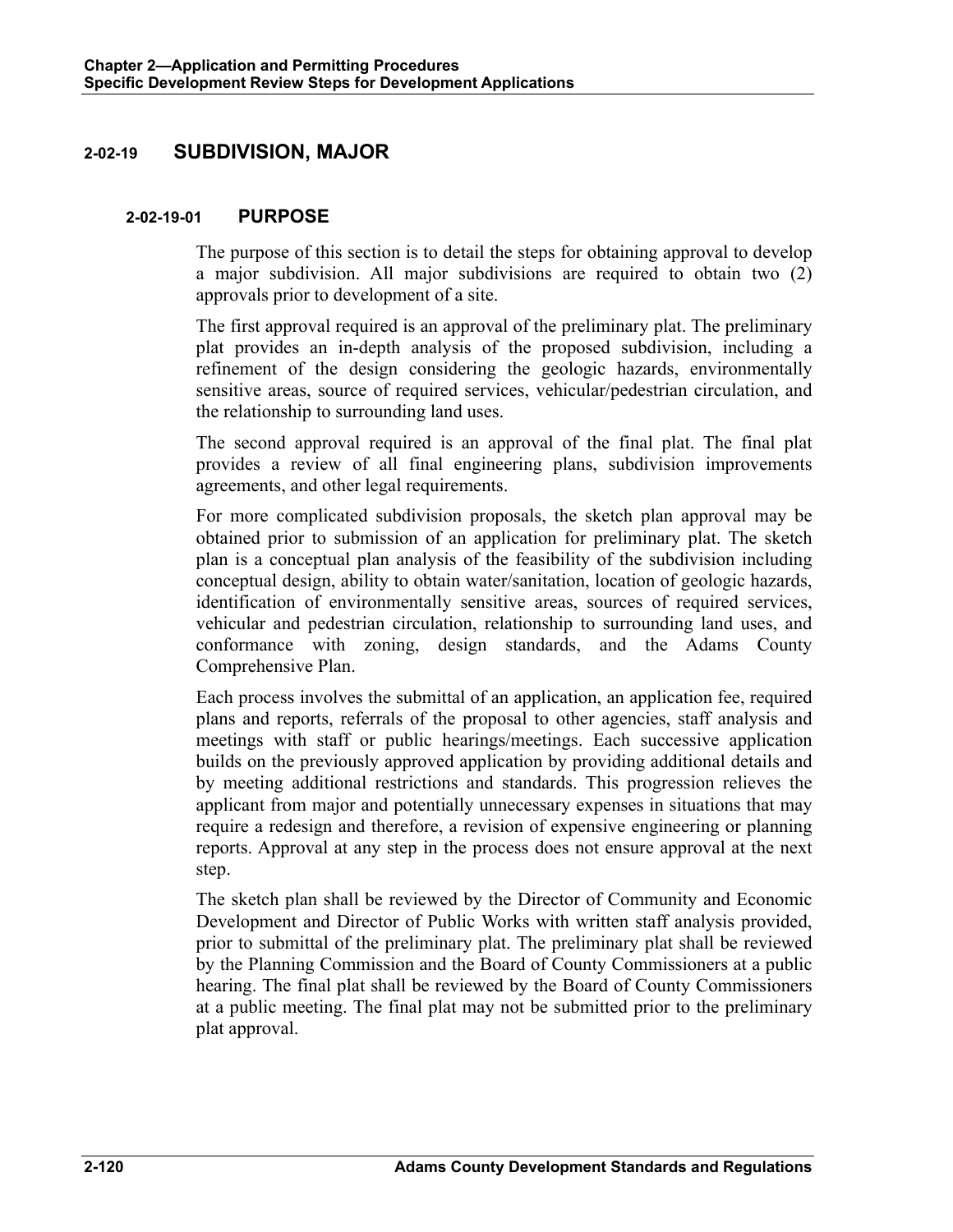#### **2-02-19-02 SKETCH PLAN**

#### **2-02-19-02-01** *PURPOSE*

The purpose of this section is to detail the steps for examining the feasibility of a subdivision of land including the review of conceptual design, ability to obtain water and sanitation, location of geologic hazards, identification of environmentally sensitive areas, sources of required services, vehicular and pedestrian circulation, relationship to surrounding land uses, and conformance with zoning, design standards, and the Adams County Comprehensive Plan. Approval of a sketch plan does not establish a vested right to develop property in accordance with the plan.

#### **2-02-19-02-02** *APPLICABILITY*

A sketch plan approval is optional for all major subdivisions.

#### **2-02-19-02-03** *WHO CAN INITIATE A SKETCH PLAN*

A sketch plan may be proposed by, without limitation, the owner(s) of, or person having an interest in the property to be subdivided.

The applicant has the burden of proof to demonstrate the sketch plan fully complies with these standards and regulations and meets the criteria for approval.

### **2-02-19-02-04** *SKETCH PLAN REVIEW PROCEDURES*

A sketch plan shall be approved by the Director of Community and Economic Development. Sketch plans shall be processed administratively (See Steps 1 through 10 below). Upon completion of a review of the submitted information, the Director of Community and Economic Development shall approve, approve with conditions, or deny the sketch plan and shall forward a written administrative analysis concerning the decision and application to the applicant. The Director of Community and Economic Development's decision shall be based on the criteria for approval.

The processing of a sketch plan shall be according to, in compliance with, and subject to the provisions contained in Steps 1 through 10 of the Common Development Review Procedures as follows:

- 1. Conceptual Review: Applicable.
- 2. Neighborhood Meeting: Applicable, unless the Director of Community and Economic Development determines the development proposal may not have significant neighborhood impacts.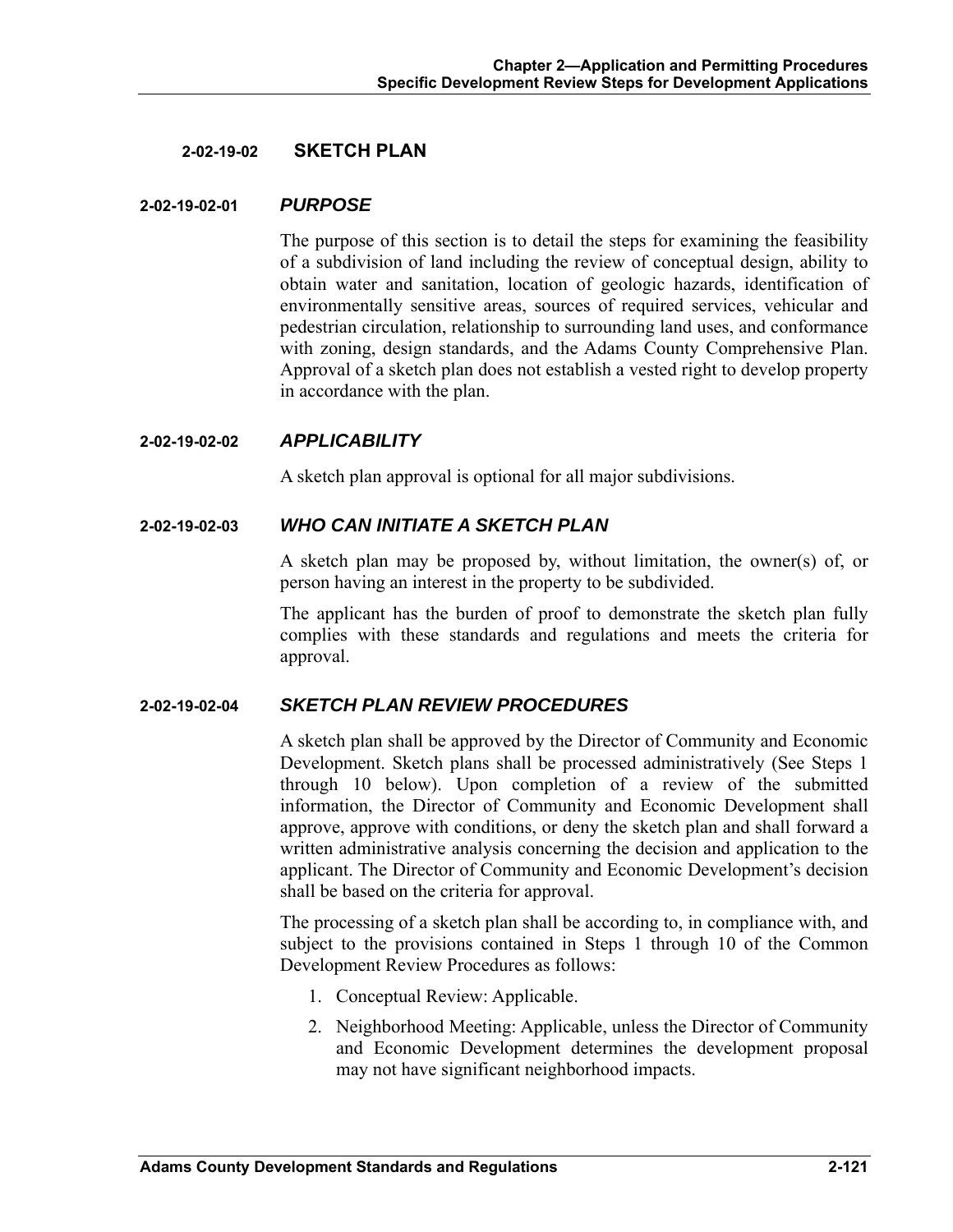- 3. Development Application Submittal: All items or documents required for a sketch plan as described in the development application submittal requirements shall be submitted to the Director of Community and Economic Development.
- 4. Determination of Sufficiency: Applicable. No application shall be processed if any taxes due are not paid.
- 5. Staff Report: Applicable.
- 6. Notice: Not applicable.
- 7. Public Hearing: Not applicable.
- 8. Standards: Applicable.
- 9. Conditions of Approval: Applicable. The Director of Community and Economic Development in approving a sketch plan may attach conditions necessary to implement the Adams County Comprehensive Plan and ensure compatibility with adjacent uses.
- 10. Amendments: Not applicable.

### **2-02-19-02-05** *CRITERIA FOR APPROVAL*

The Director of Community and Economic Development, in approving a sketch plan, shall find:

- 1. The sketch plan is consistent with the Adams County Comprehensive Plan and any applicable area plan.
- 2. The sketch plan is consistent with the purpose of these standards and regulations.
- 3. The sketch plan is in conformance with the subdivision design standards.
- 4. The applicant has provided reasonable evidence that a sufficient water supply has been acquired in terms of quantity, quality and dependability for the type of subdivision proposed, as determined in accordance with the standards set forth in the water supply standards.
- 5. The applicant has provided reasonable evidence that a public sewage disposal system has been established and, if other methods of sewage disposal are proposed, adequate evidence indicating that the system complies with state and local laws and regulations.
- 6. The applicant has provided reasonable evidence to show all areas of the proposed subdivision, which may involve soil or topographical conditions presenting hazards or requiring special precautions, have been identified by the applicant and the proposed uses of these areas are compatible with such conditions.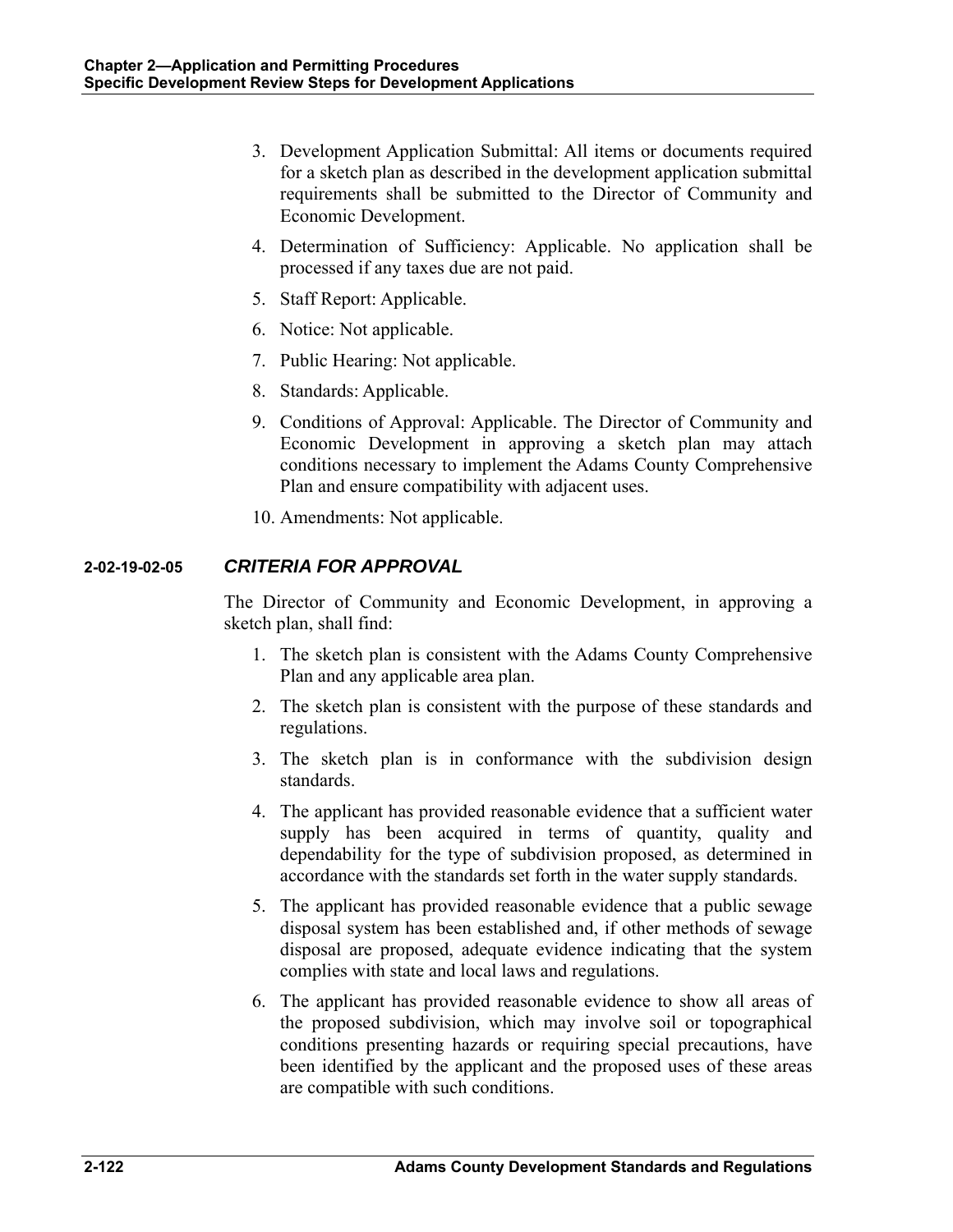- 7. The applicant has provided reasonable evidence showing adequate drainage improvements can be provided.
- 8. Significant cultural, archaeological, natural/historical resources and unique landforms will be reasonably protected in accordance with resources inventory provisions of these standards and regulations.
- 9. Necessary services, including fire/police protection, schools, recreation, utilities, open space and transportation system, appear to be available to serve the proposed subdivision.
- 10. The sketch plan appears to be compatible with the surrounding area, harmonious with the character of the neighborhood, not detrimental to the immediate area, not detrimental to the future development of the area, and not detrimental to the health, safety, or welfare of the inhabitants of the area and the County.

# **2-02-19-02-06** *ACTION BY THE DIRECTOR OF COMMUNITY AND ECONOMIC DEVELOPMENT FOLLOWING APPROVAL*

Upon approval, the Director of Community and Economic Development shall file a copy of the approved sketch plan in the offices of the Department of Community and Economic Development.

### **2-02-19-02-07** *LAPSE OF APPROVAL*

The sketch plan approval shall lapse one (1) year from the date of approval if a preliminary plat is not submitted.

# **2-02-19-02-08** *EXTENSION OF APPROVAL*

A sketch plan approval may not be extended.

# **2-02-19-03 PRELIMINARY PLAT**

### **2-02-19-03-01** *PURPOSE*

The purpose of this section is to detail the steps for an in-depth analysis of the proposed subdivision including a refinement of the design considering the geologic hazards, environmentally sensitive areas, source of required services, vehicular/pedestrian circulation, and the relationship to surrounding land uses. Approval of a preliminary plat establishes a vested right to develop property in accordance with the plat.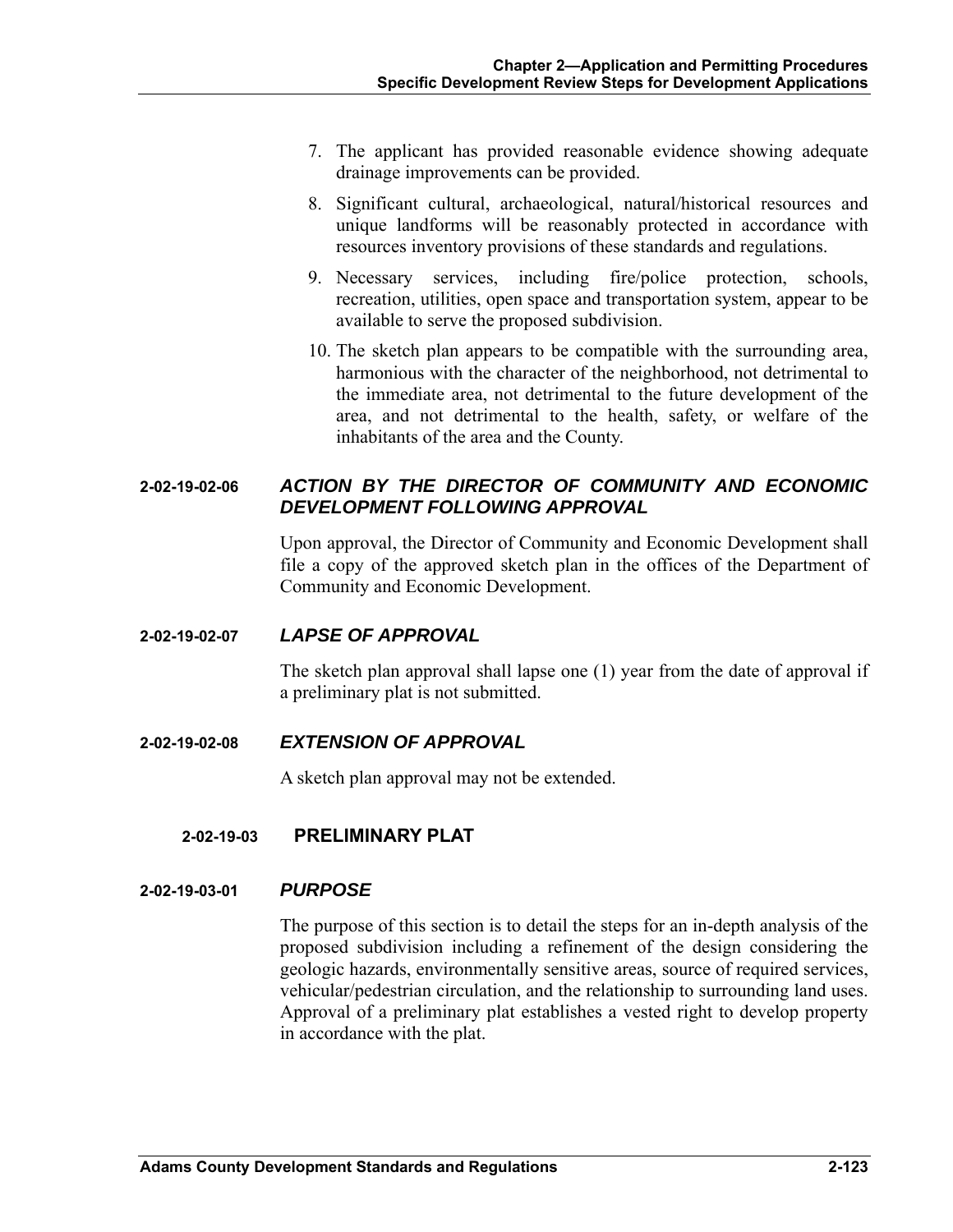### **2-02-19-03-02** *APPLICABILITY*

A preliminary plat shall be required for any property intended for subdivision. A preliminary plat shall be approved prior to filing an application for final plat.

### **2-02-19-03-03** *WHO CAN INITIATE A PRELIMINARY PLAT*

A preliminary plat may be proposed by, without limitation, the owner(s) of, or person having an interest in the property to be subdivided.

The applicant has the burden of proof to demonstrate the preliminary plat fully complies with these standards and regulations and meets the criteria for approval.

# **2-02-19-03-04** *PRELIMINARY PLAT REVIEW PROCEDURES*

A preliminary plat shall be approved by the Board of County Commissioners. Any preliminary plat shall be processed through a public hearing before the Planning Commission, which shall provide a recommendation to the Board of County Commissioners (See Steps 1 through 10 below). Upon completion of a hearing by the Planning Commission, the preliminary plat and recommendation of the Planning Commission shall be forwarded to the Board of County Commissioners. The Board of County Commissioners shall, after receiving a recommendation from the Planning Commission, hold a public hearing. The Board of County Commissioners shall then approve, approve with conditions, or deny the preliminary plat based on consideration of the staff report, the Planning Commission's recommendation and findings, the evidence from the public hearings, and the preliminary plat's compliance with the criteria for approval.

The processing of a preliminary plat shall be according to, in compliance with, and subject to the provisions contained in Steps 1 through 10 of the Common Development Review Procedures as follows:

- 1. Conceptual Review: Applicable.
- 2. Neighborhood Meeting: Applicable, unless the Director of Community and Economic Development determines the development proposal may not have significant neighborhood impacts.
- 3. Development Application Submittal: All items or documents required for a preliminary plat as described in the development application submittal requirements shall be submitted to the Director of Community and Economic Development at least fifty (50) days prior to the first unfilled Planning Commission public hearing agenda.
- 4. Determination of Sufficiency: Applicable. No application shall be processed if any taxes due are not paid.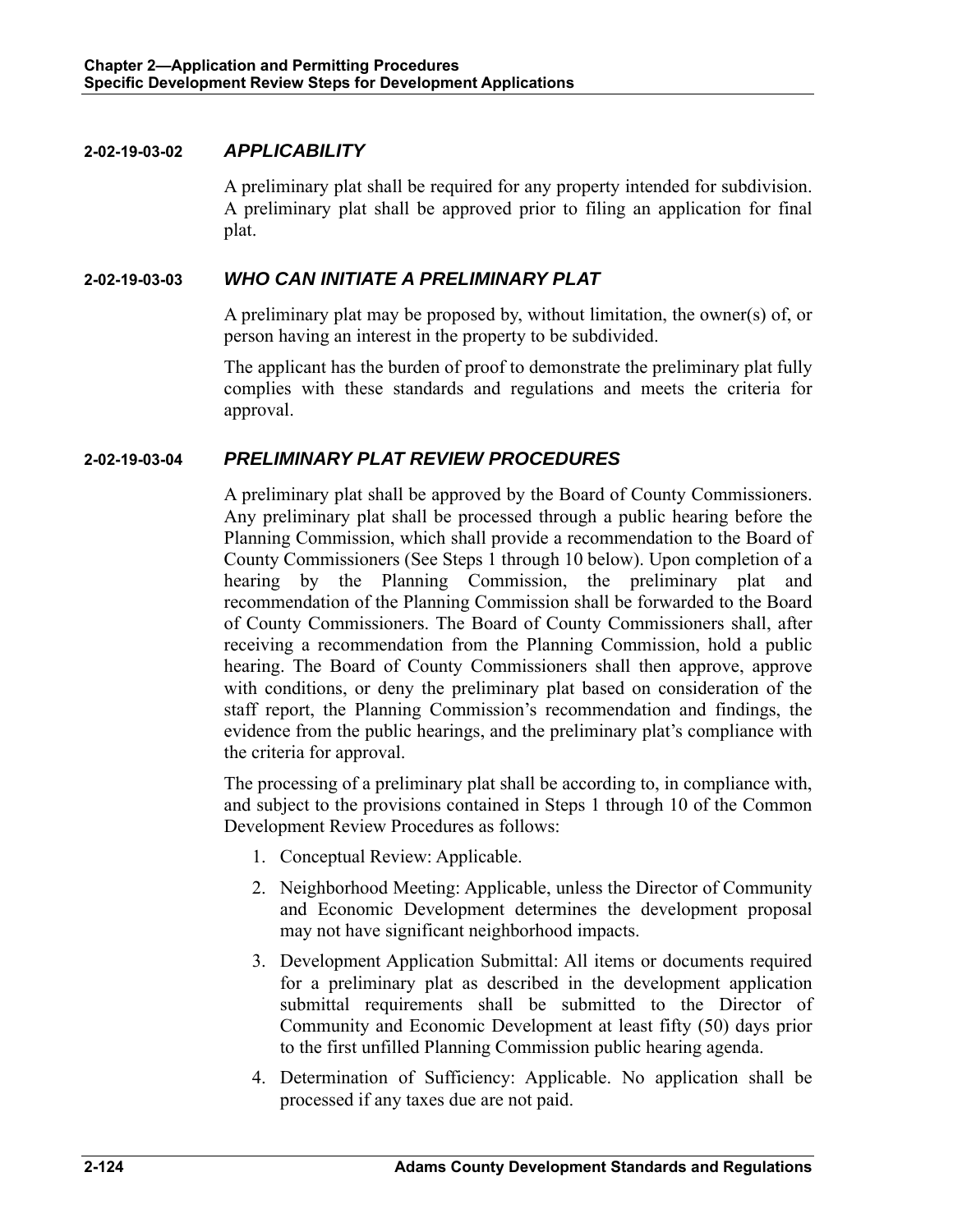- 5. Staff Report: Applicable.
- 6. Notice: Applicable.
- 7. Public Hearing: Applicable. A public hearing shall be held before the Planning Commission and Board of County Commissioners.
- 8. Standards: Applicable.
- 9. Conditions of Approval: Applicable. The Board of County Commissioners in approving a preliminary plat may attach conditions necessary to implement the Adams County Comprehensive Plan and ensure compatibility with adjacent uses.
- 10. Amendments: Applicable.

### **2-02-19-03-05** *CRITERIA FOR APPROVAL*

The Planning Commission, in making their recommendation, and the Board of County Commissioners, in approving a preliminary plat, shall find:

- 1. The preliminary plat is consistent with the Adams County Comprehensive Plan and any available area plan.
- 2. The preliminary plat is consistent with the purposes of these standards and regulations.
- 3. The preliminary plat is in conformance with the subdivision design standards and any approved sketch plan.
- 4. The applicant has provided evidence that a sufficient water supply has been acquired in terms of quantity, quality, and dependability for the type of subdivision proposed, as determined in accordance with the standards set forth in the water supply standards.
- 5. The applicant has provided evidence that a public sewage disposal system has been established and, if other methods of sewage disposal are proposed, adequate evidence indicating that such system complies with state and local laws and regulations.
- 6. The applicant has provided evidence to show all areas of the proposed subdivision, which may involve soil or topographical conditions presenting hazards or requiring special precautions, have been identified by the applicant and the proposed uses of these areas are compatible with such conditions.
- 7. The applicant has provided evidence that adequate drainage improvements comply with these standards and regulations.
- 8. The overall density of development within the proposed subdivision conforms to the zone district density allowances.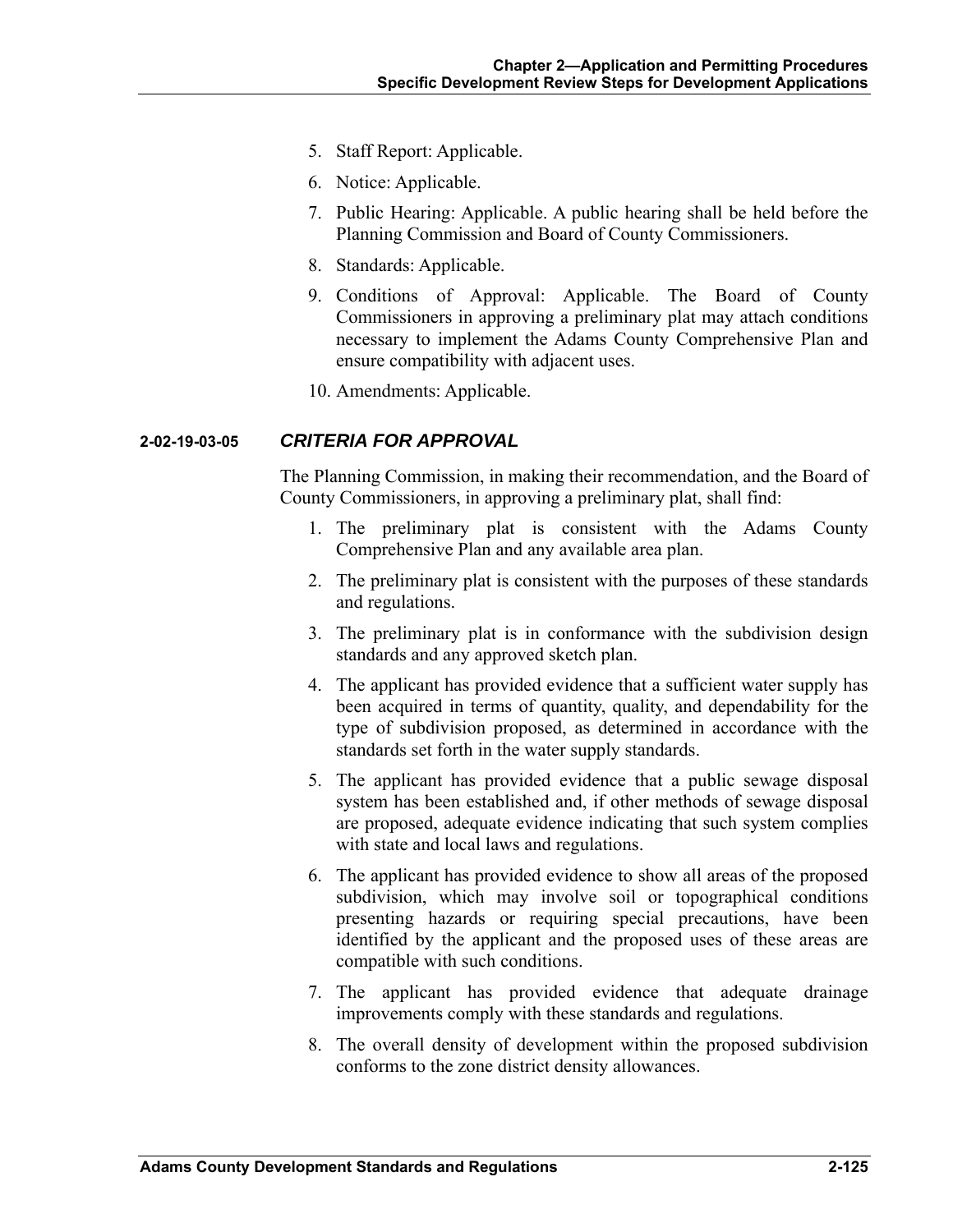- 9. The proposed subdivision is compatible with the surrounding area, harmonious with the character of the neighborhood, not detrimental to the immediate area, not detrimental to the future development of the area, and not detrimental to the health, safety, or welfare of the inhabitants of the area and the County. The proposed subdivision has established an adequate level of compatibility by:
	- a. Incorporating natural physical features into the development design and providing sufficient open spaces considering the type and intensity of use;
	- b. Incorporating site planning techniques to foster the implementation of the County's plans, and encourage a land use pattern to support a balanced transportation system, including auto, bike and pedestrian traffic, public or mass transit, and the cost effective delivery of other services consistent with adopted plans, policies and regulations of the County;
	- c. Incorporating physical design features in the subdivision to provide a transition between the project and adjacent land uses through the provision of an attractive entryway, edges along public streets, architectural design, and appropriate height and bulk restrictions on structures;
	- d. Incorporating identified environmentally sensitive areas, including but not limited to, wetlands and wildlife corridors, into the project design; and
	- e. Incorporating public facilities or infrastructure, or cash-in-lieu, reasonably related to the proposed subdivision so the proposed subdivision will not negatively impact the levels of service of the County services and facilities.

# **2-02-19-03-06** *ACTION BY THE DIRECTOR OF COMMUNITY AND ECONOMIC DEVELOPMENT*

Upon final approval and fulfillment of all requirements of the Board of County Commissioners, the Director of Community and Economic Development shall file a copy of the approved preliminary plat in the Community and Economic Development Department.

# **2-02-19-03-07** *LAPSE OF APPROVAL*

The preliminary plat approval shall lapse two (2) years from the date of approval if a final plat is not submitted.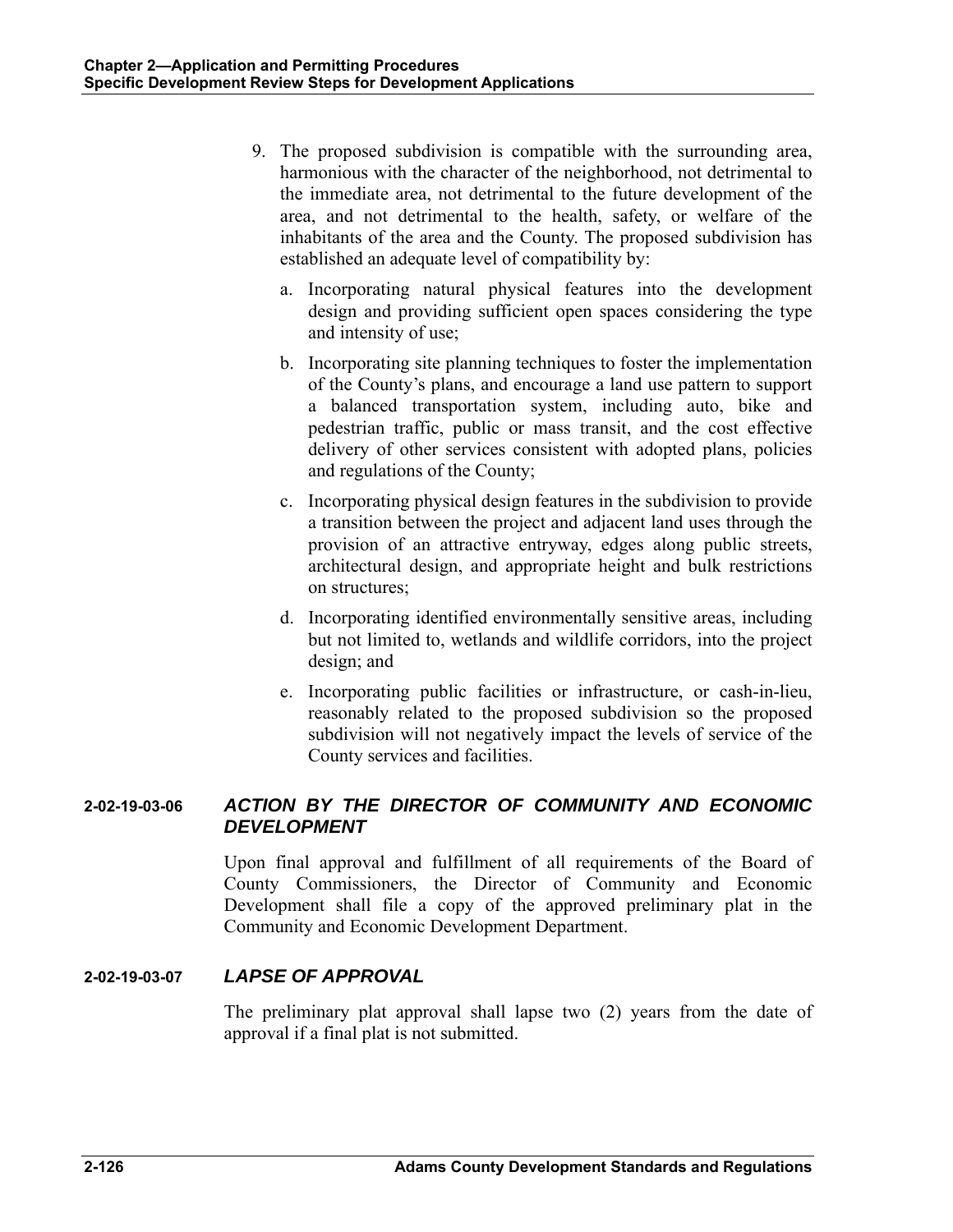#### **2-02-19-03-08** *EXTENSION OF APPROVAL*

A ninety (90)-day extension of the preliminary plat approval may be granted by the Planning Commission. In order to be eligible for an extension, the applicant shall file an application for extension with the Director of Community and Economic Development at least thirty (30) days prior to the date the preliminary plat would lapse. A progress report and revised schedule shall be submitted with the request for extension. An extension may only be granted if the Planning Commission finds:

- 1. The applicant has maintained a continuous good faith effort in preparing a final development plan including, but not limited to, preparing financing, securing state or federal permits, undertaking engineering and design, etc.; and
- 2. Conditions near the site, these standards and regulations, and the Adams County Comprehensive Plan have not changed in a way to render the original findings erroneous.

A preliminary plat shall be limited to one ninety (90)-day extension.

### **2-02-19-04 FINAL PLAT**

### **2-02-19-04-01** *PURPOSE*

The purpose of this section is to detail the steps and requirements for a review of all final engineering plans, subdivision improvements agreements, and other legal requirements for platting a major subdivision. Approval of a final plat establishes a vested right to develop property in accordance with the plan.

### **2-02-19-04-02** *APPLICABILITY*

A final plat shall be required for any property intended to be subdivided.

### **2-02-19-04-03** *WHO CAN INITIATE A FINAL PLAT*

A final plat may be proposed by, without limitation, the owner(s) of, or person having an interest in the property to be subdivided. A final plat may only be submitted if a preliminary plat for the subject property has been approved. The final plat shall conform to the preliminary plat.

The applicant has the burden of proof to demonstrate the final plat fully complies with these standards and regulations and meets the criteria for approval.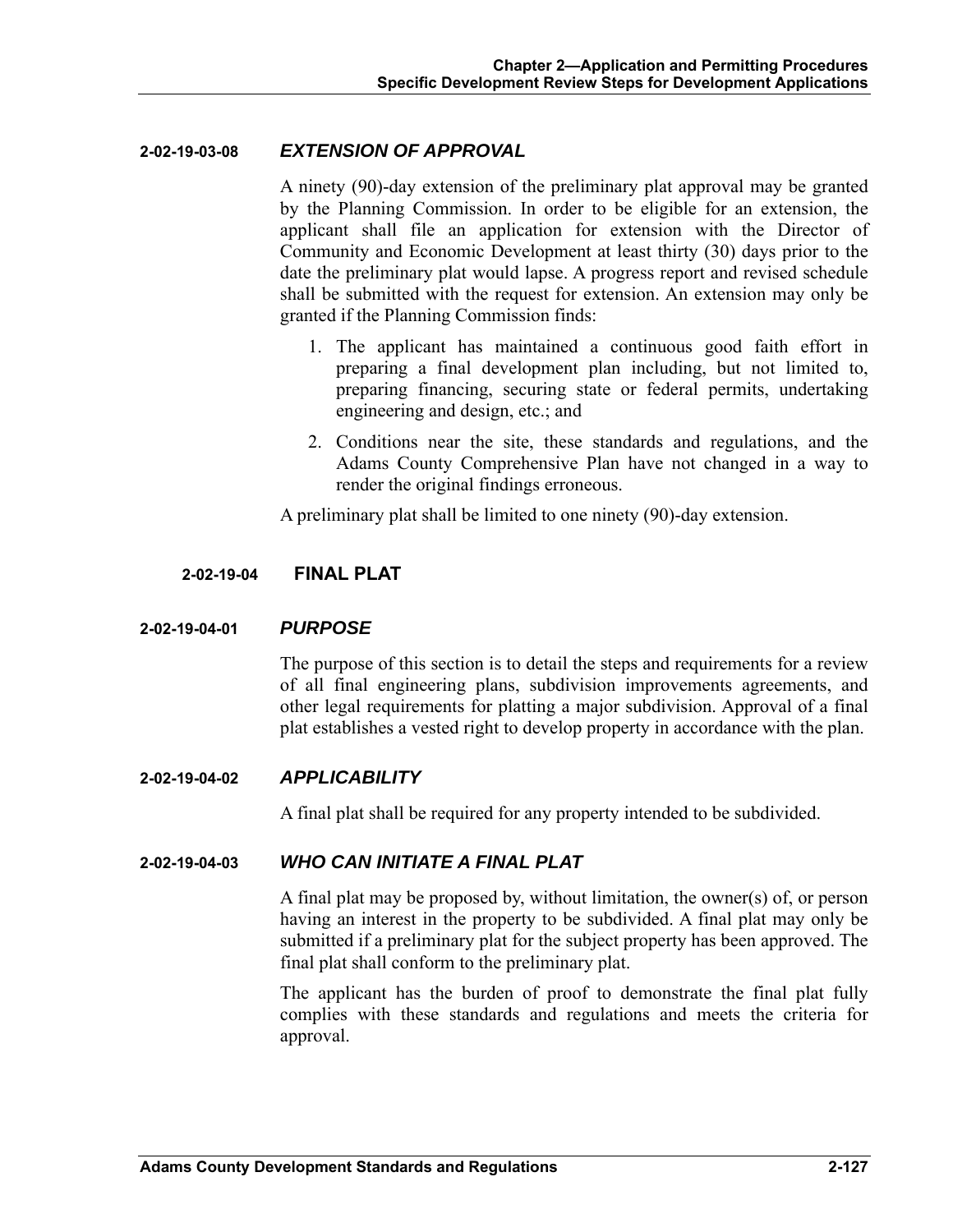### **2-02-19-04-04** *FINAL PLAT REVIEW PROCEDURES*

A final plat shall be approved by the Board of County Commissioners by resolution. Any final plat shall be processed through a public meeting before the Board of County Commissioners (See Steps 1 through 10 below). The Board of County Commissioners shall then approve or deny the final plat based on its consideration of the staff report, the evidence from the public meeting, and the final plat's compliance with the criteria for approval.

The processing of a final plat shall be according to, in compliance with, and subject to the provisions contained in Steps 1 through 10 of the Common Development Review Procedures as follows:

- 1. Conceptual Review: Not applicable.
- 2. Neighborhood Meeting: Not applicable.
- 3. Development Application Submittal: All items or documents required for a final plat as described in the development application submittal requirements shall be submitted to the Director of Community and Economic Development at least thirty (30) days prior to the first unfilled Board of County Commissioners public meeting agenda.
- 4. Determination of Sufficiency: Applicable. No application shall be processed if any taxes due are not paid.
- 5. Staff Report: Applicable.
- 6. Notice: Not applicable.
- 7. Public Hearing: Applicable. A public hearing shall be held before the Board of County Commissioners. This item would be listed on the consent calendar. However, the Board of County Commissioners may take testimony from the public at the public hearing.
- 8. Standards: Applicable.
- 9. Conditions of Approval: Applicable.
- 10. Amendments: Applicable.

# **2-02-19-04-05** *CRITERIA FOR APPROVAL*

The Board of County Commissioners, in approving a final plat, shall find:

- 1. The final plat is consistent and conforms to the approved preliminary plat.
- 2. The final plat is in conformance with the subdivision design standards.
- 3. The applicant has provided evidence that a sufficient water supply has been acquired in terms of quantity, quality, and dependability for the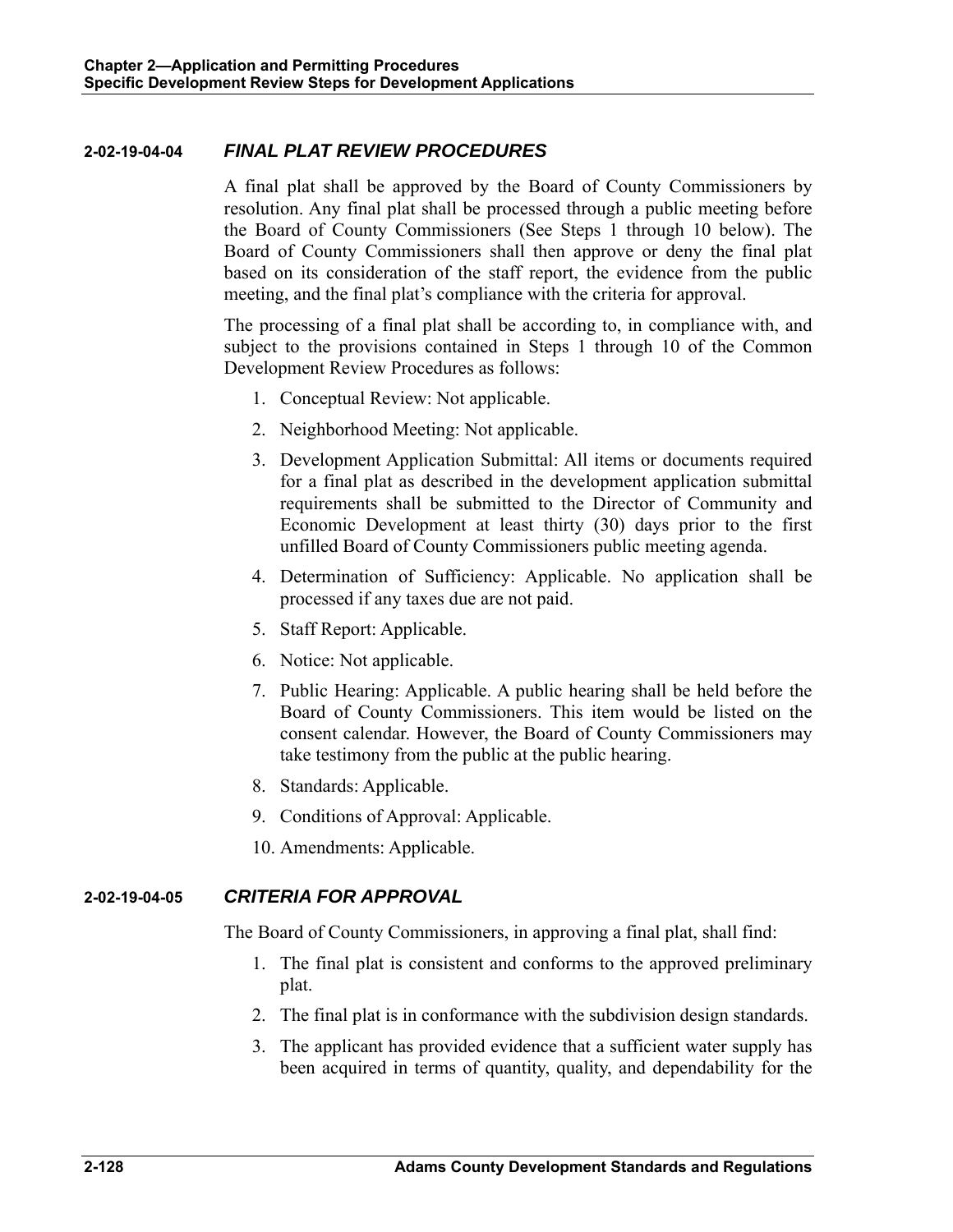type of subdivision proposed, as determined in accordance with the standards set forth in the water supply standards.

- 4. The applicant has provided evidence that a public sewage disposal system has been established and, if other methods of sewage disposal are proposed, adequate evidence indicating that the system complies with state and local laws and regulations.
- 5. The applicant has provided evidence to show all areas of the proposed subdivision, which may involve soil or topographical conditions presenting hazards or requiring special precautions, have been identified by the applicant and the proposed uses of these areas are compatible with such conditions.
- 6. The proposed or constructed drainage improvements are adequate and comply with these standards and regulations.
- 7. Adequate public facilities or infrastructure, or cash-in-lieu, for impacts reasonably related to the proposed subdivision have been constructed or financially guaranteed through cash-in-lieu or a subdivision improvements agreement so the proposed subdivision will not negatively impact the levels of service of the County.

# **2-02-19-04-06** *ACTION BY THE DIRECTOR OF COMMUNITY AND ECONOMIC DEVELOPMENT*

Upon final approval and fulfillment of all requirements of the Board of County Commissioners, the Director of Community and Economic Development shall cause to have filed in the Office of the Adams County Clerk and Recorder the final plat and subdivision improvements agreement.

# **2-02-20 SUBDIVISION, MINOR**

### **2-02-20-01 PURPOSE**

The purpose of this section is to detail the steps for obtaining approval to develop a minor subdivision. A minor subdivision shall only be used to divide parcels of less than twenty (20) acres into four (4) or fewer lots. All minor subdivisions are required to obtain two (2) approvals prior to development of a site.

The first required approval is an approval of the sketch plan. The sketch plan is a conceptual plan analysis of the feasibility of the subdivision including conceptual design, ability to obtain water/sanitation, location of geologic hazards, identification of environmentally sensitive areas, sources of required services, vehicular and pedestrian circulation, relationship to surrounding land uses, and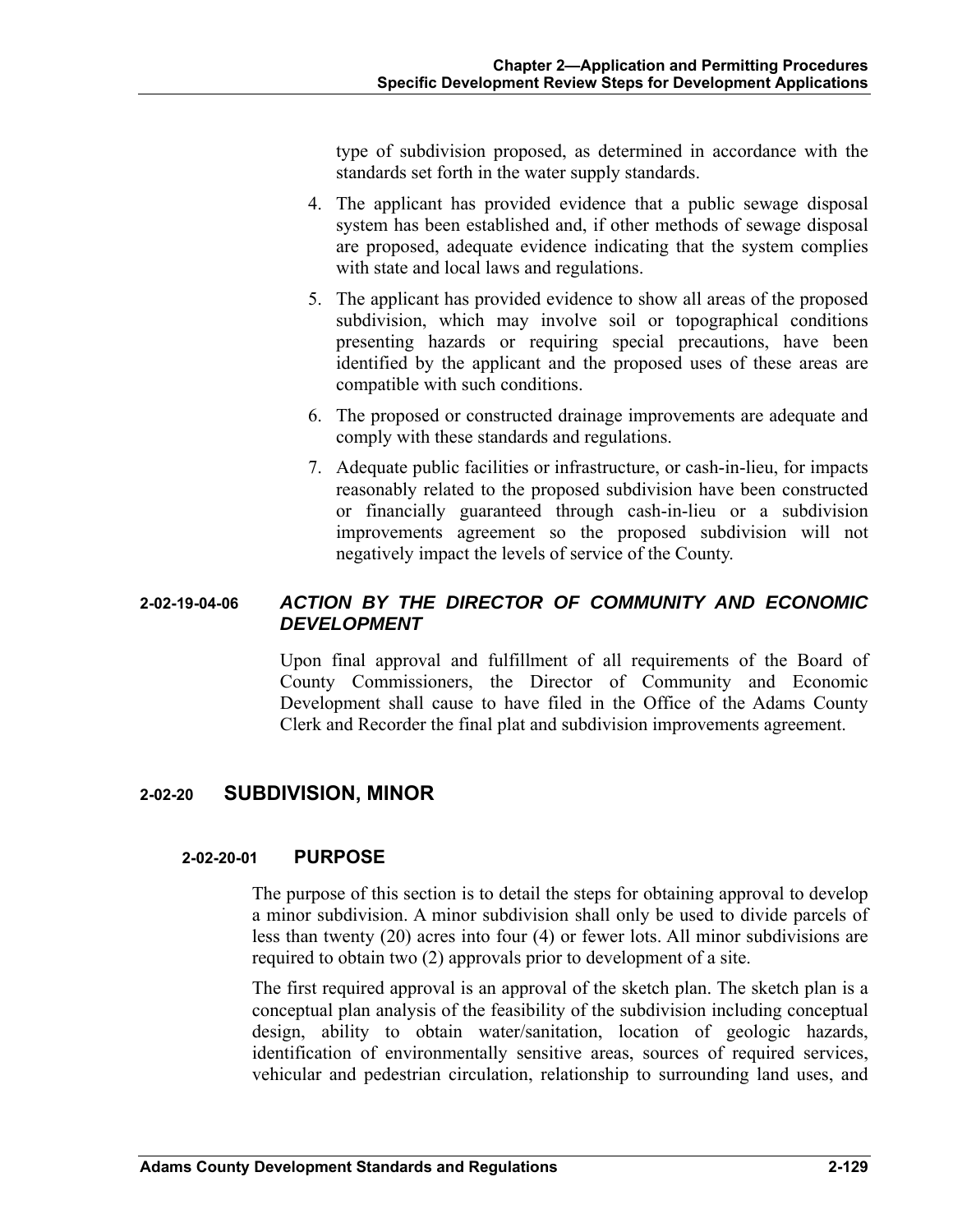conformance with zoning, design standards, and the Adams County Comprehensive Plan.

The second required approval is an approval of the final plat. The final plat provides a review of all final engineering plans, subdivision improvements agreements, and other legal requirements.

An Applicant may also choose to process a minor subdivision in the same manner as a major subdivision and the process shall follow Section 2-02-16-03. Each process involves the submittal of an application, an application fee, required plans and reports, referrals of the proposal to other agencies, staff analysis and meetings with staff or public hearings/meetings. The final plat application builds on the previously approved application by providing additional details and by meeting additional restrictions and standards. This progression relieves the applicant from major and potentially unnecessary expenses in situations which may require a redesign, and, therefore, a revision of expensive engineering or planning reports. Approval at any step in the process does not ensure approval at the next step.

The sketch plan shall be reviewed by the Director of Community and Economic Development with written staff analysis provided, prior to submittal of the final plat. The final plat shall be reviewed by the Planning Commission and Board of County Commissioners at a public hearing. The final plat may not be submitted prior to obtaining a sketch plan approval.

If significant issues are identified or disclosed during the sketch plan process, including, but not limited to, public opposition, the applicant may choose to have the minor subdivision processed as a major subdivision. Where issues appear to be significant or public opposition to a subdivision is substantial, the applicant is advised that by filing a preliminary plat, the applicant may avoid the unnecessary expense in completing final engineering where final plat approval is less certain. If the applicant chooses to have the proposed minor subdivision processed as a major subdivision, the applicant shall submit a preliminary plat in conformance with the requirements of the major subdivision process.

# **2-02-20-02 SKETCH PLAN**

# **2-02-20-02-01** *PURPOSE*

The purpose of this section is to detail the steps for examining the feasibility of a subdivision of land including the review of conceptual design, ability to obtain water and sanitation, location of geologic hazards, identification of environmentally sensitive areas, sources of required services, vehicular and pedestrian circulation, relationship to surrounding land uses, and conformance with zoning, design standards, and the Adams County Comprehensive Plan. Approval of a sketch plan does not establish any vested right to develop property in accordance with the plan.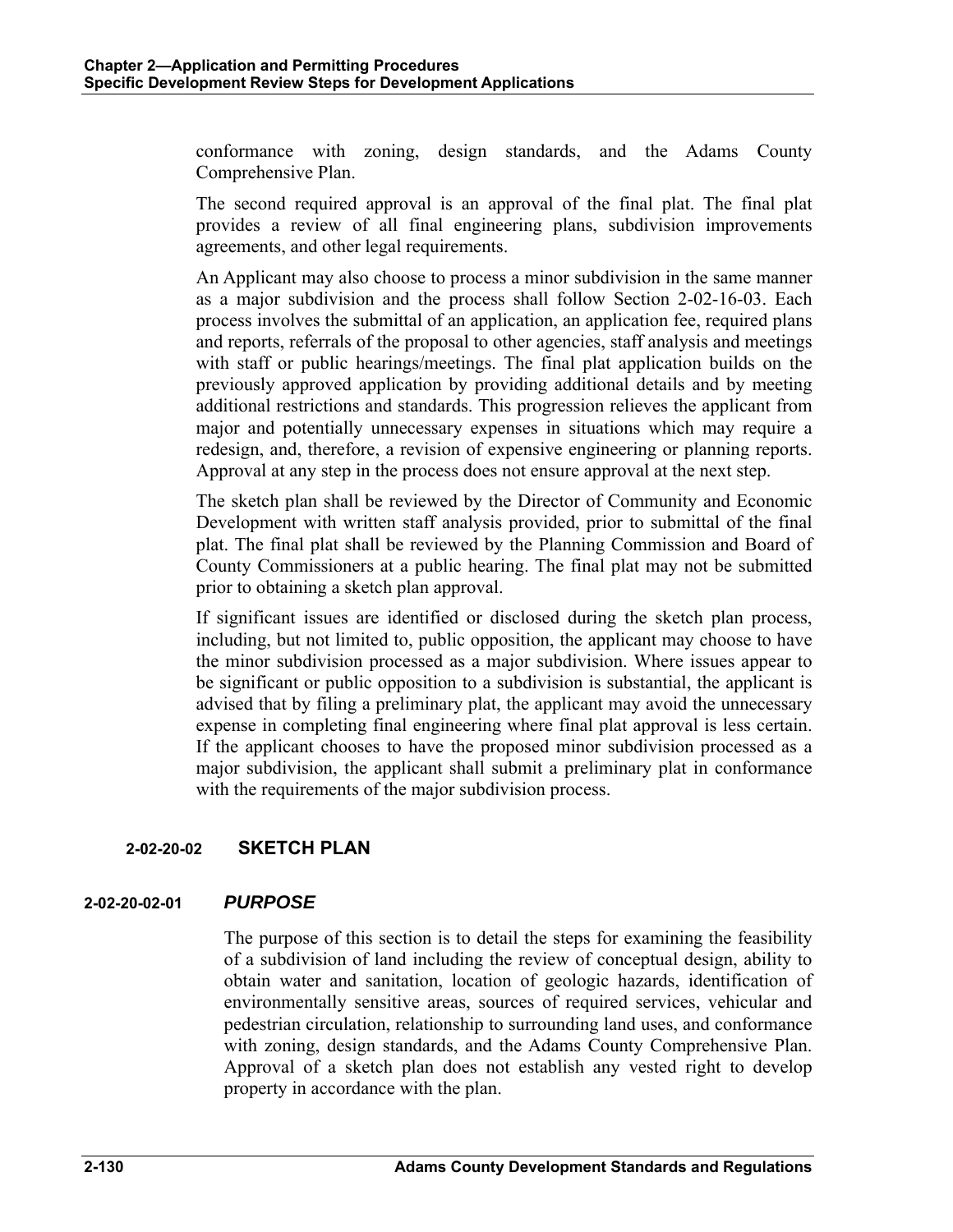#### **2-02-20-02-02** *APPLICABILITY*

A sketch plan approval shall be required for all minor subdivisions prior to submission of an application for final plat.

#### **2-02-20-02-03** *WHO CAN INITIATE A SKETCH PLAN*

A sketch plan may be proposed by, without limitation, the owner(s) of, or person having an interest in the property to be subdivided.

The applicant has the burden of proof to demonstrate the sketch plan fully complies with these standards and regulations and meets the criteria for approval.

#### **2-02-20-02-04** *SKETCH PLAN REVIEW PROCEDURES*

A sketch plan shall be approved by the Director of Community and Economic Development. Sketch plans shall be processed administratively (See Steps 1 through 10 below). Upon completion of a review of the submitted information, the Director of Community and Economic Development shall approve, approve with conditions, or deny the sketch plan and shall forward a written administrative analysis concerning the decision and application to the applicant. The Director of Community and Economic Development's decision shall be based on the criteria for approval.

The processing of a sketch plan shall be according to, in compliance with, and subject to the provisions contained in Steps 1 through 10 of the Common Development Review Procedures as follows:

- 1. Conceptual Review: Applicable.
- 2. Neighborhood Meeting: Optional, unless the Director of Community and Economic Development determines the development proposal could have significant neighborhood impacts.
- 3. Development Application Submittal: All items or documents required for a sketch plan as described in the development application submittal requirements shall be submitted to the Director of Community and Economic Development.
- 4. Determination of Sufficiency: Applicable. No application shall be processed if any taxes due are not paid.
- 5. Staff Report: Applicable.
- 6. Notice: Not applicable.
- 7. Public Hearing: Not applicable.
- 8. Standards: Applicable.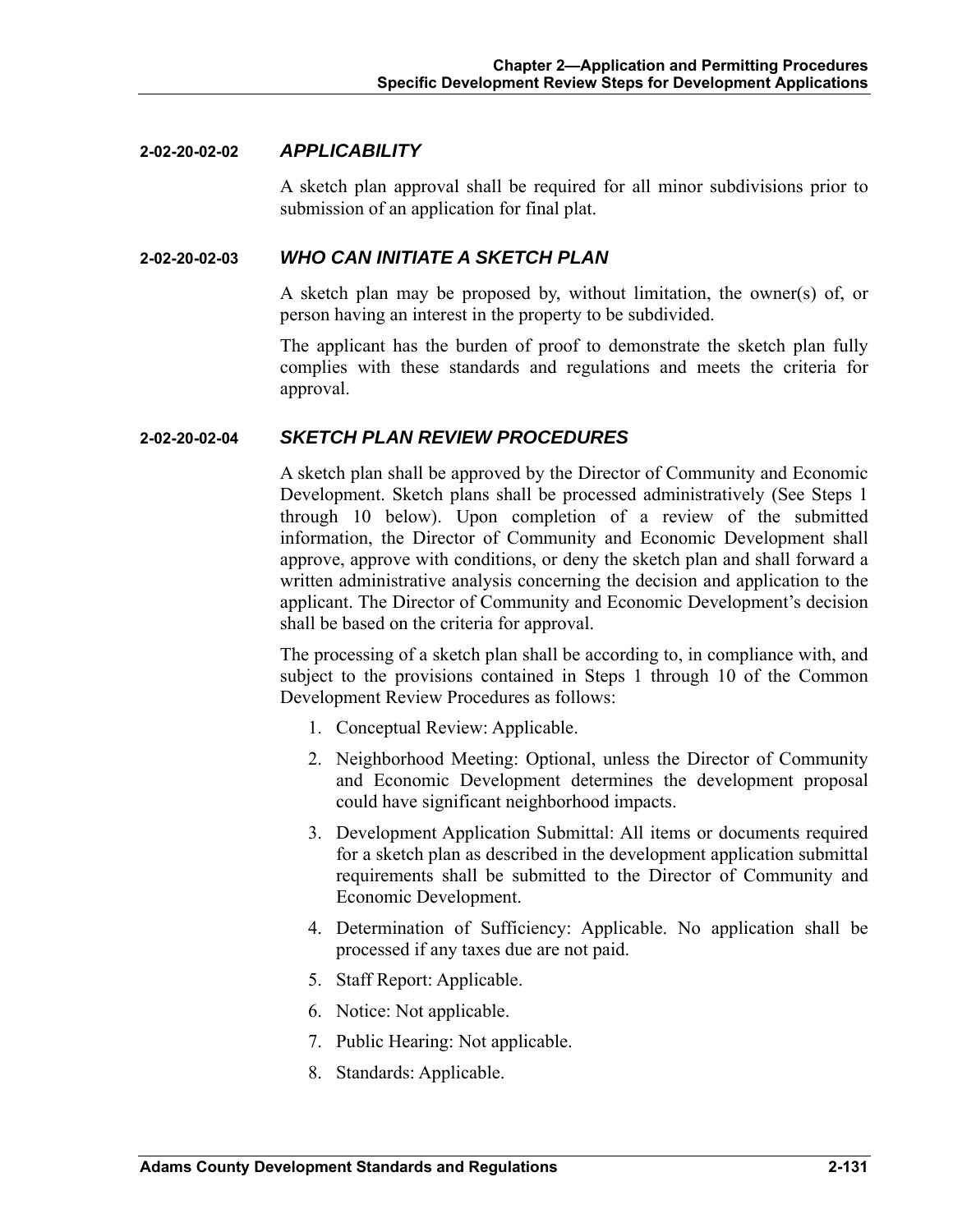- 9. Conditions of Approval: Applicable. The Director of Community and Economic Development in approving a sketch plan may attach conditions necessary to implement the Adams County Comprehensive Plan and ensure compatibility with adjacent uses.
- 10. Amendments: Not applicable.

### **2-02-20-02-05** *CRITERIA FOR APPROVAL*

The Director of Community and Economic Development, in approving a sketch plan, shall find:

- 1. The sketch plan appears to be consistent with the Adams County Comprehensive Plan and any applicable area plan.
- 2. The sketch plan appears to be consistent with the purpose of these standards and regulations.
- 3. The sketch plan appears to be in conformance with the subdivision design standards.
- 4. The applicant has provided reasonable evidence that a sufficient water supply has been acquired in terms of quantity, quality and dependability for the type of subdivision proposed, as determined in accordance with the standards set forth in the water supply standards.
- 5. The applicant has provided reasonable evidence that a public sewage disposal system has been established and, if other methods of sewage disposal are proposed, adequate evidence indicating that the system complies with state and local laws and regulations.
- 6. The applicant has provided reasonable evidence to show all areas of the proposed subdivision, which may involve soil or topographical conditions presenting hazards or requiring special precautions, have been identified by the applicant and the proposed uses of these areas are compatible with such conditions.
- 7. The applicant has provided reasonable evidence adequate drainage improvements can be provided.
- 8. Significant cultural, archaeological, natural/historical resources and unique landforms will be reasonably protected in accordance with resource inventory provisions of these standards and regulations.
- 9. Necessary services, including fire/police protection, schools, recreation, utilities, open space and transportation system, appear to be available to serve the proposed subdivision.
- 10. The sketch plan appears to be compatible with the surrounding area, harmonious with the character of the neighborhood, not detrimental to the immediate area, not detrimental to the future development of the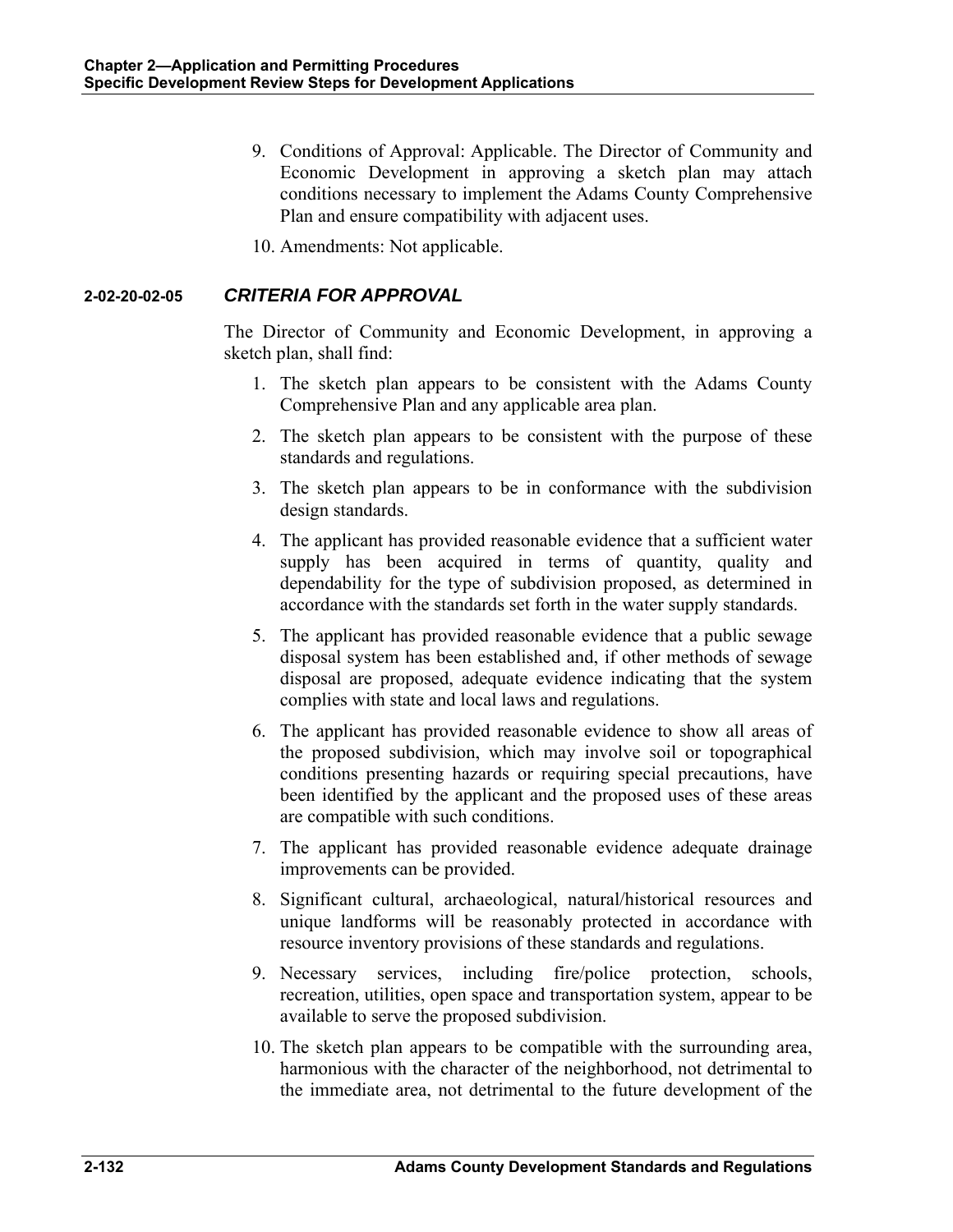area, and not detrimental to the health, safety, or welfare of the inhabitants of the area and the County.

### **2-02-20-02-06** *ACTION BY THE DIRECTOR OF COMMUNITY AND ECONOMIC DEVELOPMENT FOLLOWING APPROVAL*

Upon approval, the Director of Community and Economic Development shall file a copy of the approved sketch plan in the Community and Economic Development Office.

### **2-02-20-02-07** *LAPSE OF APPROVAL*

The sketch plan approval shall lapse one (1) year from the date of approval if a preliminary plat is not submitted.

### **2-02-20-02-08** *EXTENSION OF APPROVAL*

A sketch plan approval may not be extended.

### **2-02-20-03 FINAL PLAT**

### **2-02-20-03-01** *PURPOSE*

The purpose of this section is to detail the steps and requirements for a review of all final engineering plans, subdivision improvements agreements, and other legal requirements for platting a minor subdivision. Approval of a final plat establishes a vested right to develop property in accordance with the plan.

#### **2-02-20-03-02** *APPLICABILITY*

A final plat shall be required for any property intended for subdivision.

### **2-02-20-03-03** *WHO CAN INITIATE A FINAL PLAT*

A final plat may be proposed by, without limitation, the owner(s) of, or person having an interest in the property to be subdivided. A final plat may only be submitted if a sketch plan for the subject property has been approved. The final plat shall conform to the sketch plan.

The applicant has the burden of proof to demonstrate the final plat fully complies with these standards and regulations and meets the criteria for approval.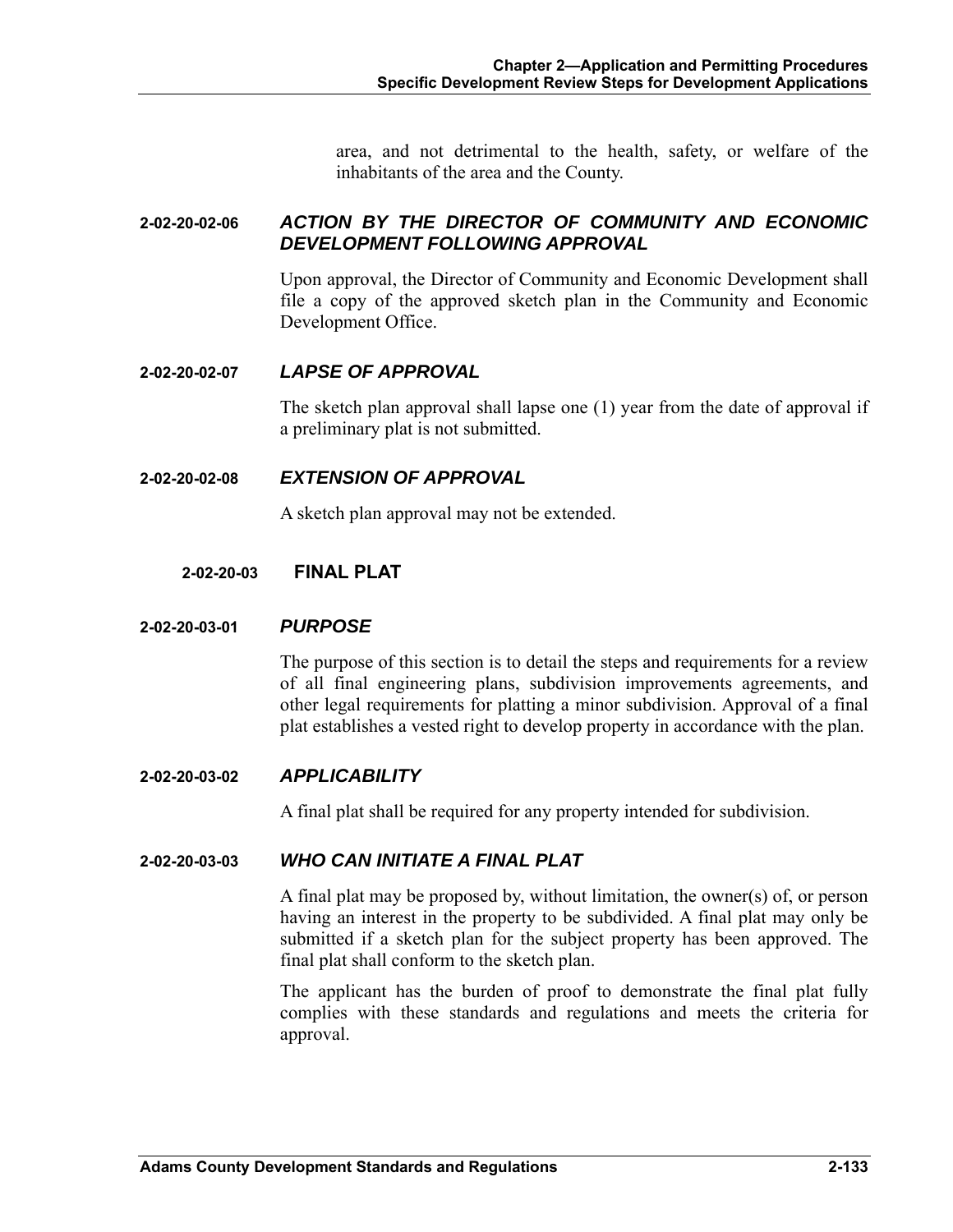### **2-02-20-03-04** *FINAL PLAT REVIEW PROCEDURES*

A final plat shall be approved by the Board of County Commissioners by resolution. Any final plat shall be processed through a public hearing before the Planning Commission, which shall provide a recommendation to the Board of County Commissioners (See Steps 1 through 10 below). Upon completion of a hearing by the Planning Commission, the final plat and recommendation of the Planning Commission shall be forwarded to the Board of County Commissioners. The Board of County Commissioners shall, after receiving a recommendation from the Planning Commission, hold a public hearing. The Board of County Commissioners shall then approve, approve with conditions, or deny the final plat based on consideration of the staff report, the Planning Commission's recommendation and findings, the evidence from the public hearings, and the final plat's compliance with the criteria for approval.

The processing of a final plat shall be according to, in compliance with, and subject to the provisions contained in Steps 1 through 10 of the Common Development Review Procedures as follows:

- 1. Conceptual Review: Not applicable.
- 2. Neighborhood Meeting: Not applicable.
- 3. Development Application Submittal: All items or documents required for a final plat as described in the development application submittal requirements shall be submitted to the Director of Community and Economic Development at least fifty (50) days prior to the first unfilled Planning Commission public meeting agenda.
- 4. Determination of Sufficiency: Applicable. No application shall be processed if any taxes due are not paid.
- 5. Staff Report: Applicable.
- 6. Notice: Applicable.
- 7. Public Hearing: Applicable. A public hearing shall be held before the Planning Commission and Board of County Commissioners.
- 8. Standards: Applicable.
- 9. Conditions of Approval: Not applicable.
- 10. Amendments: Applicable.

# **2-02-20-03-05** *CRITERIA FOR APPROVAL*

The Planning Commission, in making their recommendation, and the Board of County Commissioners, in approving a final plat, shall find:

1. The final plat is consistent and conforms to the approved sketch plan.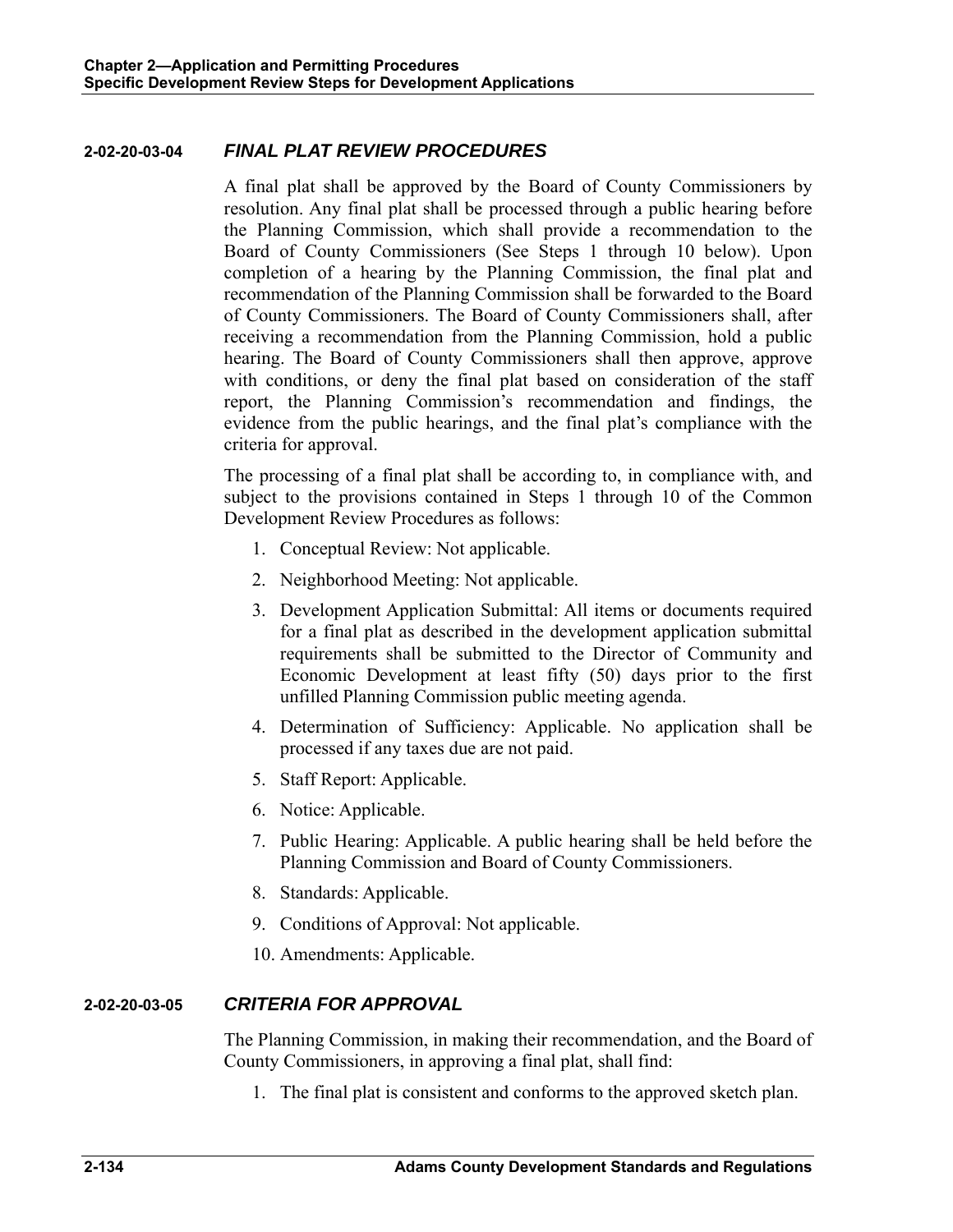- 2. The final plat is in conformance with the subdivision design standards.
- 3. The applicant has provided evidence that a sufficient water supply has been acquired in terms of quantity, quality, and dependability for the type of subdivision proposed, as determined in accordance with the standards set forth in the water supply standards.
- 4. The applicant has provided evidence that provision has been made for a public sewage disposal system and, if other methods of sewage disposal are proposed, adequate evidence indicating that the system complies with state and local laws and regulations.
- 5. The applicant has provided evidence to show all areas of the proposed subdivision, which may involve soil or topographical conditions presenting hazards or requiring special precautions have been identified by the applicant and the proposed uses of these areas are compatible with such conditions.
- 6. The proposed or constructed drainage improvements are adequate and comply with these standards and regulations.
- 7. Adequate public facilities or infrastructure, or cash-in-lieu, for impacts reasonably related to the proposed subdivision have been constructed or financially guaranteed through cash-in-lieu or a subdivision improvements agreement so the proposed subdivision will not negatively impact the levels of service of the County.
- 8. The final plat is consistent with the Adams County Comprehensive Plan and any available area plan.
- 9. The final plat is consistent with the purposes of these standards and regulations.
- 10. The overall density of development within the proposed subdivision conforms to the zone district density allowances.
- 11. The proposed subdivision is compatible with the surrounding area, harmonious with the character of the neighborhood, not detrimental to the immediate area, not detrimental to the future development of the area, and not detrimental to the health, safety, or welfare of the inhabitants of the area and the County. The proposed subdivision has established an adequate level of compatibility by:
	- a. Incorporating natural physical features into the development design and providing sufficient open spaces considering the type and intensity of use;
	- b. Incorporating site planning techniques to foster the implementation of the County's plans and encourage a land use pattern to support a balanced transportation system, including auto, bike and pedestrian traffic, public or mass transit, and the cost effective delivery of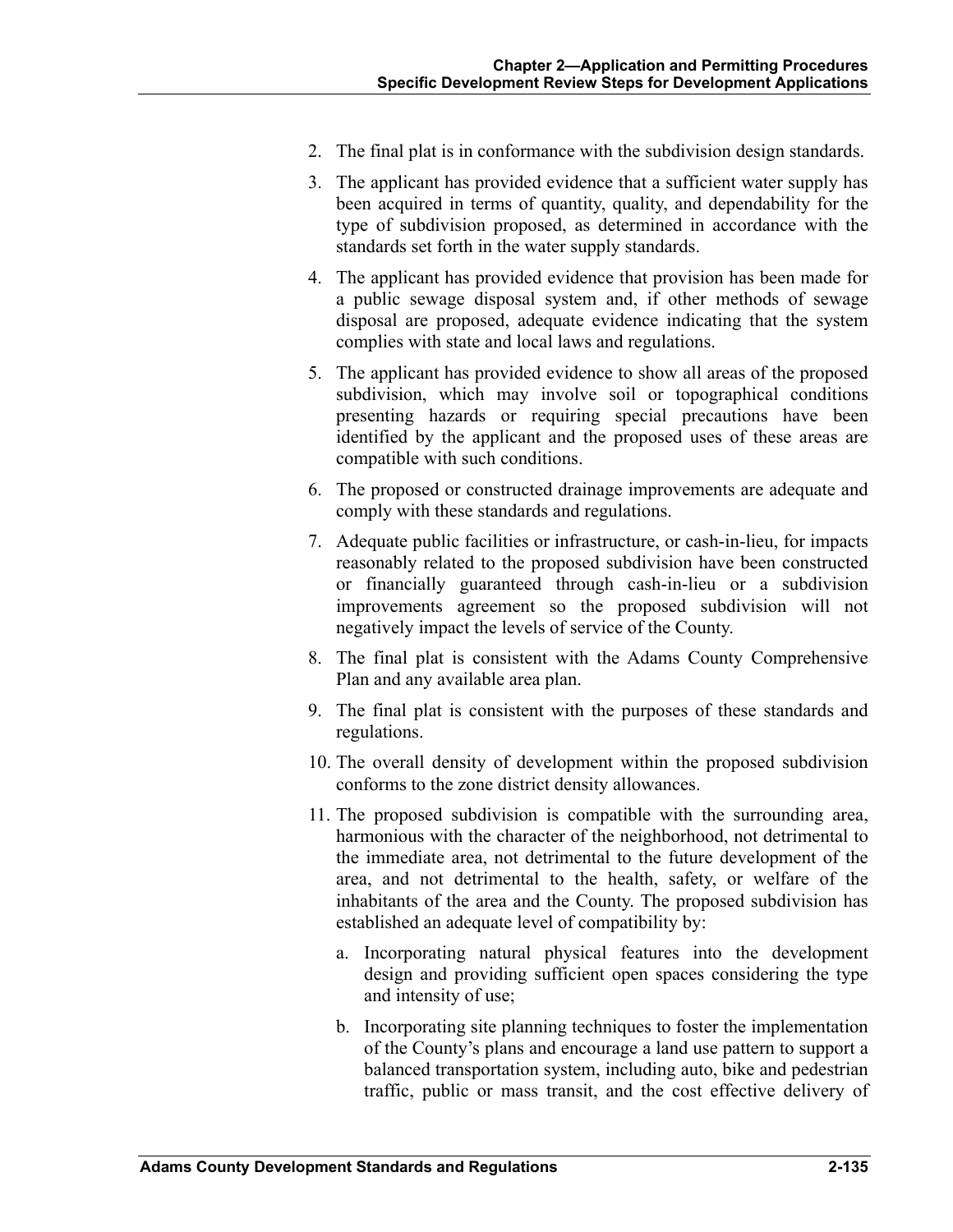other services consistent with adopted plans, policies and regulations of the County;

- c. Incorporating physical design features in the subdivision to provide a transition between the project and adjacent land uses through the provision of an attractive entryway, edges along public streets, architectural design, and appropriate height and bulk restrictions on structures; and
- d. Incorporating identified environmentally sensitive areas, including but not limited to, wetlands and wildlife corridors, into the project design.

# **2-02-20-03-06** *ACTION BY THE DIRECTOR OF COMMUNITY AND ECONOMIC DEVELOPMENT FOLLOWING APPROVAL*

Upon final approval and fulfillment of all requirements of the Board of County Commissioners, the Director of Community and Economic Development shall cause to have filed in the Office of the Adams County Clerk and Recorder the final plat and subdivision improvements agreement.

# **2-02-21 APPEAL FROM ADMINISTRATIVE DECISION**

# **2-02-21-01 PURPOSE**

The purpose of this section is to detail the steps and requirements for appeals from decisions of administrative officials to ensure these standards and regulations are administered properly and consistently with the policies adopted by the County.

# **2-02-21-02 APPLICABILITY**

All appeals from an administrative decision must be processed in accordance with this section. The Board of Adjustment shall have the authority to hear and decide appeals by any aggrieved person, where it is alleged there is an error in any order, requirement, decision, or determination made by an administrative official in the enforcement of these standards and regulations. Only those provisions relating to the administration of these standards and regulations, the interpretation of performance and design standards, or zone district regulations and standards may be appealed to the Board of Adjustment. An alleged error in the interpretation and administration of any subdivision standards or regulations, or the administration and interpretation of any engineering design and construction standards may not be appealed to the Board of Adjustment, but must be appealed to the Board of County Commissioners.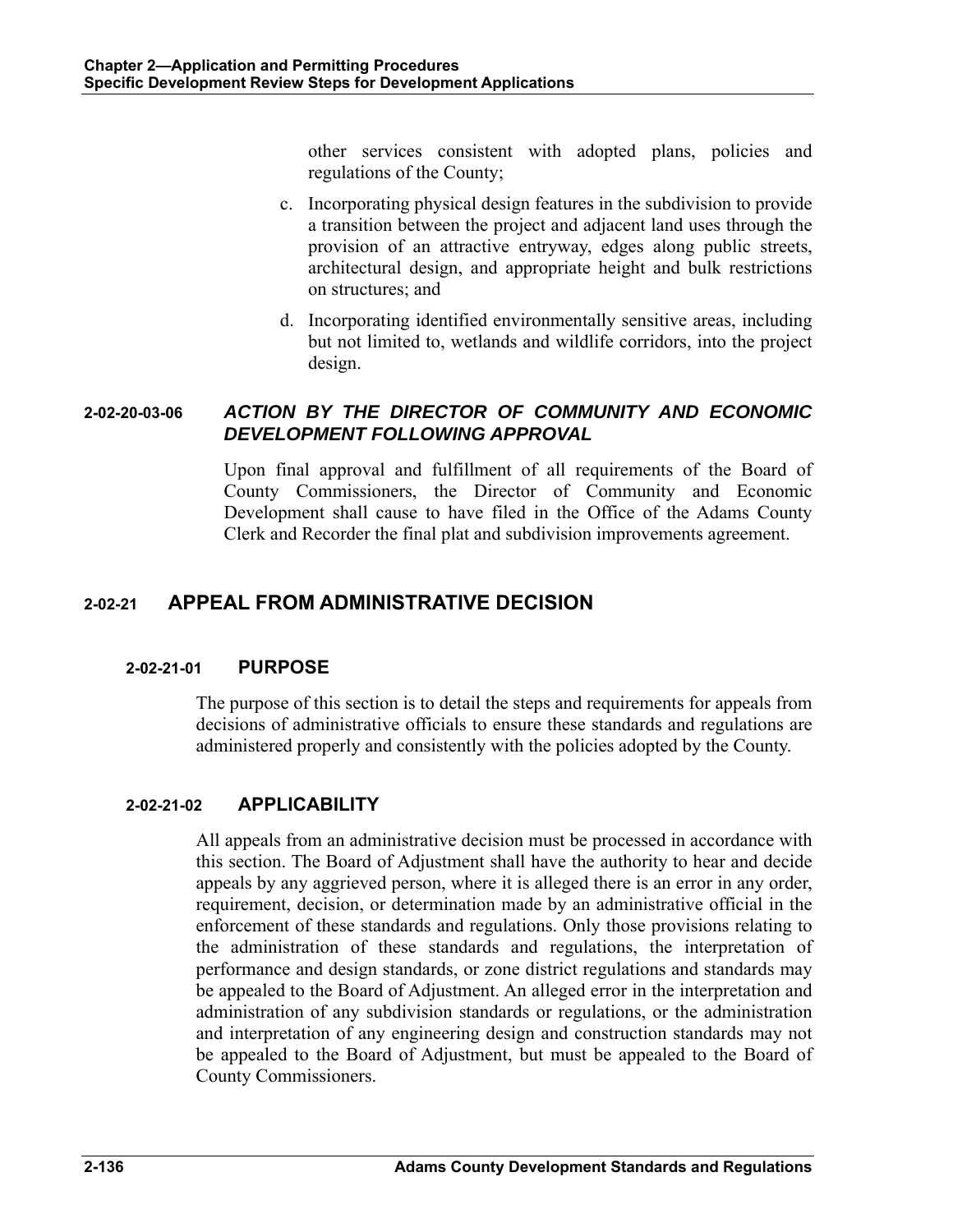#### **2-02-21-03 WHO CAN INITIATE AN APPEAL**

An appeal may be initiated by, without limitation, any person aggrieved by any decision of any administrative official of the County in the enforcement of these standards and regulations.

### **2-02-21-04 TIME LIMITATIONS**

All appeals must be initiated within ten (10) calendar days of the date the order, requirement, decision, or determination was made or rendered by the administrative official. The Director Community and Economic Development may waive or extend this deadline only upon finding the person filing the appeal received no actual or constructive form of notice of the order, requirement, decision, or determination being appealed. Failure to file the appeal in a timely manner shall constitute a waiver of any rights to appeal under this section.

### **2-02-21-05 APPEAL REVIEW PROCEDURES**

An appeal shall be decided by the Board of Adjustment. Any appeal shall be processed through an administrative hearing before the Board of Adjustment (See Steps 1 through 10 below). The Board of Adjustment shall grant the appeal, modify the administrative decision, or deny the appeal based on consideration of the staff report, the evidence from the public hearing, and compliance with the criteria for approval.

### **2-02-21-06 APPEAL REVIEW STEPS**

The processing of an appeal shall be according to, in compliance with, and subject to the provisions contained in Steps 1 through 10 of the Common Development Review Procedures as follows:

- 1. Conceptual Review: Not applicable.
- 2. Neighborhood Meeting: Not applicable.
- 3. Development Application Submittal: All items or documents required for an appeal as described in the development application submittal requirements shall be submitted to the Director of Community and Economic Development at least thirty (30) days prior to the first unfilled Board of Adjustment public hearing agenda.
- 4. Determination of Sufficiency: Applicable. Upon a determination of sufficiency, the appeal shall stay any proceedings in furtherance of the contested action. The Director of Community and Economic Development may certify in writing to the Board of County Commissioners that a stay poses an imminent peril to life or property or would seriously interfere with the enforcement of these standards and regulations. The Board of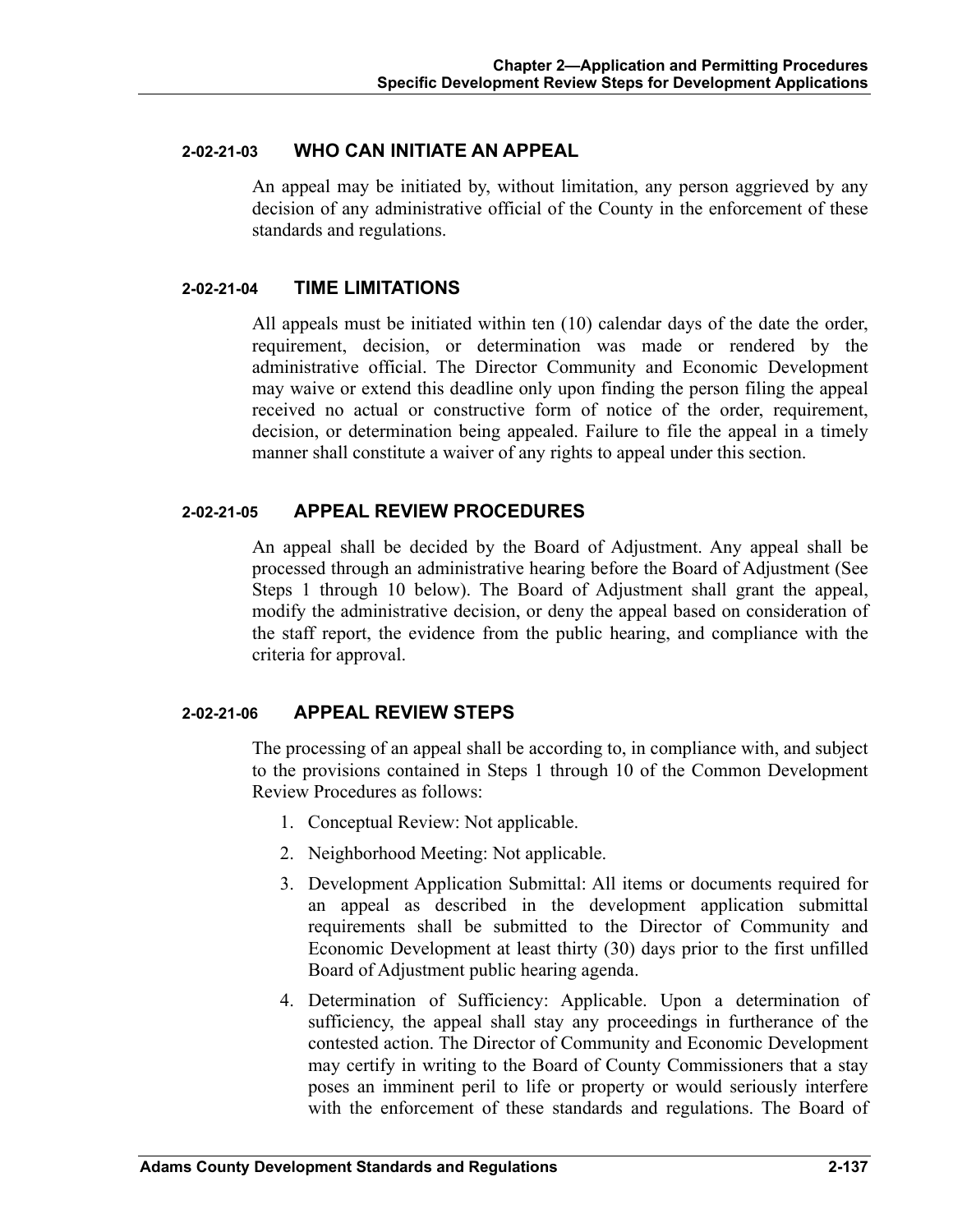County Commissioners shall review the certification and may override the stay of further proceedings.

- 5. Staff Report: Applicable. The administrative official whose action is being appealed shall transmit to the Director of Community and Economic Development all administrative papers, records, and other information regarding the subject being appealed within seven (7) days of being given notice of the appeal by the Director of Community and Economic Development. The Director of Community and Economic Development shall give notice in writing to the administrative official whose decision is being appealed. Copies of all written materials transmitted to the Director of Community and Economic Development shall be incorporated into the staff report.
- 6. Notice: Not applicable.
- 7. Public Hearing: Not applicable. An administrative hearing shall be held before the Board of Adjustment.
- 8. Standards: Applicable.
- 9. Conditions of Approval: Not applicable.
- 10. Amendments: Not applicable.

# **2-02-21-07 CRITERIA FOR APPROVAL**

The Board of Adjustment, in granting an appeal or modifying an administrative decision, shall have all the powers of the administrative official from whom the appeal is taken and shall, in making its decision, find an error in the application of these standards and regulations on the part of the administrative official rendering the order, requirement, decision, or determination. The motion regarding the appeal shall state the reasons the Board of Adjustment used and the findings of fact the Board made in reaching its decision.

# **2-02-21-08 ACTION BY THE DIRECTOR OF COMMUNITY AND ECONOMIC DEVELOPMENT FOLLOWING THE GRANT OF AN APPEAL**

Upon the granting of an appeal or modification of an administrative decision by the Board of Adjustment, the Director of Community and Economic Development shall send a letter of decision to the administrative officer whose decision was overturned or modified and the appellant. The letter of decision shall describe in detail the grant of appeal approved by the Board of Adjustment.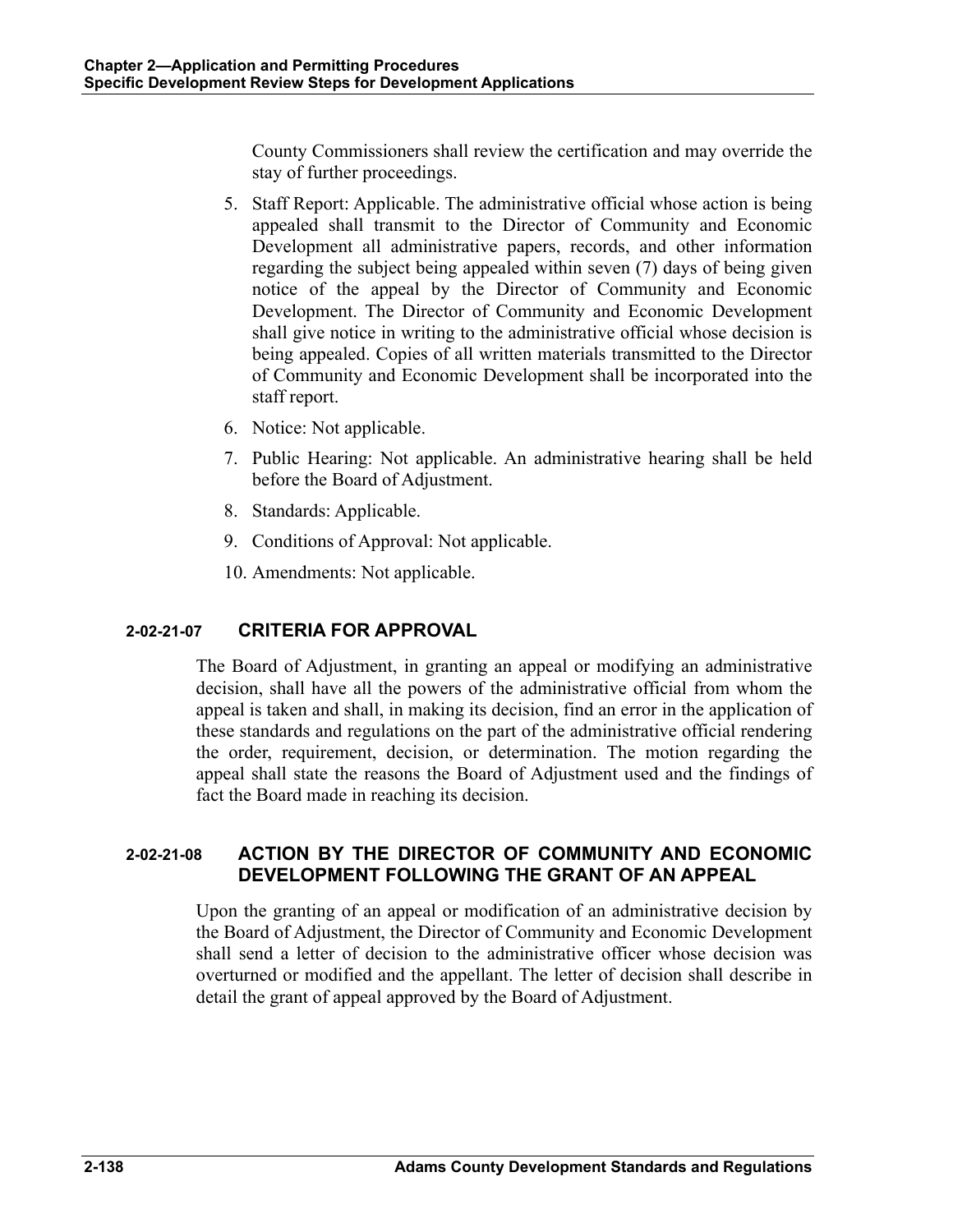#### **2-02-21-09 EFFECT OF APPROVAL**

The applicant shall be subject to all permits required by these standards and regulations. All orders, decisions, determinations, and interpretations made under those permit procedures shall be consistent with the reversal or modification granted to the appellant.

# **2-02-22 FLOODPLAIN USE PERMIT VARIANCE**

### **2-02-22-01 PURPOSE**

The purpose of this section is to detail the processing steps and requirements for a variance from the provisions of the Floodplain Overlay Zone District requirements. The variance is a means whereby the literal terms of the Floodplain Overlay Zone District standards and regulations need not be applied if there are practical difficulties or unnecessary hardships associated with their application. In granting a variance, the spirit of the Floodplain Overlay Zone District standards and regulations shall be observed, public safety and welfare secured, and substantial justice done.

### **2-02-22-02 APPLICABILITY**

All Floodplain Overlay Zone District variance requests must be processed in accordance with this section. Only the Board of Adjustment may approve a variance from the Floodplain Overlay Zone District standards and regulations. Variances to the Floodplain Overlay Zone District requirements shall be limited as follows:

- 1. Variances may be issued for the reconstruction, rehabilitation, or restoration of structures listed on the National Register of Historic Places or the State Inventory of Historic Places;
- 2. Variances shall not be issued within any designated floodway if any increase in flood levels would occur during the base flood discharge or if increases within the channel exceed those standards specified in the storm drainage design and technical criteria of these standards and regulations;**\***  and
- 3. Variances may be issued for new construction and substantial improvements to be erected on a lot of one-half acre or less in size contiguous to and surrounded by lots with existing structures constructed below the base level.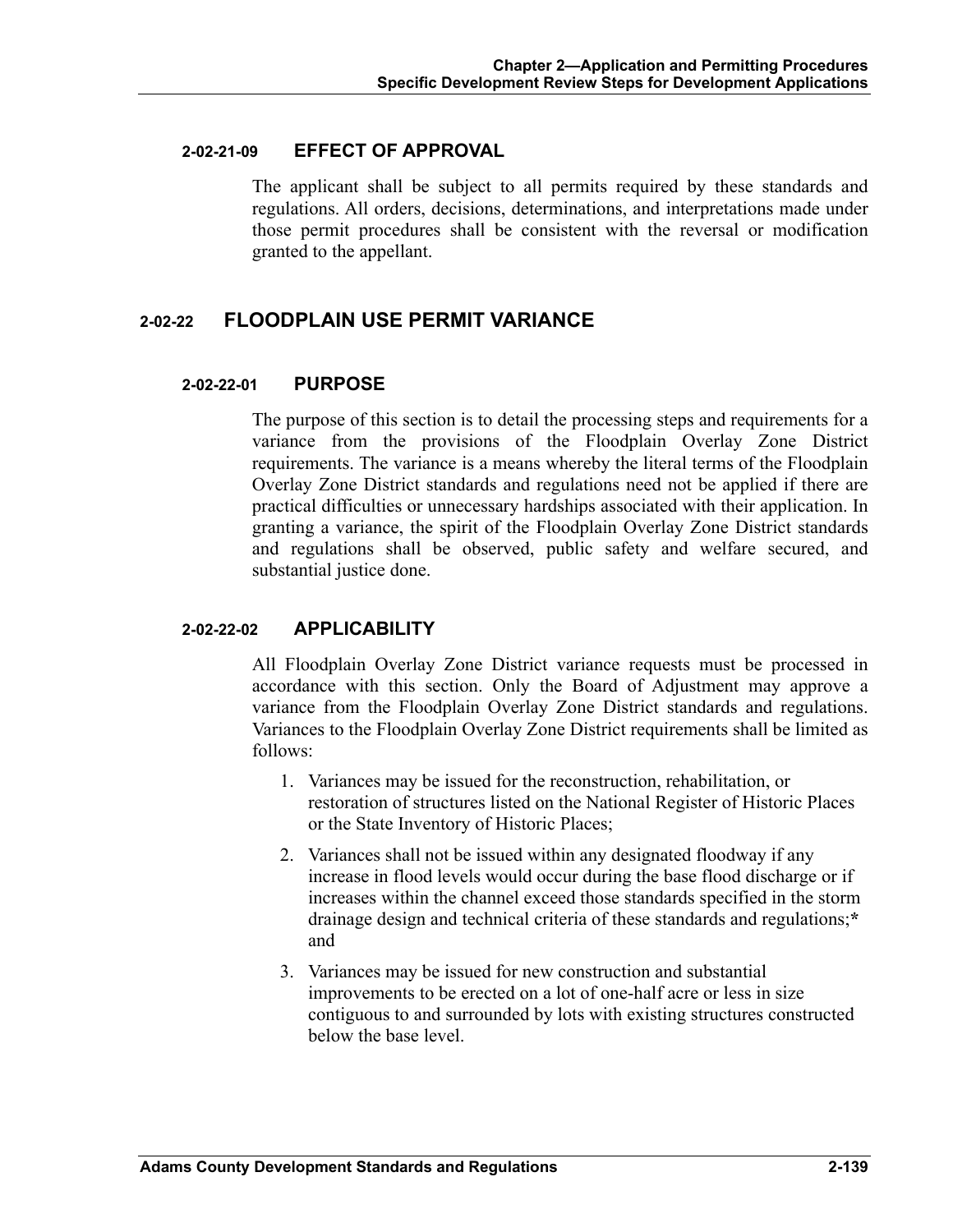### **2-02-22-03 WHO CAN INITIATE A VARIANCE REQUEST**

A variance may be requested by, without limitation, any owner of, or person having an interest in the affected property. The applicant has the burden of proof to demonstrate the variance meets the criteria for approval.

### **2-02-22-04 VARIANCE REVIEW PROCEDURES**

A variance may be approved by the Board of Adjustment. Any request for variance shall be processed through a public hearing before the Board of Adjustment (See Steps 1 through 10 below). The Board of Adjustment shall approve, approve with conditions, or deny the variance based on consideration of the staff report, the evidence from the public hearing, and the variance's compliance with the criteria for approval.

### **2-02-22-05 VARIANCE REVIEW STEPS**

The processing of a variance shall be according to, in compliance with, and subject to the provisions contained in Steps 1 through 10 of the Common Development Review Procedures as follows:

- 1. Conceptual Review: Applicable.
- 2. Neighborhood Meeting: Optional, unless the Director of Community and Economic Development determines the development proposal could have significant neighborhood impacts.
- 3. Development Application Submittal: All items or documents required for obtaining a variance as described in the development application submittal requirements shall be submitted to the Director of Community and Economic Development at least twenty (20) days prior to the first unfilled Board of Adjustment public hearing agenda.
- 4. Determination of Sufficiency: Applicable. No application shall be processed if any taxes due are not paid.
- 5. Staff Report: Applicable.
- 6. Notice: Applicable. However, published notice is not required.
- 7. Public Hearing: Applicable. A public hearing shall be held before the Board of Adjustment.
- 8. Standards: Applicable.
- 9. Conditions of Approval: Applicable. The Board of Adjustment in approving a variance may attach any conditions necessary to ensure the variance authorized shall not constitute a grant of special privilege inconsistent with the limitations upon other properties in the vicinity and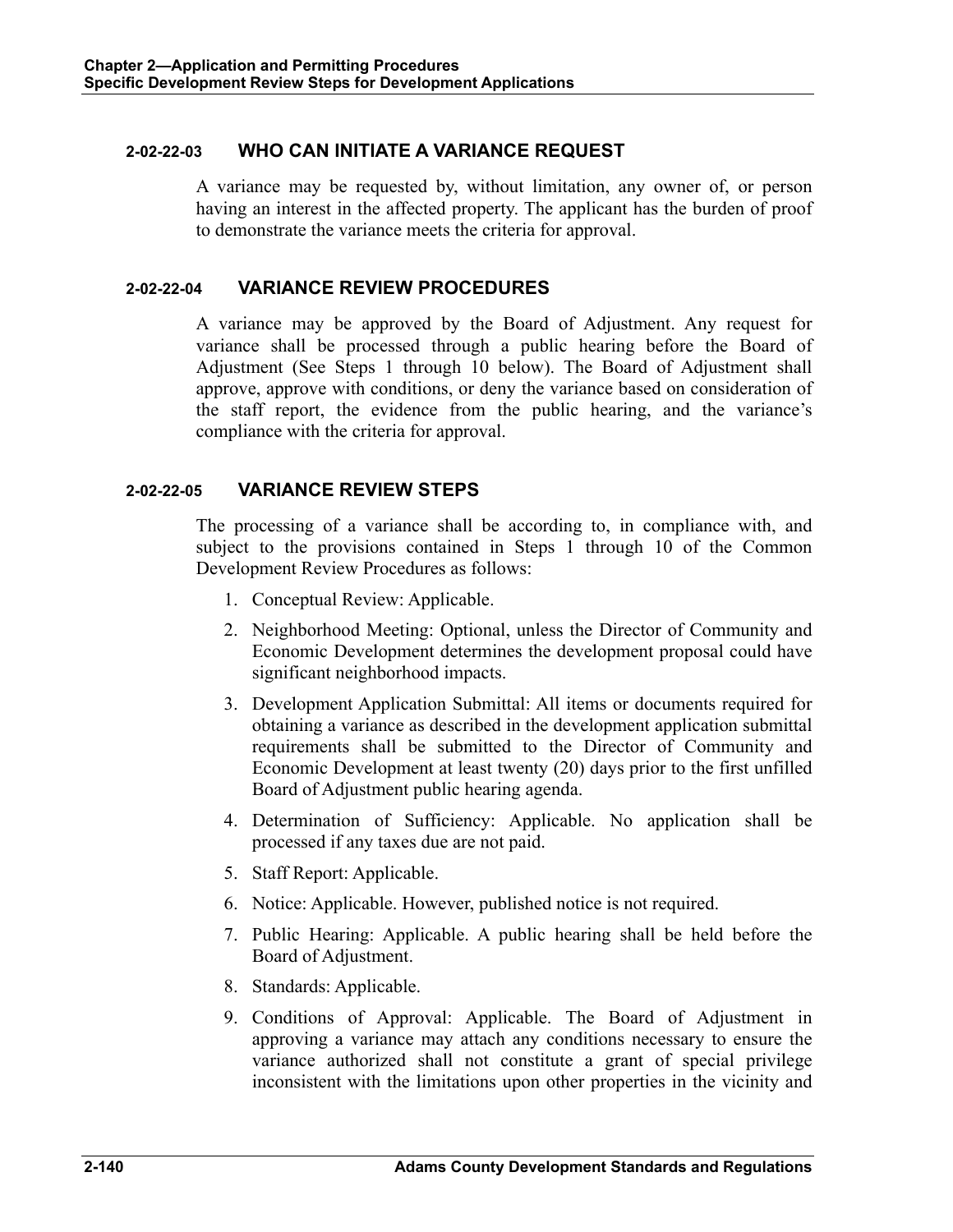zone district in which the subject property is located and will protect the public health and safety.

10. Amendments: Applicable.

#### **2-02-22-06 CRITERIA FOR APPROVAL**

The Board of Adjustment in approving a variance shall find:

- 1. Special physical requirements or circumstances exist which are peculiar to the land, the lot or some aspect inherent in the land causes the hardship, and are not applicable to other lands in the same district.
- 2. The literal interpretation of the provisions of these standards and regulations would deprive the applicant of rights commonly enjoyed by other properties in the same district under the terms of these standards and regulations.
- 3. Granting of the variance requested will not confer on the applicant any special privilege denied by these standards and regulations for other land in the same zone district.
- 4. Because of physical circumstances or conditions, the property cannot reasonably be developed in conformity with the provisions of the physical requirements of these standards and regulations.
- 5. The special circumstances applicable to the property have not been created by voluntary action or negligence by any person presently having an interest in the property.
- 6. The variance is the minimum necessary, considering the flood hazard, to afford relief.
- 7. The applicant has shown good and sufficient cause.
- 8 Granting of a variance will not result in increased flood heights, additional threats to public safety, extraordinary public expense, create nuisances, cause fraud on or victimization of the public, conflict with State or Federal law or regulations or conflict with existing local laws,**\*** regulations or ordinances. **\*Adopted by the BOCC on June 27, 2011.**
- 9. The Board of Adjustment has considered all technical evaluations, all relevant factors, standards specified in other sections of these standards and regulations, and:
	- a. The danger that materials may be swept onto other lands to the injury of others.
	- b. The danger to life and property due to flooding or erosion damage.
	- c. The susceptibility of the proposed facility and its contents to flood damage and the effect of such damage on the individual owner.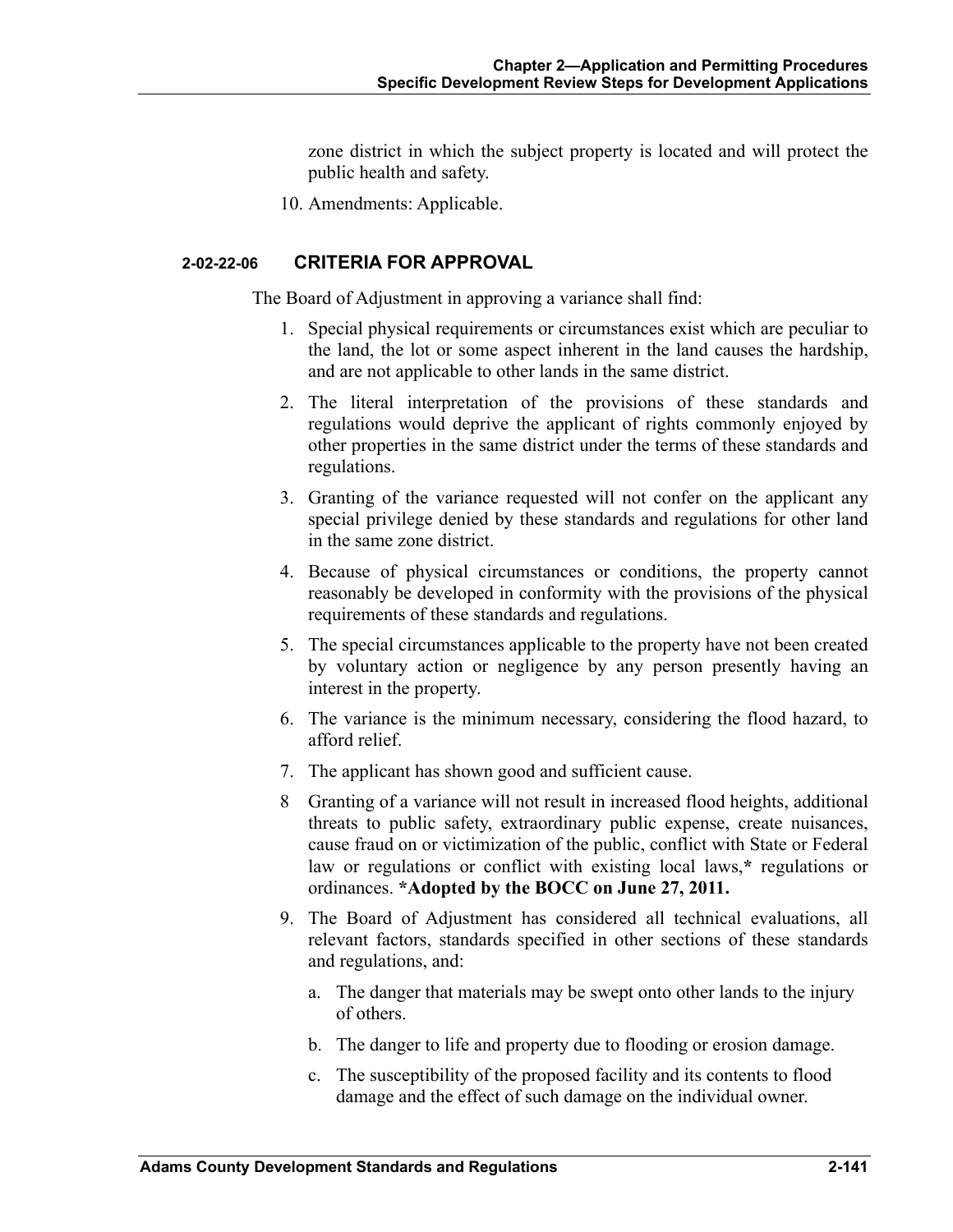- d. The importance of services provided by the proposed facility to the community.
- e. The necessity of the facility to the water front location, where applicable.
- f. The availability of alternative locations for the proposed use that are not subject to flooding or erosion damage.
- g. The compatibility of the proposed use with the existing and anticipated development.
- h. The relationship of the proposed use to the Comprehensive Plan and floodplain management program of Adams County.
- i. The safety of access to the property in time of flood for ordinary and emergency vehicles.
- j. The expected height, velocity, duration, rate of rise, and sediment transport of the flood water and the effects of wave action as described by a registered professional engineer, if applicable, expected at the site.
- k. The costs of providing governmental services during and after flood conditions, including maintenance and repair of public utilities and facilities such as sewer, gas, electrical, telephone, water systems, streets, and bridges.

# **2-02-22-07 ACTION BY THE DIRECTOR OF COMMUNITY AND ECONOMIC DEVELOPMENT FOLLOWING APPROVAL**

Upon final approval and fulfillment of all conditions of the Board of Adjustment, the Director of Community and Economic Development shall file a variance decision letter with the Office of the Adams County Clerk and Recorder and the Federal Emergency Management Agency. The variance decision letter shall describe in detail the variance approved by the Board of Adjustment and include all specific conditions applied by the Board of Adjustment, and be accompanied by an official site plan and building elevations modified by the applicant to reflect the conditions of the variance.

The Director of Community and Economic Development shall also notify the applicant in writing over his or her signature that (i) the issuance of a variance to construct a structure below the base flood level will result in increased premium rates for flood insurance up to amounts as high as \$25 for \$100 of insurance coverage and (ii) such construction below the base flood level increases risks to life and property. Such notification shall be maintained with a record of all variance actions as required by this section. **\*Adopted by the BOCC on June 27, 2011.**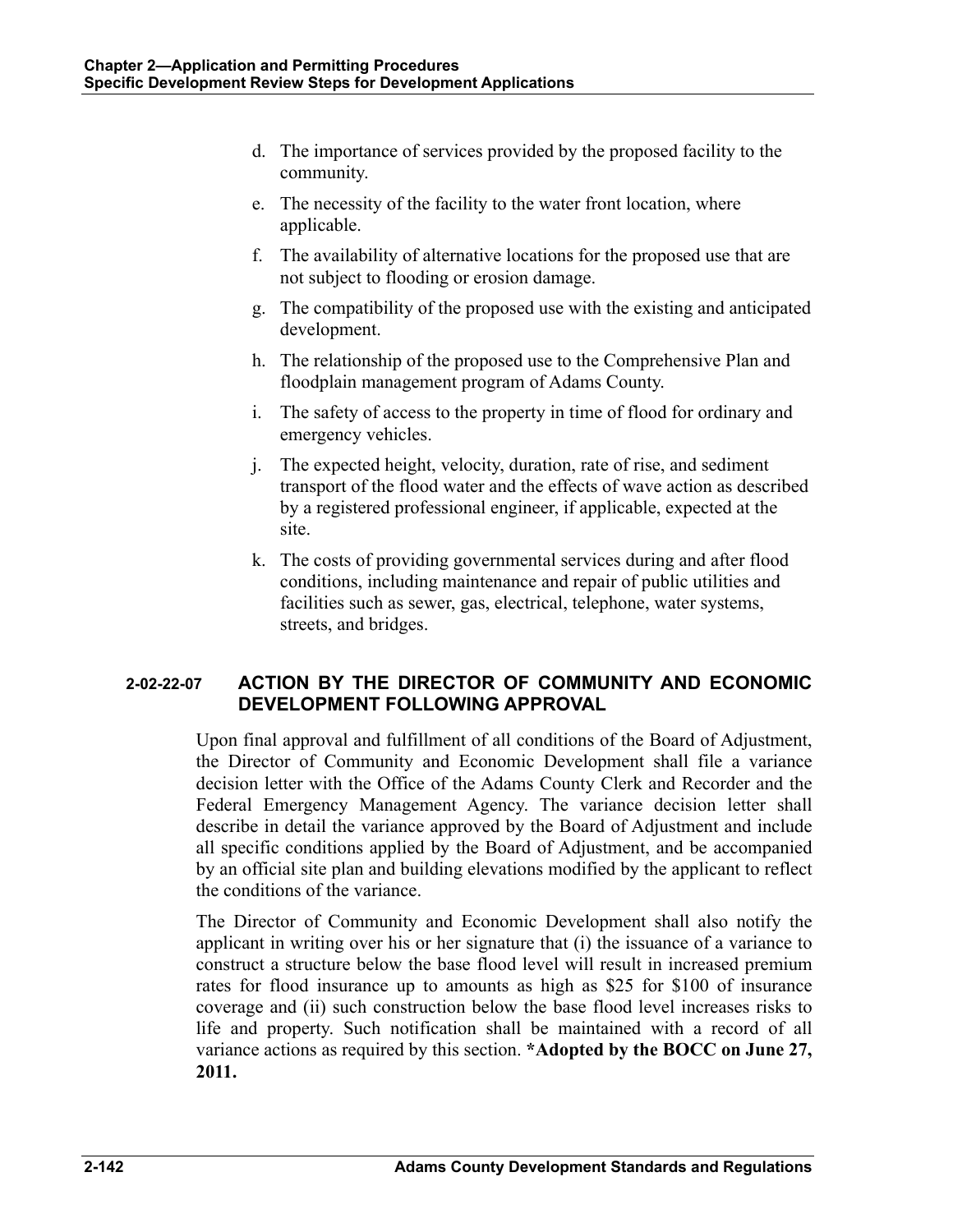#### **2-02-22-08 EFFECT OF APPROVAL**

Issuance of a variance shall be deemed to authorize only the particular variation from the Floodplain Overlay Zone District standards and regulations for which it is issued. The variance shall run with the land. The applicant shall be subject to all permits required by these standards and regulations to develop the land.

All conditions contained in the variance shall be binding upon the applicant, any successors, and assigns. The variance and its conditions shall limit and control the issuance and validity of certificates of occupancy and shall restrict and limit the construction, location, and maintenance of all land and structures within the boundaries of the property subject to the variance.

### **2-02-22-09 REVERSION OF APPROVAL**

If at the expiration of one (1) year, a building permit has not been issued for the structure for which the variance was approved or the use associated with the variance has not been established, the variance shall expire and the use of the property shall be controlled by the Floodplain Overlay Zone District standards and regulations without action by the Board of Adjustment.

#### **2-02-22-10 EXTENSION OF APPROVAL**

An extension of the variance to allow for the application for a building permit or the establishment of the use or activity approved by the variance may be granted by the Board of Adjustment. In order to be eligible for an extension, the applicant shall file an application for extension with the Director of Community and Economic Development at least thirty (30) days prior to the end of the reversion period. A progress report and revised schedule shall be submitted with the request for extension. An extension may be granted only if the Board of Adjustment finds:

- 1. The applicant has maintained a continuous good faith effort in commencing the activity including, but not limited to, preparing financing, securing state or federal permits, undertaking engineering and design, etc.; and
- 2. Conditions near the site, these standards and regulations, and the Adams County Comprehensive Plan have not changed in a way to render the original findings erroneous.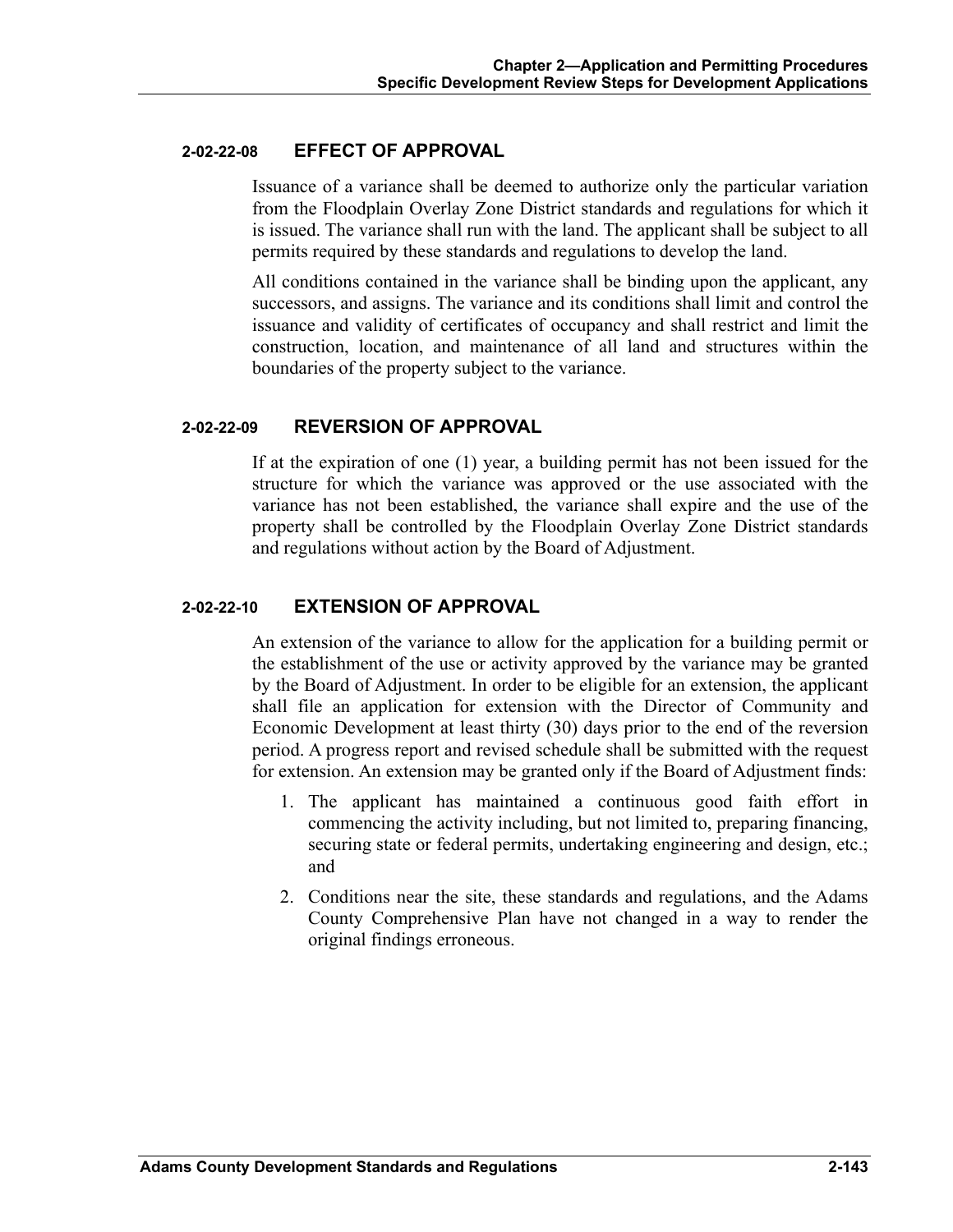# **2-02-23 VARIANCE**

### **2-02-23-01 PURPOSE**

The purpose of this section is to detail the processing steps and requirements for a variance. The variance is a means whereby the literal terms of these standards and regulations need not be applied if there are practical difficulties or unnecessary hardships associated with their application. In granting a variance, the spirit of these standards and regulations shall be observed, public safety and welfare secured, and substantial justice done.

### **2-02-23-02 APPLICABILITY**

All variance requests must be processed in accordance with this section. The Board of Adjustment may approve a variance from these standards and regulations. A variance may only be approved from the dimensional requirements, performance standards, and other special physical requirements contained in these standards and regulations. The Board of Adjustment shall not have the authority to grant a variance to use of a property. In addition, the Board of Adjustment may not grant a variance from the noise and height restrictions within the Aviation Zone, the International Airport Clear Zone, or the Height and Noise Overlay Zone Districts.

# **2-02-23-03 WHO CAN INITIATE A VARIANCE REQUEST**

A variance may be requested by, without limitation, any owner of, or person having an interest in the affected property. The applicant has the burden of proof to demonstrate the variance meets the criteria for approval.

# **2-02-23-04 VARIANCE REVIEW PROCEDURES**

A variance may be approved by the Board of Adjustment. Any request for variance shall be processed through a public hearing before the Board of Adjustment (See Steps 1 through 10 below). The Board of Adjustment shall approve, approve with conditions, or deny the variance based on consideration of the staff report, the evidence from the public hearing, and the variance's compliance with the criteria for approval.

# **2-02-23-05 VARIANCE REVIEW STEPS**

The processing of a variance shall be according to, in compliance with, and subject to the provisions contained in Steps 1 through 10 of the Common Development Review Procedures as follows: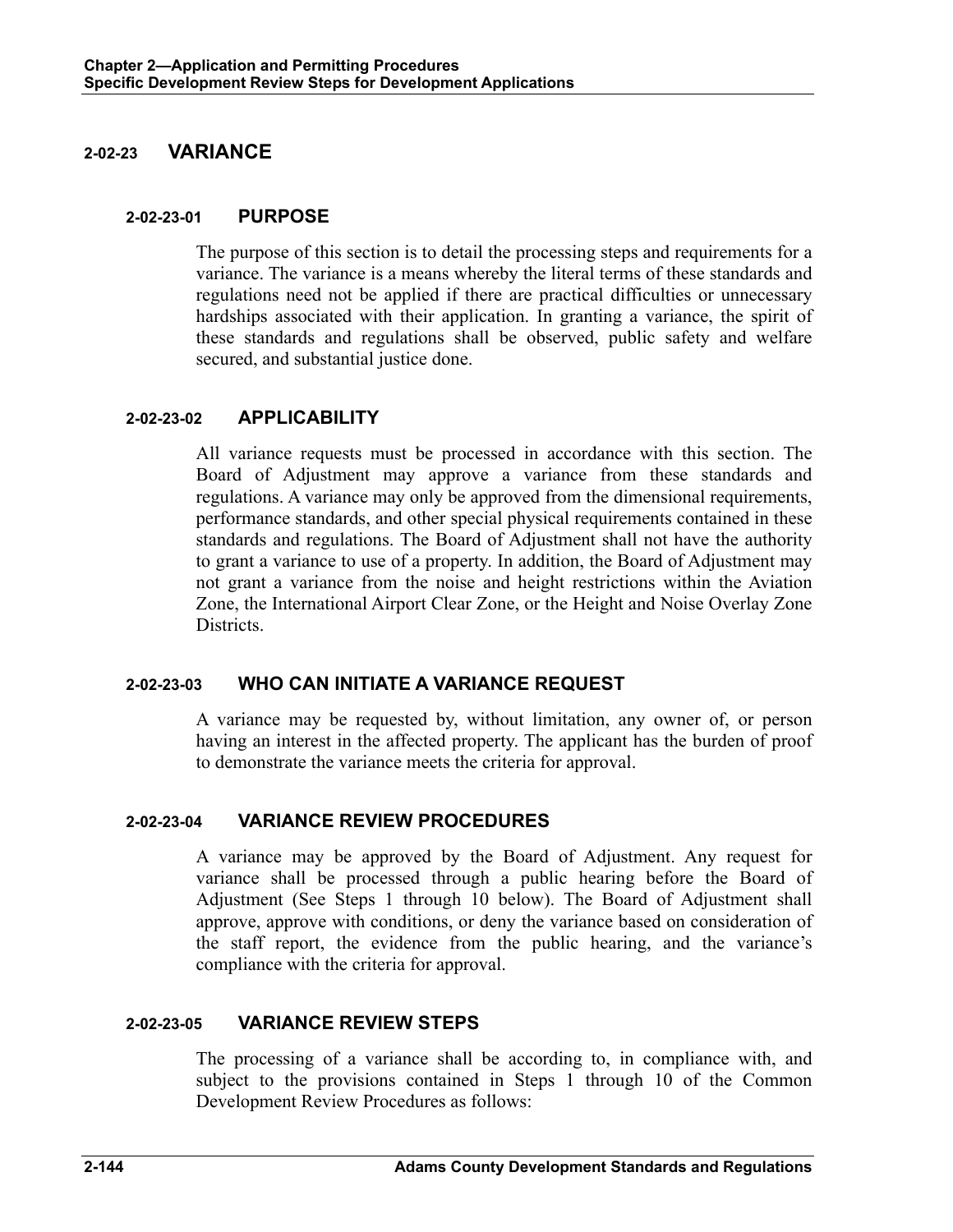- 1. Conceptual Review: Optional.
- 2. Neighborhood Meeting: Optional, unless the Director of Community and Economic Development determines the development proposal could have significant neighborhood impacts.
- 3. Development Application Submittal: All items or documents required for obtaining a variance as described in the development application submittal requirements shall be submitted to the Director of Community and Economic Development at least thirty (30) days prior to the first unfilled Board of Adjustment public hearing agenda.
- 4. Determination of Sufficiency: Applicable. No application shall be processed if any taxes due are not paid.
- 5. Staff Report: Applicable.
- 6. Notice: Applicable. However, published notice is not required.
- 7. Public Hearing: Applicable. A public hearing shall be held before the Board of Adjustment.
- 8. Standards: Applicable.
- 9. Conditions of Approval: Applicable. The Board of Adjustment in approving a variance may attach any conditions necessary to ensure the variance authorized shall not constitute a grant of special privilege inconsistent with the limitations upon other properties in the vicinity and zone district in which the subject property is located. Conditions serving to prevent or minimize adverse impacts upon other properties in the neighborhood shall include, but not be limited to limitations on the size and location, hours of operation, requirements for landscaping and screening, lighting limitations, and access requirements.
- 10. Amendments: Applicable.

## **2-02-23-06 CRITERIA FOR APPROVAL**

The Board of Adjustment in approving a variance shall consider:

- 1. Special physical requirements or circumstances exist which are peculiar to the land, the lot, or some aspect inherent in the land causes the hardship, and are not applicable to other lands in the same district.
- 2. The literal interpretation of the provisions of these standards and regulations would deprive the applicant of rights commonly enjoyed by other properties in the same district under the terms of these standards and regulations.
- 3. Granting of the variance requested will not confer on the applicant any special privilege denied by these standards and regulations for other land in the same zone district.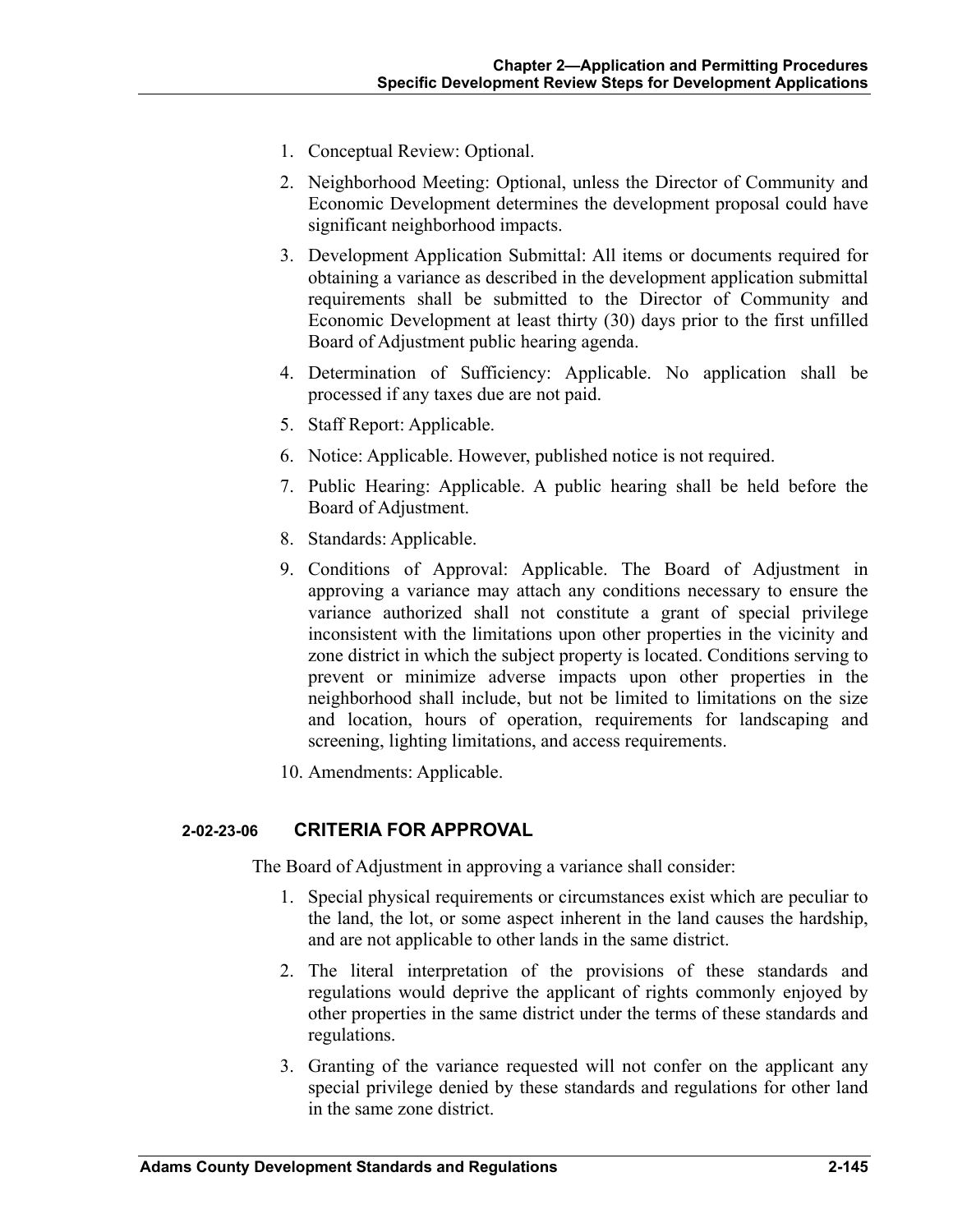- 4. Because of physical circumstances or conditions, the property cannot reasonably be developed in conformity with the provisions of the physical requirements of these standards and regulations.
- 5. The special circumstances applicable to the property have not been created by voluntary action or negligence by any person presently having an interest in the property.
- 6. The granting of the variance will be in harmony with the general purpose and intent of these standards and regulations and with the Adams County Comprehensive Plan.
- 7. The granting of a variance from strict application of these standards and regulations will not cause substantial detriment to the public good or impair the intent of these standards and regulations.
- 8. The variance would not allow a use which (a) is not otherwise permitted in the zone district in which the property is located, (b) would result in the extension of a non-conforming use, or (c) would change the zone classification of any or all of the subject property.

# **2-02-23-07 ACTION BY THE DIRECTOR OF COMMUNITY AND ECONOMIC DEVELOPMENT FOLLOWING APPROVAL**

Upon final approval and fulfillment of all conditions of the Board of Adjustment, the Director of Community and Economic Development shall file a variance decision letter with the Office of the Adams County Clerk and Recorder. The variance decision letter shall describe in detail the variance approved by the Board of Adjustment and include all specific conditions applied by the Board of Adjustment, and be accompanied by an official site plan and building elevations modified by the applicant to reflect the conditions of the variance.

## **2-02-23-08 EFFECT OF APPROVAL**

Issuance of a variance shall be deemed to authorize only the particular variation from these standards and regulations for which it is issued. The variance shall run with the land. The applicant shall be subject to all permits required by these standards and regulations to develop the land.

All conditions contained in the variance shall be binding upon the applicant, any successors and assigns. The variance and its conditions shall limit and control the issuance and validity of certificates of occupancy, and shall restrict and limit the construction, location, and maintenance of all land and structures within the boundaries of the property subject to the variance.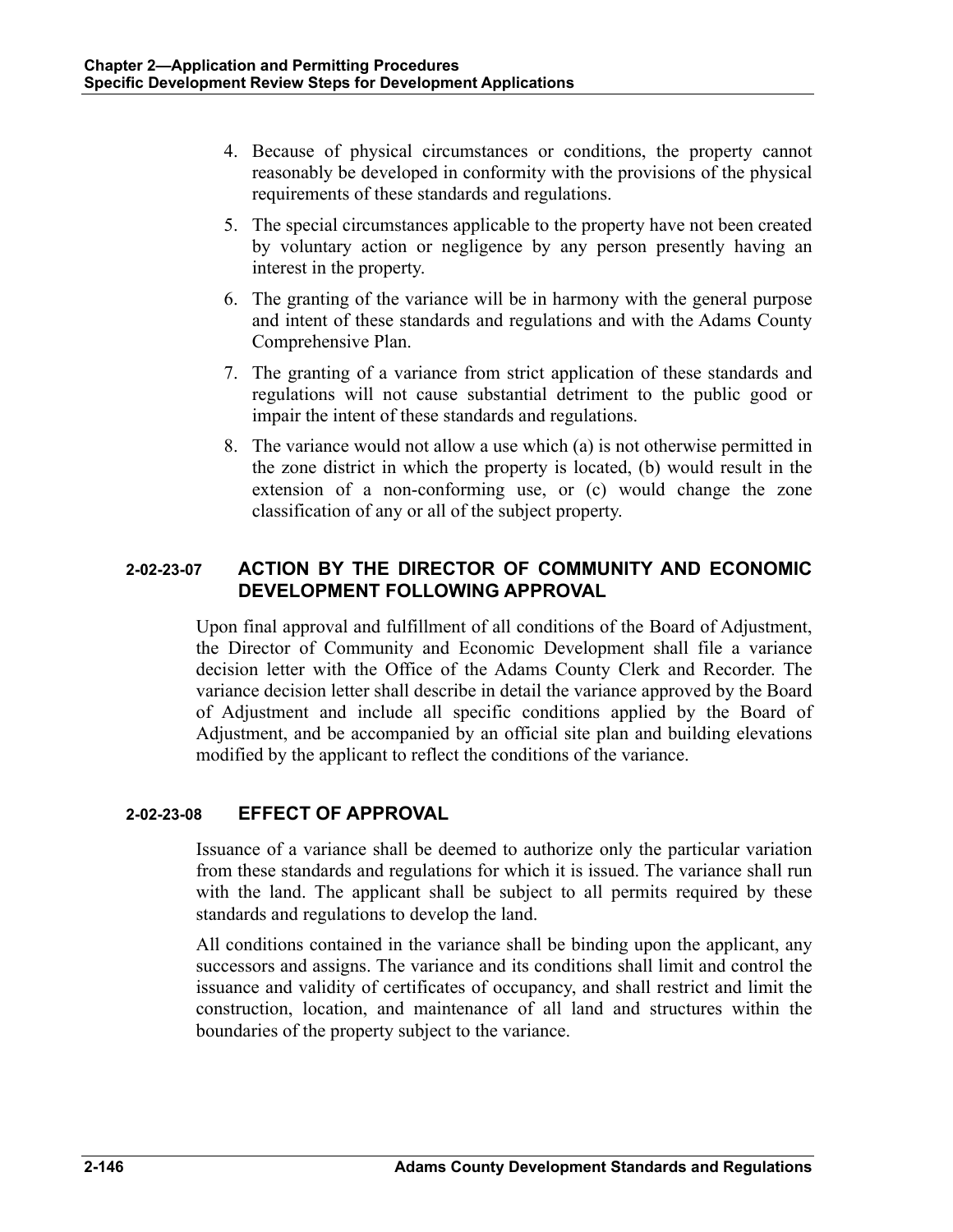### **2-02-23-09 REVERSION OF APPROVAL**

If at the expiration of one (1) year, a building permit has not been issued for the structure for which the variance was approved or the use associated with the variance has not been established, the variance shall expire and the use of the property shall be controlled by these standards and regulations without action by the Board of Adjustment.

#### **2-02-23-10 EXTENSION OF APPROVAL**

An extension of the variance to allow for the application for a building permit or the establishment of the use or activity approved by the variance may be granted by the Board of Adjustment. In order to be eligible for an extension, the applicant shall file an application for extension with the Director of Community and Economic Development at least thirty (30) days prior to the end of the reversion period. A progress report and revised schedule shall be submitted with the request for extension. An extension may be granted only if the Board of Adjustment finds that:

- 1. The applicant has maintained a continuous good faith effort in commencing the activity including, but not limited to, preparing financing, securing state or federal permits, undertaking engineering and design, etc.; and
- 2. Conditions near the site, these standards and regulations, and the Adams County Comprehensive Plan have not changed in a way to render the original findings erroneous.

## **2-02-24 CLEARING AND GRADING PERMIT**

### **2-02-24-01 PURPOSE**

 The purpose of this section is to provide processing requirements for clearing and grading permits in order to review, consider, approve, approve with modifications, or deny a request for permission to clear bush and/or vegetation, excavate or import soils, disturb land and/or, change the topography of land within unincorporated Adams County.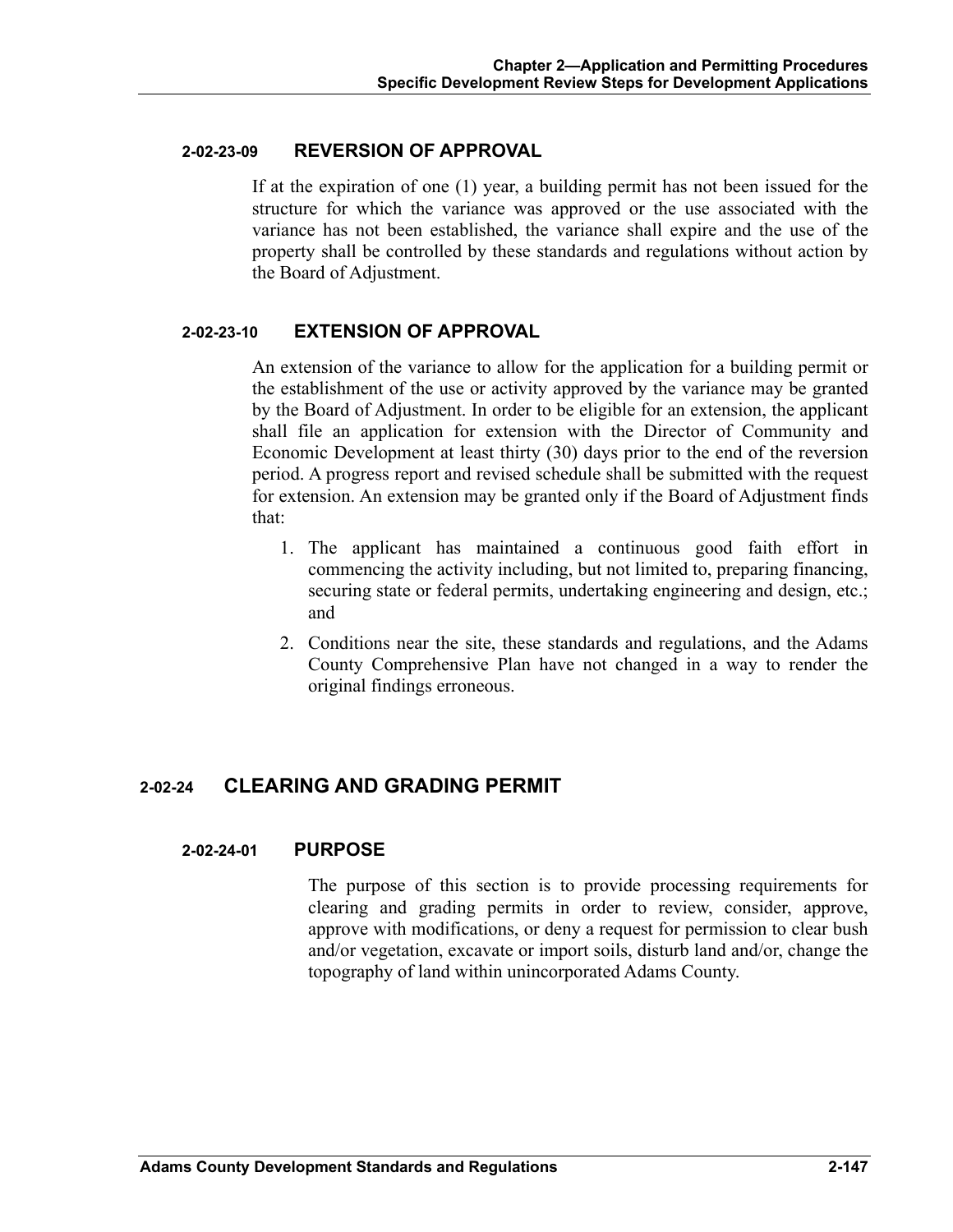### **2-02-24-02 APPLICABILITY**

 All clearing and grading (GRD) permits must be processed in accordance with this section. A GRD permit is required if:

 1. The total area of land disturbance is to be 3,000 square feet or greater, or

2. The cumulative fill and/or excavation exceeds 50-cubic yards.

 A GRD permit is the mechanism to provide authorization under which land may be cleared of vegetation, excavated, receive imported soils, disturbed and/or, the topography of the land altered. In accordance with Section 5-02-02, properties that are the subject of an active Subdivision case cannot be issued a clearing and grading permit prior to the approval of the subdivision plat. Agricultural and farming activities are exempt from this requirement.

## **2-02-24-03 WHO CAN INITIATE A CLEARING AND GRADING PERMIT**

 A clearing and grading permit may be requested by, without limitation, the owner(s) of the property to which the clearing and grading work is to be performed, the owner of the utility, or any person(s) performing work within the County with legal right to perform such work. The applicant has the burden of proof to demonstrate the clearing and grading permit fully complies with these standards and regulations and meets the criteria for approval.

### **2-02-24-04 PERMIT APPLICATION**

 The applicant must submit to the County the following documentation to obtain a Clearing and Grading Permit:

 1. A complete GRD Permit Application on the form prescribed by the County. The application shall be signed by a person responsible for compliance with the GRD permit throughout the duration of the permit's validity.

 2. An Erosion and Sediment Control Plan (ESCP) that includes the narrative and civil Erosion Control (EC) Plan, according to Section 9-03- 08 ESCP.

3. GRD Permit fee.

 4. Other materials as deemed appropriate by the County to ensure compliance with this Regulation.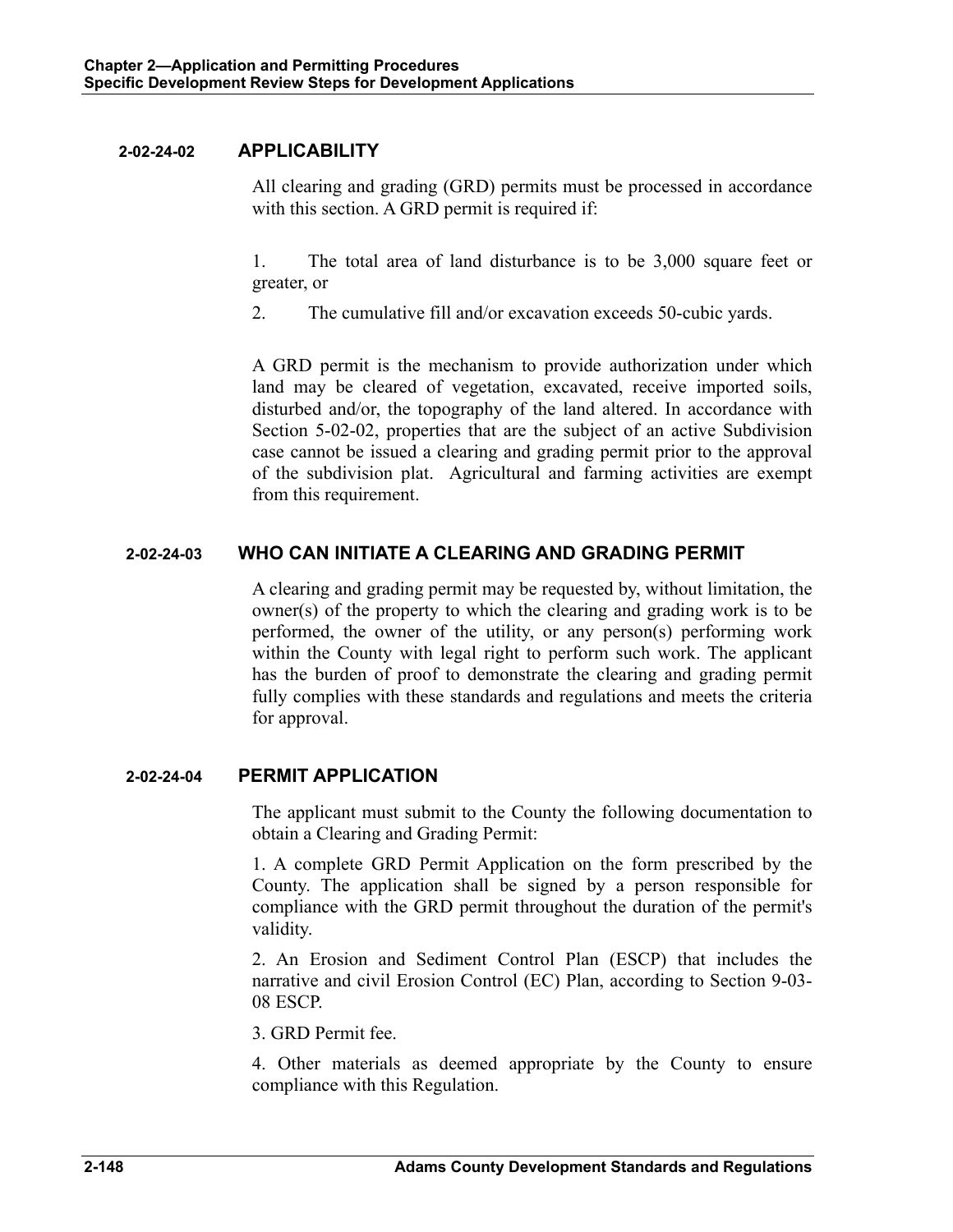GRD permits are issued for a period of six (6) months, and solely for the specific applicant, scope of work, location and size of the proposed development. Any GRD permit renewal or modifications to the scope of work, location or size of the permitted area (area within the construction boundary line where land disturbing activities are allowed to take place) must be pre-approved in writing by the County. Amendments to the permit shall be filed by the Permittee with the County on a form prescribed by the County. GRD permits will not be approved until construction plans are approved. If there is no construction activity for a period longer than 6 months then any GRD permit issued will be automatically terminated.

### **2-02-24-05 PERMIT FEES**

 GRD Permit fees shall be established from time to time in the annual fee schedule adopted by the Board of County Commissioners. The permit fees shall be paid at the time of submittal of the GRD Permit application. All applicable permit fees are non-refundable.

## **2-02-24-06 CLEARING AND GRADING PERMIT REVIEW PROCEDURES**

 A clearing and grading permit may be approved by the Director of Community and Economic Development. The processing of an clearing and grading permit shall be according to, in compliance with, and subject to the provisions contained in Steps 1 through 10 of the Common Development Review Procedures as follows:

- 1. Conceptual Review: Optional.
- 2. Neighborhood Meeting: Not applicable.
- 3. Development Application Submittal: Applicable. All items or documents required for a clearing and grading permit as described in the application submittal requirements shall be submitted to the Director of Community and Economic Development.
- 4. Determination of Sufficiency: Applicable. Notification of adjacent property owners may be required if the proposed development could have offsite impacts. No application shall be processed if any taxes due are not paid.
- 5. Staff Report: Not applicable.
- 6. Notice: Not applicable
- 7. Public Hearing: Not applicable. In substitution, an application for a clearing and grading permit shall be reviewed and approved, approved with modifications, or denied by the Director of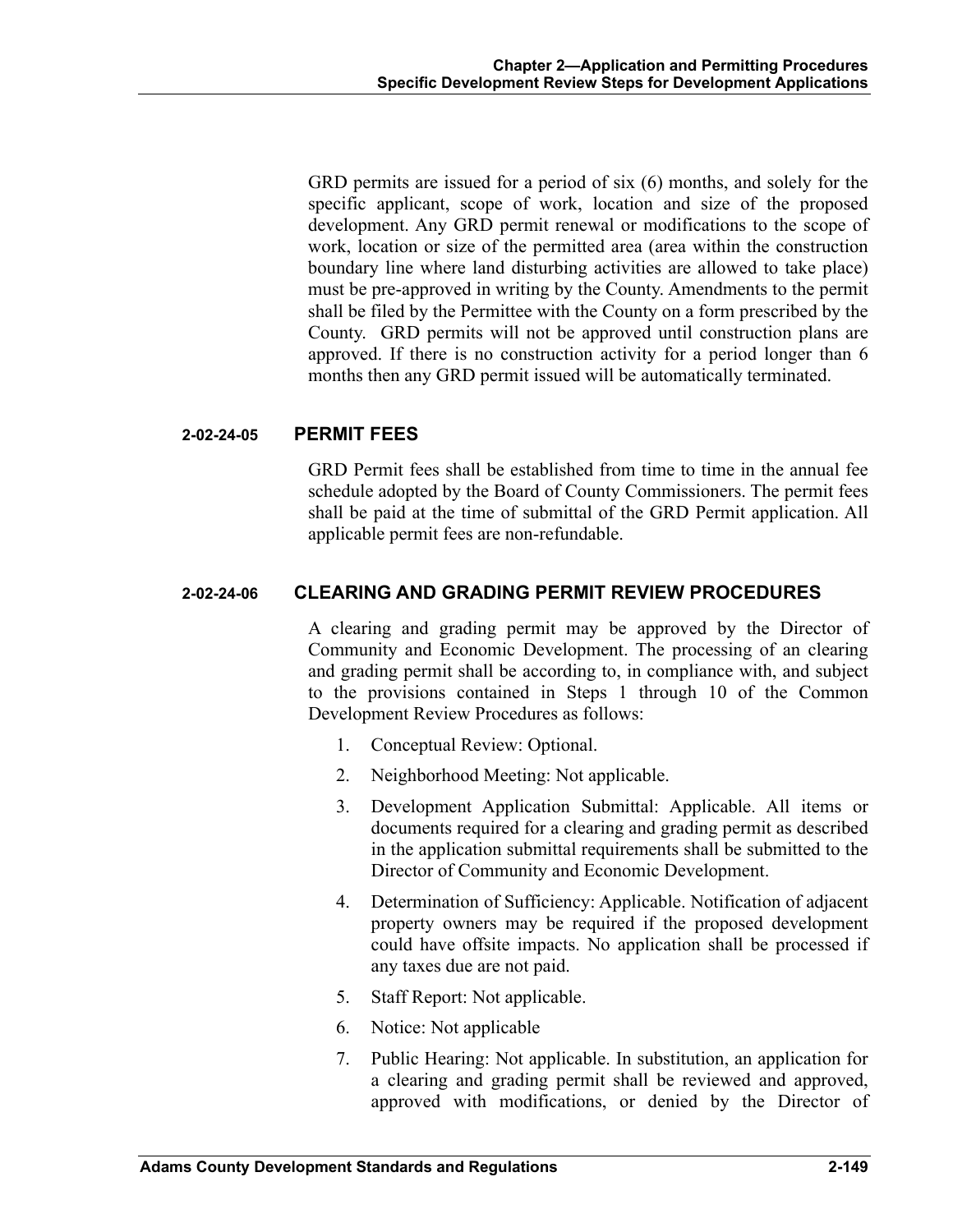Community and Economic Development based on its compliance with these standards and regulations.

- 8. Standards: Not applicable. In substitution, an application for clearing and grading permit shall be reviewed for compliance with these standards and regulations.
- 9. Conditions of Approval: Applicable. The Director of Community and Economic Development may impose any conditions determined to be necessary to assure the safety of the general public, protect the County's infrastructure, adequately accommodate the type and volume of traffic during the work, and deal with anticipated traffic volumes and road improvements.
- 10. Amendments: Not applicable. In substitution, an amendment to a clearing and grading permit may be authorized by the Director of Community and Economic Development provided the clearing and grading permit remains in compliance with all applicable standards and regulations.

# **2-02-24-07 CRITERIA FOR APPROVAL**

 The Director of Community and Economic Development in issuing a clearing and grading permit shall find:

- 1. The clearing and grading permit is consistent and complies with the requirements of these standards and regulations for the type of work to be performed.
- 2. The work to be performed will be of such a standard and condition as to prevent adverse effects to neighboring properties.
- 3. Adequate controls have been established to ensure compliance and safety during the course of work.
- 4. Adequate financial guarantees have been provided to ensure that any problems arising from the work to be performed can be reasonably remedied by the County, if necessary.

## **2-02-24-08 RIGHT OF ENTRY**

 Refer to Chapter 1 of these standards and regulations for the authority to enter onto private property within unincorporated Adams County for inspection purposes. Additionally, the landowner, developer, builder, or GRD Permittee must allow County staff the right-of-entry for the following:

> 1. To enter upon the construction project premises to investigate, within reason, any actual, suspected, or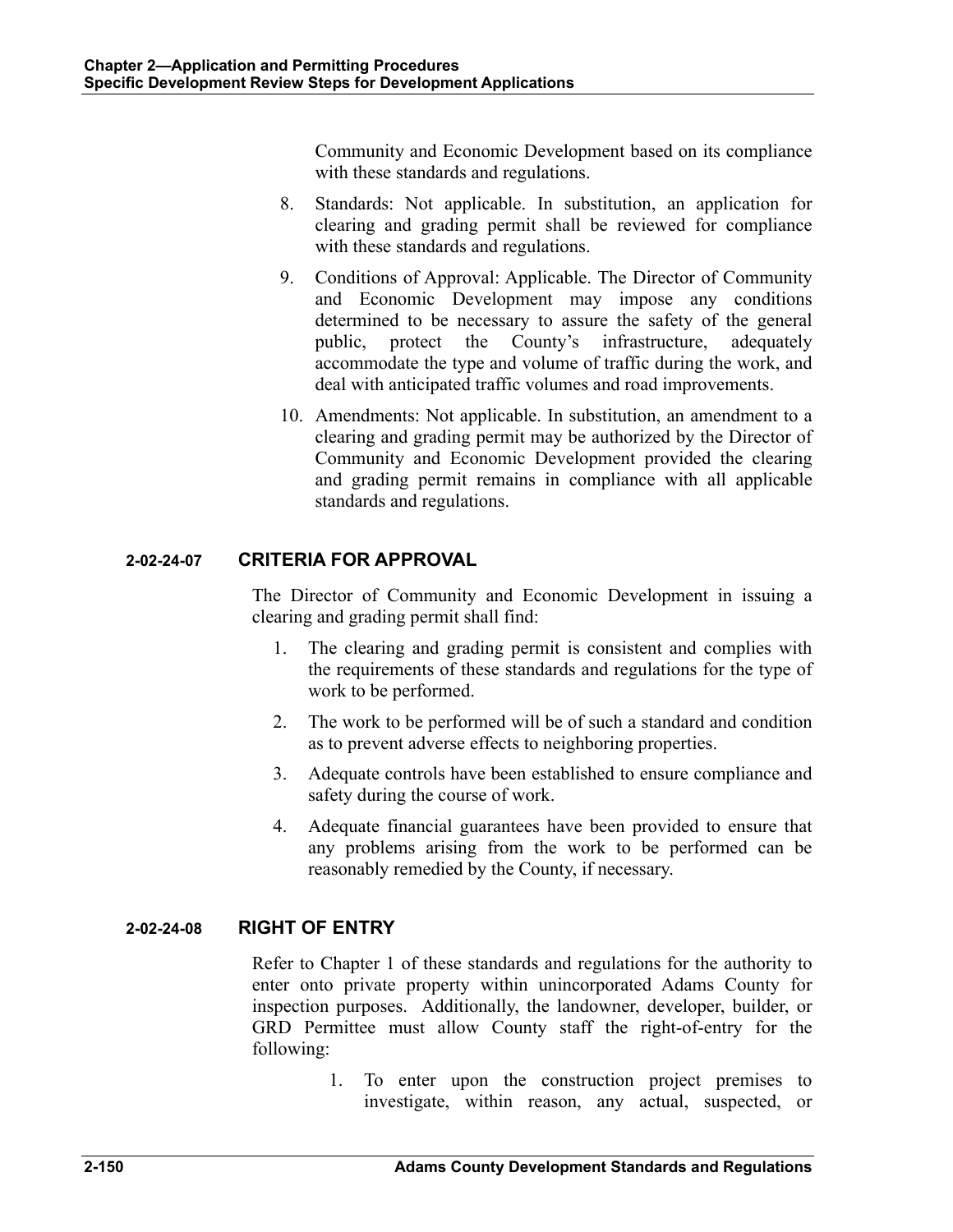potential source of water pollution, or violation of these regulations. The investigation may include, but is not limited to, the following: sampling of any discharge or process waters, the taking of photographs, interviewing associated personnel on alleged violations, and access to any and all facilities or areas within the project premises that may have any effect on the discharge, permit, or alleged violations.

### **2-02-24-09 EFFECT OF APPROVAL**

 The clearing and grading permit shall be valid for a period of six (6) months from the time such clearing and grading permit is issued unless fully and properly acted upon and completed.

## **2-02-24-10 EXTENSION OF APPROVAL**

 The Director of Community and Economic Development may grant extensions of up to six (6) months. In order to be eligible for an extension, the applicant shall file a request for extension with the Director of Community and Economic Development at least thirty (30) days prior to the date the clearing and grading permit would lapse, unless waived by the Director of Community and Economic Development.

## **2-02-24-11 FINAL CONSTRUCTION SITE STABILIZATION**

 The GRD permit shall remain active until Final Construction Site Stabilization has occurred. Final Construction Site Stabilization occurs when all ground disturbing activities are complete, and all disturbed areas have either been built on, paved over or a uniform vegetative cover has been established per conditionally accepted ESCP. Prior to GRD permit closeout, all items listed below must be completed in order for the construction site to be considered to have Final Construction Site Stabilization:

- 1. The site has a uniform vegetative cover with a density of at least seventy percent (70%) compared to the original undisturbed site. Vegetative cover shall be established with the approved seed mix, sod or a combination thereof.
- 2. If applicable, proper installation and maintenance of all approved permanent post-construction stormwater quality treatment BMPs.
- 3. Removal of all stockpiles of soil, construction material/debris, construction equipment, etc. from the construction site.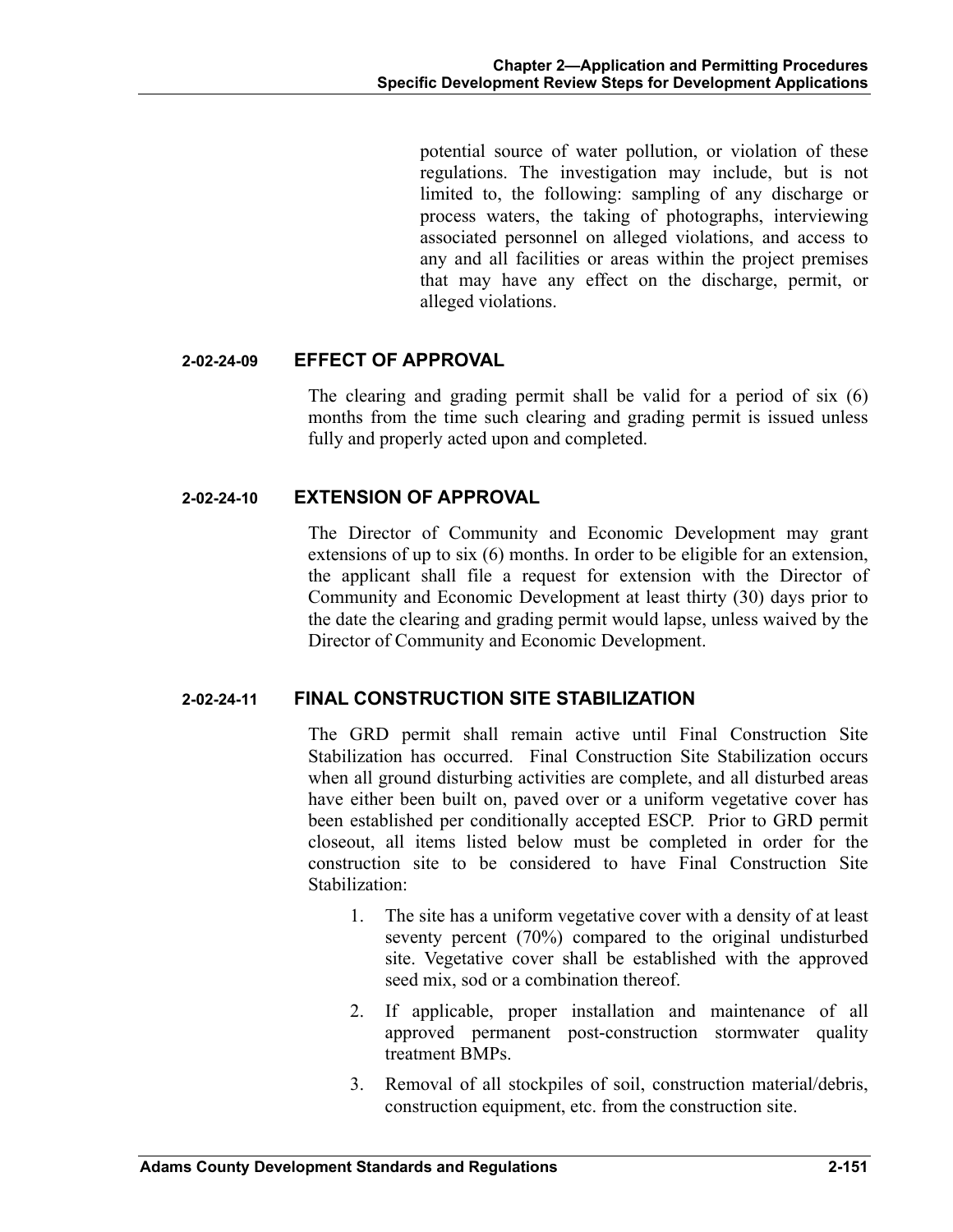- 4. Streets, parking lots and other surrounding paved surfaces are clean and free of any sediment or debris.
- 5. Removal of sediment and debris within the private or adjacent public storm drainage system.
- 6. Restoration and stabilization of any damaged public infrastructure caused by the Permittee's construction activities.

 Any acceptance of installed vegetative cover shall not be construed to relieve the property owner of the duty to warrant and maintain the installed vegetative measures as aforementioned.

## **2-02-24-12 PERMIT CLOSEOUT NOTIFICATION**

 The Permittee must contact the County to set up a Closeout Inspection. The purpose of the Closeout Inspection is to verify the site is adequately stabilized and/or covered with pavement or structures, per the County accepted plans. If the County needs to conduct more than one Closeout Inspection, an inspection fee may be assessed for each additional closeout inspection, as approved by Adams County Annual Fee Schedule adopted by the Board of County Commissioners.

## **2-02-24-13 AUTHORITY**

 Enforcement of the Adams County GRD Permit is the responsibility of the Department of Public Works. The Department of Public Works is hereby authorized to sign-off (or withhold the approval) of associated County permits (e.g. Building, Right-of-Way, Infrastructure, etc.) with a signature line once all GRD Permit conditions have been met.

 The Department of Public Works is hereby authorized to sign off on the Certificate of Occupancy (C.O.) for buildings holding a GRD Permit. In order for the Department of Public Works to sign off on a C.O., the associated overall site shall be in compliance with the GRD Permit requirements. Sites that are under an enforcement action may not receive a sign off by the Department of Public Works.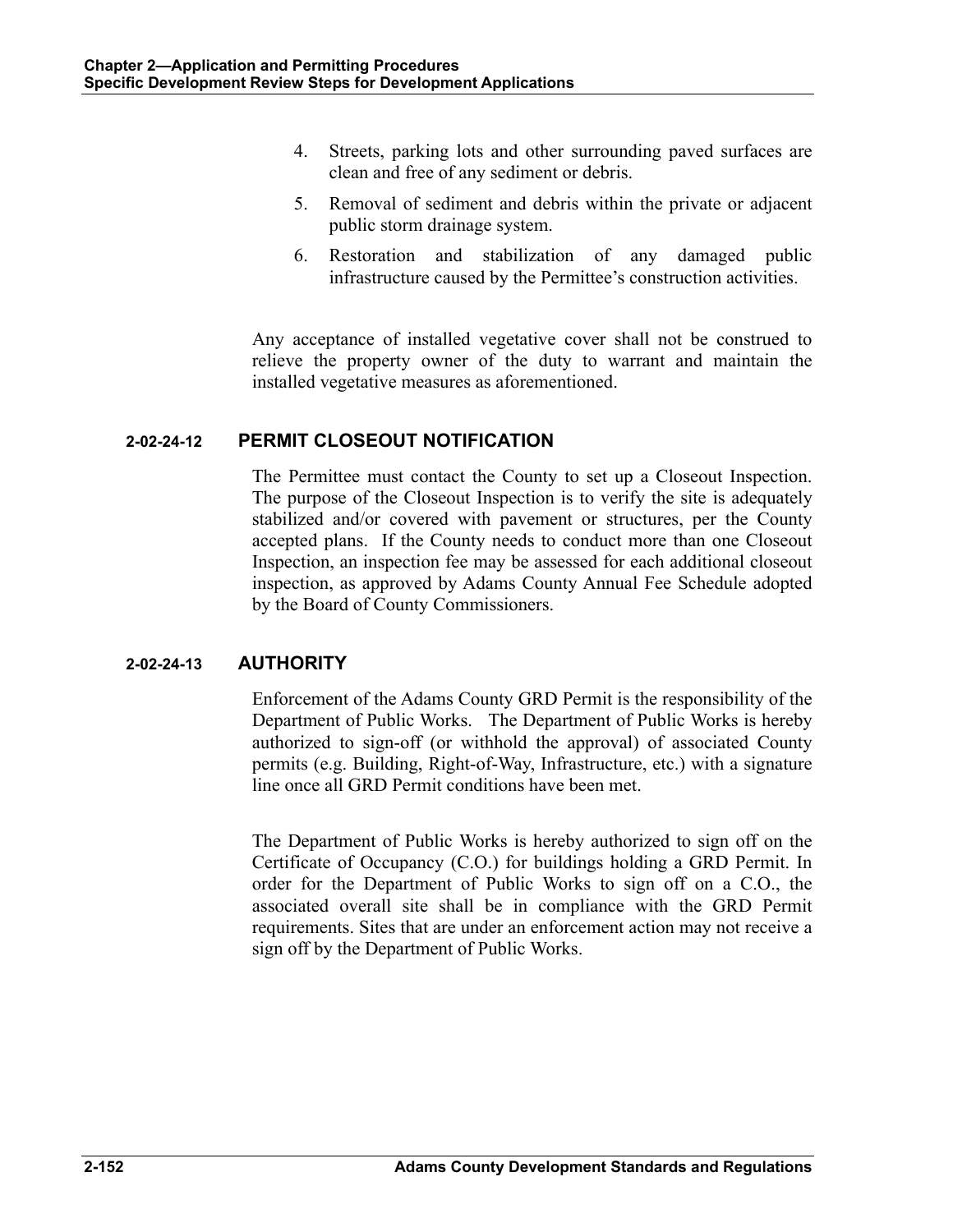### **2-02-24-14 ENFORCEMENT POLICIES**

 It is the policy of Adams County to encourage compliance with the approved GRD permit by working with the landowner, developer, builder, or GRD Permittee during construction. The County may allow the landowner, developer, builder, or GRD Permittee a reasonable amount of time to re-inspect the site to ensure necessary measures have been completed to bring a construction site into compliance prior to formal enforcement. The County considers the owner of the land the ultimate responsible party for all construction activities. It is ultimately the responsibility of the landowner to take all necessary measures to ensure the site is in compliance with County, State and Federal statutes, regulations, ordinances and permits. The County has, to the maximum extent practicable, made its Clearing and Grading Regulations consistent with the requirements of the Adams County Stormwater Quality Permit and the State CDPS Stormwater Discharge Permit for Construction Activities. In the event of conflicting requirements, the most stringent or restrictive shall govern.

#### **2-02-24-15 VIOLATIONS**

 The following items are considered, but not limited to, a violation of the Clearing and Grading Regulations and/or Clearing and Grading (GRD) Permit:

- 1. Conducting a permit covered activity without a County GRD Permit.
- 2. Failure to prepare an Erosion and Sediment Control Plan (ESCP).
- 3. Failure to prepare an Erosion Control (EC) Plan
- 4. Conducting a permit covered activity without Adams County review and conditional acceptance of the ESCP.
- 5. Conducting activity without a State CDPS Stormwater Discharge Permit for Construction Activities (when applicable).
- 6. Failure to renew the GRD Permit.
- 7. Deficient ESCP.
- 8. Failure to update the ESCP adequately to reflect current site conditions.
- 9. Failure to install, maintain or properly select stormwater pollution prevention Best Management Practices (BMP).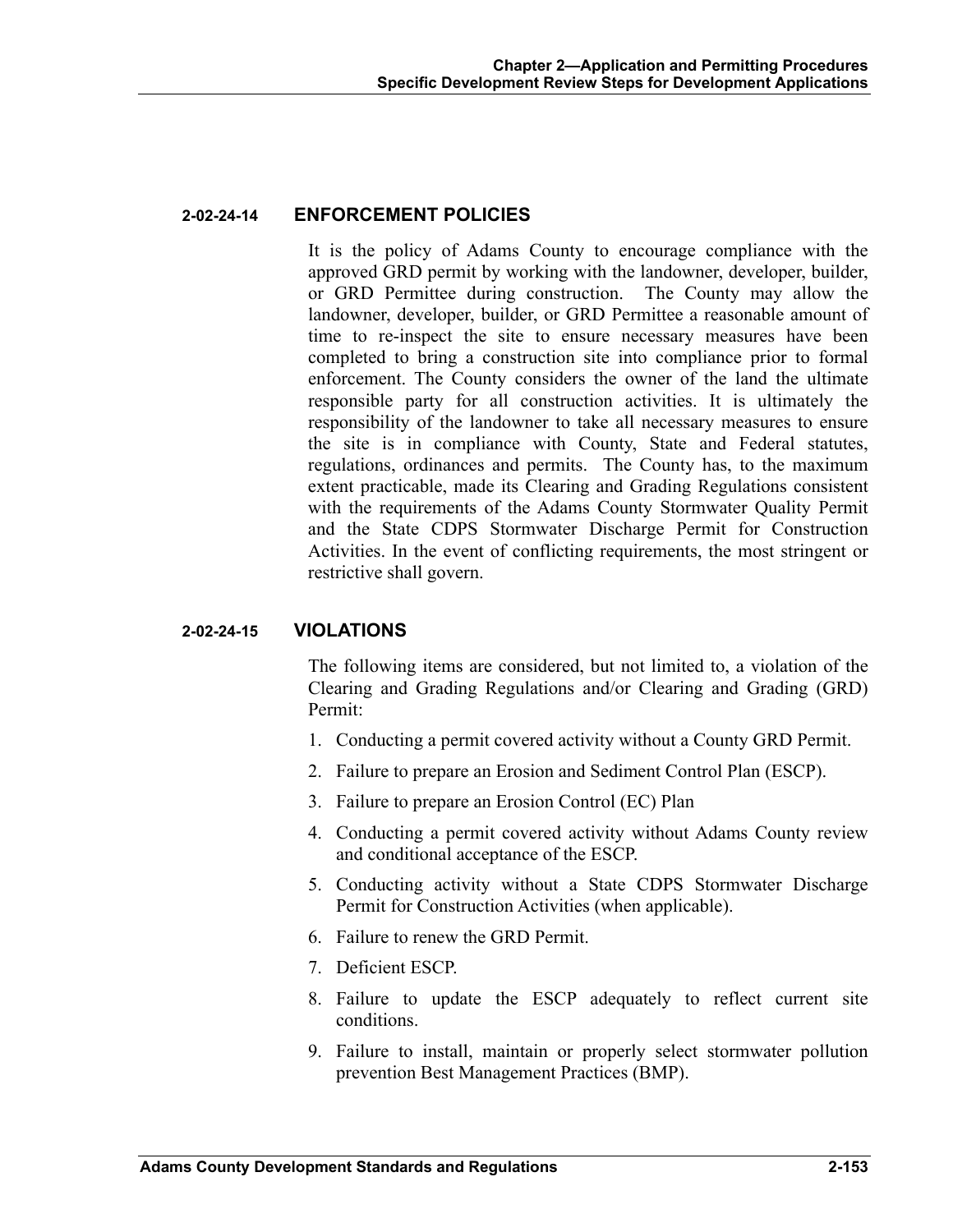10. Failure to correct findings from Adams County Regulatory Inspections.

## **2-02-24-16 PENALTIES**

 In addition to penalties listed under Chapter 1 of these standards and regulations, the following penalties may apply to any person, landowner, developer, builder, or GRD Permittee if such person fails to adequately comply with the measures required by the ESCP, EC Plan, GRD Permit, Stormwater Quality Regulations or other written requirements by the County. The remedies listed below are not exclusive of any other remedies available under any applicable federal, state or local law, and it is within the discretion of the County to seek alternative and/or cumulative remedies.

- 1. Verbal or Written Warning: Advice of non-compliance given by the County to the Permittee that indicates the Permittee is in violation with County Regulations and directing immediate resolution.
- 2. Notice of Violation (NOV): As defined in Chapter 1 of these standards and regulations. Additionally the NOV shall include reinspection dates in which the County returns to the site to ensure completion of corrective and preventative measures. Possible measures may include, but are not limited to; vacuum and jetting storm sewer structures, attending educational training, submitting standard operating procedures, posting signage, reimbursing the County for any additional inspection cost and/or spill material provided by the County, etc. When clean-up and repairs are not feasible, then alternative equivalent activities may be directed such as, but not limited to, storm drain stenciling, attendance to compliance workshops, and trash cleanup.
- 3. Suspension or Revocation of Permits: As defined in Chapter 1 of these standards and regulations. All fees for re-issuance of a new permit must be paid prior to re-issuance of the permit.
- 4. Permit Fee Increase: As established in the Annual Fee Schedule adopted by the Board of County Commissioners.
- 5. Certificate of Occupancy (C.O.) Withhold: As defined in Chapter 1 of these standards and regulations. In Addition, the County may withhold the Certificate of Occupancy (C.O.) sign off if the associated overall site is not in compliance with the GRD Permit requirements. Sites that are under an enforcement action will not receive a sign off by Public Works Department.